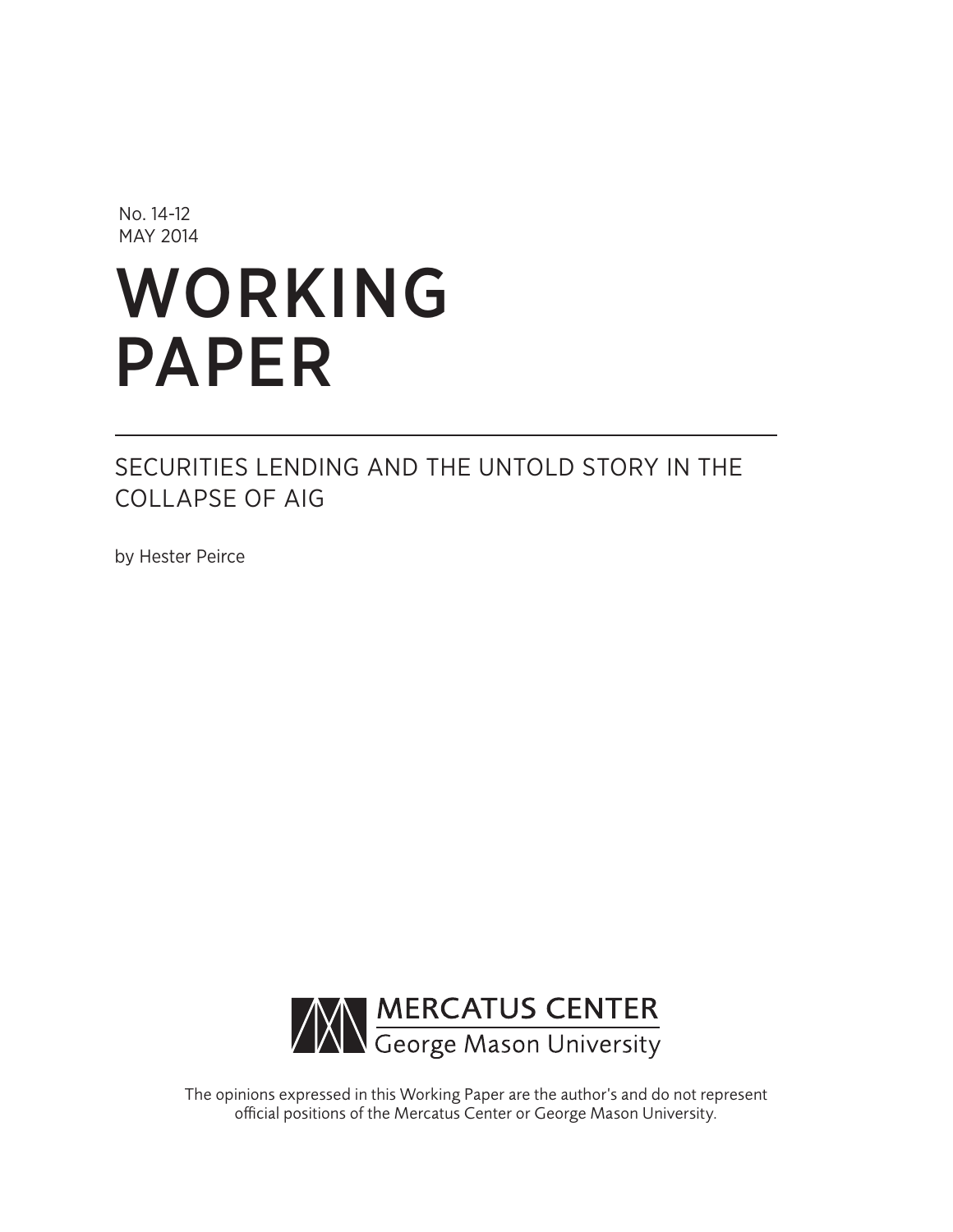## **About the Author**

Hester Peirce Senior Research Fellow Mercatus Center at George Mason University [hpeirce@mercatus.gmu.edu](mailto:hpeirce@mercatus.gmu.edu) 703-993-4941

## **Acknowledgments**

I am grateful to Derek Thieme for his tireless assistance on a project that was not to see the light of day until well after he graduated from George Mason University and left the Mercatus Center. I also thank Ted Bolema, Jerry Ellig, and the article's peer reviewers for their thoughtful comments that helped to improve this article. Thanks also go to Robert Greene and Jesse Martinez for their research assistance and to Corrie Schwab and Amy Fontinelle for their careful eyes.

## **Abstract**

American International Group, Inc. (AIG), a large insurance company, received a massive bailout during the financial crisis in response to difficulties centered on the company's multifaceted exposure to residential mortgage-backed securities. The company is back on its feet, albeit in more streamlined form and with a new overseer—the Federal Reserve. This paper focuses on a piece of the AIG story that is rarely told—the role of the company's securities-lending program in imperiling the company and some of its insurance subsidiaries. The paper argues that regulatory responses to AIG have been inapt. AIG did not need another regulator, but better risk management. The markets would have conveyed that message clearly had regulators not intervened to ensure AIG's survival. This paper adds the missing piece to the AIG story in an effort to challenge the notion that more regulatory oversight for companies like AIG will prevent future crises.

*JEL* codes: G1, G2, G3, H1, H7, K2, N2, N8

Keywords: securities lending, American International Group, AIG, insurance regulation, Dodd-Frank, financial regulation, market discipline, financial crisis, Federal Reserve, bailout, credit default swaps, derivatives, insolvency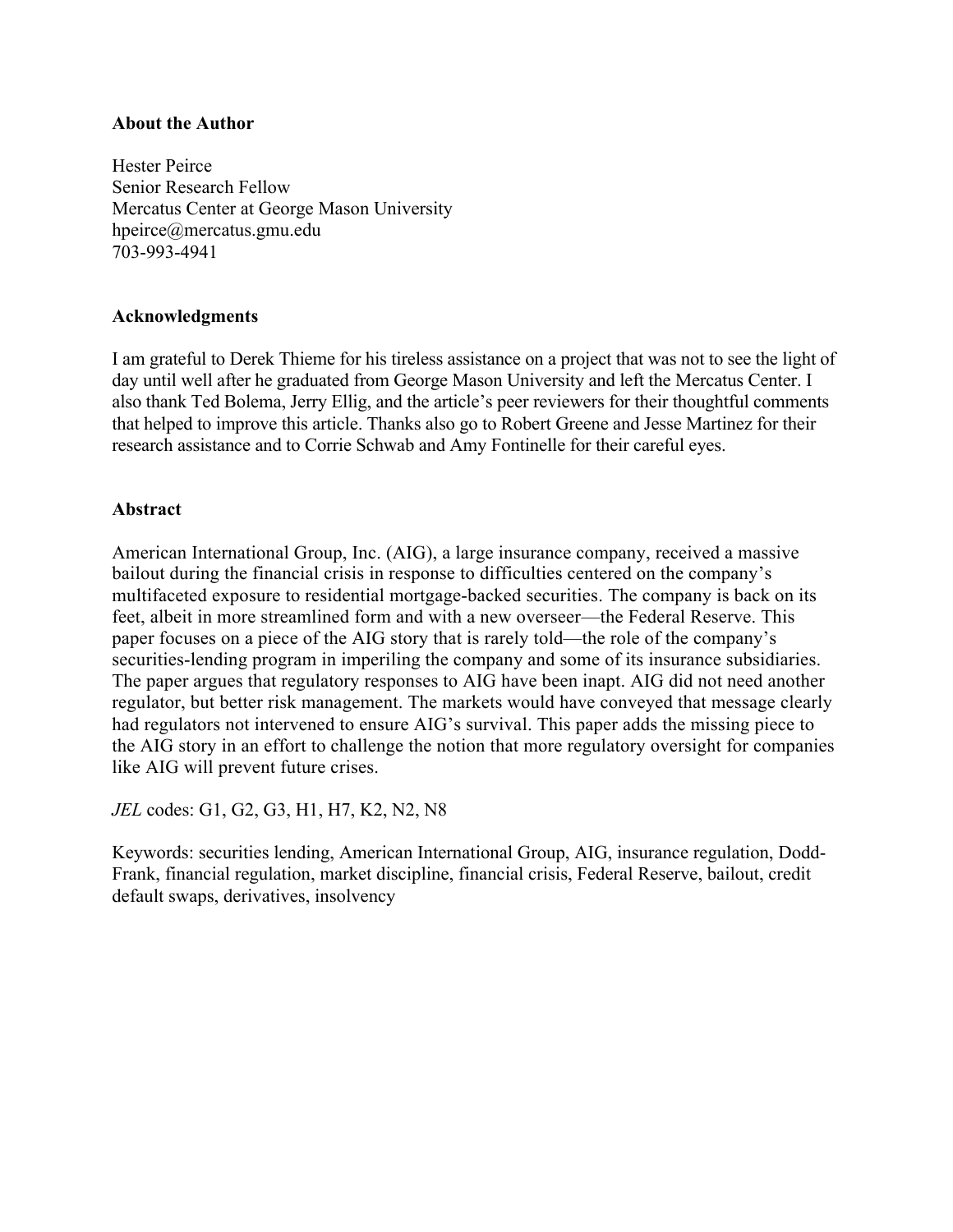## **Securities Lending and the Untold Story in the Collapse of AIG**

Hester Peirce

American International Group, Inc. (AIG), an insurance company that has nearly a century of history and operates in almost every country in the world, was also one of the largest recipients of the U.S. government's 2008 financial company bailouts. Beginning in 2007, AIG experienced severe financial difficulties, centered on the company's multifaceted exposure to residential mortgage-backed securities, that escalated through 2007 and into 2008. AIG's troubles reached a peak during the early fall of 2008, at the same time that Lehman Brothers failed. During 2008 and 2009, the federal government committed over \$180 billion in aid to the company, which enabled AIG to avoid bankruptcy and—according to some observers—averted an even more serious financial crisis. Today, the company is back on its feet, albeit in more streamlined form and with a new overseer—the Federal Reserve.

That AIG is still largely intact is troubling, because its failure was not—as some have suggested—the result of mistakes by one aggressive unit of an otherwise well-run company. Its problems ran deeper, including into AIG's regulated insurance subsidiaries. AIG was wrongly spared the necessary market discipline for its failures, and many other companies will be, too, under the new regulatory structure that Congress and the regulators have built in response to the misconception of AIG's problems. AIG did not need another regulator. It needed better risk management, a message the markets would have conveyed in no uncertain terms had regulators not intervened to ensure AIG's survival. This paper adds the missing piece to the AIG story in an effort to challenge the notion that more regulatory oversight for companies like AIG will prevent another crisis like AIG's.

3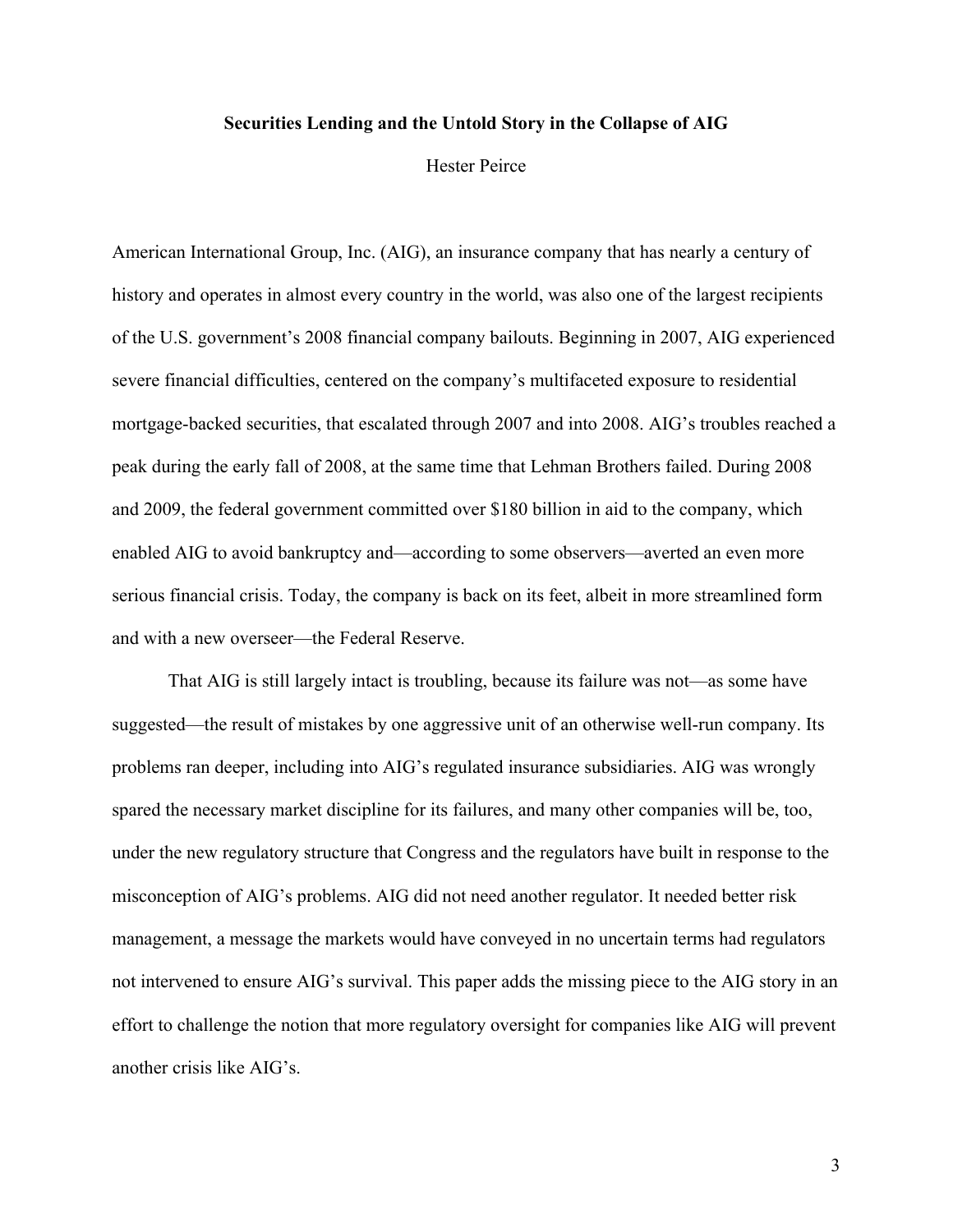Although some academics, journalists, and other observers have told a more balanced story,<sup>1</sup> the standard, popularly believed, and oft-repeated explanation for AIG's problems and subsequent bailout continues to center almost exclusively on the derivatives products sold by AIG Financial Products (AIGFP).<sup>2</sup> Federal Reserve Chairman Ben Bernanke's conclusion that "AIG's financial difficulties stemmed primarily from the loss of liquidity to fund collateral calls on its unhedged derivatives positions in one part of the company—its Financial Products Division"—is typical of official accounts of the crisis.<sup>3</sup> AIGFP was certainly an important part of the story. It built a large, unhedged portfolio of credit derivatives linked to subprime mortgage assets. During 2007 and 2008, as the value of the underlying mortgage assets dropped, AIGFP faced devastating collateral calls in connection with its derivatives portfolio that threatened AIG's liquidity and its credit rating.

Focusing only on this important part of AIG's demise ignores an equally big piece of the story: the problems faced by AIG's life-insurance subsidiaries because of their heavy participation in the residential mortgage-backed securities market through a large securitieslending program.<sup>4</sup> The securities-lending program experienced a run at the height of the crisis, and AIG could not meet the massive repayment demands. Certain AIG life-insurance subsidiaries' capital levels fell dangerously low. Questions about the role of the securitieslending program in AIG's downfall have not been asked or answered satisfactorily.<sup>5</sup> Although the securities-lending program exposed AIG's regulated life-insurance subsidiaries to great risk, in the standard AIGFP-centric narrative, securities lending is little more than a footnote.<sup>6</sup>

The single-minded focus on AIGFP manifested itself in regulatory-reform debates and the end product of those debates: the Dodd-Frank Act.<sup>7</sup> AIG became the rallying cry for

4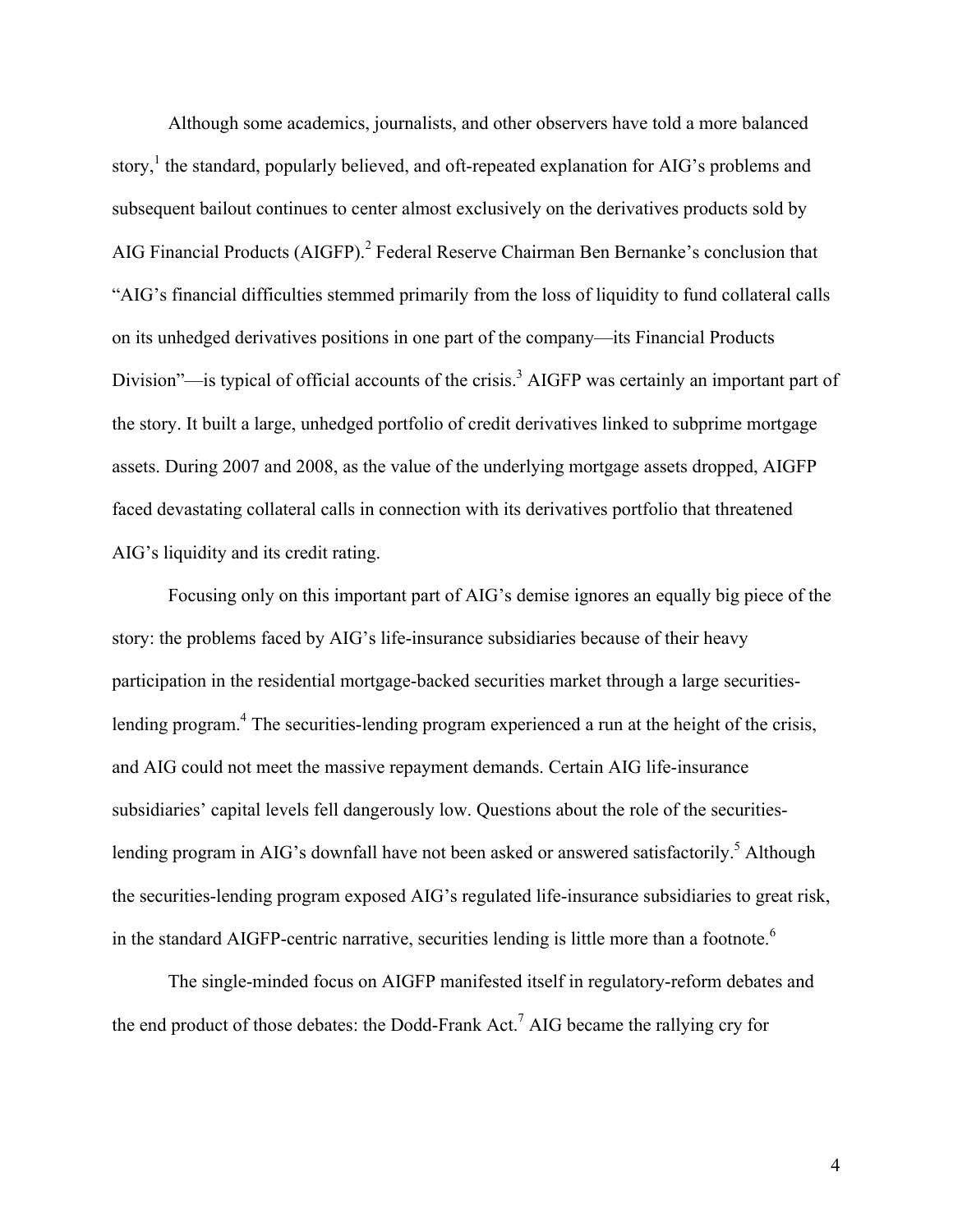derivatives reform, a key component of Dodd-Frank.<sup>8</sup> AIGFP was decried for being unregulated, and so AIG also has been at the root of the push toward systemic oversight.

Allowing the securities-lending portion of the story to slip out of the history books (or to never slip into them) means that we will not learn from the business and regulatory failures associated with the securities-lending problems at AIG. Even five years after AIG's bailout, it is not too late to learn these lessons and to consider their policy implications. To the credit of the new Federal Insurance Office, it considered the securities-lending issues briefly in its recently released report on modernizing the insurance-regulation system mandated by Dodd-Frank.<sup>9</sup> The report's conclusion—that AIG's failure "underscored the need to supervise firms on a consolidated basis"<sup>10</sup>—misses the true lesson of AIG's struggles, which is that even heavily regulated companies run into trouble and must be permitted to fail so that their resources can move into other private hands that will manage them better.

Section 1 provides a brief overview of AIG and its regulatory framework. Section 2 discusses the problems at AIGFP, which are central to the standard explanation for AIG's downfall. Section 3 describes the securities-lending program, the role of which policymakers have largely ignored in considerations of AIG's crisis. Section 4 describes the government rescue. Section 5 discusses the serious threat that the securities-lending program posed to the solvency of AIG's domestic life-insurance subsidiaries and the government's role in rescuing those companies from insolvency. Section 6 considers the policy implications. Section 7 concludes.

#### **I. AIG: A Highly Regulated Company**

AIG got its start in 1919 when Cornelius Vander Starr founded an insurance company in Shanghai, China.<sup>11</sup> By the end of 2007, AIG operated in more than 130 countries with  $116,000$  employees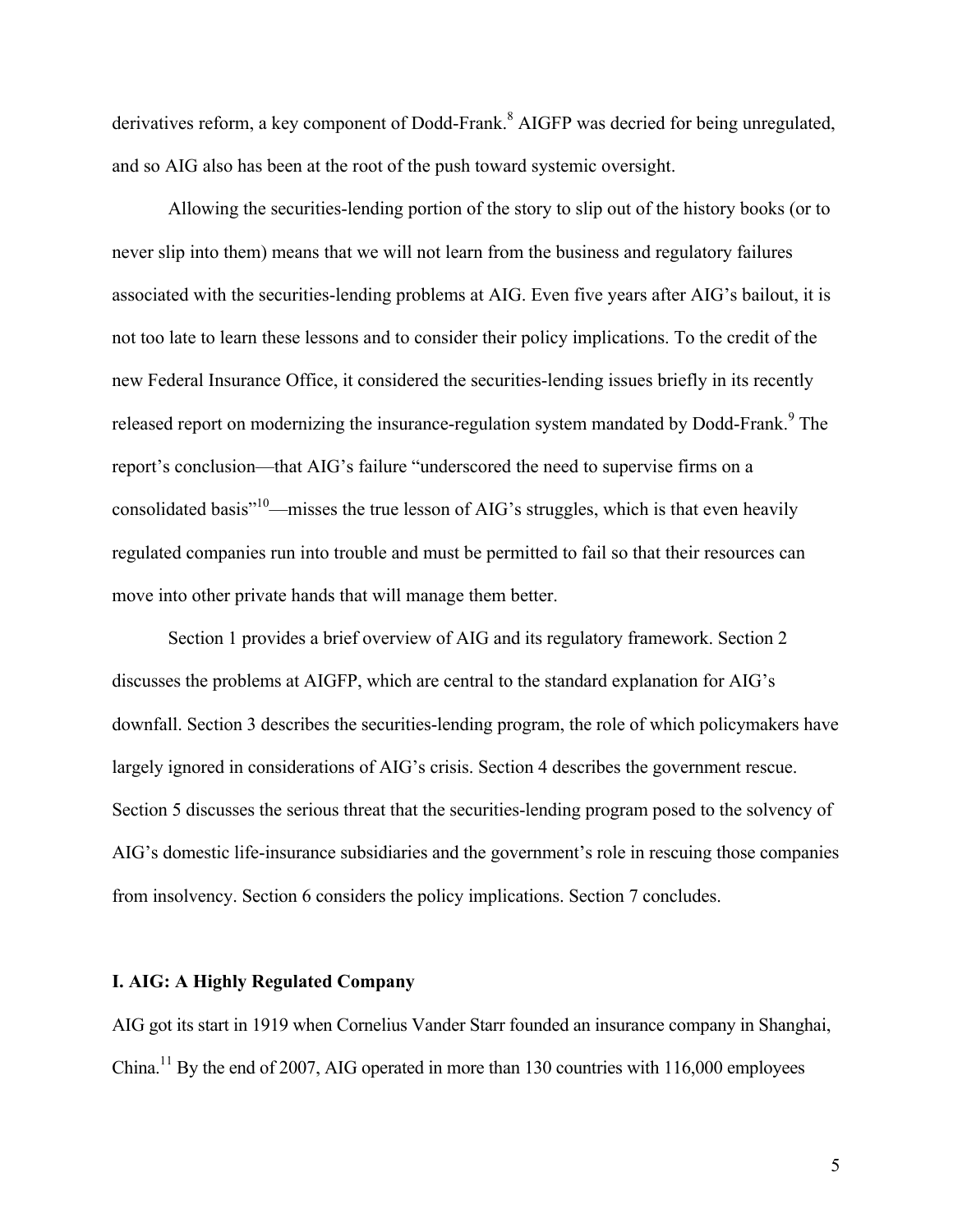engaged in a broad range of insurance and other financial businesses.12 AIG held nearly \$1 trillion in assets at the end of 2007, which made it the sixth-largest publicly traded company at the time.<sup>13</sup> In early 2013, it had fallen to sixty-second place with just over half the assets it held in  $2007$ .<sup>14</sup>

A key moment in AIG's history—one that arguably helped to lay the groundwork for the company's subsequent troubles<sup>15</sup>—was the departure of Maurice "Hank" Greenberg in March 2005 in response to investigations by New York attorney general Eliot Spitzer and the Securities and Exchange Commission.<sup>16</sup> Greenberg joined C.V. Starr  $&$  Company in 1960, presided over the reorganization of many of C.V. Starr's insurance companies into the publicly owned AIG, and served as chief executive officer during the period when much of the company's growth took place, from the late 1960s through his departure in  $2005$ .<sup>17</sup>

When Greenberg left, AIG insider Martin Sullivan took over as CEO.<sup>18</sup> In addition to adjusting to the departure of its CEO of nearly four decades, the company was faced with ongoing state and federal investigations, internal control problems, a credit-rating downgrade, a restatement of the company's financial statements, and significant updates in the company's information-technology systems.19 AIG settled with the Department of Justice, the SEC, and New York authorities in 2006.<sup>20</sup> In June 2008, after large losses and the initiation of a new round of government investigations, AIG's board replaced Sullivan with Robert Willumstad.<sup>21</sup>

At the time of the bailout, AIG was subdivided into four major business segments: (1) General Insurance, which sold commercial property and casualty insurance, automobile and other personal insurance, and residential mortgage guaranty insurance; (2) Life-Insurance and Retirement Services, which sold individual and group life insurance, endowment and accident insurance, health and accident insurance, and annuities; (3) Financial Services, which included aircraft leasing, capital markets (including AIGFP), consumer finance, and insurance premium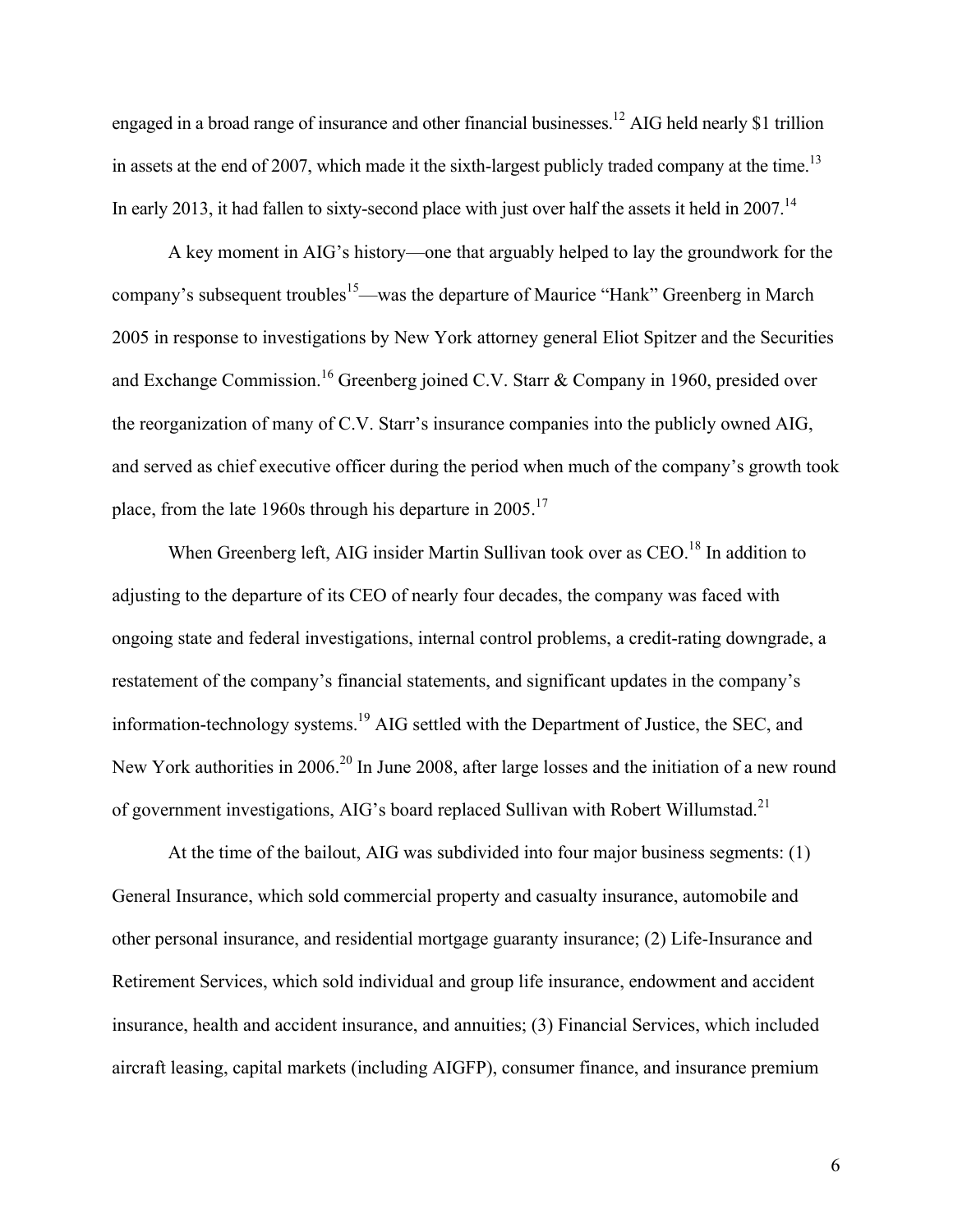finance; and (4) Asset Management, which offered investment products and services for individuals, pension plans, and institutions.<sup>22</sup> AIG conducted these businesses through more than 200 subsidiaries.23 Although it was engaged in other businesses, AIG was primarily an insurance company, and its insurance operations generated more than ninety percent of the company's revenues in 2007.<sup>24</sup> There were seventy-one U.S. insurance subsidiaries,<sup>25</sup> and the company maintained a strong overseas presence as well. For example, seventy-nine percent of its lifeinsurance and retirement-services premiums came from outside the United States in 2007.<sup>26</sup>

Contrary to the standard characterization of AIG as an unregulated entity, it was regulated by more than 400 domestic and international regulators.<sup>27</sup> Most of these regulators which included insurance, securities, and banking regulators—were responsible for discrete parts of the company, rather than for the company as a whole.<sup>28</sup> State insurance departments regulated AIG pursuant to the McCarran-Ferguson Act, which provides for state, rather than federal, regulation of insurance.<sup>29</sup> AIG had more than one hundred foreign insurance regulators.<sup>30</sup>

Insurers, once licensed to write insurance in a particular state, are subject to that state's insurance regulations. State insurance regulation seeks to prevent insurers from "incur[ring] an excessive risk of insolvency or engag[ing] in market abuses that hurt customers."<sup>31</sup> Accordingly, state insurance regulators oversee insurers' market conduct and financial solvency, and typical state insurance-law requirements include "compliance with investment statutes and regulations regarding types of permissible investments and diversification and liquidity of investments, compliance with (minimum) reserving standards and minimum capital and surplus requirements (including [risk-based capital]), and the restriction of certain reinsurance activities."32

Although insurance is not federally regulated, states often coordinate their insurance regulation. The National Association of Insurance Commissioners (NAIC), a voluntary but

7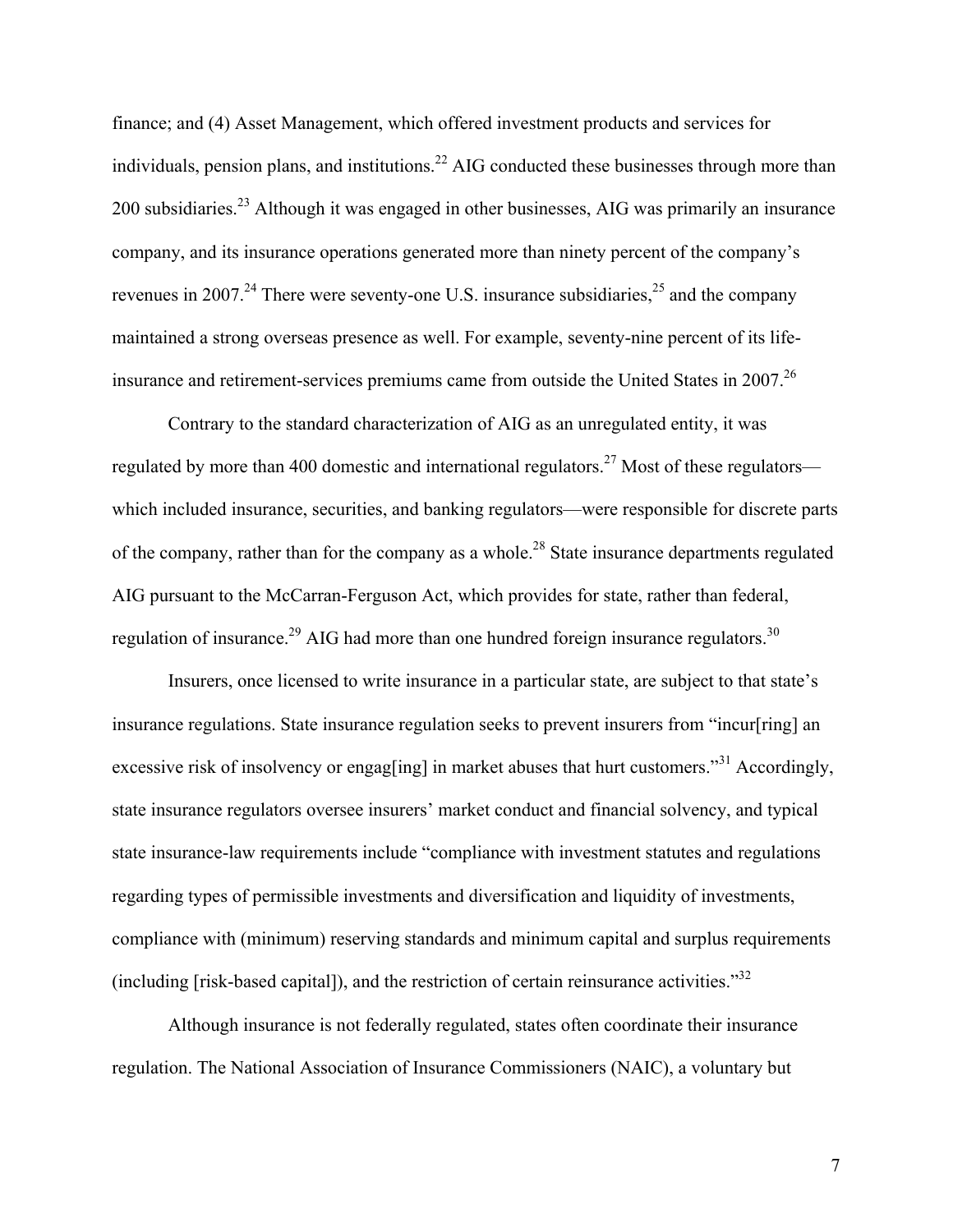influential organization of state insurance regulators, identified a lead regulator to coordinate (but not to supplant) the work of all the responsible state regulators, with respect to each type of insurance that AIG offered.<sup>33</sup> Texas was the lead regulator for life insurance, Pennsylvania for property and casualty insurance, New York for personal insurance lines, and Delaware for "surplus" or specialized insurance lines.<sup>34</sup>

The Office of Thrift Supervision (OTS) was the regulator with the broadest authority over AIG. The OTS became the holding-company regulator of AIG in 1999, when AIG Federal Savings Bank (AIGFSB) received an OTS charter.<sup>35</sup> Even though AIGFSB, with 0.14% of the company's assets at the end of 2008, represented a tiny fraction of the overall AIG enterprise.<sup>36</sup> as holding-company regulator, the OTS could look comprehensively at  $AIG<sup>37</sup>$  Initially, its focus was on protecting the safety and soundness of AIGFSB, but over time, it more purposefully undertook enterprise-wide supervision.<sup>38</sup> In January 2007, the French banking regulator recognized the OTS as AIG's holding-company regulator for the purposes of the European Union's Financial Conglomerates Directive, which requires companies to have a consolidates supervisor.<sup>39</sup> This recognition did not alter the OTS's authority over AIG, but it provided a framework for minimizing regulatory overlap and facilitating regulatory coordination.40

The OTS coordinated with other regulators and, beginning in 2005, hosted an annual supervisory college for AIG's key regulators, including state insurance regulators.<sup>41</sup> The OTS began tailoring its supervisory approach to conglomerates such as AIG in 2003 and formalized this approach in 2006.<sup>42</sup> The OTS evaluated and rated AIG according to its capital, organizational structure, risk management, and earnings, the so-called "CORE" factors, but deferred to other regulators with respect to the parts of AIG they regulated.<sup>43</sup> The OTS, in its view, for example, generally "did not have the authority to go in and examine insurance companies that were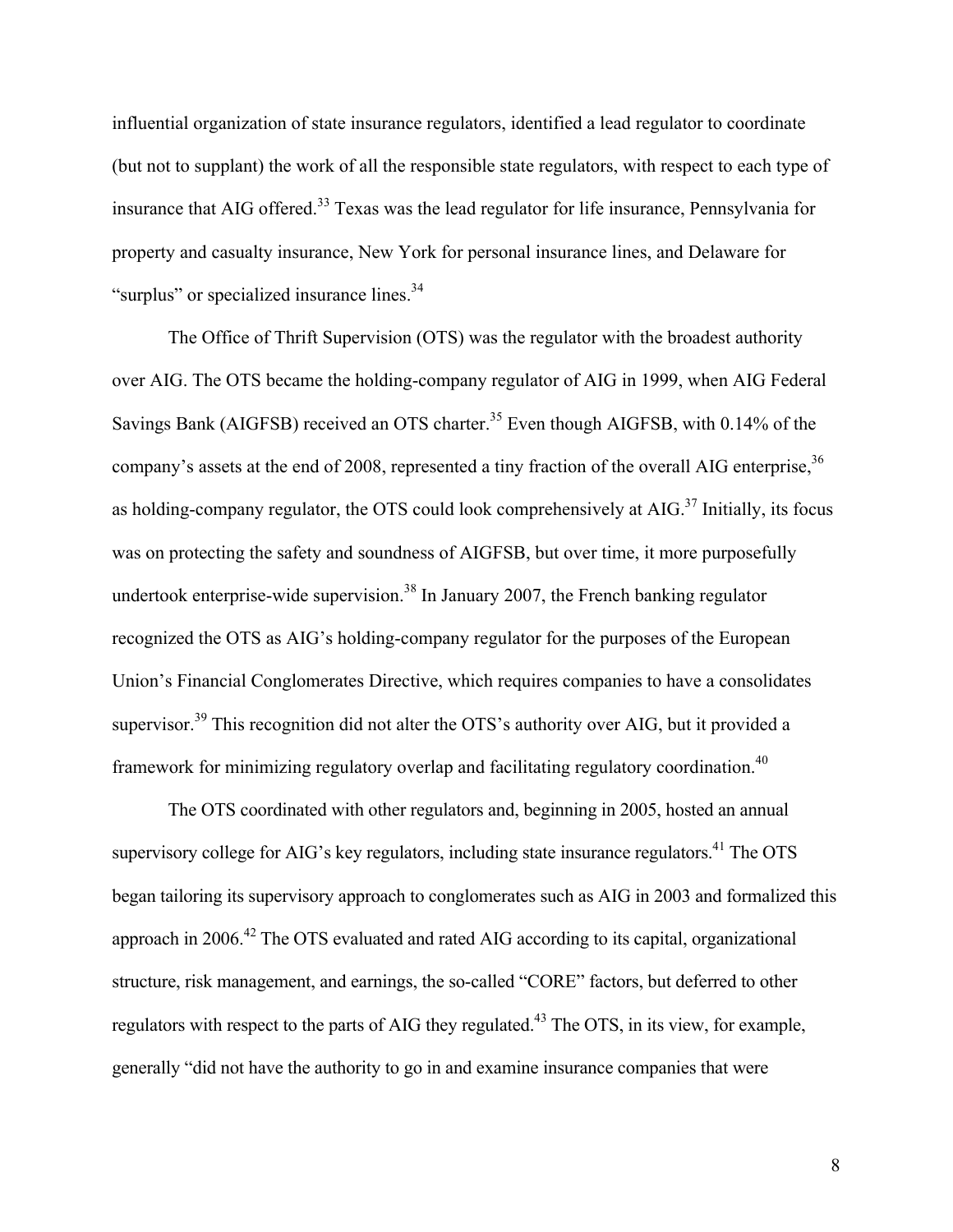regulated by other regulators."44 Because "[a]pproximately 85 percent of AIG, as measured by allocated capital, was contained within entities regulated or licensed by other supervisors,"<sup>45</sup> the OTS relied heavily on other regulators. Table 1 lists some of AIG's regulators.

## **Table 1. A Partial List of AIG's Regulators in 2008**

| AIG entity                            | Regulator                                            |
|---------------------------------------|------------------------------------------------------|
| AIG Holding Company                   | Office of Thrift Supervision                         |
| domestic insurance companies          | state insurance regulators                           |
| foreign insurance companies           | foreign insurance regulators                         |
| AIG Federal Savings Bank              | Office of Thrift Supervision                         |
| AIG Securities Lending Corp. (after   | Securities and Exchange Commission/                  |
| registering as broker-dealer in 2006) | <b>Financial Industry Regulatory Authority</b>       |
| AIG's European operations             | French Commission Bancaire (coordinating supervisor) |

Sources: AIG, ANNUAL REPORT ON FORM 10-K FOR THE FISCAL YEAR ENDED DECEMBER 31, 2007, 13 (2008); CONGRESSIONAL OVERSIGHT PANEL: JUNE OVERSIGHT REPORT: THE AIG RESCUE, ITS IMPACT ON MARKETS AND THE GOVERNMENT'S EXIT STRATEGY 15–18, 43 (2010), *available at* [http://cybercemetery.unt.edu/archive/cop](http://cybercemetery.unt.edu/archive/cop/20110402010341/http://cop.senate.gov/documents/cop-061010-report.pdf) [/20110402010341/http://cop.senate.gov/documents/cop-061010-report.pdf;](http://cybercemetery.unt.edu/archive/cop/20110402010341/http://cop.senate.gov/documents/cop-061010-report.pdf) SPECIAL INSPECTOR GEN. FOR THE TROUBLED ASSET RELIEF PROGRAM, AIG REMAINS IN TARP AS TARP'S LARGEST INVESTMENT 12–13 (2012), *available at* [http://www.sigtarp.gov/Audit%20Reports/AIG\\_Remains\\_in\\_TARP\\_Mini\\_Book.pdf.](http://www.sigtarp.gov/Audit%20Reports/AIG_Remains_in_TARP_Mini_Book.pdf)

Although the OTS has been criticized (including from within the OTS) for not overseeing AIG more vigorously,<sup>46</sup> the OTS identified a number of problems at AIG, including riskmanagement issues.<sup>47</sup> The OTS took a cursory look at AIGFP's credit default swap portfolio during 2007 and planned an in-depth analysis of AIGFP's subprime exposures during 2008.<sup>48</sup> Its preliminary look resulted in a recommendation "that the company revisit its financial modeling assumptions in light of deteriorating subprime market conditions."<sup>49</sup> In March 2008, the OTS downgraded AIG's CORE rating, and in August, the OTS approved AIG's remediation plan in response to that downgrade.<sup>50</sup> In September 2008, the OTS placed constraints on AIGFSB's activities to prevent the bank from taking actions that might affect its ability to repay depositors and might result in losses to the deposit insurance fund.<sup>51</sup>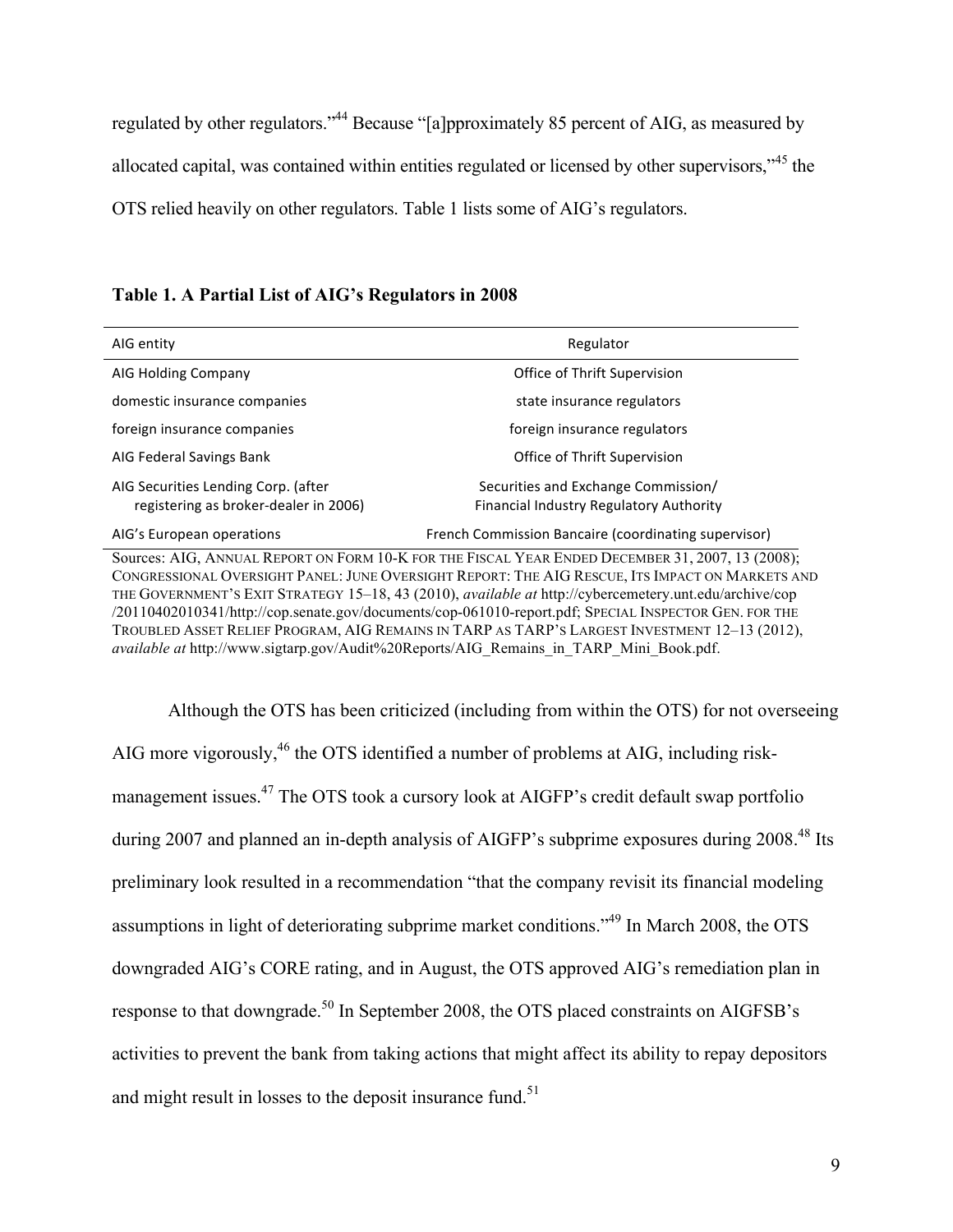The OTS's focus on subprime exposures came too late, and it does not appear to have focused specifically on securities lending as a source of liquidity risk. The OTS's supervision of AIG appears to have been stymied by shifting responsibility for AIG among OTS divisions and staff and by inadequate examination personnel.<sup>52</sup> Even if it had had more examiners, focusing only on the issues at AIGFP would have given the OTS only part of the story. The OTS's experience with AIG highlights the danger of relying on regulators to timely and comprehensively identify problems, let alone to craft appropriate solutions for them.

## **II. AIG Financial Products: One Part of the Story**

AIG formed AIG Financial Products, the focal point on which the standard explanation of AIG's downfall centers, in 1987, when AIG entered into a joint venture with a number of defectors from Drexel Burnham Lambert to conduct derivatives transactions.<sup>53</sup> After AIGFP's first CEO, Howard Sosin, clashed with Greenberg, Tom Savage took over in 1994.<sup>54</sup> Among his guiding principles was avoiding mortgage-related assets.<sup>55</sup> In 2002, Joseph Cassano, a long-time AIGFP employee, became CEO and expanded its product offerings to include the type of credit default swaps (CDS) that got AIGFP into trouble during the crisis.<sup>56</sup>

AIGFP began selling CDS in 1998.<sup>57</sup> CDS are "a type of credit derivative in which the credit derivative buyer makes periodic payments to the credit derivative seller, who pays the buyer if and when a credit loss is incurred in the reference entity."<sup>58</sup> AIGFP's CDS counterparties, which were major financial institutions such as Goldman Sachs, generally were trying to lay off risk from other activities, including transactions with customers. AIGFP was a desirable counterparty because of the strength of its parent's credit rating, which was AAA until early 2005.<sup>59</sup>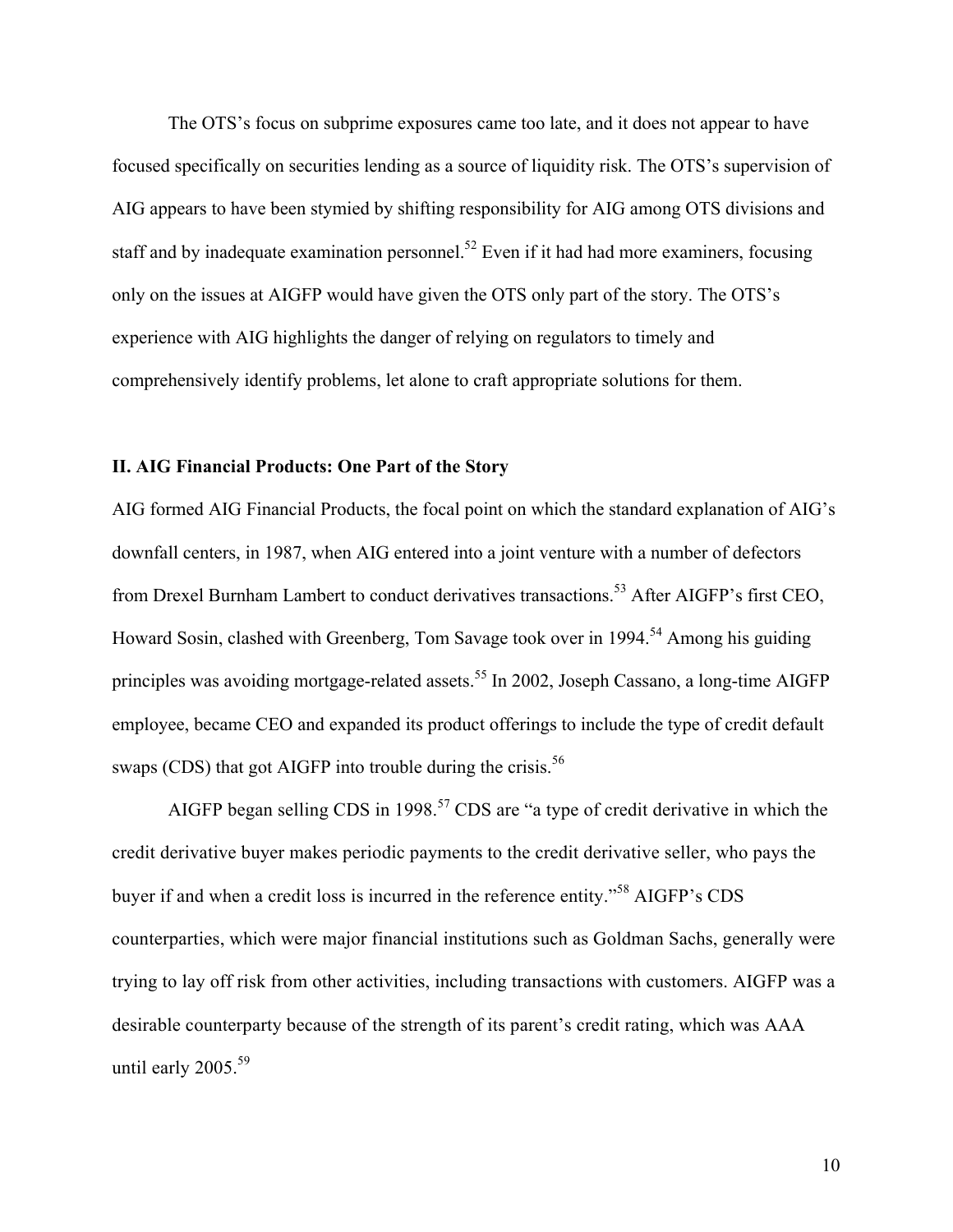Among the CDS sold by AIGFP was a portfolio of "super-senior" CDS. This portfolio included corporate arbitrage  $CDS<sub>0</sub><sup>60</sup>$  regulatory arbitrage  $CDS<sub>0</sub><sup>61</sup>$  and  $CDS$  on multisector collateralized debt obligations  $(CDOs)$ .<sup>62</sup> AIGFP's problems were concentrated in the latter category, which AIG began to write in 2004,<sup>63</sup> and which accounted for \$78.2 billion of the \$527.3 billion in notional value of the super-senior CDS portfolio at the end of  $2007<sup>64</sup>$ . The multisector CDOs were heavily concentrated in U.S. residential mortgage-backed securities  $(RMBS)$ <sup>65</sup> A substantial portion of the transactions included subprime exposure.<sup>66</sup>

The super-senior tranche had the highest priority in the payment waterfall—higher even than the AAA tranches—and was thus the least likely tranche to bear losses.<sup>67</sup> According to AIG, a tranche only qualified as super senior if "there [was] no expected loss at contract inception, even under its conservative stress assumptions."<sup>68</sup> As figure 1 depicts, the credit protection that AIGFP sold was triggered only if losses extended into the super-senior tranche of the underlying CDOs. AIGFP set what it believed to be a conservative attachment point, the point at which AIGFP's payment obligation would arise.<sup>69</sup>

AIGFP believed that it was selling "significantly out-of-the-money put options that are insensitive to normal changes in market credit spreads."<sup>70</sup> AIGFP did not hedge these CDS transactions by entering into offsetting transactions, but relied instead on the expectation that the underlying securities would never incur losses high enough to trigger a payout by AIGFP.<sup>71</sup> AIGFP's plan was to collect its counterparties' periodic payments and retain its CDS positions until the underlying CDOs matured, without having to make any payouts.<sup>72</sup> If losses on the underlying portfolio reached the attachment point—the point at which losses are allocated to the super-senior tranche—AIGFP would have to purchase the underlying super-senior securities at par.<sup>73</sup>

11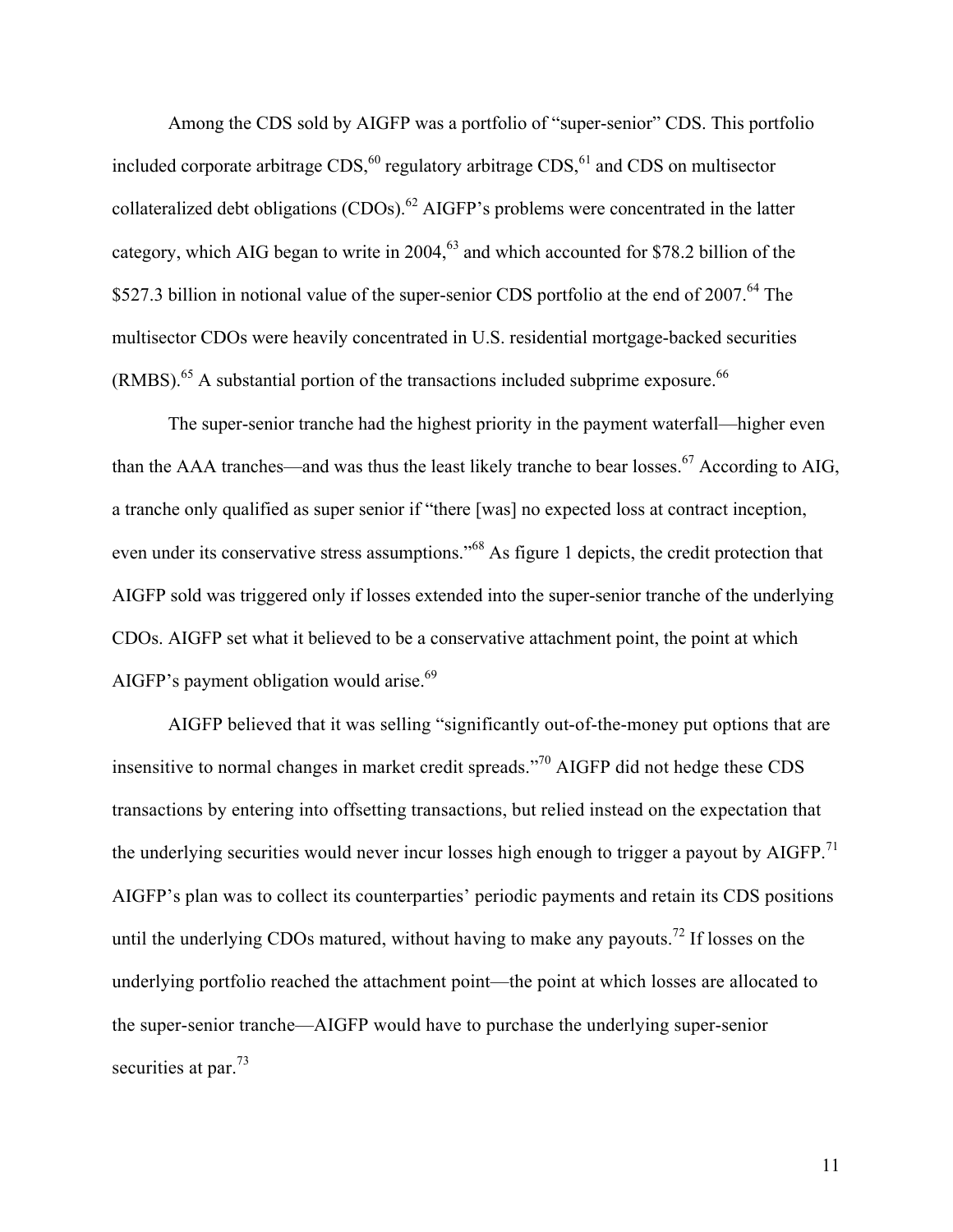



Source: Based on illustration in AIG, Residential Mortgage Presentation 42 (Nov. 8, 2007), *available at* [http://media](http://media.corporate-ir.net/media_files/irol/76/76115/Revised_AIG_and_the_Residential_Mortgage_Market_3rd_Quarter_2007_Final_110807r.pdf) [.corporate-ir.net/media\\_files/irol/76/76115/Revised\\_AIG\\_and\\_the\\_Residential\\_Mortgage\\_Market\\_3rd\\_Quarter](http://media.corporate-ir.net/media_files/irol/76/76115/Revised_AIG_and_the_Residential_Mortgage_Market_3rd_Quarter_2007_Final_110807r.pdf) [\\_2007\\_Final\\_110807r.pdf.](http://media.corporate-ir.net/media_files/irol/76/76115/Revised_AIG_and_the_Residential_Mortgage_Market_3rd_Quarter_2007_Final_110807r.pdf)

Note: The illustration does not reflect the collateral payments that AIGFP was required to make to its counterparty when the underlying securities deteriorated in value or when AIG's credit rating fell.

Even in the absence of realized economic losses, AIGFP faced potential collateral calls in connection with the multisector CDS portfolio. Because of AIG's AAA credit rating at the time it wrote many of the CDS at issue, AIGFP was not required to post collateral unless certain triggering events occurred. In the case of the CDS written on super-senior tranches of multisector CDOs, however, AIGFP's counterparties had the right to request collateral based on the value of the underlying security on which the CDS was written.<sup>74</sup> In other words, "as CDO values tanked, AIG was required to post more and more cash collateral."<sup>75</sup> Changes in AIGFP's or AIG's credit rating could also affect collateral payments.<sup>76</sup>

AIGFP CEO Cassano contended that AIGFP maintained a pool of liquid securities to meet collateral calls arising from the CDS portfolio,<sup>77</sup> but that pool proved inadequate for the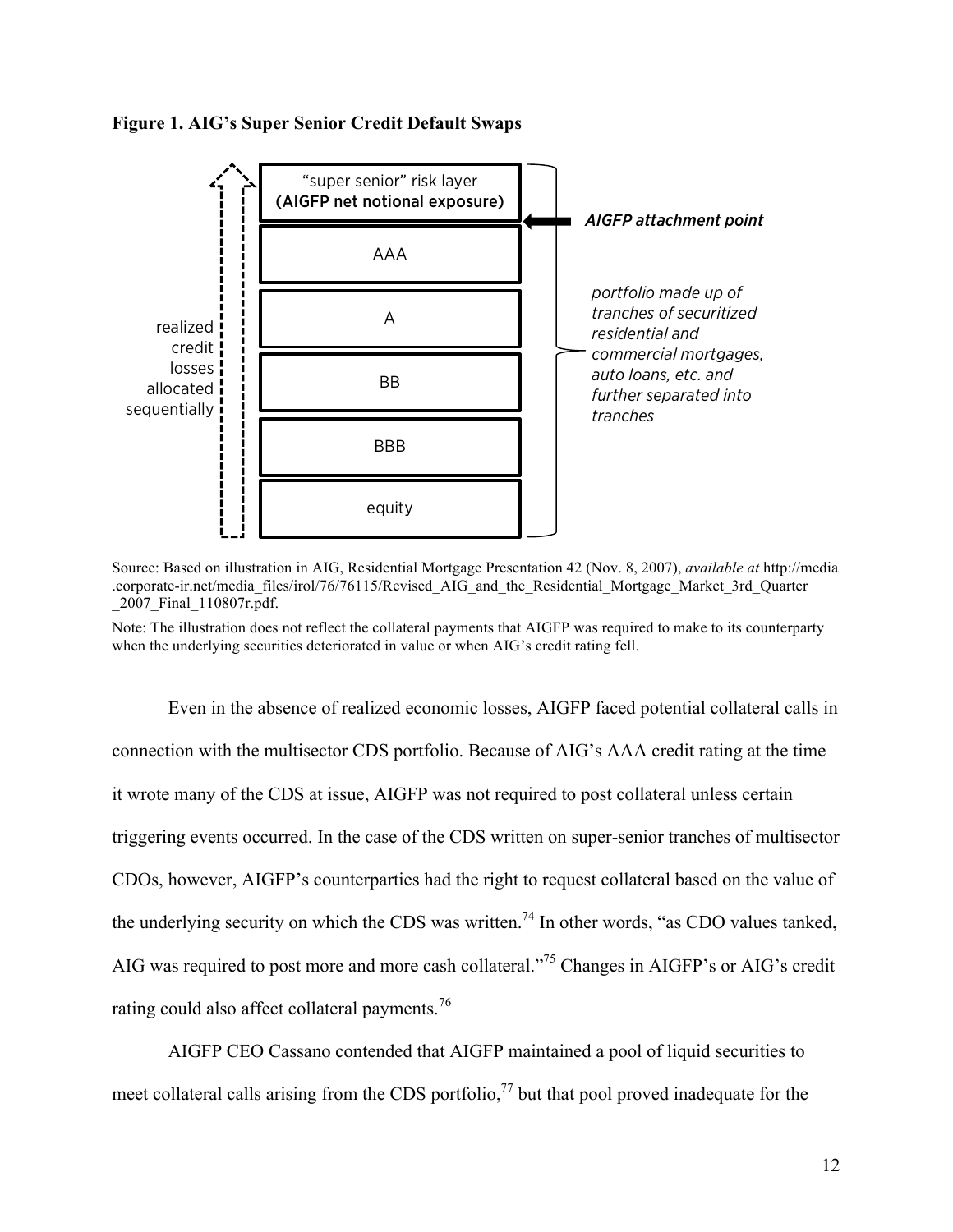volume and magnitude of collateral calls that came in during 2007 and 2008. Because AIGFP was no longer able to fund itself, it had to rely on AIG for liquidity.<sup>78</sup> AIG, the executives of which were not aware of the link between collateral requirements and the value of the underlying securities, had not prepared for this liquidity demand.<sup>79</sup>

AIGFP began to receive collateral calls in the summer of 2007, and they continued into the fall of 2008. Goldman Sachs (Goldman) made the first \$1.8 billion collateral call on July 27, 2007.<sup>80</sup> Less than a week later, Goldman reduced its demand to \$1.2 billion.<sup>81</sup> AIGFP disputed both the initial and revised collateral calls as well as Goldman's valuations of the underlying securities.<sup>82</sup> Market illiquidity and AIGFP's lack of an internal valuation model complicated AIGFP's efforts to contest collateral calls.<sup>83</sup> Meanwhile, the collateral disputes with Goldman continued and escalated, $84$  AIGFP made partial payments, $85$  and additional collateral calls came in from other counterparties.<sup>86</sup> By the end of July 2008, AIGFP had posted \$16.5 billion in collateral, principally in relation to the multisector CDO portfolio.<sup>87</sup> At the time of AIG's bailout, demands for collateral from AIGFP's counterparties were nearly \$24 billion. $88$ 

AIG was also posting mark-to-market losses—unrealized losses that are required under generally accepted accounting principles to be reflected in the income statement and balance sheet—in connection with its CDS portfolio. In the third quarter of 2007, AIG took a charge to net income of \$352 million for unrealized mark-to-market losses arising from AIGFP's super-senior CDS portfolio.89 By the end of 2007, AIGFP's mark-to-market losses on its CDS on multisector super-senior CDOs was \$11.3 billion on a notional amount of \$78.2 billion.<sup>90</sup> Figure 2 shows the notional value of, and the mark-to-market losses on, the multisector CDS portfolio.

13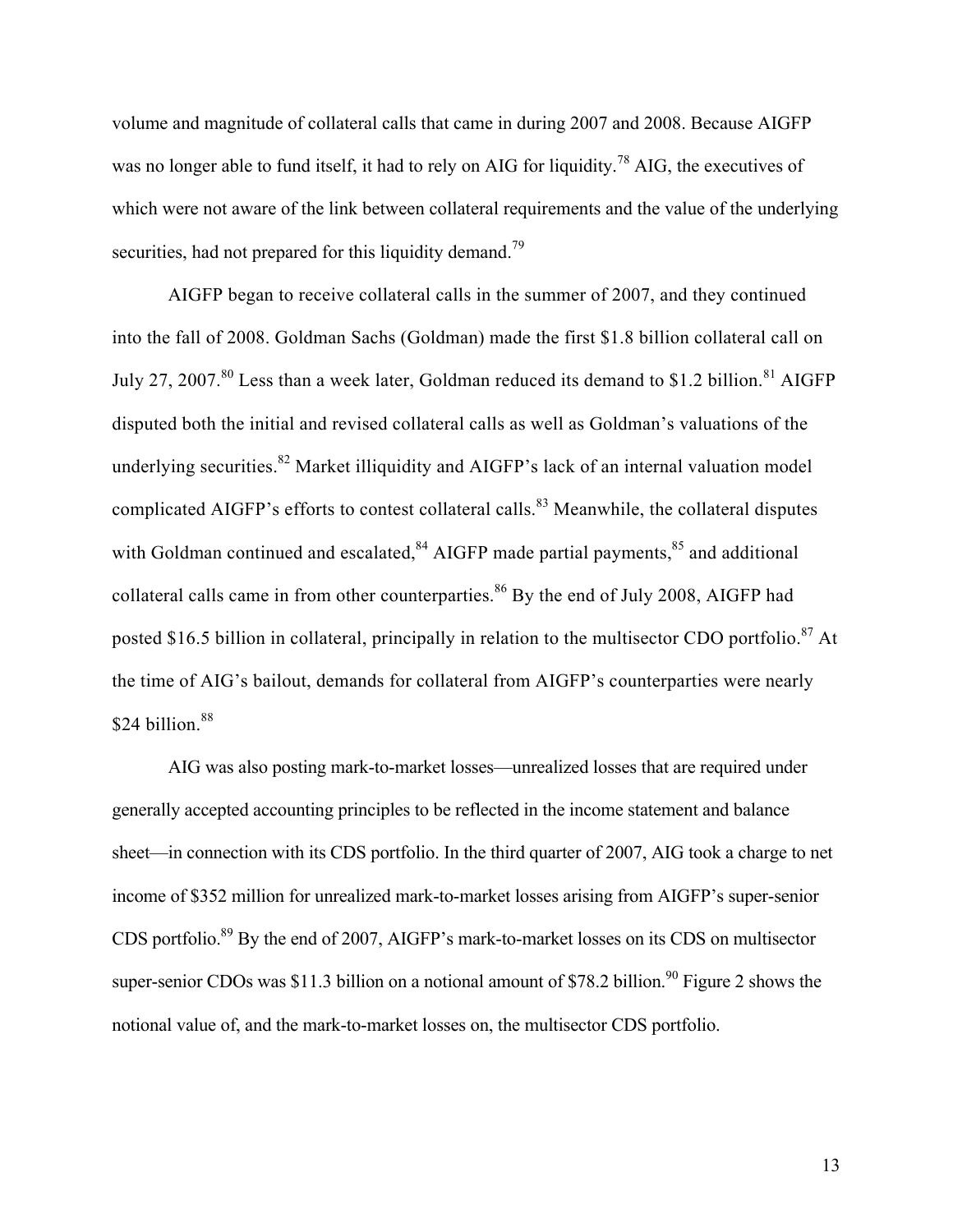

**Figure 2. AIG's Portfolio of Multisector Super-Senior Credit Derivatives**

Sources: AIG, Conference Call Credit Presentation Supplemental Materials, at 30 (Feb. 29, 2008), *available at* [http://media.corporate-ir.net/media\\_files/irol/76/76115/CallSupplement.pdf;](http://media.corporate-ir.net/media_files/irol/76/76115/CallSupplement.pdf) AIG, Conference Call Credit Presentation, at 34 (May 9, 2008), *available at* [http://media.corporate-ir.net/media\\_files/irol/76/76115/Conference](http://media.corporate-ir.net/media_files/irol/76/76115/ConferenceCallCreditPresentation_05_09_08.pdf) [CallCreditPresentation\\_05\\_09\\_08.pdf;](http://media.corporate-ir.net/media_files/irol/76/76115/ConferenceCallCreditPresentation_05_09_08.pdf) AIG, Conference Call Credit Presentation, at 24 (Aug. 7, 2008), *available at* [http://media.corporate-ir.net/media\\_files/irol/76/76115/FinalConf\\_revised\\_08-13-08.pdf;](http://media.corporate-ir.net/media_files/irol/76/76115/FinalConf_revised_08-13-08.pdf) AIG, QUARTERLY REPORT ON FORM 10-Q FOR THE QUARTERLY PERIOD ENDED SEPTEMBER 30, 2008, at 121 (Nov. 10, 2008).

Note: The cumulative fair value loss is "AIG's best estimate of the amount it would need to pay to a willing, able and knowledgeable third party to assume the obligations under AIGFP's super senior multi-sector credit default swap portfolio." AIG, QUARTERLY REPORT ON FORM 10-Q FOR THE QUARTERLY PERIOD ENDED SEPTEMBER 30, 2008, at 121 (Nov. 10, 2008).

AIGFP's CDS portfolio and attendant collateral calls would have been even larger had AIGFP continued to sell multisector CDS throughout the housing boom. AIGFP made a deliberate decision in late 2005 and early 2006 to stop writing CDS on CDOs made up of subprime securities after employees at AIGFP and risk managers at AIG simultaneously grew concerned about the residential real estate market. $91$  These concerns were confirmed by a series of exploratory meetings in New York, during which AIGFP staff talked with a number of industry participants.<sup>92</sup> A February 28, 2006, AIG email memorialized the decision to stop writing these types of CDS by "summariz<sup>[ing]</sup> the message we plan on delivering dealers later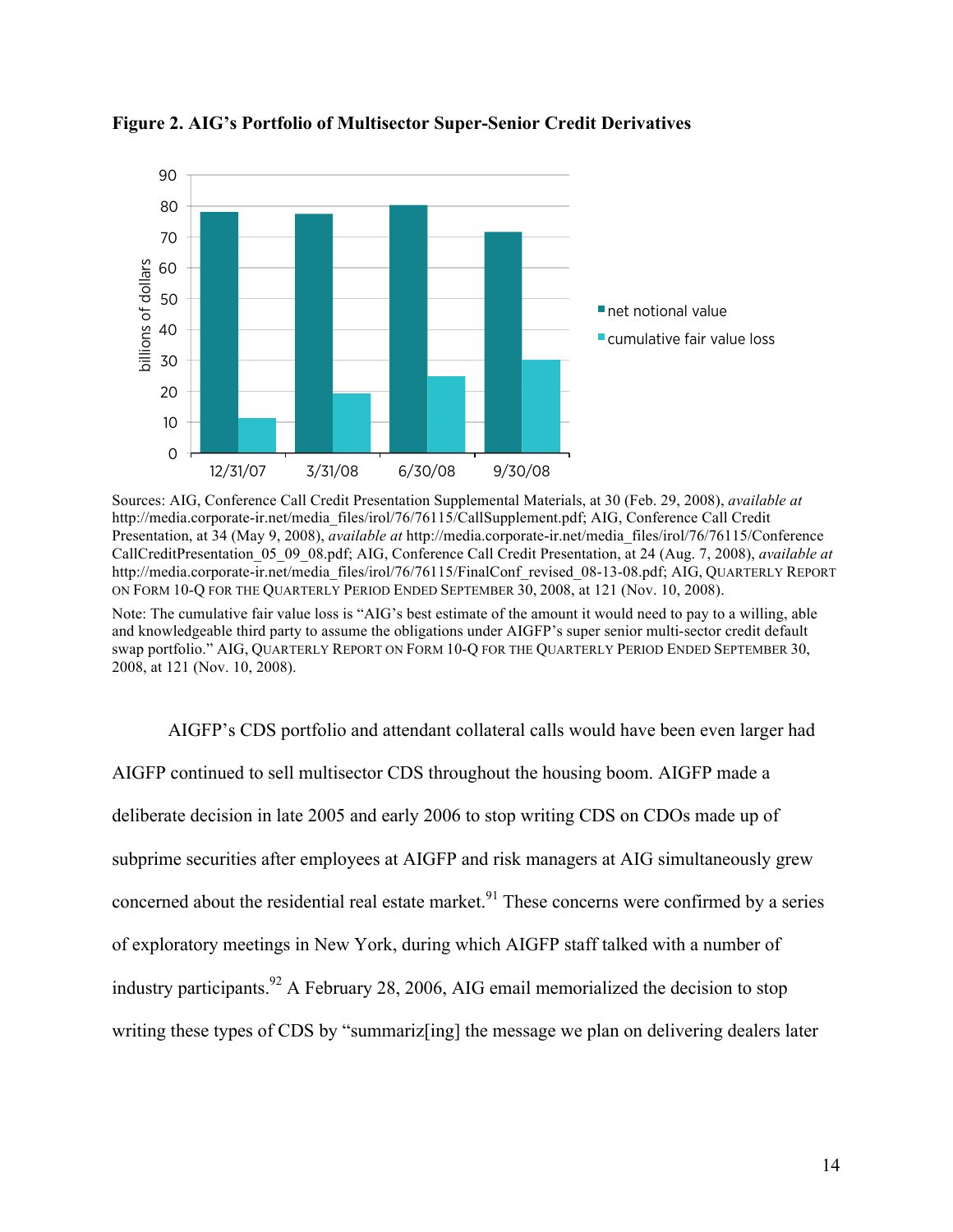this week with regard to our approach to the [collateralized debt obligation of asset-backed securities] business going forward":

We feel that the [collateralized debt obligation of asset-backed securities] market has increasingly become less diverse over the last year or so and is currently at a state where deals are almost totally reliant on subprime/non prime residential mortgage collateral. Given current trends in the housing market, our perception of deteriorating underwriting standards, and the potential for higher rates we are no longer as comfortable taking such concentrated exposure to certain parts of the non prime mortgage securitizations.<sup>93</sup>

Deals already in the pipeline at that time continued, and AIGFP entered into one additional transaction.<sup>94</sup> Aside from a single attempt to hedge an existing position, AIGFP left the positions on its books unhedged.95 AIGFP's concerns with subprime RMBS were not reflected in the actions of other parts of AIG, including the insurance subsidiaries' securities-lending program.

## **III. The Threat Posed by AIG Insurance Companies' Securities-Lending Activities**

Securities lending, which involved AIG's life-insurance companies, is the largely forgotten part of AIG's downfall.<sup>96</sup> Securities lending at AIG—as at other insurance companies—was supposed to be a "low-risk, low-return business."<sup>97</sup> The securities-lending program at AIG, however, became increasingly aggressive over time. As a consequence, securities lending imperiled both AIG and certain of its insurance subsidiaries.

## *A. Background on Securities Lending*

Securities lending is a common practice in the financial industry.<sup>98</sup> The securities-lending markets are economically similar to, and interrelated with, the repurchase agreement ("repo") markets.<sup>99</sup> Both markets enable counterparties to exchange cash for securities. In a repo transaction, the borrower obtains short-term financing by selling securities with an agreement to buy them back.<sup>100</sup> In a securities-lending transaction, the borrower borrows securities and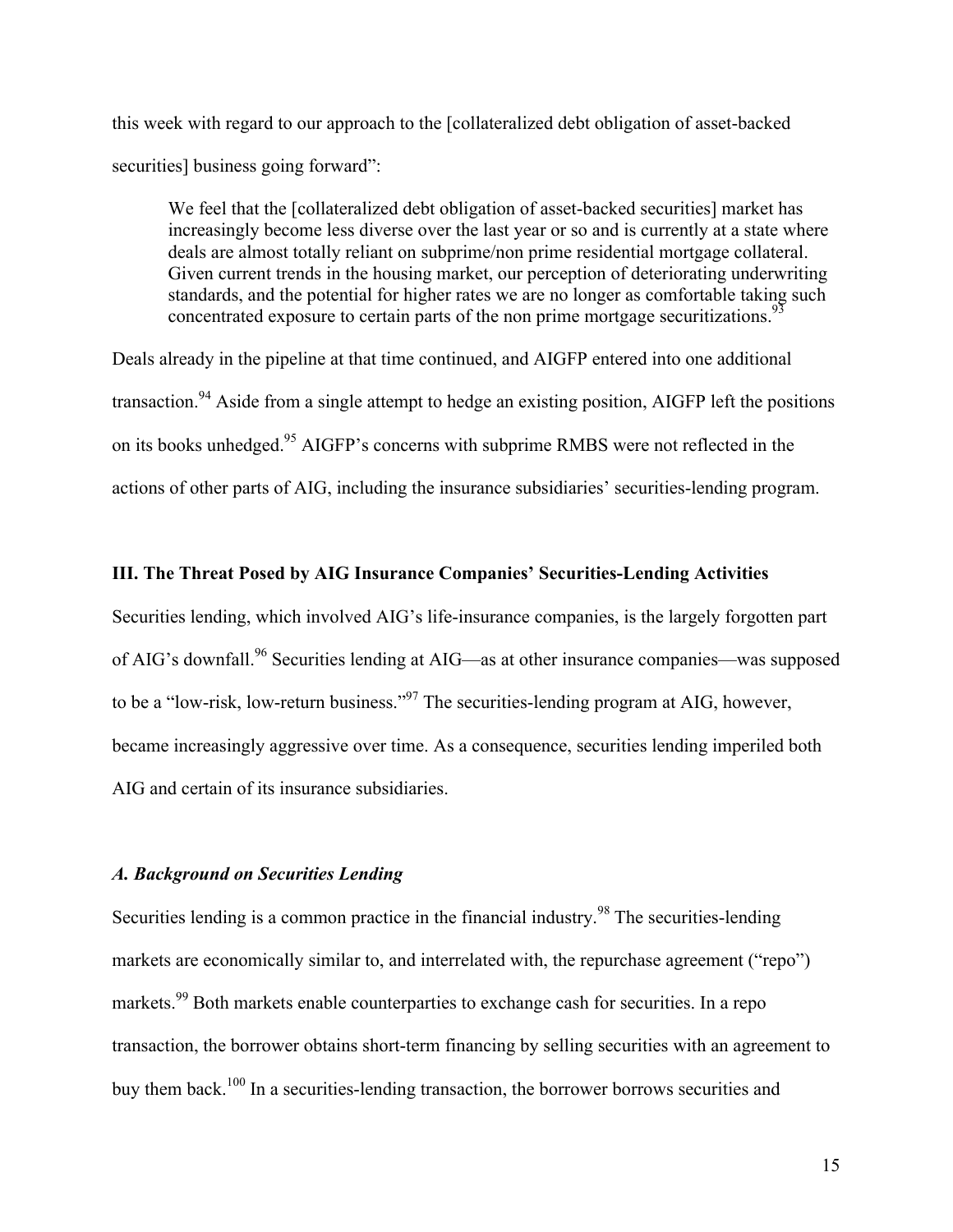collateralizes them with other securities, a letter of credit, or cash.<sup>101</sup> In the United States, borrowers typically post cash collateral of 102% of the value of the securities borrowed to secure the loan.102 Lenders ensure that collateral is maintained at that level by daily mark-to-market margin calls throughout the loan's duration.<sup>103</sup>

Securities-lending transactions can be initiated because a borrower needs particular securities or because the lender needs cash.<sup>104</sup> Market participants with large pools of securities—such as mutual funds, pension plans, and insurance companies—are active securities lenders.<sup>105</sup> Borrowers—such as broker-dealers and hedge funds—use the securities for various purposes, including in connection with short selling, convertible arbitrage, warrant arbitrage, risk arbitrage, options trading, and long/short strategies.<sup>106</sup> The fees ("rebates") paid in connection with the transaction depend on the scarcity, or "specialness," of the security being lent; the more readily available the security, the higher the rebate the lender pays to the borrower. One expert explains the relationship as follows:

The securities lender wants to lend the securities at the lowest rebate rate possible to maximize their profit, and the securities borrower wants to earn the highest rebate rate possible for the same reason. If the securities being borrowed are readily available from multiple securities lenders (most S&P 500 securities are easy to borrow due to their extensive number of shares outstanding, being widely held, and relatively low short interest), the rebate rate will likely be close to the cash reinvestment rate . . . . If the securities are in high demand and not widely held, the laws of supply and demand will dictate a lower rebate rate be paid to the securities borrower. In the current low interest rate environment, many securities that are not easy to borrow are resulting in no rebate being paid to the borrowing broker-dealer or a negative rebate rate where the broker-dealer pays additional interest to the securities lender for the privilege of borrowing the securities.<sup>107</sup>

Securities lenders can make money in two ways: from the intrinsic value of the securities being lent and from the reinvestment of cash collateral.<sup>108</sup> In many transactions, securities lending is primarily an investment activity, in which the reinvestment of cash collateral is the primary revenue generator.<sup>109</sup> The lender typically reinvests the cash collateral it receives from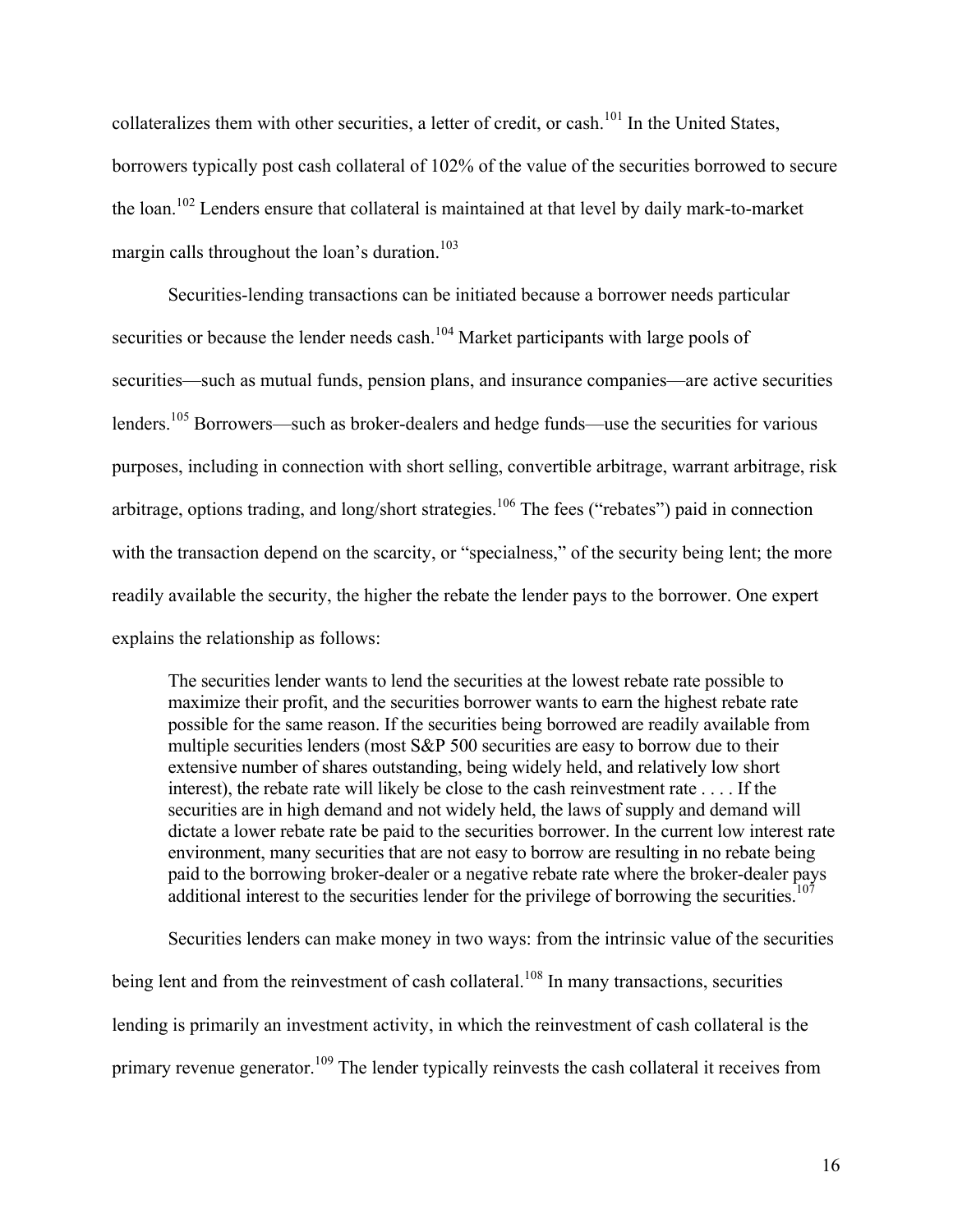the borrower in money-market instruments, repos, or other investments in order to generate a return.<sup>110</sup> As traditionally conceived, securities lending offered the securities lender a little extra return on its investment portfolio without greatly increasing the risk.<sup>111</sup> One constraint on the risk taken in connection with the reinvestment of cash collateral is the lender's need to return the cash collateral at the expiration of the lending transaction.<sup>112</sup> Securities-lending transactions are typically very short in duration and roll over daily.<sup>113</sup>

The need to have sufficient liquidity to meet demands for cash collateral repayment is in tension with the incentive to increase reinvestment returns by investing in longer-term, higheryielding investments. The tension is heightened by the involvement of securities-lending agents, who manage lending and reinvestment for securities lenders.<sup>114</sup> Before the financial crisis, the emphasis on increasing securities-lending income caused some securities lenders to engage in less-conservative reinvestment practices by investing in less-creditworthy or less-liquid securities.<sup>115</sup> Figure 3 depicts a sample securities-lending transaction.



## **Figure 3. Sample Securities-Lending Transaction**

Source: Author's rendering. This diagram does not include a securities-lending agent or a broker-dealer, which act as intermediaries between the owner of the securities and the ultimate borrower. For a discussion of the role of these intermediaries, *see* JOSH GALPER, FINADIUM REPORT: THE ROLE OF SECURITIES LENDING IN US FINANCIAL MARKETS 5 (2011).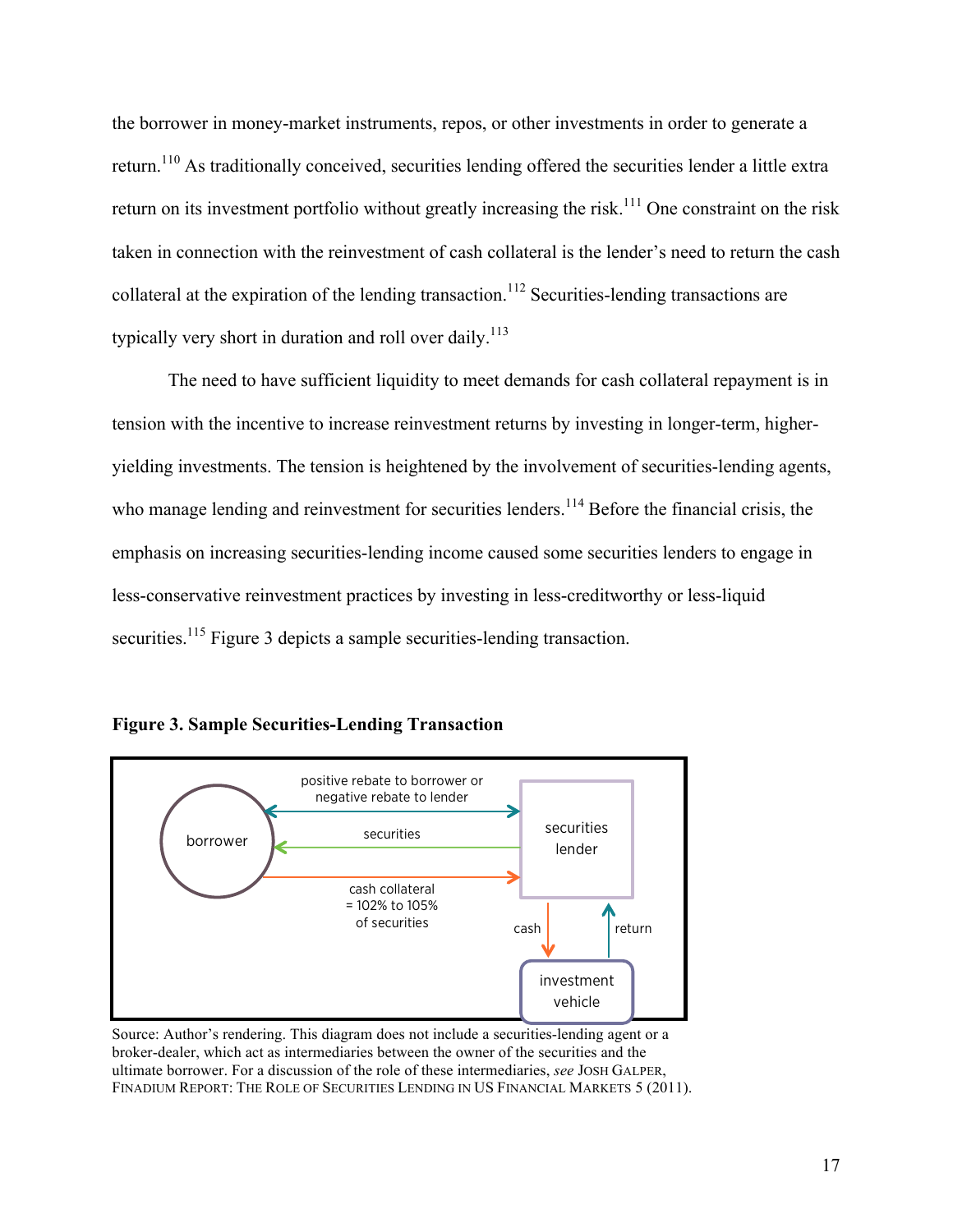## *B. AIG's Securities-Lending Program*

AIG was an active securities lender. It was an approximately \$80 billion participant in a worldwide market that represents approximately \$3.5 trillion in early  $2008$ .<sup>116</sup> It began lending securities in the early 1990s through a third-party lending agent.<sup>117</sup> In 1997, AIG commenced the process of bringing the program in-house by setting up its own agent, AIG Global Asset Management Holdings Corporation, $118$  which ran the securities-lending program through its subsidiaries AIG Securities Lending Corp. (formerly AIG Global Securities Lending Corp.) and AIG Global Investment Corp.<sup>119</sup> AIG's securities-lending agent lent securities in exchange for cash.120 The securities-lending and collateral-reinvestment functions were distinct, although both were carried out by AIG entities.<sup>121</sup> On the collateral-reinvestment side, there were people responsible for investing in long-term securities (including corporate bonds and asset-backed securities) and others responsible for investing in short-term securities.<sup>122</sup> In return for its lending and reinvestment efforts, AIG's internal securities-lending agent equally shared the program's proceeds with the insurance companies.<sup>123</sup>

The AIG insurance subsidiaries put securities from their investment portfolios into a common pool available for lending to banks, broker-dealers, and other financial institutions.<sup>124</sup> AIG, with its strong credit rating and \$160 billion portfolio of high-quality securities to lend, was an attractive counterparty.<sup>125</sup> Figure 4 shows AIG's historical credit rating.

AIG's counterpart borrowers were primarily using the securities in connection with financing transactions. In the words of an AIG securities lending employee, AIG's borrowers "were looking for a quality counterpart with a good return on the cash that could be done on a one-month basis and maybe [AIG's] rate was better than the rest of the Street."<sup>126</sup> Borrowers could be assured that they would get their cash collateral back because "the invested collateral,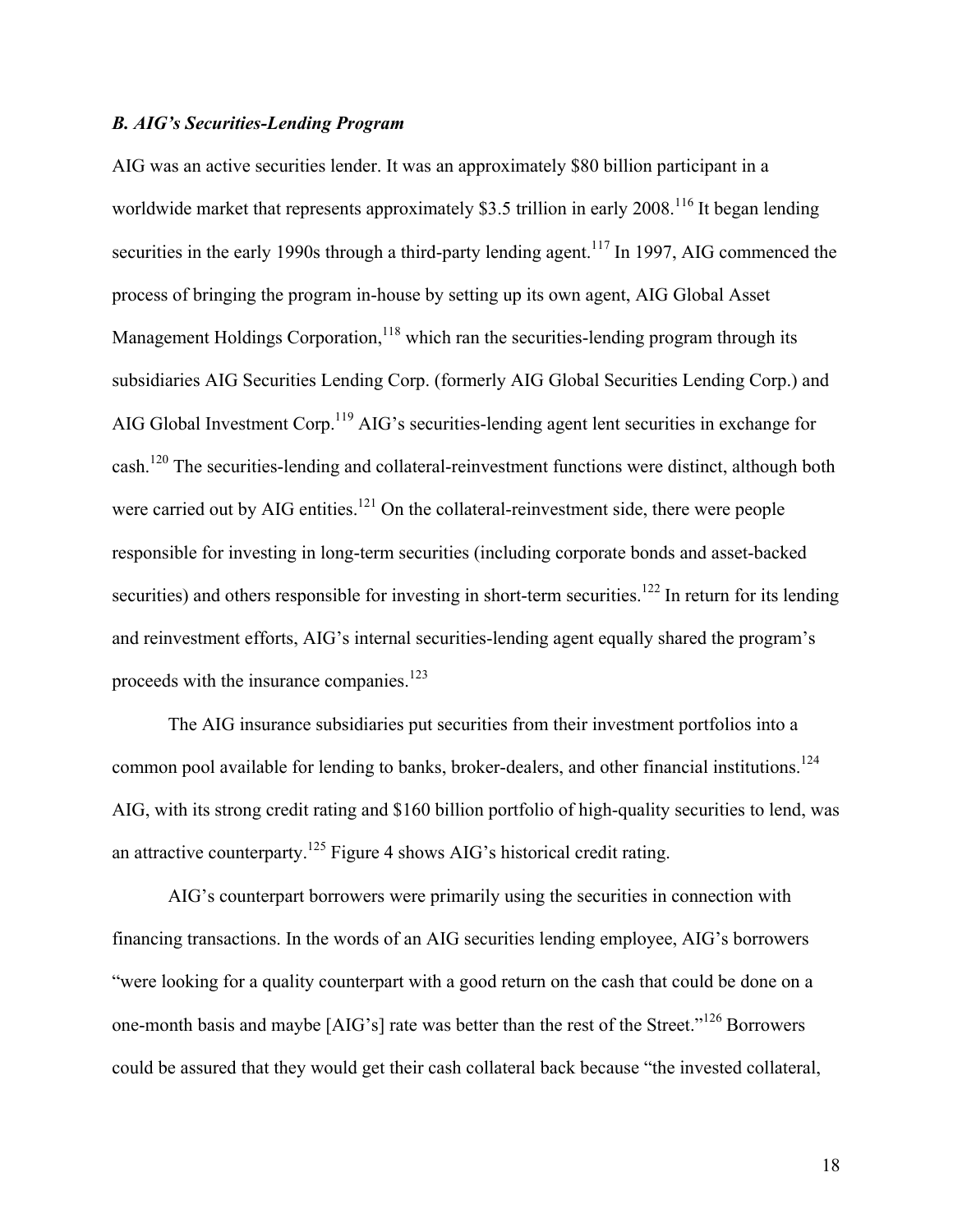the securities on loan as well as all of the assets of the participating companies [were] generally available to satisfy the liability for collateral received."<sup>127</sup> In other words, the AIG insurance companies' assets were available to make borrowers whole in the event that AIG could not return borrowers' cash collateral.



**Figure 4. AIG Credit Ratings, June 1990–June 2009**

Sources: American International Group's Impact on the Global Economy: Before, During and After Federal Intervention, *Hearing Before the Subcomm. on Capital Markets, Insur., and Gov't Sponsored Enterprises of the H. Comm. on Fin. Serv.*, 111th Cong., 1st Sess. 156 (2009) (written testimony of Rodney Clark, Managing Dir., Ratings Services, Standard & Poor's Financial Services LLC) (providing a "[t]able of S&P ratings history for American International Group Inc. since June 1990"); Compilation of Rating Action for AIG Financial Products Corp.,<https://www.moodys.com/credit-ratings/AIG-Financial-Products-Corp-credit-rating-782350> (last visited Mar. 21, 2014); Fitch Ratings,<https://www.fitchratings.com> (free registration required to access reports on Fitch ratings actions on AIG) (last visited Mar. 21, 2014).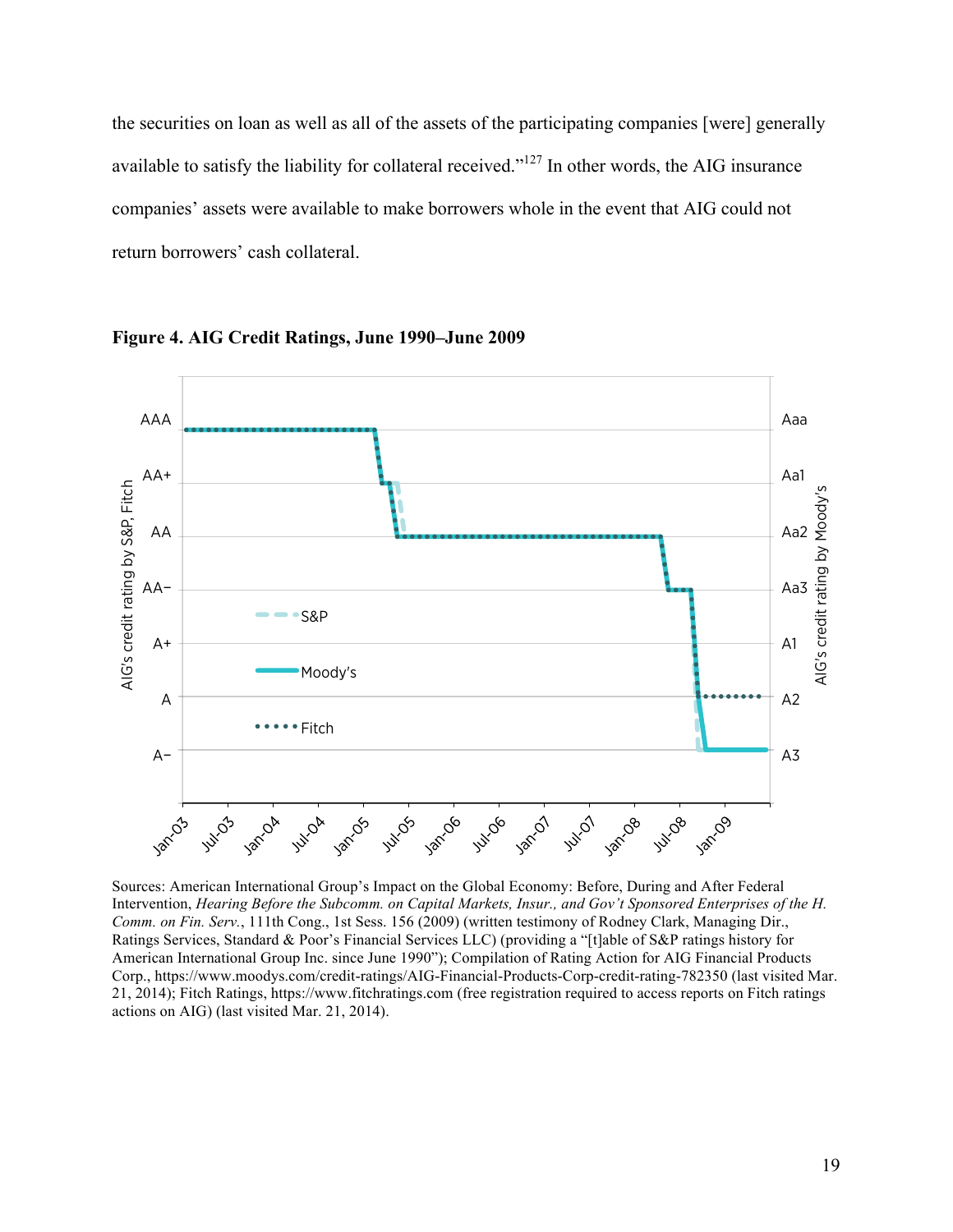As figure 5 shows, AIG's domestic life-insurance and retirement-services unit accounted for nearly eighty percent of AIG's securities-lending activities in 2007.



**Figure 5. Participation in AIG's Securities-Lending Program as of December 31, 2007**

Source: AIG, ANNUAL REPORT ON FORM 10-K FOR THE FISCAL YEAR ENDED DECEMBER 31, 2007, 108 (2008).

AIG lent securities to generate cash for reinvestment.<sup>128</sup> As an employee involved in the securities-lending program explained, "We were very much doing sort of a repo-style practice. We wanted to have use of the cash. We wanted to lock that up so we didn't have to pay people back on a regular basis."<sup>129</sup> For this reason, most of AIG's trades were not open—as is standard in securities lending—but rather were term loans, most of them for a term of one month.<sup>130</sup> At the end of 2007, 13.7% of the securities loans were one-day tenor.<sup>131</sup> The rest of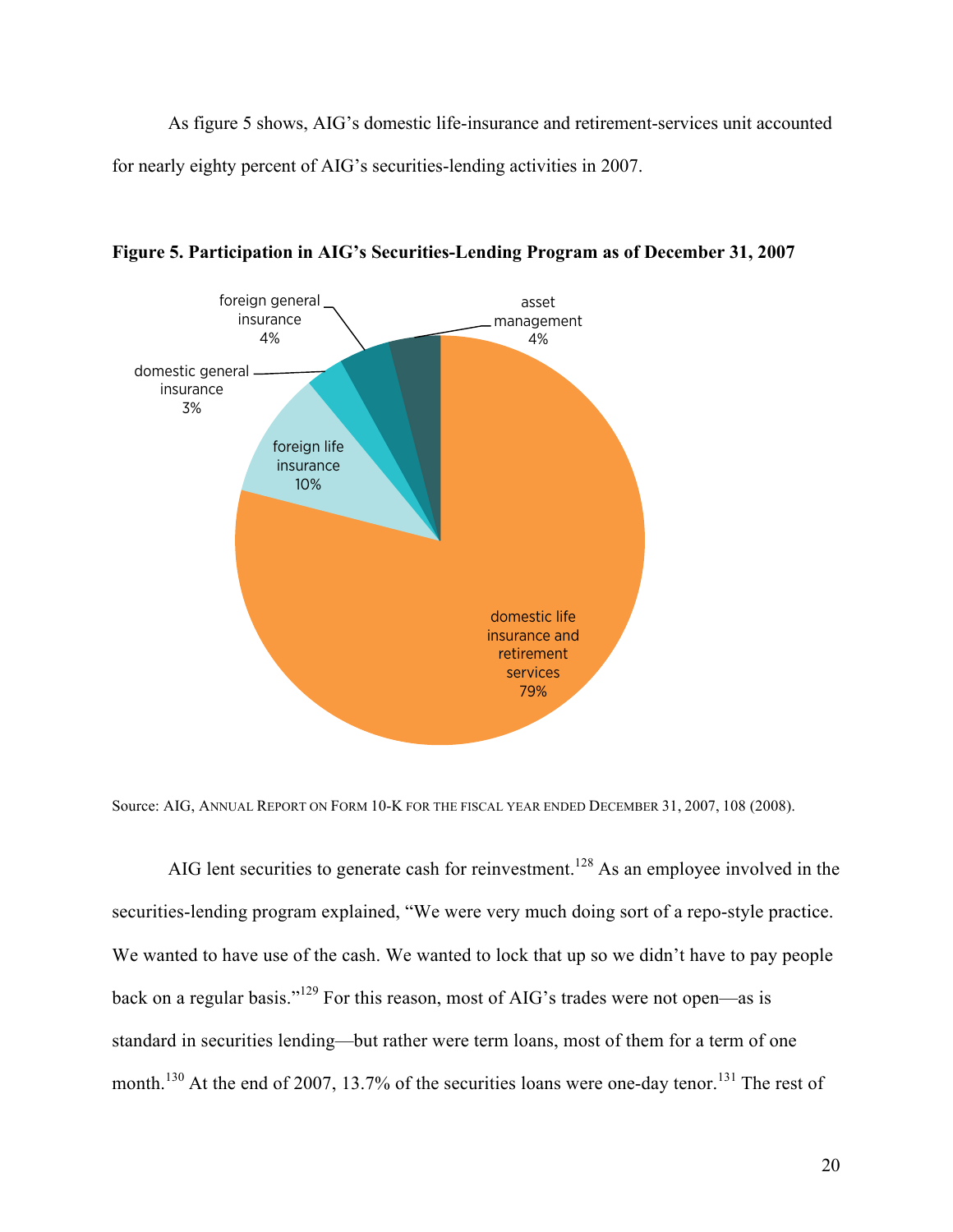the collateral AIG was lending was more readily available "general collateral."<sup>132</sup> The longer terms gave AIG some measure of security, but a maturity mismatch still existed and left AIG exposed to liquidity risk.

Before the crisis, AIG's securities-lending transactions, consistent with the market standard, were overcollateralized; borrowers generally provided to AIG cash collateral worth 102–105% of the value of the securities borrowed.<sup>133</sup> Throughout the loan term, AIG marked the securities to market daily and made periodic collateral adjustments to ensure that AIG's overall book with each borrower was at least 102% collateralized based on then-current market values.<sup>134</sup> That practice changed as the financial crisis swept over AIG and the rest of the marketplace.

## *C. AIG's Exposure to the Troubled Mortgage Markets*

AIGFP's decision to stop taking on exposure to subprime mortgages did not reflect a broader company trend. Even as AIGFP was paring back its exposure to subprime securities at the end of 2005 and beginning of 2006, other areas of the company were escalating their exposure.<sup>135</sup> As AIG CEO Sullivan explained in a December 2007 conference call, "During 2005, AIG began to see mounting evidence that lending standards and pricing in the U.S. residential housing market were deteriorating at a significant pace. Each of our businesses with exposure to that sector saw the same environment and took corrective action at that time, consistent with their individual business models."<sup>136</sup> AIG's insurance companies, for example, were heavily exposed to RMBS, including late-vintage subprime RMBS, through their investment portfolio.<sup>137</sup> As AIG explained in an August 2007 presentation, it was "very comfortable with the size and quality of its [residential mortgage] investment portfolios and its operations" and "[t]he exposures to the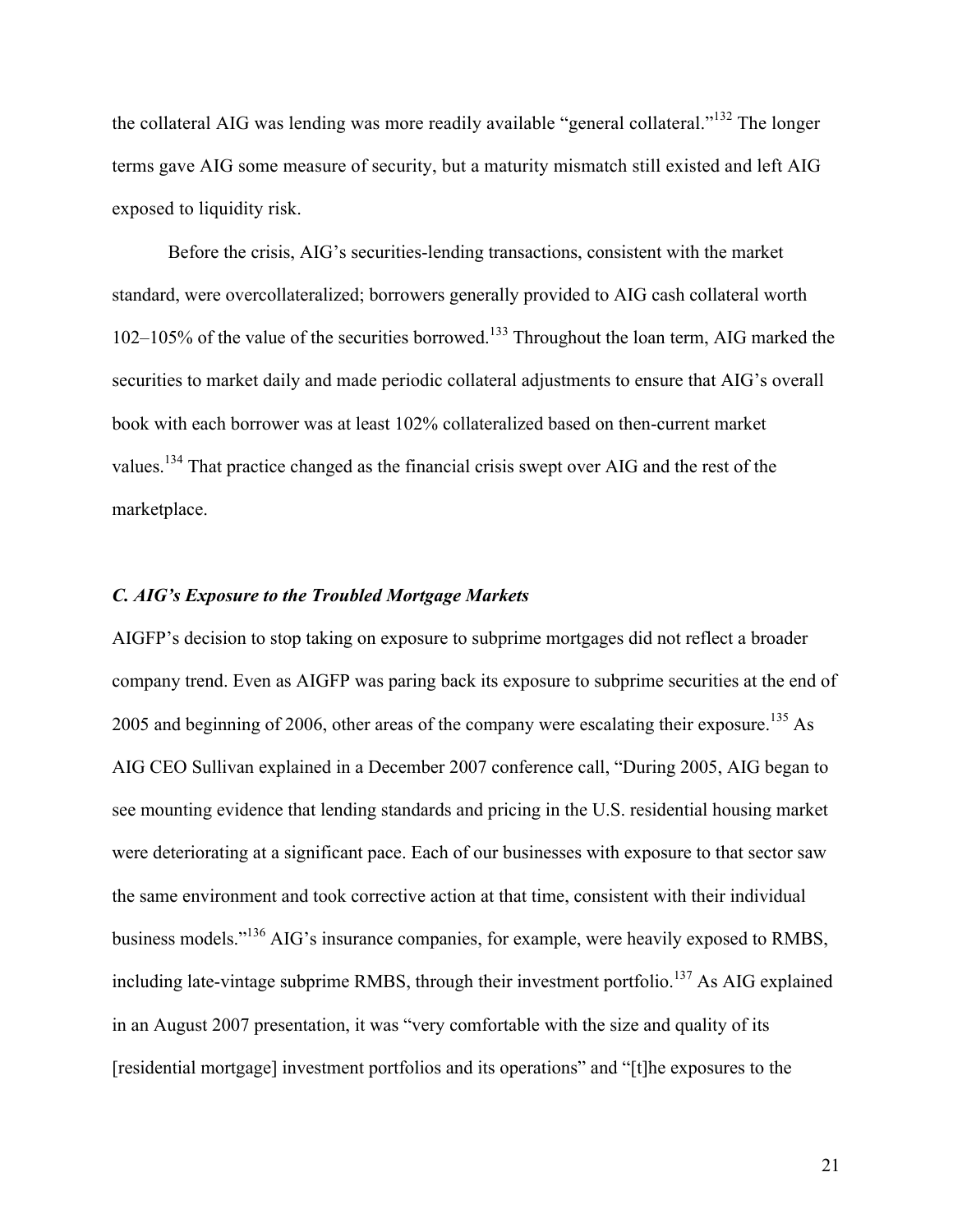residential mortgage-backed securities market within AIG's portfolios are of high quality and enjoy substantial protection through collateral subordination."<sup>138</sup> With respect to its insurance investment portfolio (which included the securities-lending portfolio), AIG maintained that it had selected its RMBS carefully, avoided collateralized debt obligations, concentrated on highly rated securities, and consequently was "reasonably well positioned to withstand even a severe downturn in the U.S. housing market."<sup>139</sup> Robert Lewis, AIG's chief risk officer, explained that the decision to continue buying RMBS for the insurance companies was the result of a reasoned compromise:

The concerns that we had and discussed in the corporation about the deterioration of underwriting standards and lending practices in the banking industry were discussed with the Investment area. . . . [T]he Investment Department, who was tasked with investing AIG's cash, and also specifically the securities' [sic] lending business, they discussed those concerns with us. And there was a compromise reached. The Credit Committee of AIG agreed to allow up to a certain amount of investments in residential mortgage backed, or asset-backed securities, which included residential mortgage-backed securities. And the tradeoff that the Investment Department determined was to purchase only the highest quality investments available in the marketplace. And furthermore, their investment research people were concentrating on trying to select those securities by loan originators, by sponsors, by managers that they thought had a lower percentage of concern in the area of underwriting practices in the originating banks. But it was a tradeoff, a balancing of risk and return opportunity, and there was a tradeoff made.<sup>140</sup>

As Lewis's explanation suggests, questions were raised from within and outside AIG about the company's exposure to the mortgage markets. Observers noted that some other insurance companies were reducing their RMBS exposure.<sup>141</sup> The firm's auditor raised concerns during a November 29, 2007, meeting with AIG top management about "the fact the FP and AGF in late 2005 were reducing their exposure to subprime while AIG Investments and [United Guaranty Corporation, a mortgage guaranty provider] were increasing theirs—seemed to show a lack of cross AIG evaluation of risk exposure to a sector."<sup>142</sup> Kevin McGinn, AIG's chief credit officer, later remarked that "all units were regularly apprised of our concerns about the housing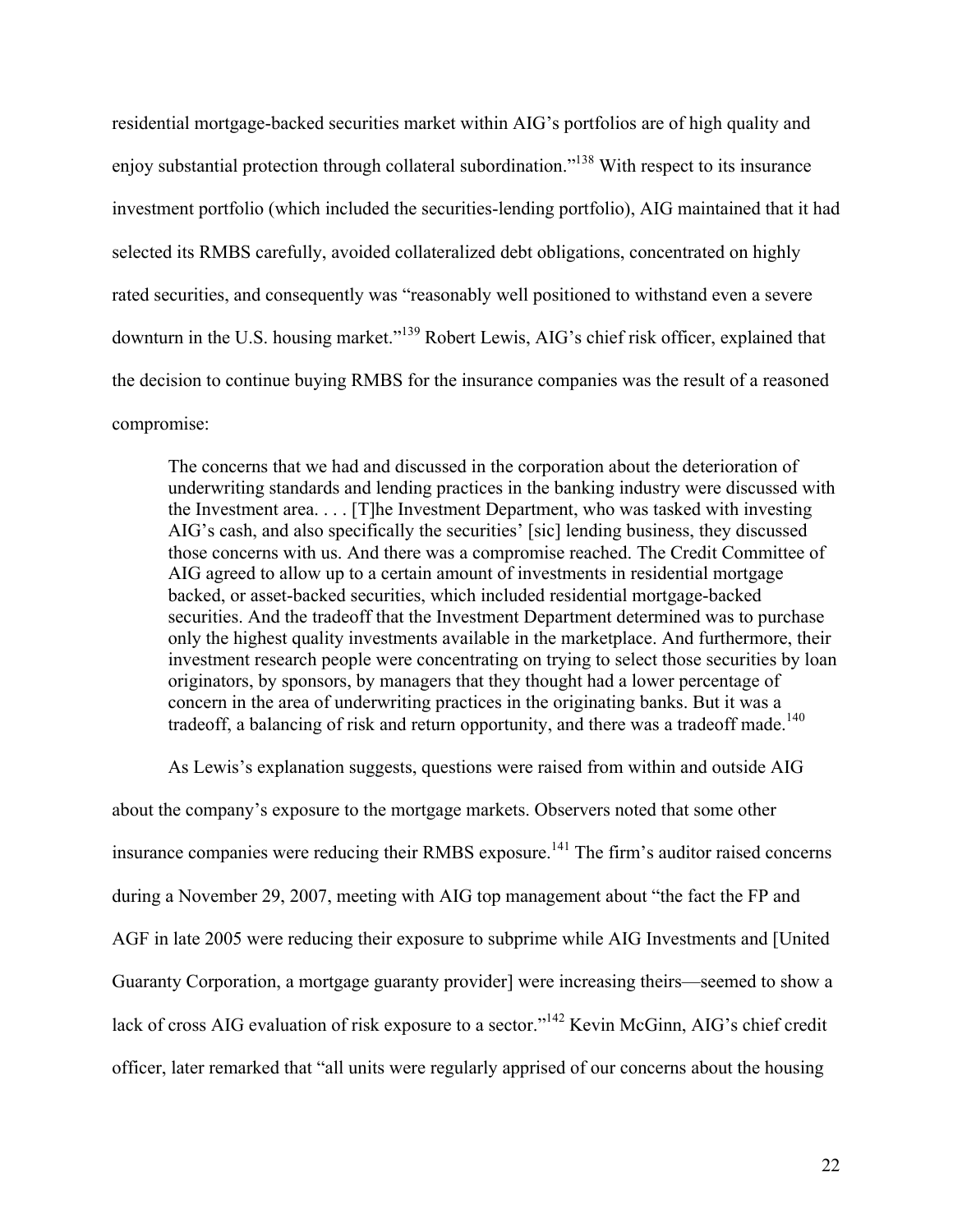market. Some listened and responded; others simply chose not to listen and then, to add insult to injury, not to spot the manifest signs. 'Nero playing the fiddle while Rome burns' is my assessment of that."<sup>143</sup>

## *D. The Unraveling of the Securities-Lending Program*

AIG's insurance companies held RMBS and other asset-backed securities in their investment portfolios, including in the form of reinvested collateral from securities-lending transactions. As noted previously, AIG and some other securities lenders became more aggressive in their cash reinvestment practices over time.<sup>144</sup> In the words of the Financial Stability Board, the reinvestment of cash collateral by securities lenders "can mutate from conservative reinvestment of cash in 'safe' collateral into more risky reinvestment of cash collateral in search of greater investment returns (prior to the crisis, AIG was an extreme example of such behavior)."<sup>145</sup>

AIG increased the percentage of its cash collateral that was invested in asset-backed securities (ABS). The cap on ABS rose from fifty percent of the reinvestment portfolio in 1999 to sixty-six percent in 2003 and then to seventy-five percent in December 2005.<sup>146</sup> The December 2005 guidelines placed limits on the credit quality of the ABS; generally, ninety-five percent of the ABS had to have a AAA rating from two credit-rating agencies.<sup>147</sup> Author Roddy Boyd notes a more subtle shift: language about "preserv[ing] principal value and maintaining a high degree of liquidity" was dropped from the securities-lending prospectus provided to AIG's insurance subsidiaries.<sup>148</sup> The new objective was "protect [ing] principal value of cash collateral and maintain[ing] *adequate* liquidity."<sup>149</sup>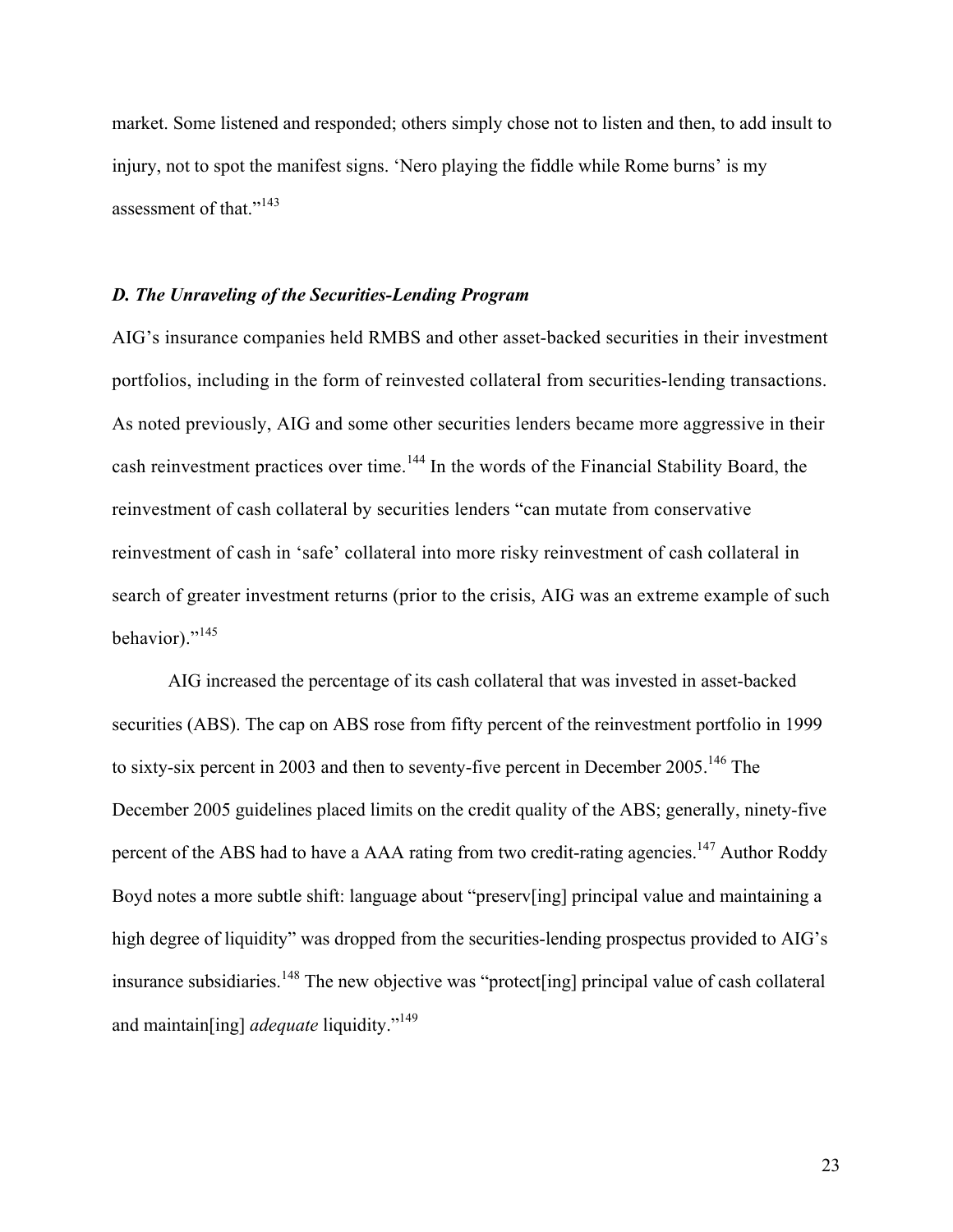AIG increased the size of its securities-lending program by lending more securities to generate cash, which it then invested heavily in residential mortgage-backed securities (RMBS). Figure 6 shows the increasing size of the securities-lending program.



**Figure 6. Growth of AIG's Securities-Lending Program**

Sources: AIG, ANNUAL REPORT ON FORM 10-K FOR THE FISCAL YEAR ENDED DECEMBER 31, 2006, 103 (2007); AIG, ANNUAL REPORT ON FORM 10-K FOR THE FISCAL YEAR ENDED DECEMBER 31, 2004, 103 (2005); AIG, ANNUAL REPORT ON FORM 10-K FOR THE FISCAL YEAR ENDED DECEMBER 31, 2002, 61 (2003).

One academic article describes the changes as follows:

Securities lending is traditionally a low margin business, but AIG was determined to make it profitable. There are two ways to increase profit: expand the underlying portfolio such that sheer volume compensates for low yields, and invest the cash collateral into riskier securities that provide a marginally higher return. AIG did both: they dramatically expanded their securities lending portfolio in a few years and invested the majority of their cash collateral into highly rated RMBS.<sup>150</sup>

Figure 7 shows the effects of the changes in the composition of AIG's securities-lending

portfolio. As the figure shows, the portfolio was heavily concentrated in mortgage-backed and

other ABS and had little cash. For example, the figure shows that at the end of 2007, 65 percent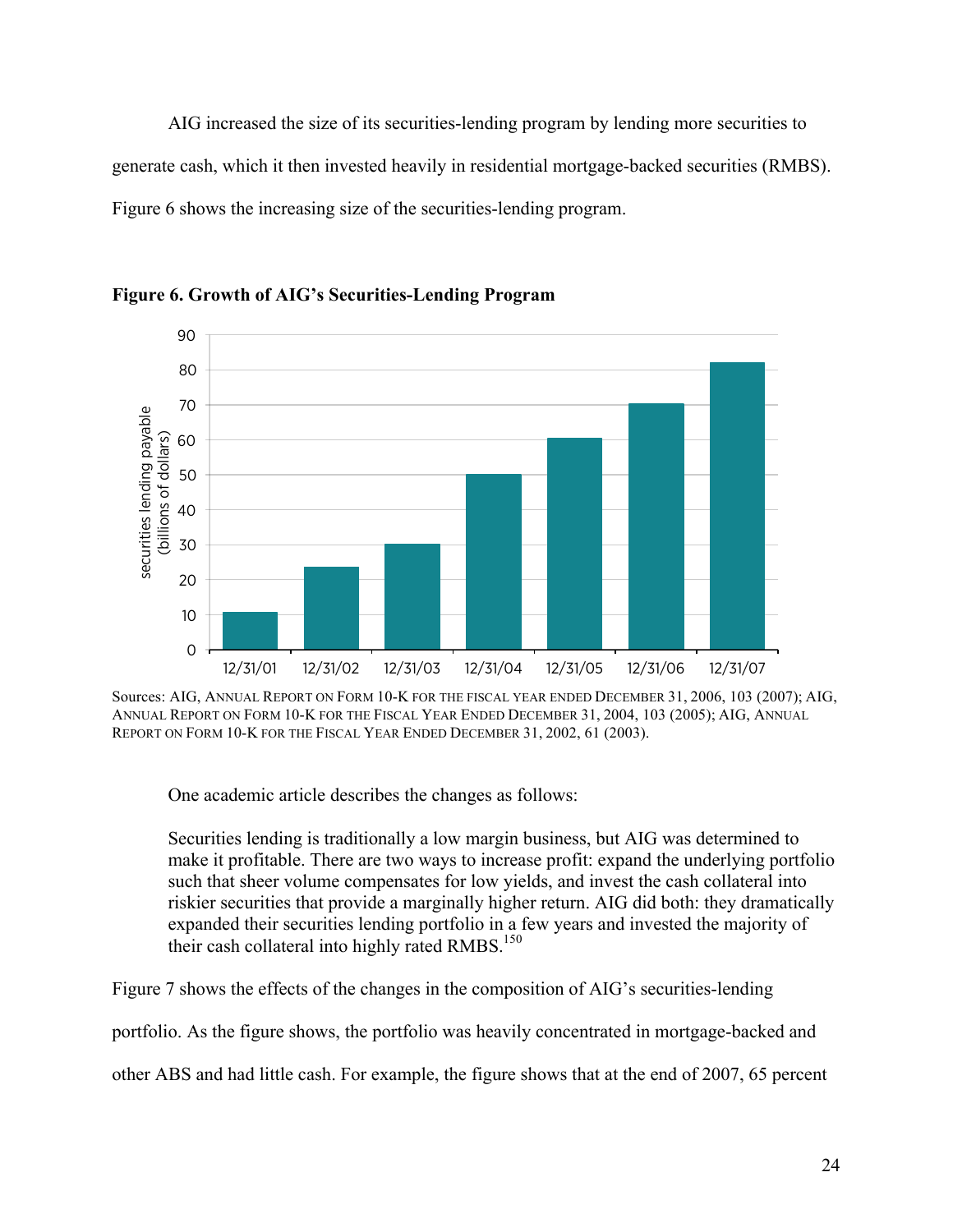of the portfolio was in ABS. By comparison, a sample of other securities-lending cashreinvestment programs in 2007 held 26 percent of their investments in asset-backed securities.<sup>151</sup>



**Figure 7. Securities-Lending Portfolio Invested Collateral by Credit Rating and Type**

Source: AIG, QUARTERLY REPORT ON FORM 10-Q FOR THE QUARTER ENDED SEPTEMBER 30, 2008, 144 (Nov. 10, 2008); AIG, QUARTERLY REPORT ON FORM 10-Q FOR THE QUARTER ENDED JUNE 30, 2008, 111 (Aug. 6, 2008); AIG, QUARTERLY REPORT ON FORM 10-Q FOR THE QUARTER ENDED MARCH 31, 2008, 95 (May 5, 2008); AIG, ANNUAL REPORT ON FORM 10-K FOR THE FISCAL YEAR ENDED DECEMBER 31, 2007, 108 (2008).

AIG's investment arm perceived highly rated RMBS—regardless of temporary drops in value—to be a good long-term investment. The company explained in August 2007 that it had no plans to sell its "mortgage related securities and does not depend on them for its liquidity needs. Temporary market disruptions may have some non-economic effect on AIG through unrealized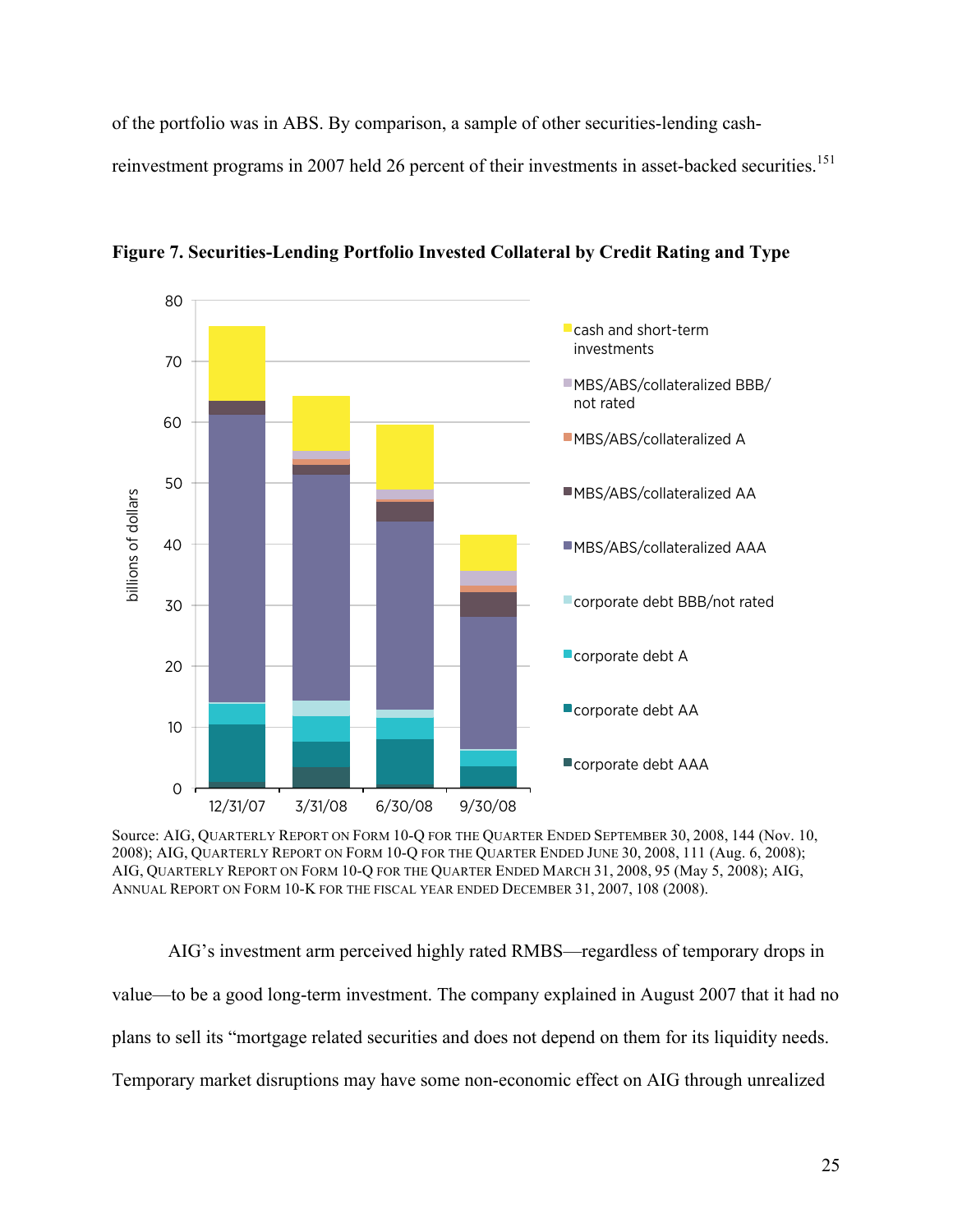losses. However, the sound credit quality of the portfolios should result in collection of substantially all principal and interest under any reasonable scenario."<sup>152</sup> AIG's senior vice president of investments, Richard Scott, in whose purview securities lending fell, echoed this optimism several months later:

One of the clear opportunities here is that if you believe, as we do, that the AAA sector of the RMBS market is money good and if you could truly buy those securities at significant discounts, there's a huge opportunity. And there's a bit of resistance to catching the falling knife. But on the other hand, we've got a long-term view. And if we can buy that paper at meaningful discounts to par and have high confidence that we're going to get paid back over the next three or four years, we should be buying a lot of that.<sup>153</sup>

Regardless of the long-term prospects of RMBS, the concentration of securities-lending collateral in RMBS was risky because it gave rise to a maturity mismatch; the term of the RMBS was longer than that of the securities loans that generated the cash.<sup>154</sup> AIG had only a very small cash cushion to meet redemptions from counterparties that wanted their cash back.<sup>155</sup> The ability of AIG's securities-lending program to hold on to the RMBS long term depended on the willingness of the majority of borrowers to keep rolling over their loans and keep posting cash collateral without altering the loans' terms. Historically, borrowers had seamlessly and routinely rolled their loans over, but that behavior changed during the crisis.

In August 2007, as AIGFP was contending with its initial collateral calls on its multisector CDS portfolio, AIG's securities-lending program also began to experience problems. Mark Hutchings, an employee in AIG's securities-lending arm, explained how the problems first came to light in August 2007, when "the crisis first raised its head for us here in securities lending":

I came back from vacation and had never heard before I'd gone on vacation [the term] "subprime," and it was suddenly the big issue—how much subprime did we have in our investment pool? And there was a lot of concern from senior management. And the strategy straightaway was don't invest any more of the cash collateral in anything other than overnight time deposits. We need to raise our threshold of actual cash liquidity. . . . You can sell investments we already have in our collateral account to raise cash, or we can lend more securities to give ourselves that cushion of comfort. And again what we're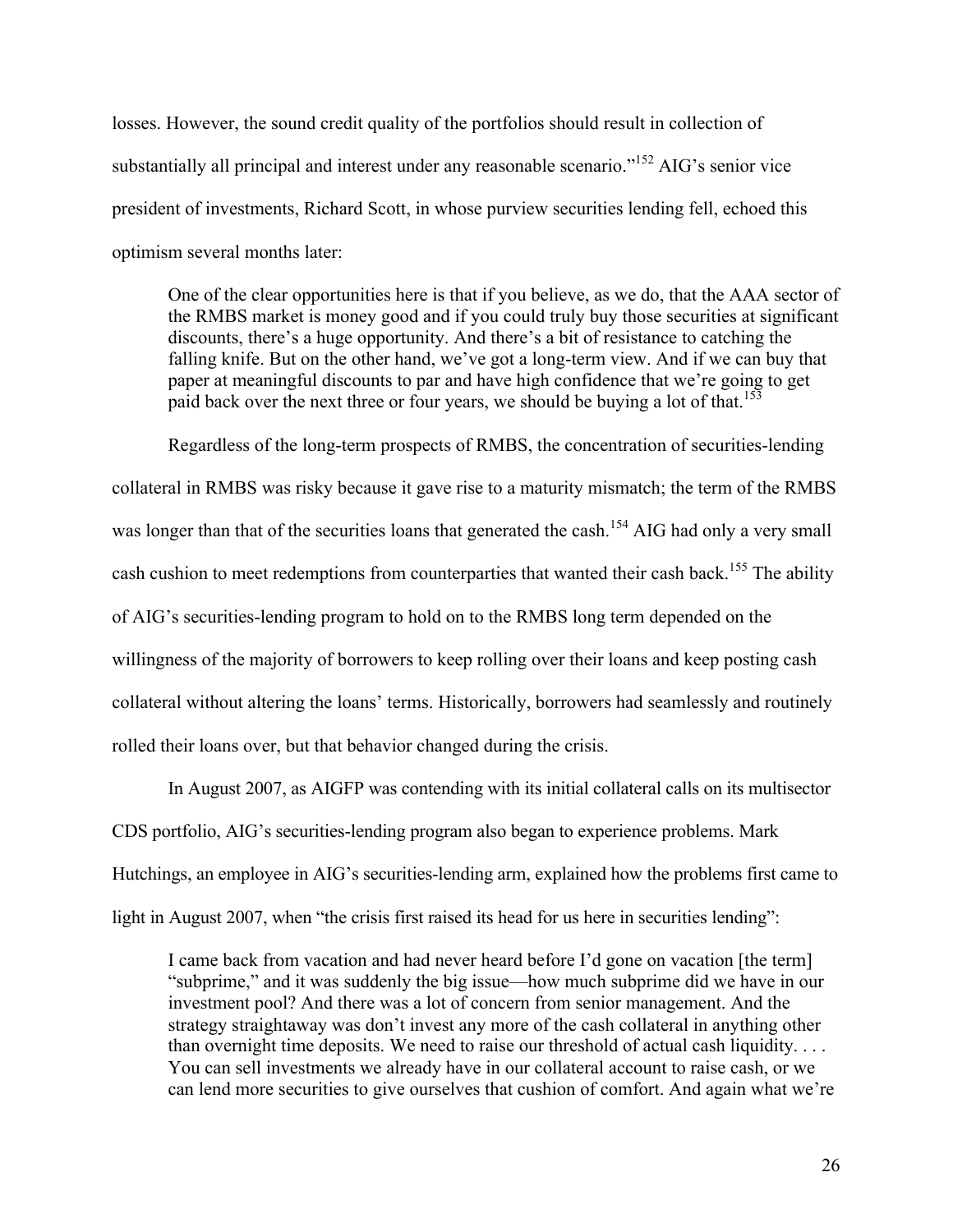protecting ourselves [from] was a run on the bank—the fact that we do not want to see everybody suddenly coming in and wanting their money back because clearly we've got it tied up in investments that may or may not be very quickly sold.<sup>156</sup>

The company took several steps to address what threatened to become a very dire situation: it lent out additional securities to generate cash, stopped reinvesting the cash collateral it received in anything other than cash equivalents, and sold securities from the collateral investment pool that it could sell at no loss or a small loss.<sup>157</sup> The additional lending brought the size of the securities-lending program from \$70 billion in August 2007 to its all-time high—\$94 billion—in October 2007.<sup>158</sup> AIG repaid redeeming borrowers with the proceeds of the new securitieslending transactions, a situation Boyd likened to "a giant Ponzi scheme."<sup>159</sup>

AIG's attempts to mitigate the securities-lending issues came at a cost. Its borrower counterparties knew they had AIG "over a barrel"; AIG wanted to hold on to its cash and did not want to sell the securities in its reinvestment pool.<sup>160</sup> It needed to keep lending securities, even at the higher rebates its counterparties were demanding.<sup>161</sup> The balance shifted more and more in favor of borrowers as the financial crisis deepened and firms became increasingly zealous in building up their own liquidity. AIG was paying borrowers more for the cash collateral than it received on its investment of that cash.<sup>162</sup>

Borrowers also used their leverage to push AIG below the 102% collateralization that historically had characterized securities-lending transactions. AIG started accepting 100% collateral. It made this concession even though collateral had to remain at or above 102% to satisfy participating insurance companies' regulatory requirements.<sup>163</sup> Through its Matched Investment Program, the AIG holding company made up the difference by placing compensating funds into the collateral pool.<sup>164</sup> It contributed \$3.3 billion into the collateral pool through the end of August 2008 to make up for the undercollateralization and for losses on the securities sold

27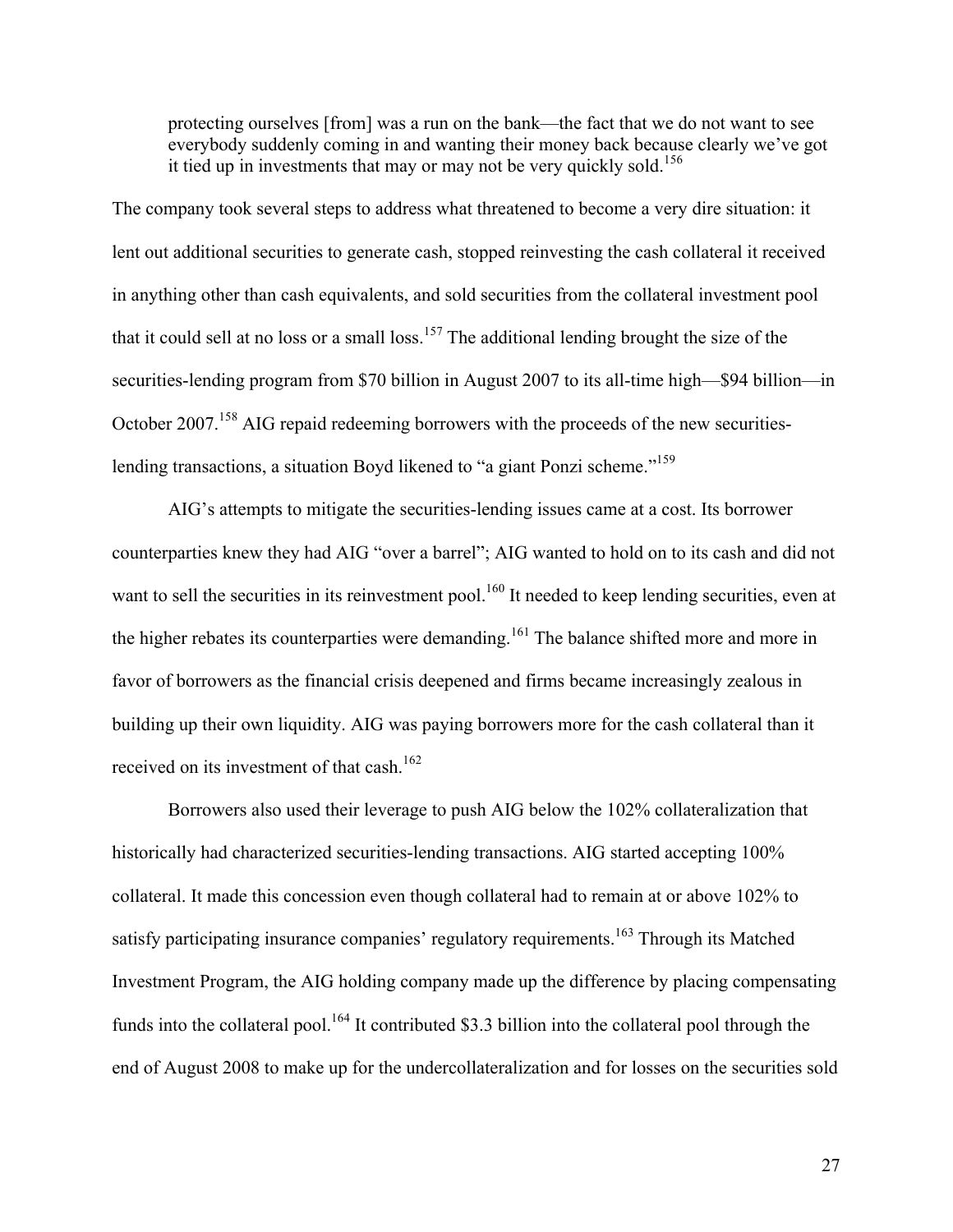by the pool.<sup>165</sup> As AIG weakened, borrowers pushed AIG further to ninety-eight and ninety-five percent, and by September 2008, some parties were posting only seventy-three (Barclays) or eighty percent (Credit Suisse).<sup>166</sup> Even though "all of the assets of the participating [insurance] companies [were] generally available to satisfy the liability for the collateral received,"<sup>167</sup> the borrowers preferred to keep collateral at a low enough level to be sure that if AIG could not repay the cash collateral, the proceeds from selling the securities would make them whole. Some of these collateral levels were so low that AIG had to account for the purported loan transactions as sales and take the attendant losses.<sup>168</sup>

AIG was, by no means, the only securities lender to get into trouble during the crisis.<sup>169</sup> Other securities lenders also took extreme measures to hold on to cash and prevent borrowers from running. One market observer described the unenviable position in which AIG and other lenders found themselves:

[T]he investments that were in those pools were being stressed by the need to sell them off in order to repay the cash collateral to the borrowers who were lining up in order to get their cash back, because they were deleveraging. . . . the cash managers for the securities lending programs in the fourth quarter of '08 actually went negative intrinsic value across the board, meaning they were paying borrowers to leave balances in the pools to avoid having to sell off those assets.<sup>170</sup>

AIG's securities-lending program had a reputation for being riskier than most.<sup>171</sup> As a result, the pressures it faced during the financial crisis and the measures it took in response were also unusual. The consequences of AIG's emergency liquidity measures and the continuing decline in the value of the RMBS in which the securities-lending collateral was reinvested are reflected in figure 8, which shows the gap between the collateral AIG had received and the value of the securities in which it had invested the collateral. The value of the reinvested collateral fell dramatically in comparison to what AIG owed borrowers. In the event of a run, AIG would not be able to rely on selling the reinvested collateral in order to generate cash to return to borrowers.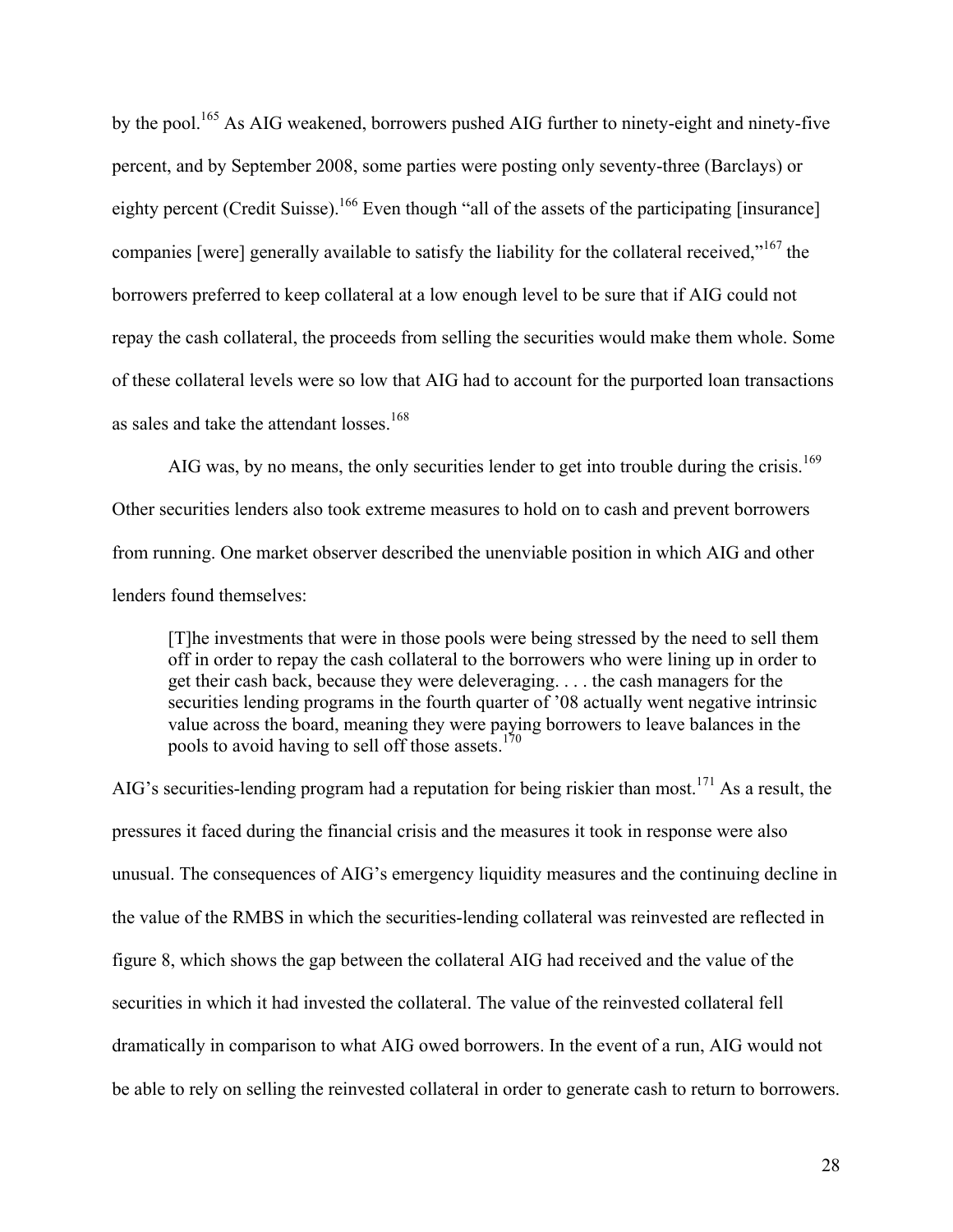

**Figure 8. Difference between Securities-Lending Payable and Reinvested Collateral**

Sources: AIG, ANNUAL REPORT ON FORM 10-K FOR THE FISCAL YEAR ENDED DECEMBER 31, 2005, at 72–3 (2006); AIG, QUARTERLY REPORT ON FORM 10-Q FOR THE QUARTERLY PERIOD ENDED MARCH 31, 2006, at 1–2 (2006); AIG, QUARTERLY REPORT ON FORM 10-Q FOR THE QUARTERLY PERIOD ENDED JUNE 30, 2006, at 1–2 (2006); AIG, QUARTERLY REPORT ON FORM 10-Q FOR THE QUARTERLY PERIOD ENDED SEPTEMBER 30, 2006, at 1–2 (2006); AIG, ANNUAL REPORT ON FORM 10-K FOR THE FISCAL YEAR ENDED DECEMBER 31, 2006, at 102–3 (2007); AIG, QUARTERLY REPORT ON FORM 10-Q FOR THE QUARTERLY PERIOD ENDED MARCH 31, 2007, at 1–2 (2007); AIG, QUARTERLY REPORT ON FORM 10-Q FOR THE QUARTERLY PERIOD ENDED JUNE 30, 2007, at 1–2 (2007); AIG, QUARTERLY REPORT ON FORM 10-Q FOR THE QUARTERLY PERIOD ENDED SEPTEMBER 30, 2007, at 1–2 (2007); AIG, ANNUAL REPORT ON FORM 10-K FOR THE FISCAL YEAR ENDED DECEMBER 31, 2007, at 130–31 (2008); AIG, QUARTERLY REPORT ON FORM 10-Q FOR THE QUARTERLY PERIOD ENDED MARCH 30, 2008, at 1–2 (2008); AIG, QUARTERLY REPORT ON FORM 10-Q FOR THE QUARTERLY PERIOD ENDED JUNE 30, 2008, at 1–2 (2008); AIG, QUARTERLY REPORT ON FORM 10-Q FOR THE QUARTERLY PERIOD ENDED SEPTEMBER 30, 2008, at 1–2 (2008).

The run started in earnest during September  $2008$ <sup>172</sup> As Professor Scott Harrington points out, AIG could have used sources other than its securities-lending collateral to meet those demands, but AIG's company-wide liquidity was stretched thin.<sup>173</sup> An impending ratings downgrade only promised to make liquidity problems across the whole company—including in securities lending—much worse.<sup>174</sup> AIG paid out \$5.2 billion in cash to securities-lending counterparties on a single day—September 15,  $2008$ <sup>175</sup>

Not only was the securities-lending program a burgeoning liquidity drain, it was also taking a toll on AIG's earnings and the insurance subsidiaries' capital levels. The company projected that "the investments were all money-good" and "that it was better to hang on to these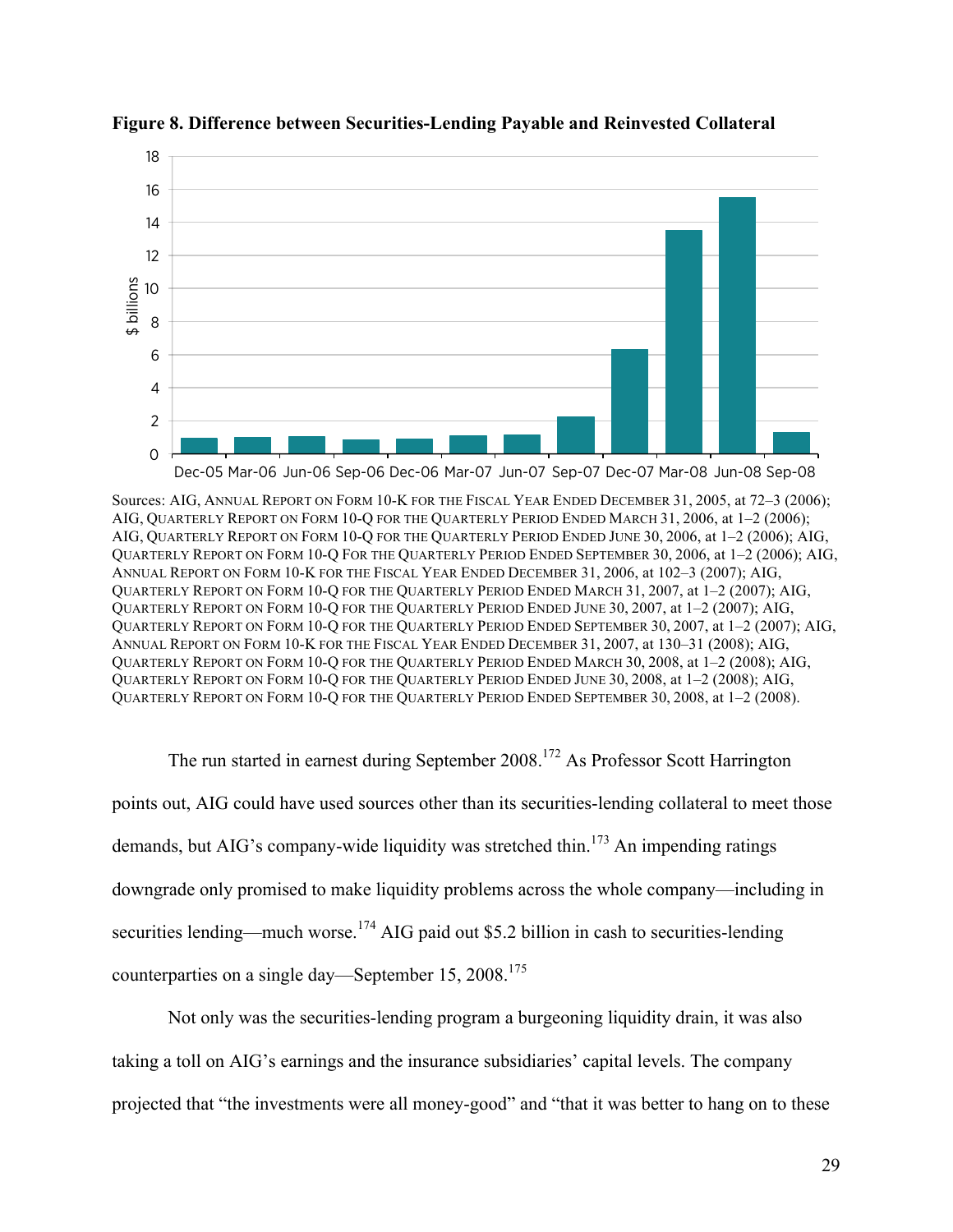for the long-term and they would come good in the long-term."<sup>176</sup> In order to generate liquidity, however, AIG was forced to sell some securities from its cash-reinvestment portfolio and incur the attendant losses.<sup>177</sup> Even for the securities it retained, however, accounting rules required AIG's financial statements to reflect the mark-to-market losses—the losses based on the current price at which the securities would sell.<sup>178</sup> If these losses on AIG's securities-lending reinvestments became "other than temporary," accounting rules required that they be reflected in AIG's income statement.<sup>179</sup>

The losses on the securities thus had a follow-on effect on the participating insurance companies' capital. As will be discussed later, state insurance regulators require insurance companies to maintain certain capital levels. In order to keep the insurance subsidiaries in good regulatory standing, AIG had to make capital contributions to certain insurance subsidiaries.<sup>180</sup>

#### *E. State Insurance Regulators and AIG's Securities-Lending Program*

Insurance companies' securities-lending practices are subject to state insurance law. Along with other investment practices, securities-lending practices can affect the companies' ability to meet policyholders' claims. Some states have specific statutes governing securities lending.<sup>181</sup> New York approved participation by one of its regulated insurance companies in AIG's securitieslending program.<sup>182</sup> Aside from the existence of the program, insurance regulators should have been aware that the securities-lending program was run for the AIG insurance companies by an affiliated securities-lending agent.<sup>183</sup> Although state insurance regulators had the authority to look at AIG's securities-lending program, extensive disclosures were not then explicitly required, nor did AIG provide them.<sup>184</sup> Moreover, the way in which it was run may have dissuaded some insurance regulators from actively scrutinizing it. As former New York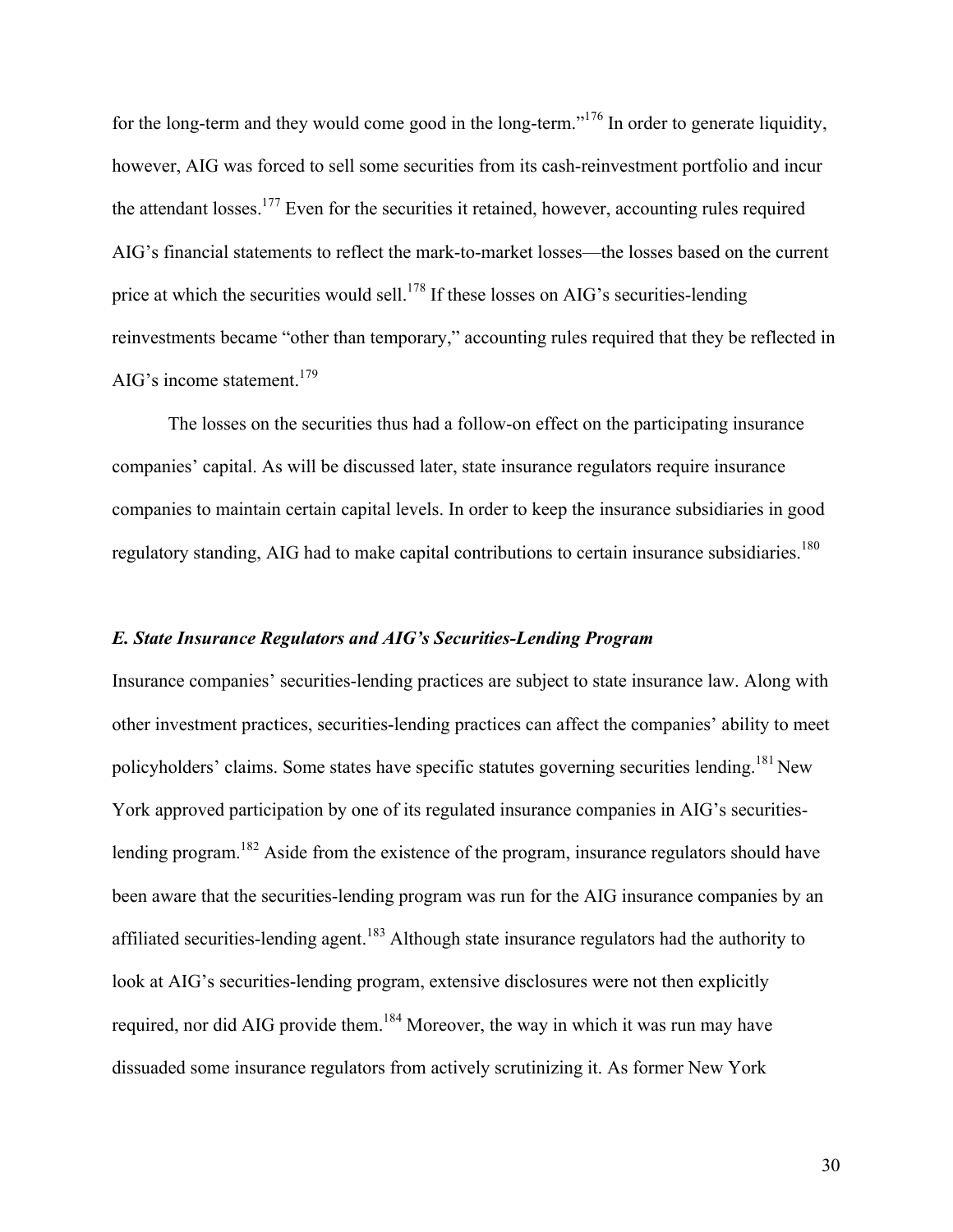insurance superintendent Eric Dinallo pointed out, the pooled nature of the securities-lending program undermined regulatory accountability:

I do think that a pooled securities lending business is not a wise idea, on reflection, because I think it leads to sort of regulatory assignment questions. So it was pooled at the holding company level, and that meant that several states were all somewhat responsible for it.<sup>185</sup>

There are conflicting accounts about when the insurance regulators began to notice the problems in the securities-lending program and what the nature of their response was. Insurance regulators contend that they started asking questions in  $2006$ ,  $^{186}$  and in 2007, they ordered AIG to wind down the securities-lending program.<sup>187</sup> New York's regulator contends that it was instrumental in the wind-down of the securities-lending program in  $2007$ <sup>188</sup> No written record exists.<sup>189</sup> Robert Lewis, AIG's chief risk officer, did not recall the insurance regulators' concern or their role in the shrinkage of the securities-lending portfolio.<sup>190</sup> The Government Accountability Office (GAO) found that "[p]rior to mid-2007, state regulators had not identified losses in the securities-lending program, and the lead life-insurance regulator had reviewed the program without major concerns."<sup>191</sup>

A number of state insurance examinations conducted during 2007 turned up the securities-lending issue. The reports for some of these exams were not completed until mid-2008.<sup>192</sup> The first regulator to have raised concerns with the company and with other regulators appears to have been the Texas Department of Insurance. Reacting to its findings in a joint examination with certain other regulators commenced in December 2006, the Texas regulator raised the issue with AIG in October and with other regulators at the OTS's supervisory college in November 2007.<sup>193</sup> The Congressional Oversight Panel reports that "various state insurance" regulators began working closely with management to develop both short (guarantees) and long (wind-down) plans to address the regulators' concerns."<sup>194</sup> The GAO reports that the state

31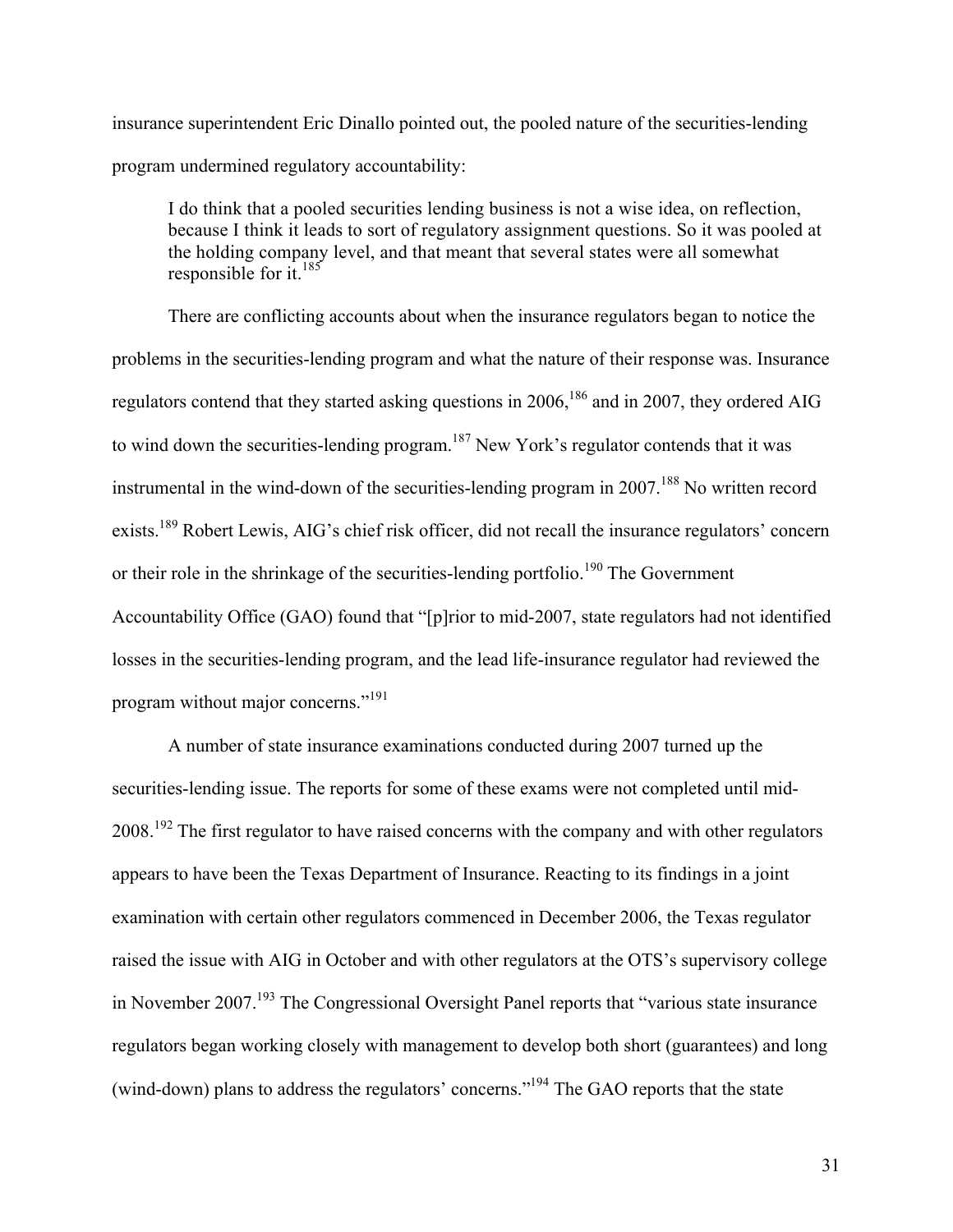insurers did not really focus on securities lending until AIG reported the large 2007 losses on securities lending to them.<sup>195</sup> Before that, "the consensus among the state regulators was that the securities-lending losses, while of concern, did not present imminent danger as long as AIG's counterparties did not terminate their lending transactions." <sup>196</sup> Before the 2007 losses came to light, the AAA rating on the securities in the collateral reinvestment pool may have given the insurance regulators the same comfort they had given to the company itself.<sup>197</sup>

State insurance regulators undertook a number of efforts in connection with securities lending in 2008. In February, AIG and the Texas Department of Insurance discussed a plan for winding down the securities-lending program over the next one to two years.<sup>198</sup> In July 2008, New York's insurance department issued generally applicable guidance on securities lending:

It has come to the Department's attention that some insurers engaged in securities lending actually have experienced significant losses in the last six to twelve months. Specifically, cash received as collateral was reinvested into securities whose value has significantly declined. As we see increased volumes in securities lending activity, we are concerned that some insurers may not be maintaining adequate collateral and effectively managing the risks associated with the securities lending function.<sup>199</sup>

After considering the results of a September 2008 document request, the New York Insurance Department concluded that AIG's aggressive securities-lending program was not characteristic of the rest of the life-insurance industry.<sup>200</sup> Also in 2008, insurance regulators began quarterly meetings with AIG about its securities-lending program.<sup>201</sup> In one of these meetings, in August 2008, insurance regulators raised concerns about the AIG holding company's liquidity and asked for a briefing at the next meeting.<sup>202</sup>

As is often the case with regulatory intervention, state insurance regulators' efforts to reverse AIG's poor decisions with respect to its securities-lending program were overtaken by the market's attempts to make the company accountable for those decisions. To avert the market's chastening, the company turned to the federal government for assistance.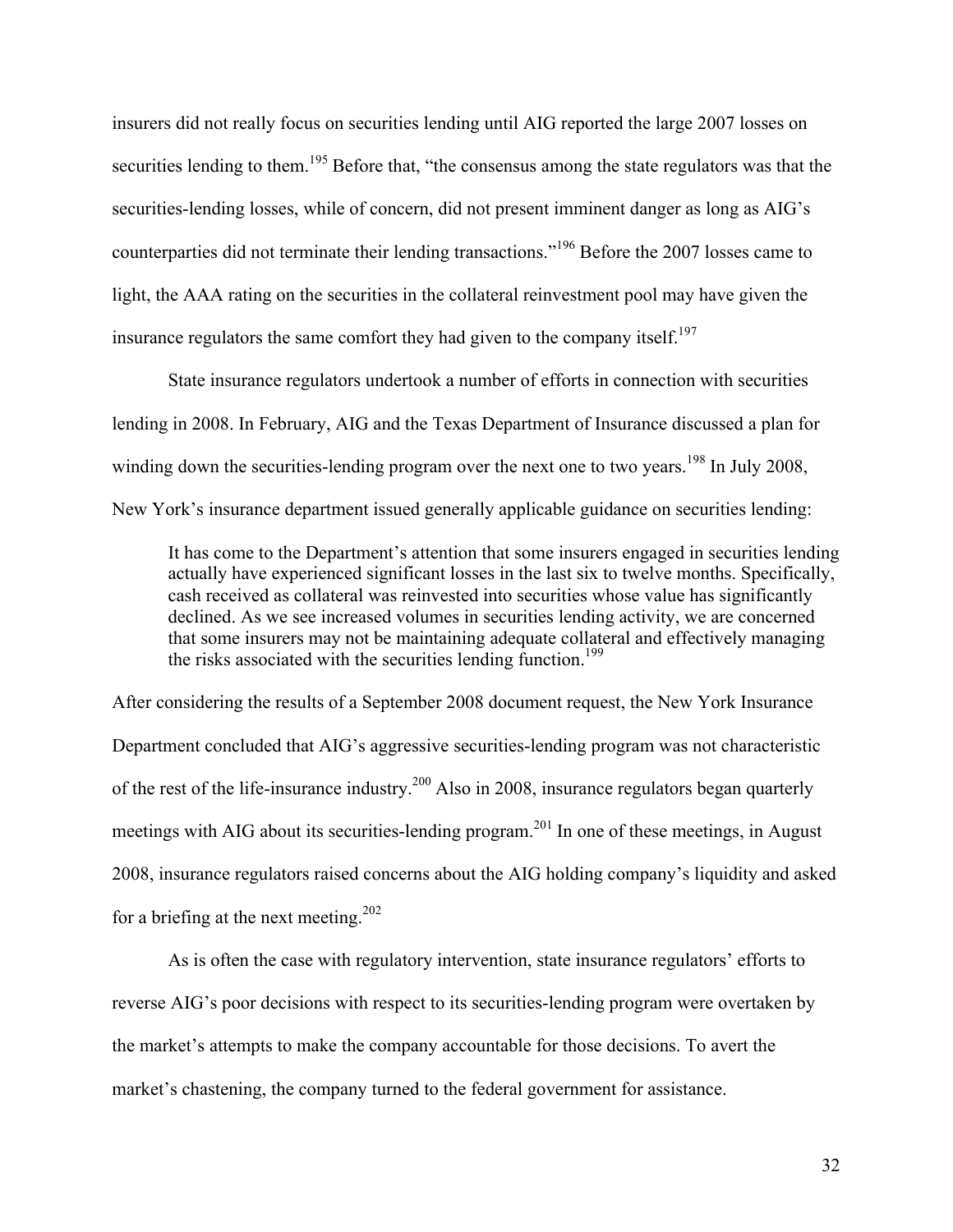### **IV. The Government Rescue**

The problems at AIG came to a head when many other financial firms were facing their own liquidity and solvency problems.<sup>203</sup> Fannie Mae and Freddie Mac were placed in receivership in early September 2008. AIG's crisis moment came in mid-September 2008, just as Lehman Brothers was collapsing.

## *A. Building Troubles*

As noted earlier, AIG's financial strains—with respect both to its CDS portfolio and its securities-lending program—began in the late summer of 2007. During the latter half of 2007, "there was a significant effort made by the corporation to model—to try to anticipate how much liquidity would be needed in stress scenarios in the event that the market continued to deteriorate."<sup>204</sup> This effort was new for the company, which had previously managed liquidity in "fiefdoms," rather than at the holding-company level.<sup>205</sup> Compounding difficulties at AIGFP and in the securities-lending program, in connection with the 2007 audit, AIG's auditors identified a material weakness in internal control over financial reporting relating to the way AIG valued its supersenior  $CDS<sup>206</sup>$  In addition, as table 2 shows, AIG was incurring large losses.

AIG took steps to "shore up [its] balance sheet from a liquidity standpoint, and also try to replace some of the capital that had been eroded by the unrealized valuation losses that were being taken."<sup>207</sup> In May 2008, AIG raised \$20 billion in capital.<sup>208</sup> Nevertheless, rating agencies were not satisfied that the new capital was a complete solution.<sup>209</sup> AIG's capital and liquidity challenges were not limited to the problems at AIGFP and the securities-lending issues.<sup>210</sup> As would be expected, AIG's stock price was suffering, as figure 9 illustrates.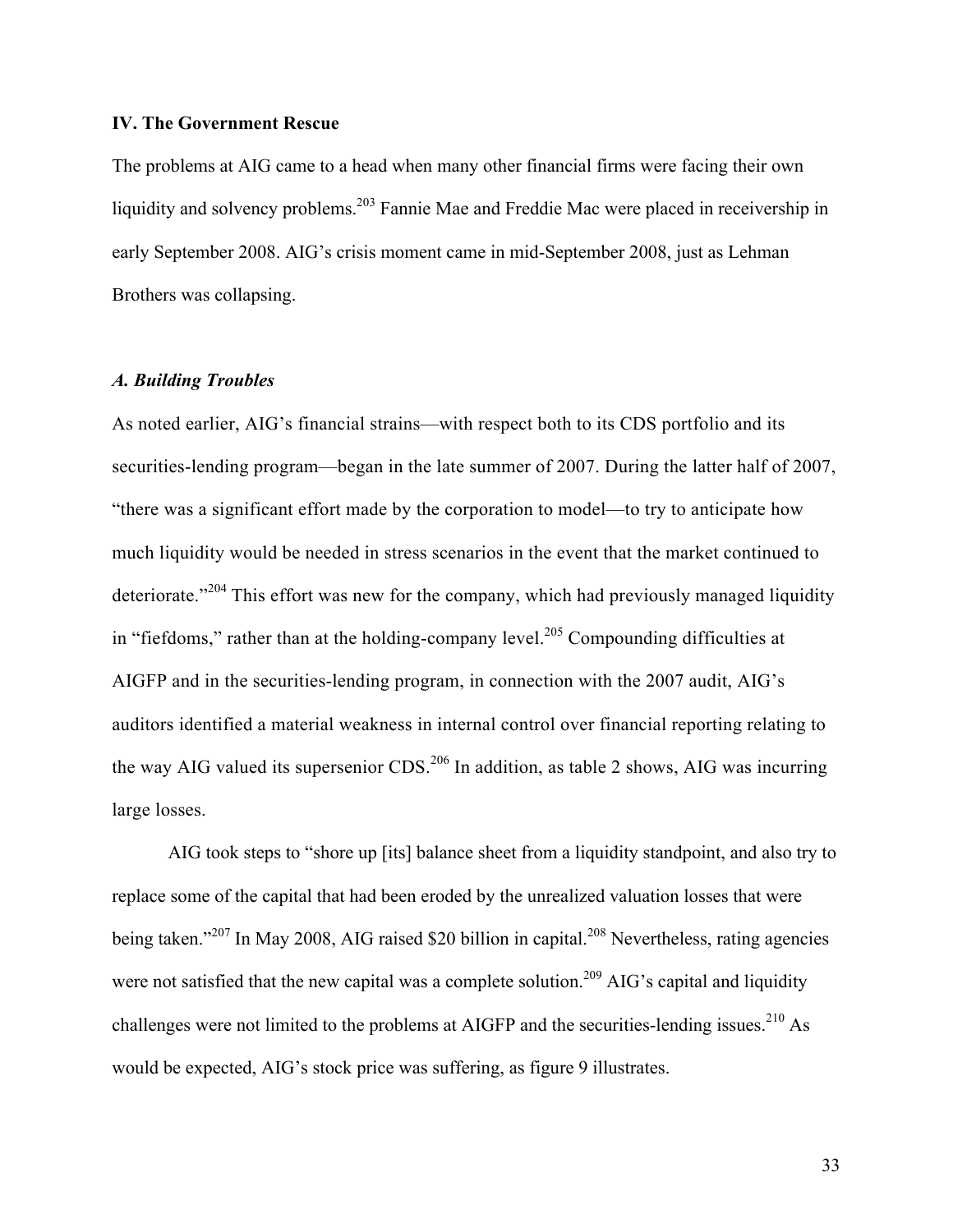|  |  |  |  | Table 2. AIG's Net Income (Loss) |  |  |
|--|--|--|--|----------------------------------|--|--|
|--|--|--|--|----------------------------------|--|--|

| Reporting period | Net income (loss), billions of dollars |
|------------------|----------------------------------------|
| 2004             | 9.84                                   |
| 2005             | 10.48                                  |
| 2006             | 14.05                                  |
| 1st quarter 2007 | 4.13                                   |
| 2nd quarter 2007 | 4.28                                   |
| 3rd quarter 2007 | 3.09                                   |
| 4th quarter 2007 | (5.29)                                 |
| 1st quarter 2008 | (7.81)                                 |
| 2nd quarter 2008 | (5.36)                                 |
| 3rd quarter 2008 | (24.47)                                |
| 4th quarter 2008 | (61.66)                                |

Sources: AIG, ANNUAL REPORT ON FORM 10-K FOR THE FISCAL YEAR ENDED DECEMBER 31, 2006, at 24 (2007); AIG, ANNUAL REPORT ON FORM 10-K FOR THE FISCAL YEAR ENDED DECEMBER 31, 2007, at 197 (2008); AIG, ANNUAL REPORT ON FORM 10-K FOR THE ANNUAL YEAR ENDED DECEMBER 31, 2008, at 315 (2009).

**Figure 9. AIG's Stock Price (Adjusted Close), 2007–2012**



Source: [http://www.aigcorporate.com/investors/stock\\_chart.html.](http://www.aigcorporate.com/investors/stock_chart.html) Compounding the securities-lending losses for at least one of the insurance subsidiaries were losses in the value of AIG stock, which it owned. For American Life Insurance Company (ALICO), AIG stock was approximately thirty-one percent of its reported capital and surplus at year-end 2007 and, due to the dramatic drop in the stock price, only two percent of its reported capital and surplus at year-end 2008. Delaware Department of Insurance, Report on Examination of the American Life Insurance Company as of December 31, 2007, at 38 (June 30, 2009), *available at* [http://www.delawareinsurance.gov](http://www.delawareinsurance.gov/departments/berg/ExamReports/ALICO2007web.pdf) [/departments/berg/ExamReports/ALICO2007web.pdf.](http://www.delawareinsurance.gov/departments/berg/ExamReports/ALICO2007web.pdf) ALICO's ownership of AIG stock was grandfathered out of compliance with the Delaware Insurance Code. *Id.* at 37–38.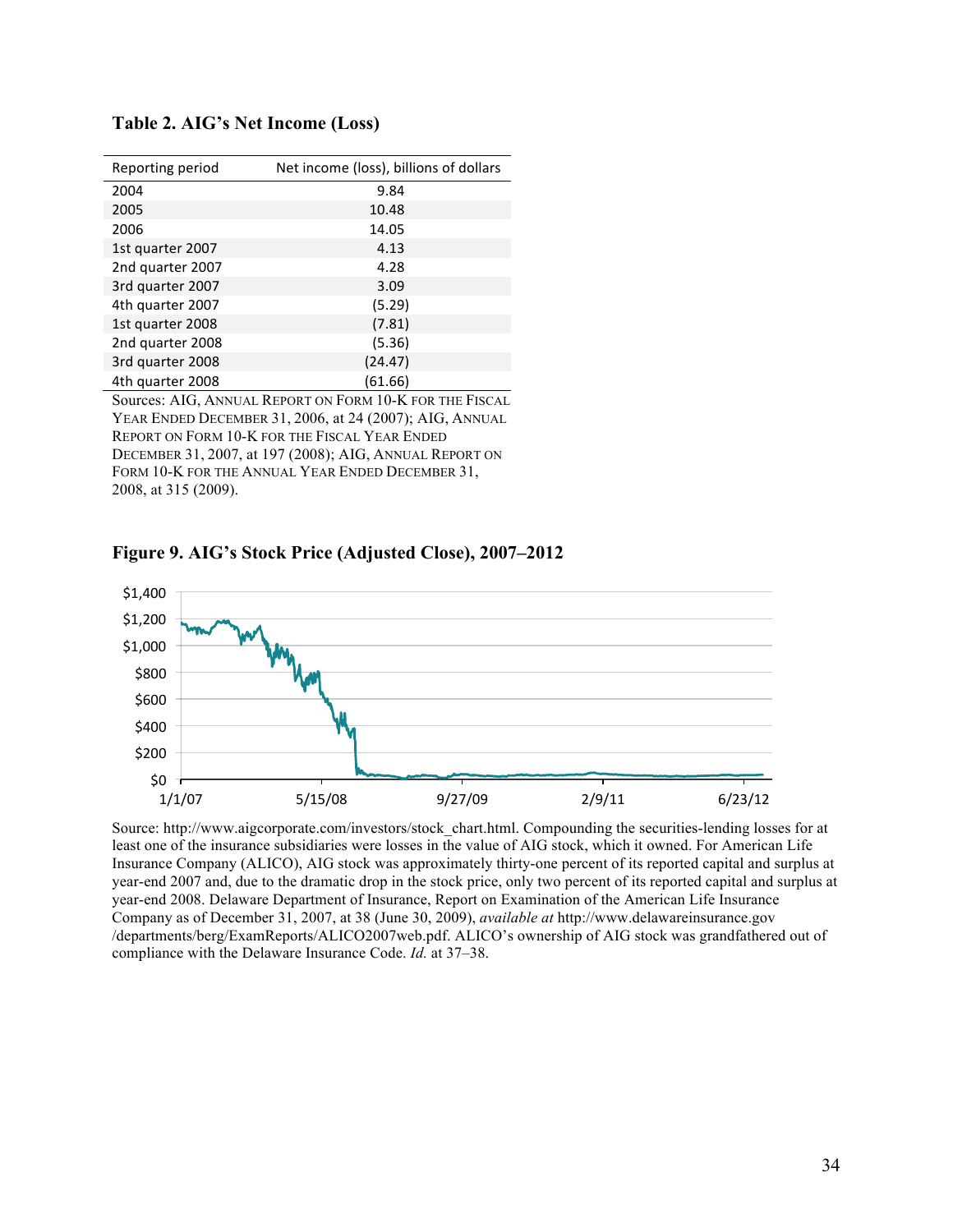In response to the losses, the poor performance of AIG's stock, and concerns from

AIG's auditors, AIG made management changes at AIGFP and at the holding-company level. Most significantly, on June 15, 2008, AIG board chairman Robert Willumstad replaced Martin Sullivan as chief executive officer.<sup>211</sup> Willumstad worked on a long-term strategic plan, hired an outside adviser to assess AIGFP's RMBS exposure, sought forbearance from the creditrating agencies, looked for pieces of the firm to sell, and halted acquisitions.<sup>212</sup> Willumstad became particularly concerned about the possibility of a run on the securities-lending program:

I had some concern over liquidity in the event of a liquidity crisis, if you will. And that was largely brought about, in my view anyway, more by securities lending than it was the credit default swap book. . . . [T]he credit default swap book, the demands for collateral were going to be based on the valuation of the securities. In the securities lending business, all it would have required is for the counterparties just to demand their cash back. It had nothing to do with securities valuation. So any of the counterparties who could have concluded that, for any number of reasons—their own reason for liquidity issues (the counterparty's liquidity issues) or lack of confidence in AIG—counterparties could have essentially just come in and demanded to have their cash returned to them, and that would have been the equivalent of a run on the bank and that would have been, obviously put AIG, into a serious liquidity problem. So it was unrelated to, specifically to the valuation of the securities, but more to do with either the condition of the counterparties or their perception of  $AIG.<sup>213</sup>$ 

In addition to pursuing private-sector solutions to AIG's problems, Willumstad looked for government help. On July 29, 2008, he approached Timothy Geithner, then-president of the Federal Reserve Bank of New York (FRBNY), to ask, "since the Fed had made the Fed window available to—after Bear Stearns to Lehman and Goldman Sachs and Morgan Stanley, institutions that they traditionally had not regulated, would it be possible, if need be, could the Fed make its Fed window available in a time of crisis to AIG[?]"<sup>214</sup> According to Willumstad, Geithner responded negatively on the grounds that discount-window access could "exacerbate what I was trying to avoid, which would have been the prospective run on the bank which is what the securities-lending program effectively would have been if all of the lenders wanted their cash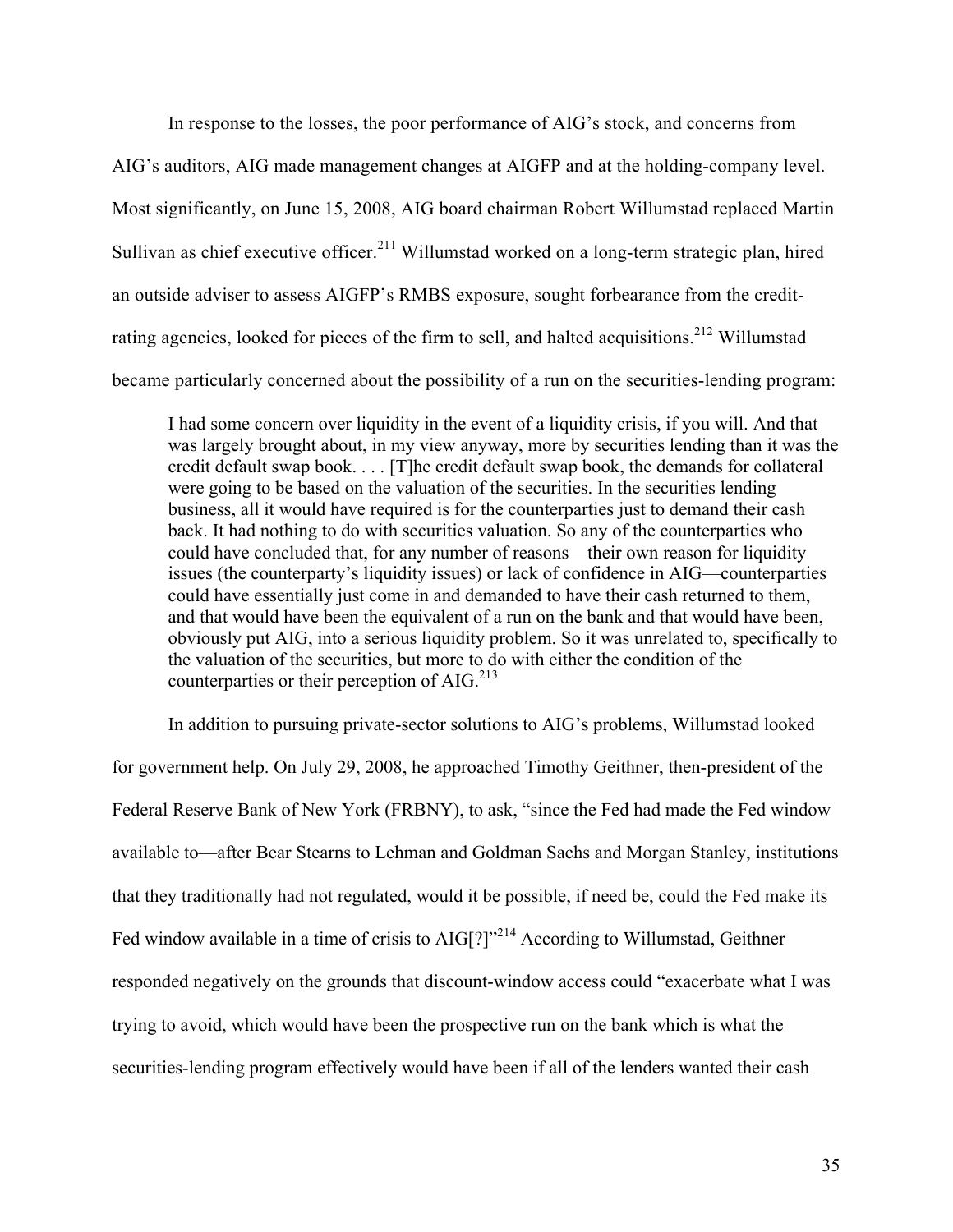back."<sup>215</sup> At this point, Geithner likely had some familiarity with AIG since FRBNY staff had been monitoring the company since at least October 2007.<sup>216</sup>

In August 2008, AIG announced a second-quarter loss of \$5.36 billion, which brought the net loss for the first six months of the year to \$13.16 billion.<sup>217</sup> These losses set AIG back further in its efforts to shore up liquidity. Analysts issued negative reports, and the rating agencies started considering downgrading the company.<sup>218</sup> Goldman Sachs issued a report "recommend[ing] investors stay on the sidelines with AIG, as the potential for a capital raise and/or ratings downgrades becomes increasingly likely."<sup>219</sup> A credit-rating downgrade, among other things, would have triggered additional collateral calls for AIGFP, would have decreased AIG's ability to issue commercial paper, and would have provided an additional reason for securities-lending counterparties to terminate their transactions.<sup>220</sup>

AIG continued to pursue both government and private solutions. On September 9, 2008, Willumstad met with Geithner to ask about becoming a primary dealer in order to gain discountwindow access, an option FRBNY staff had already been considering for AIG.<sup>221</sup> Willumstad also approached, and was rejected by, Warren Buffett.<sup>222</sup> Buffet later explained that AIG "needed" more than we could supply by far. I didn't know the extent of it, but I knew that."<sup>223</sup>

During the weekend of September 13, 2008—the so-called "Lehman Weekend," during which regulators decided how to react to Lehman's problems—the gravity of AIG's problems also deepened. On Friday, September 12, 2008, Standard & Poor's put AIG and its subsidiaries on CreditWatch with negative implications, which indicated that the rating agency would be watching AIG closely and might lower its rating.<sup>224</sup> At a meeting that same day, AIG informed the FRBNY of its precarious liquidity position, described efforts to find a private-sector solution, appealed for government help, and applied to be a primary dealer.<sup>225</sup> This last avenue to liquidity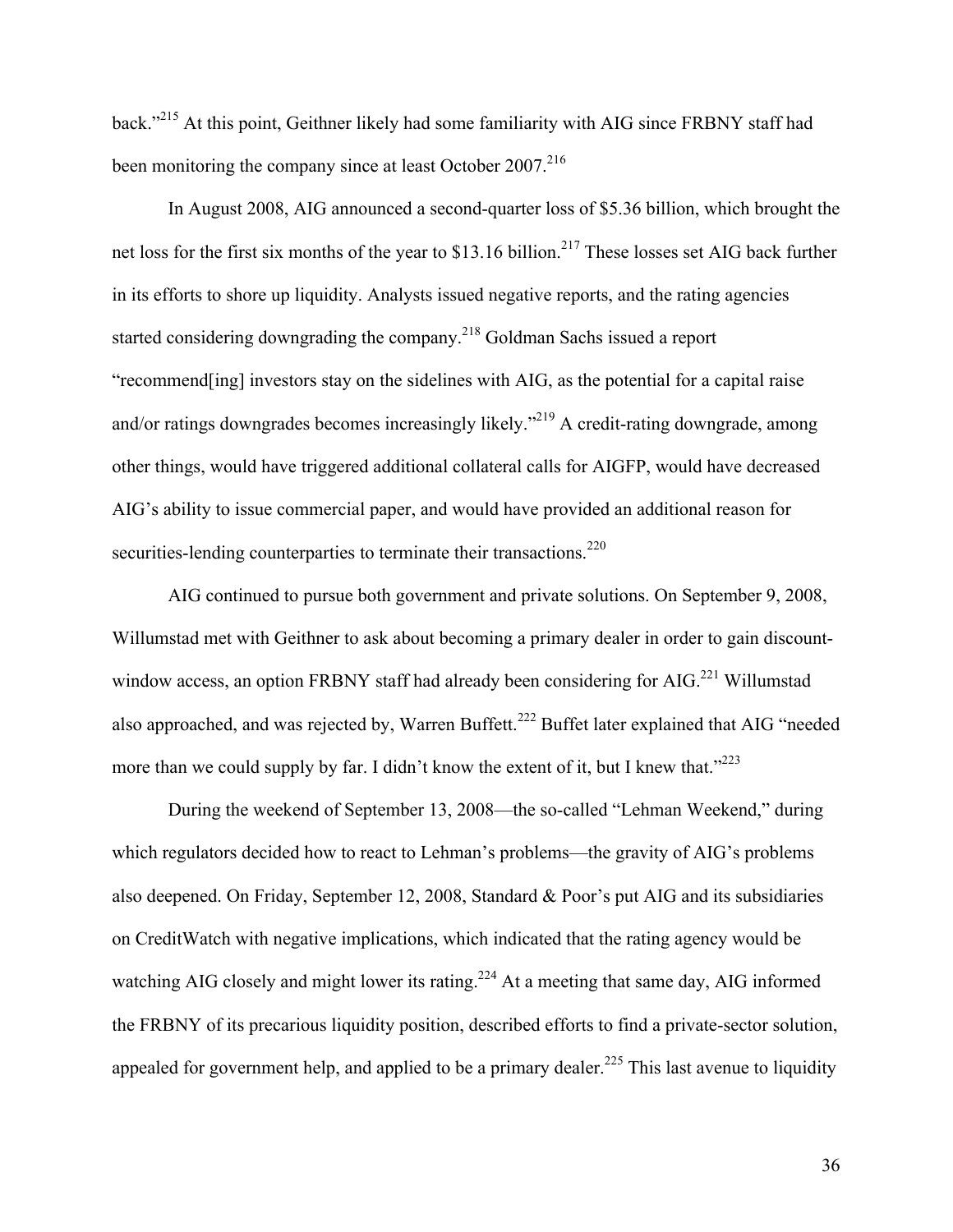would take too long, so the next day, AIG suggested assistance under section 13(3) of the Federal Reserve Act, which allows the Federal Reserve to lend to a private company "[i]n unusual and exigent circumstances."<sup>226</sup>

AIG continued to work on other solutions. One of these was a plan crafted with the help of New York and Pennsylvania insurance regulators, under which liquidity would be moved from certain insurance subsidiaries to the holding company. Under that plan, \$20 billion of liquid assets (municipal bonds) would be transferred from several AIG property and casualty insurance companies to the AIG holding company in exchange for illiquid assets, including the stock of two life-insurance holding companies.<sup>227</sup> AIG would use these securities as collateral to borrow from the Federal Reserve, a plan that seems to have frustrated the Federal Reserve, which would have preferred for AIG to use the securities to borrow in the private market.<sup>228</sup> The life-insurance companies would become subsidiaries of the property and casualty companies, which would later sell the life-insurance companies.<sup>229</sup> The Governor of New York tentatively approved this plan on September 15,  $2008<sup>230</sup>$  Had this plan gone forward, it could have imperiled the property and casualty companies, which would have acquired the massive securities-lending losses of the life-insurance companies. The state insurance plan had been part of a larger plan, which would have included AIG's raising capital from private sources. When it became clear that private money was not forthcoming, the state insurance plan ceased to be discussed.<sup>231</sup>

AIG was simultaneously considering private financing options. Among others, privateequity investment firm J.C. Flowers, first on its own and then with the German insurance company Allianz, looked at possible transactions with AIG.<sup>232</sup> AIG secured agreements for \$20 billion in bank loans. AIG also arranged for \$10 billion from private-equity investors.<sup>233</sup> AIG's liquidity needs, however, were growing so rapidly over the weekend that the funding sources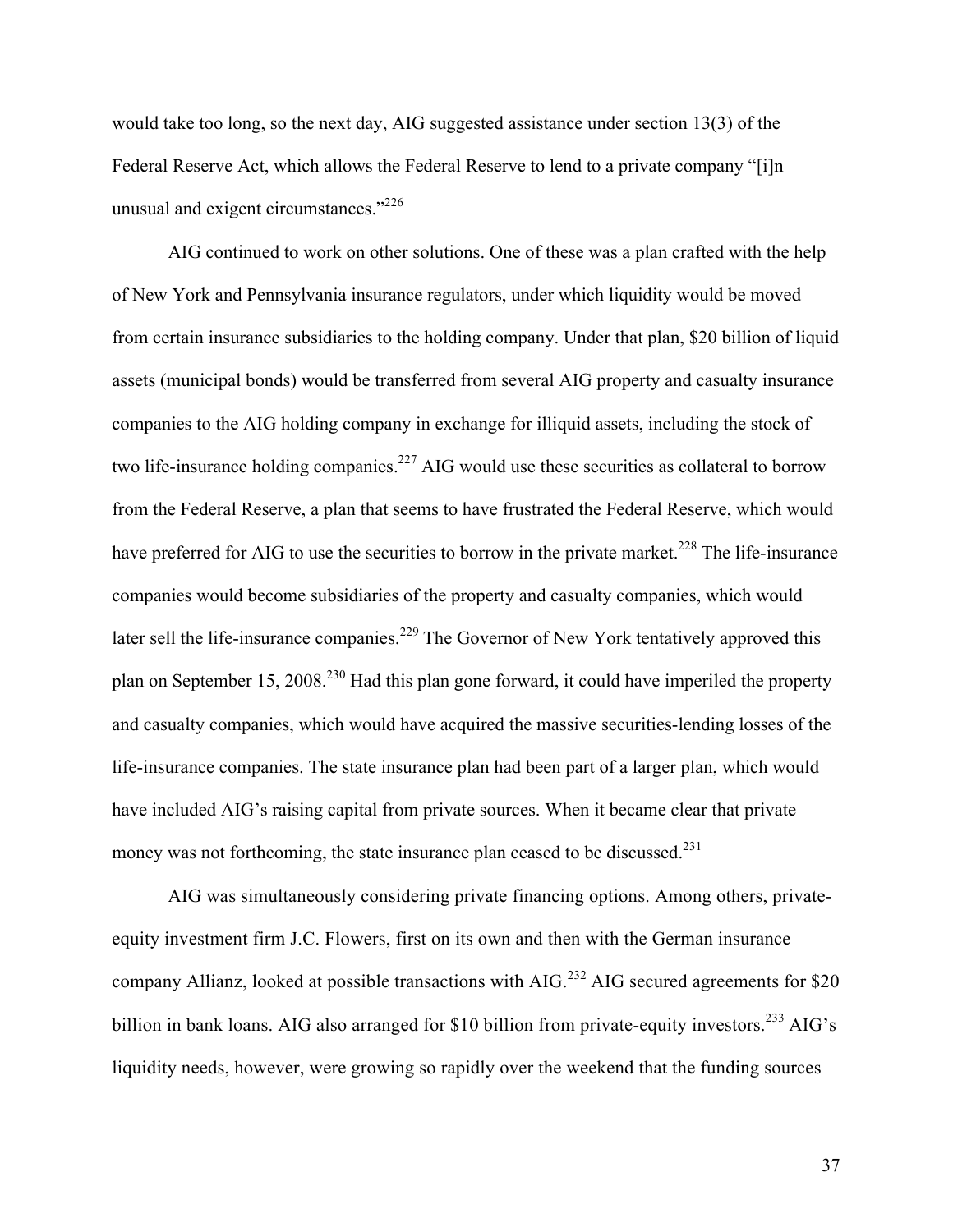AIG had identified would not provide the money without assurance in the form of a government guarantee of liquidity from the Federal Reserve that AIG would not file for bankruptcy.<sup>234</sup>

After Lehman Brothers filed its bankruptcy petition on the morning of Monday, September 15, 2008, Geithner convened a meeting of regulators, AIG representatives, and representatives of JPMorgan Chase, Goldman Sachs, and other firms.<sup>235</sup> He told them there would not be government money for AIG.<sup>236</sup>

Meanwhile, AIG's situation grew worse. AIG was unable to borrow money and "experienced returns under its securities lending programs which led to cash payments of \$5.2 billion to securities lending counterparts on that day."<sup>237</sup> The dreaded credit-rating downgrades came that afternoon, and AIG anticipated more than an additional \$20 billion in collateral calls as a result.<sup>238</sup>

By the morning of Tuesday, September 16, 2008, it was clear that there would not be a private-sector loan.<sup>239</sup> In the estimation of one of the participating investment banks, AIG did not have enough assets to back a loan of the size it needed.<sup>240</sup> The private banks that looked at AIG in conjunction with the government concluded that "the value of the company in its entirety was not necessarily sufficient to cover the liquidity need that the company had."<sup>241</sup> Another potential liquidity source dried up when state insurance regulators cut off an existing intracompany funding facility that had allowed the holding company to borrow from the insurance subsidiaries and demanded repayment of existing loans.<sup>242</sup> Presumably, regulators took this step to prevent the insurance companies from lending money to a holding company that was in such bad shape that it would not be able to repay the loan.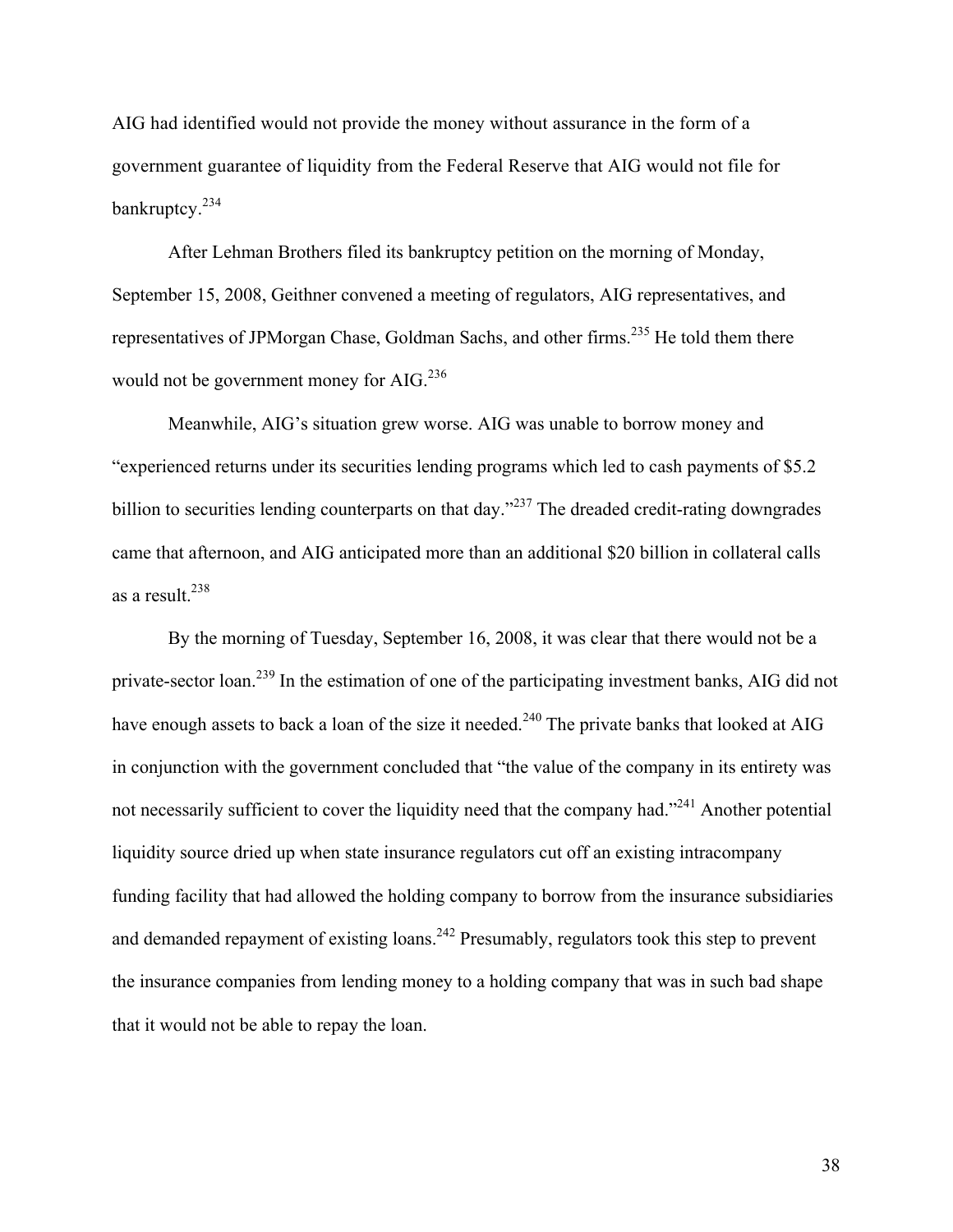## *B. The Bailout*

The Federal Reserve, under the pressure of the developing financial crisis and despairing of a private solution, stepped in at this point. On the evening of September 16, 2008, the FRBNY received approval from the Federal Reserve Board to lend \$85 billion to AIG through a revolving credit facility under section 13(3) of the Federal Reserve Act.<sup>243</sup> The loan was collateralized by AIG's assets, including the stock it held in its insurance subsidiaries and the assets of its primary non-regulated subsidiaries.<sup>244</sup> AIG was expected to repay the loan from the proceeds of the sales of its assets.<sup>245</sup> The government also received preferred securities convertible into 79.9 percent of the company's voting shares and the right to veto dividend payments to other shareholders.<sup>246</sup> Table 3 tracks the development of the terms and conditions of government support to AIG, starting with the initial bailout in September 2008.

| Date       | <b>FRBNY loans</b>                                                                                                                                                                                                                                                  | <b>TARP</b> investment | Special-purpose vehicles |
|------------|---------------------------------------------------------------------------------------------------------------------------------------------------------------------------------------------------------------------------------------------------------------------|------------------------|--------------------------|
| Sept. 2008 | \$85 billion revolving<br>credit facility (terms: 2-<br>year term; 3-month<br>$LIBOR + 8.5%$ on drawn<br>funds and 8.5% on<br>undrawn; commitment<br>fee: 2% of loan<br>principal) in return for<br>preferred stock<br>convertible to 79.9% of<br>AIG common stock. |                        |                          |
| Oct. 2008  | Securities Lending<br>Agreement: FRBNY<br>agrees to borrow for<br>one-day terms up to<br>\$37.8 billion in<br>securities from AIG so<br>that AIG can return<br>cash collateral to<br>counterparties.                                                                |                        |                          |

#### **Table 3. The AIG Bailout**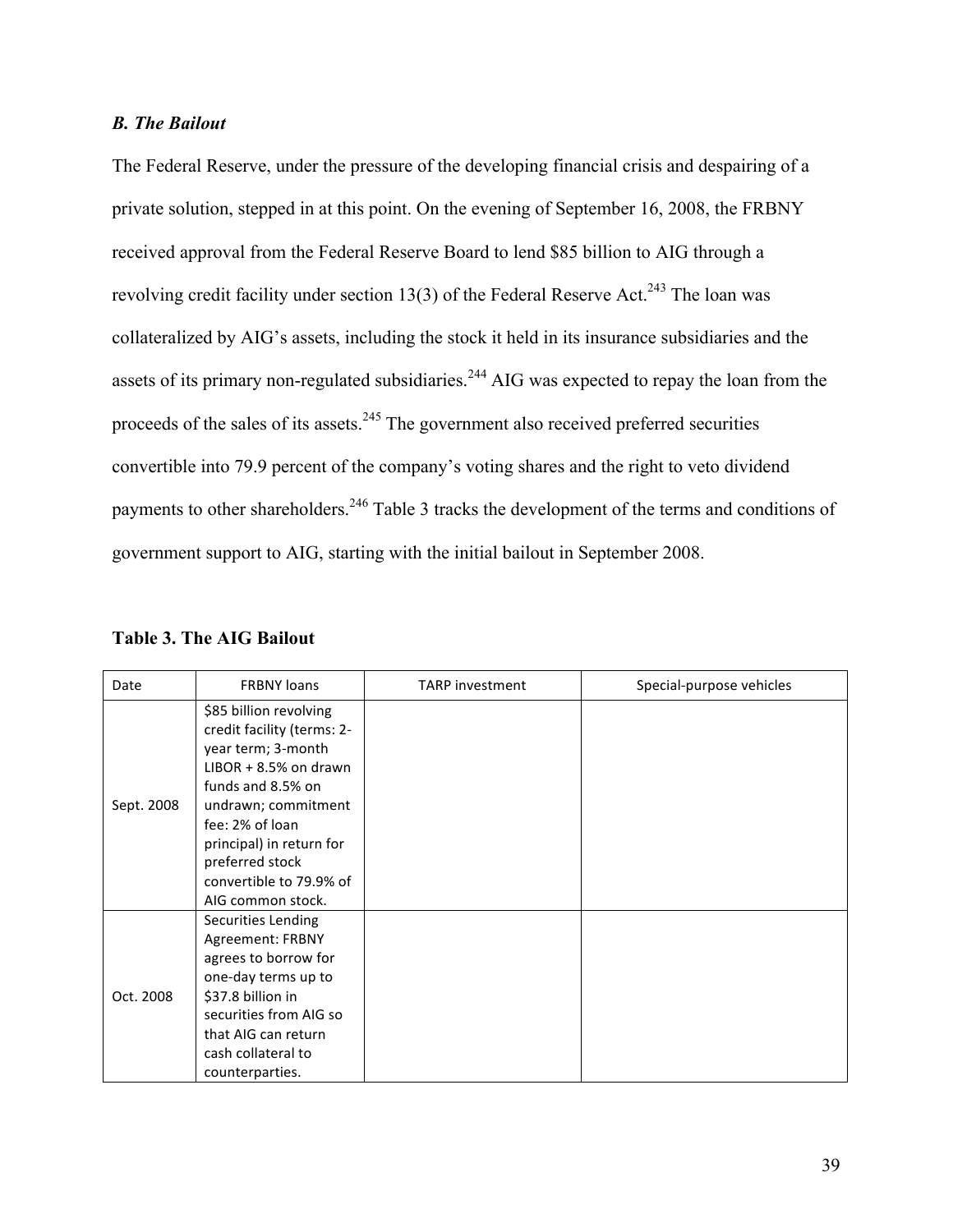| Date                 | <b>FRBNY loans</b>                                                                                                                                                                                                                  | <b>TARP</b> investment                                                                                                                                                                                                                                                                                                                          | Special-purpose vehicles                                                                                                                                                                                                                                                                                                                                                                                                                                                                                                                                                                                                                                             |  |  |
|----------------------|-------------------------------------------------------------------------------------------------------------------------------------------------------------------------------------------------------------------------------------|-------------------------------------------------------------------------------------------------------------------------------------------------------------------------------------------------------------------------------------------------------------------------------------------------------------------------------------------------|----------------------------------------------------------------------------------------------------------------------------------------------------------------------------------------------------------------------------------------------------------------------------------------------------------------------------------------------------------------------------------------------------------------------------------------------------------------------------------------------------------------------------------------------------------------------------------------------------------------------------------------------------------------------|--|--|
| Nov. 2008            | Revised terms of credit<br>facility: \$60 billion<br>limit; 5-year term;<br>interest rate of 3-<br>month LIBOR (with<br>floor of 3.5%) + 3% on<br>drawn funds and 0.75%<br>on undrawn. Lowered<br>government ownership<br>to 77.9%. | Treasury bought \$40 billion in<br>cumulative preferred stock<br>(10% coupon); warrants for 2%<br>common stock. Proceeds pay<br>down FRBNY credit facility.                                                                                                                                                                                     | Maiden Lane II<br>Created to purchase and hold RMBS<br>from securities-lending portfolio;<br>funded with \$1 billion subordinated<br>from AIG and \$19.5 billion senior from<br>FRBNY; any returns on RMBS to be<br>shared; purchased \$39.3 billion face<br>value RMBS from insurance<br>subsidiaries<br>Maiden Lane III<br>Created to purchase and hold up to<br>\$70 billion in multisector CDOs from<br>counterparties with which AIGFP had<br>CDS contracts; funded with up to \$5<br>billion subordinated from AIG and<br>\$24.3 billion senior from FRBNY, and<br>the \$35 billion in cash collateral that<br>AIG had already paid out on these<br>contracts. |  |  |
| March-<br>April 2009 | Revised terms of credit<br>facility: 3-month LIBOR<br>(no floor) + $3.5%$ on<br>drawn funds and 0.75%<br>on undrawn.                                                                                                                | Treasury gave up cumulative<br>preferred stock received in<br>November and received \$41.6<br>billion of noncumulative<br>preferred stock.* AIG received<br>right to additional \$29.8 billion<br>in exchange for additional<br>300,000 shares cumulative<br>preferred stock and warrants<br>to purchase up to 3,000 shares<br>of common stock. | Creation of two new SPVs, AIA Aurora<br>LLC and ALICO Holdings LLC, as<br>transition to sale or IPO of two life-<br>insurance subsidiaries held by the<br>SPVs. FRBNY to acquire \$26 billion of<br>preferred equity in SPVs as payment<br>for portion of FRBNY's loan to AIG.                                                                                                                                                                                                                                                                                                                                                                                       |  |  |
| Jan. 2011            | Extinguishment of<br>credit facility.                                                                                                                                                                                               | Treasury's preferred stock<br>converted to common stock,<br>resulting in 92.1% government<br>ownership of AIG. AIG obtained<br>right to additional \$2 billion in<br>exchange for additional<br>cumulative preferred stock and<br>warrants.                                                                                                     | FRBNY's ownership interests in SPVs<br>transferred to Treasury.                                                                                                                                                                                                                                                                                                                                                                                                                                                                                                                                                                                                      |  |  |

\* This amount was \$1.6 billion higher than the November amount to reflect \$1.6 billion in missed dividends.

Sources: Board of Governors of the Federal Reserve System, Regulatory Reform: American International Group (AIG), Maiden Lane II and III, [http://www.federalreserve.gov/newsevents/reform\\_aig.htm](http://www.federalreserve.gov/newsevents/reform_aig.htm) (last visited Mar. 21, 2014); CONGRESSIONAL OVERSIGHT PANEL: JUNE OVERSIGHT REPORT: THE AIG RESCUE, ITS IMPACT ON MARKETS AND THE GOVERNMENT'S EXIT STRATEGY 134–35, 138, 144 & 146 (2010), *available at* [http://cybercemetery.unt](http://cybercemetery.unt.edu/archive/cop/20110402010341/http://cop.senate.gov/documents/cop-061010-report.pdf) [.edu/archive/cop/20110402010341/http://cop.senate.gov/documents/cop-061010-report.pdf;](http://cybercemetery.unt.edu/archive/cop/20110402010341/http://cop.senate.gov/documents/cop-061010-report.pdf) GOVERNMENT ACCOUNTABILITY OFFICE, TROUBLED ASSET RELIEF PROGRAM: GOVERNMENT'S EXPOSURE TO AIG LESSENS AS EQUITY INVESTMENTS ARE SOLD 8–13 (May 2012), *available at* [http://www.gao.gov/assets/600/590677.pdf;](http://www.gao.gov/assets/600/590677.pdf) GAO, TROUBLED ASSET RELIEF PROGRAM: THE GOVERNMENT'S EXPOSURE TO AIG FOLLOWING THE COMPANY'S RECAPITALIZATION, 14 (July 2011), *available at* [http://www.gao.gov/new.items/d11716.pdf;](http://www.gao.gov/new.items/d11716.pdf) SPECIAL INSPECTOR GENERAL FOR TARP, FACTORS AFFECTING EFFORTS TO LIMIT PAYMENTS TO AIG COUNTERPARTIES 11 (Nov. 17, 2009), *available at* [http://www.sigtarp.gov/Audit%20Reports/Factors\\_Affecting\\_Efforts\\_to\\_Limit\\_Payments\\_to](http://www.sigtarp.gov/Audit%20Reports/Factors_Affecting_Efforts_to_Limit_Payments_to_AIG_Counterparties.pdf) AIG Counterparties.pdf.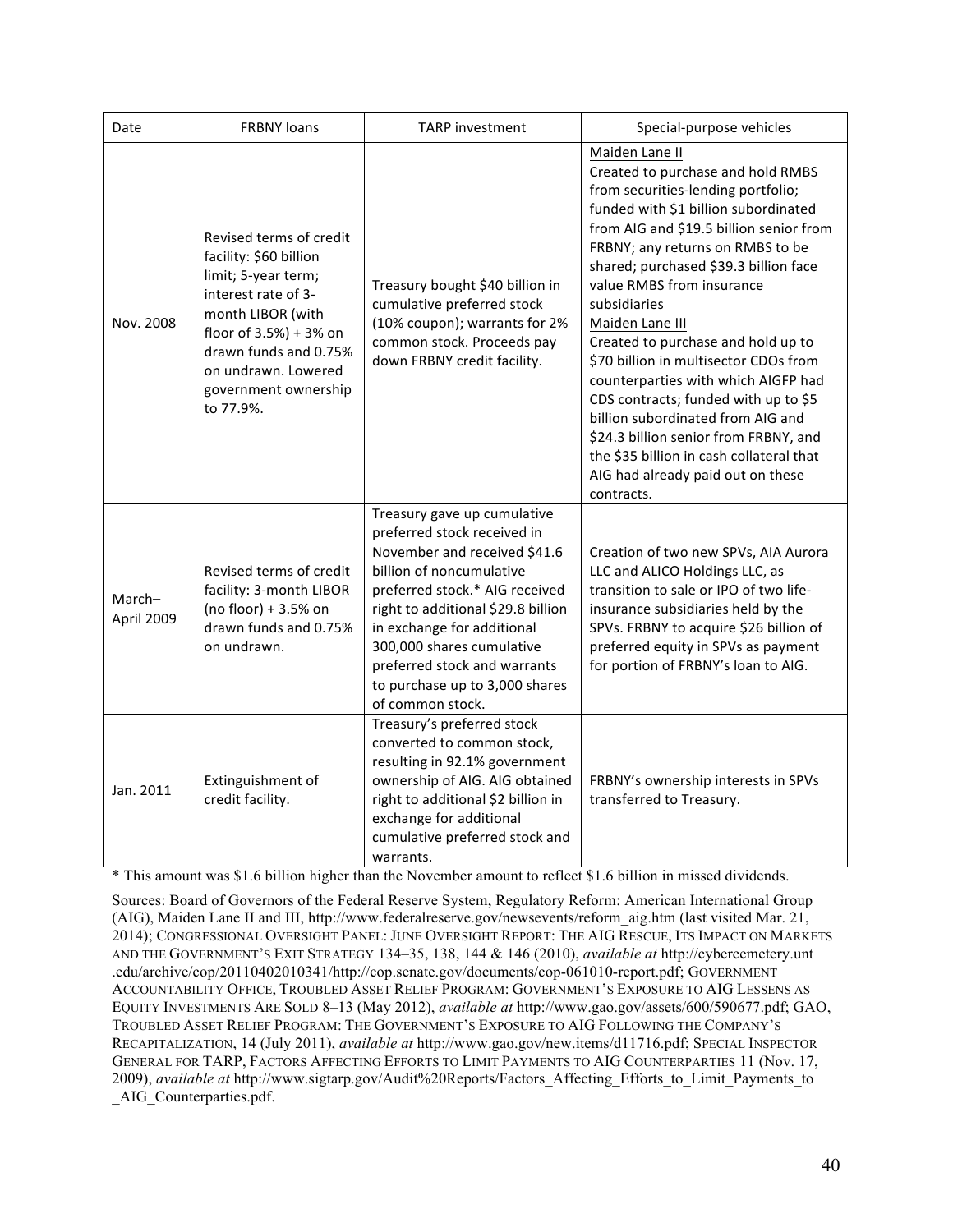As table 3 indicates, the government revisited the bailout's terms multiple times as the nature and depth of AIG's problems became more evident.<sup>247</sup> The need for revisions is not surprising given the haste with which the government crafted the initial bailout. The big question leading up to the rescue was whether to bail AIG out, not what the terms of the bailout should be.<sup>248</sup> As the special inspector general for the Troubled Asset Relief Program explained, "[T]he decision to acquire a controlling interest in one of the world's most troubled corporations was done with almost no independent consideration of the terms of the transaction or the impact that those terms might have on the future of AIG."<sup>249</sup> The FRBNY stated that it simply adopted the terms of the private deal under consideration over the weekend, except that the loan was \$85 billion instead of the \$75 billion contemplated in the JPMorgan/Goldman deal.<sup>250</sup>

The FRBNY and AIG expected that there would be additional steps in the AIG rescue.<sup>251</sup> The government's rescue brought a temporary reprieve from immediate liquidity concerns, but AIG's core liquidity challenges remained. The securities-lending program was one of the main trouble spots.<sup>252</sup> Borrowers asked for \$24 billion of their cash collateral from September 12 through 30, 2008.<sup>253</sup> Nine of the twelve borrowing counterparties left the program completely.<sup>254</sup> By the end of September, AIG had borrowed \$11.5 billion from the FRBNY credit facility to provide liquidity in the securities-lending program.<sup>255</sup>

On October 6, 2008, the Federal Reserve authorized a new program under section 13(3) of the Federal Reserve Act in order to accomplish the following:

address[] the liquidity strains placed on AIG due to the ongoing withdrawal of counterparties from securities borrowing transactions and permit[] AIG to use the remaining amounts of the September Facility for other uses. The Secured Borrowing Facility will reduce the pressure on AIG to liquidate immediately the portfolio of residential mortgage-backed securities (RMBS) that were purchased with the proceeds of the securities lending transactions.<sup>256</sup>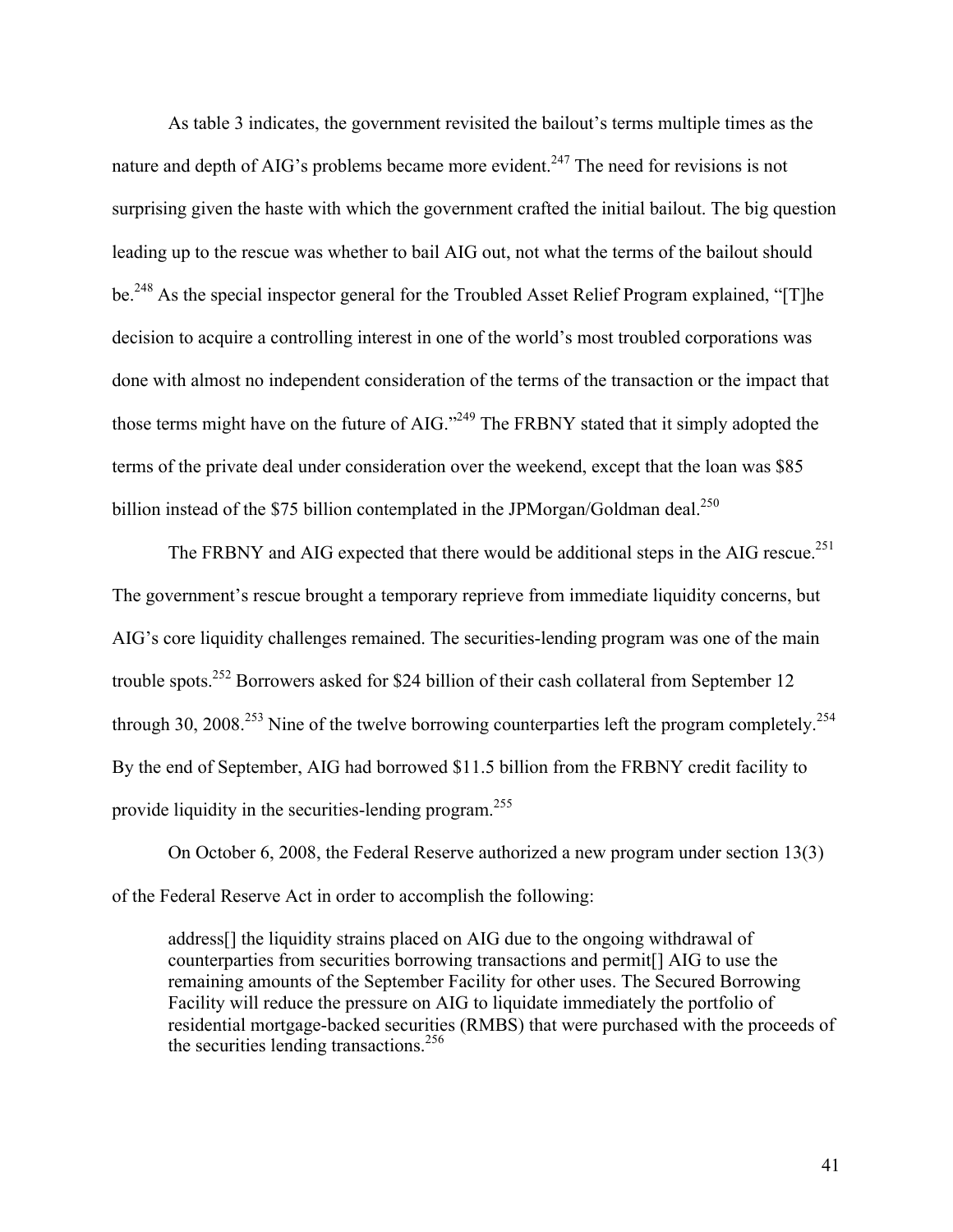Under this authority, the FRBNY essentially stepped into the shoes of the borrowers as they left the securities-lending program.<sup>257</sup> The FRBNY agreed to borrow up to \$37.8 billion in investment-grade fixed-income securities in exchange for cash collateral.<sup>258</sup> The facility's size allowed for the possibility that all of AIG's securities-lending counterparties might demand their collateral back. Having the FRBNY stand in for AIG's securities-lending counterparties, however, did not address the falling values of the reinvested securities-lending collateral.<sup>259</sup>

In early November, AIG announced a loss of \$24.47 billion for the third quarter of 2008.<sup>260</sup> AIGFP accounted for more than \$8 billion of the losses, and the securities-lending losses were  $$11.7$  billion.<sup>261</sup> At the same time, the government eased the terms of the AIG assistance package and tapped a new source of assistance: the Treasury's newly approved Troubled Asset Relief Program (TARP).<sup>262</sup> The Treasury made a \$40 billion capital injection in exchange for preferred stock, and the cap on the FRBNY lending facility was dropped from \$85 billion to \$60 billion.<sup>263</sup>

Under the restructuring, two new entities—Maiden Lane II and Maiden Lane III—would address AIG's securities-lending and AIGFP trouble spots, respectively. Maiden Lane II, a limited liability company with the FRBNY as its sole member, purchased RMBS with a par value of \$39.3 billion from the U.S. life-insurance companies.<sup>264</sup> Maiden Lane II was funded with a subordinated contribution of \$1 billion from AIG and \$19.5 billion provided by the FRBNY in the form of a sixyear loan. AIG used money received from Maiden Lane II to repay the \$19.9 billion in outstanding obligations to securities-lending counterparties, including the FRBNY, and thus end the securitieslending program.<sup>265</sup> In exchange for the payments, the counterparties returned the securities they had borrowed from AIG.<sup>266</sup> Through the Maiden Lane II structure, the government effectively capped AIG's responsibility for further losses on the RMBS at \$1 billion. Any profits from Maiden Lane II would be shared with the FRBNY, with AIG entitled to one-sixth.<sup>267</sup>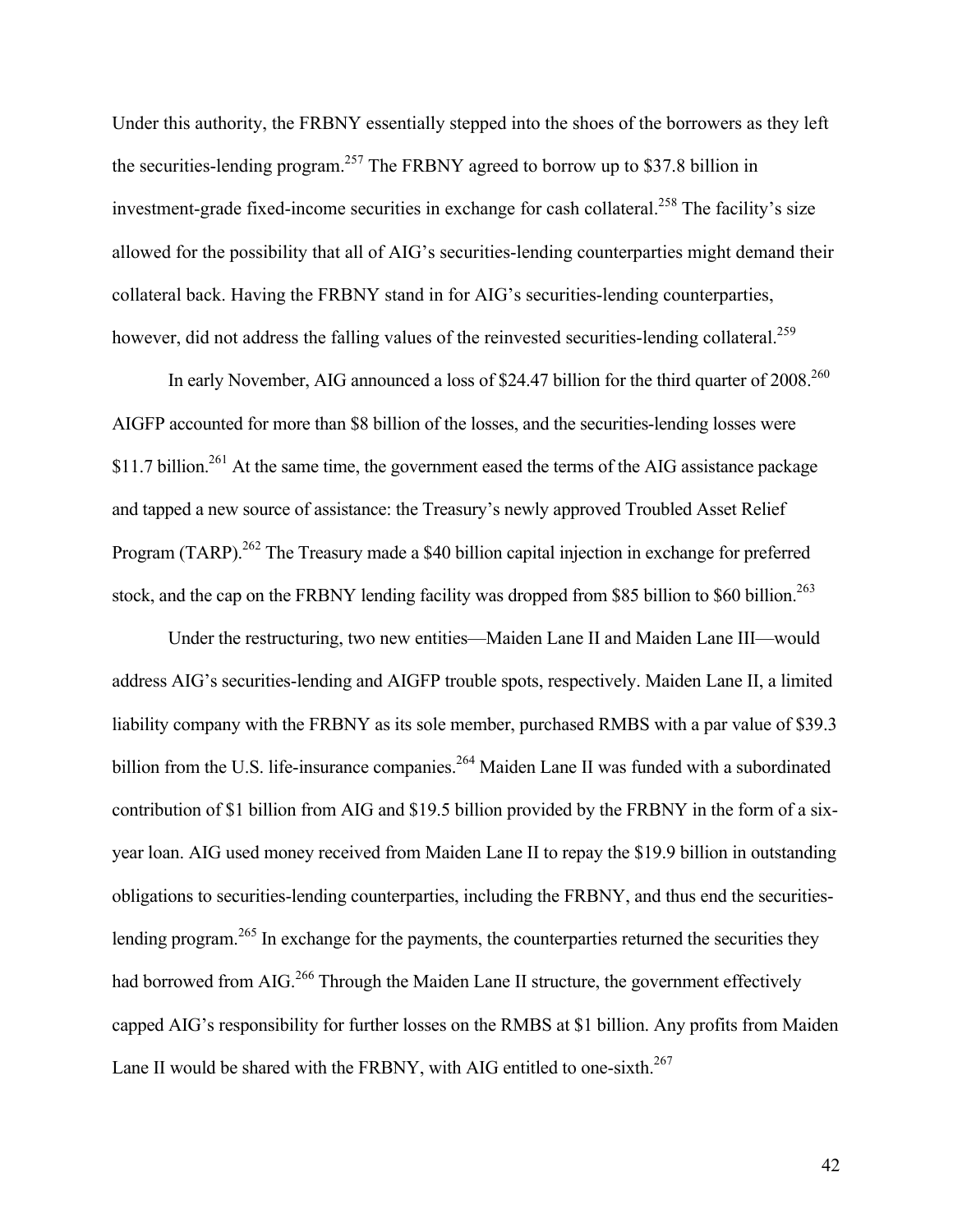The Maiden Lane III program stopped AIGFP's collateral calls by purchasing many of the collateralized debt obligations and terminating the associated CDS.<sup>268</sup> The FRBNY put \$24.5 billion into Maiden Lane III, and AIG contributed \$5 billion. After loan payback, the FRBNY and AIG would share any proceeds from these securities roughly in proportion to the financing each provided. Maiden Lane III purchased at par value the CDOs on which AIG had written CDS. The government's decision to purchase through Maiden Lane III the CDOs at par value rather than at a discount attracted a lot of negative attention from politicians, the press, and the public, who viewed these purchases as windfalls to AIG's CDS counterparties.<sup>269</sup> The intense criticism associated with this decision likely helped focus the public's attention on AIGFP and away from AIG's securities-lending activities. As figure 10 and table 4 demonstrate, however, securities-lending payouts also were substantial. The pie chart compares the funds that went to counterparties of AIG with those that went to securities-lending counterparties. The table identifies the corporate counterparties that received funds.



## **Figure 10. Payments to AIG Counterparties**

Source: AIG, AIG Discloses Counterparties to CDS, GIA and Securities Lending Transactions (Mar. 15, 2009), *available at* [http://www.aig.com/aigweb/internet/en/files/CounterpartyAttachments031809\\_tcm385-155645.pdf.](http://www.aig.com/aigweb/internet/en/files/CounterpartyAttachments031809_tcm385-155645.pdf)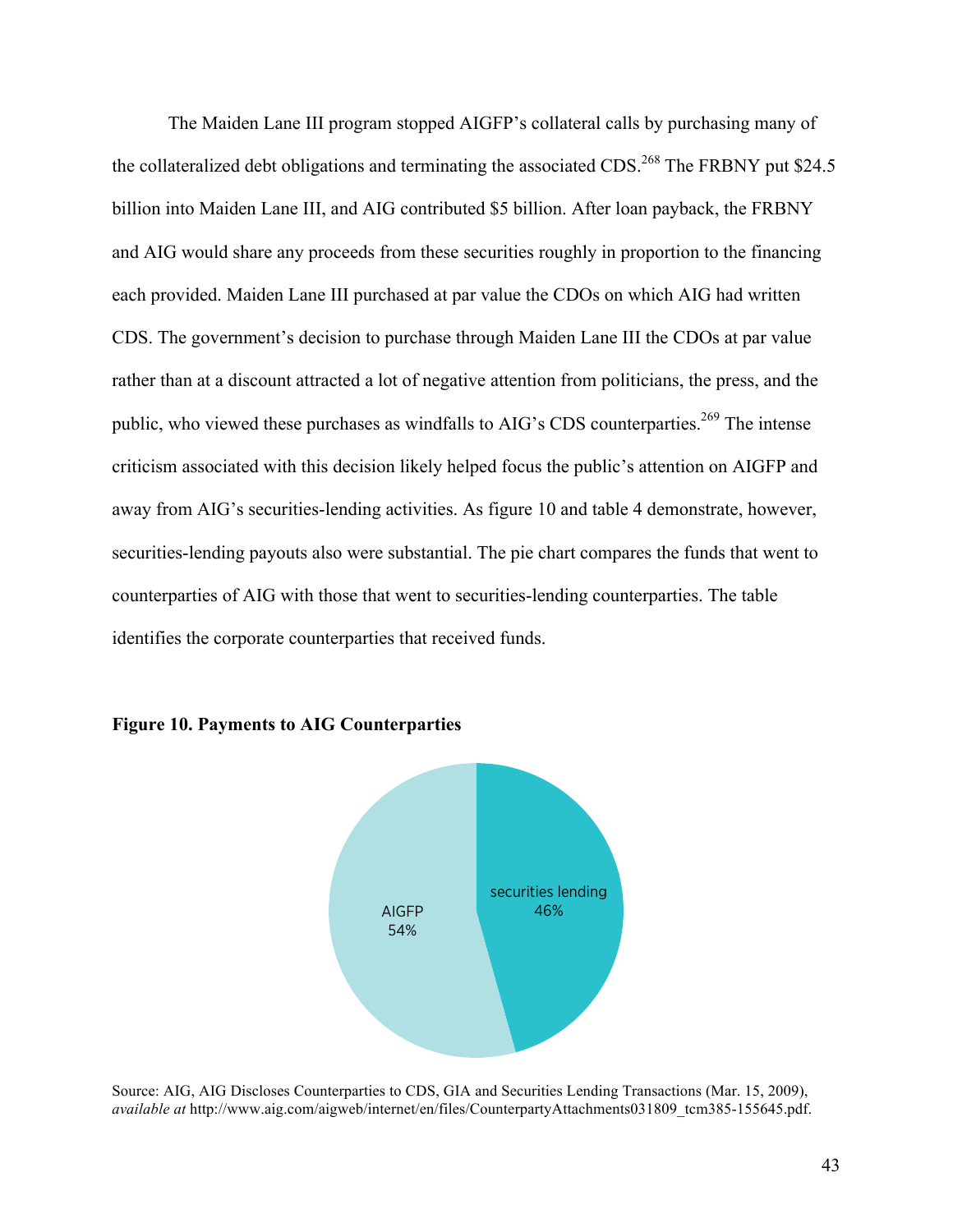## **Table 4. Counterparties That Received Government-Funded Payments from AIG, September 16–December 31, 2008 (billions of dollars)**

| Counterparty                         | Securities lending | AIGFP collateral<br>postings | Maiden Lane III<br>payments to AIGFP<br>CDS counterparties | <b>TOTAL</b> |  |
|--------------------------------------|--------------------|------------------------------|------------------------------------------------------------|--------------|--|
| AIG International, Inc.              | 0.6                |                              |                                                            | 0.6          |  |
| <b>Banco Santander</b>               |                    | 0.3                          |                                                            | 0.3          |  |
| <b>Bank of America</b>               | 4.5                | 0.2                          | 0.5                                                        | 5.2          |  |
| <b>Bank of Montreal</b>              |                    | 0.2                          | 0.9                                                        | 1.1          |  |
| <b>Barclays</b>                      | 7.0                | 0.9                          | 0.6                                                        | 8.5          |  |
| <b>BNP Paribas</b>                   | 4.9                |                              |                                                            | 4.9          |  |
| Calyon                               |                    | 1.1                          | 1.2                                                        | 2.3          |  |
| Citadel                              | 0.2                |                              |                                                            | 0.2          |  |
| Citigroup                            | 2.3                |                              |                                                            | 2.3          |  |
| <b>Credit Suisse</b>                 | 0.4                |                              |                                                            | 0.4          |  |
| Danske                               |                    | 0.2                          |                                                            | 0.2          |  |
| Deutsche Bank                        | 6.4                | 2.6                          | 2.8                                                        | 11.8         |  |
| Deutsche Zentral-Genossenschaftsbank |                    |                              | 1.0                                                        | 1.0          |  |
| Dresdner Bank AG                     |                    |                              | 0.4                                                        | 0.4          |  |
| Dresdner Kleinwort                   | 2.2                |                              |                                                            | 2.2          |  |
| DZ Bank                              |                    | 0.7                          |                                                            | 0.7          |  |
| <b>Goldman Sachs</b>                 | 4.8                | 2.5                          | 5.6                                                        | 12.9         |  |
| <b>HSBC Bank</b>                     | 3.3                | 0.2                          |                                                            | 3.5          |  |
| ING                                  | 1.5                |                              |                                                            | 1.5          |  |
| JPMorgan                             |                    | 0.4                          |                                                            | 0.4          |  |
| <b>KFW</b>                           |                    | 0.5                          |                                                            | 0.5          |  |
| Landesbank Baden-Wuerrtemberg        |                    |                              | 0.1                                                        | 0.1          |  |
| Merrill Lynch                        | 1.9                | 1.8                          | 3.1                                                        | 6.8          |  |
| Morgan Stanley                       | $1.0\,$            | 0.2                          |                                                            | 1.2          |  |
| Other                                |                    | 4.1                          |                                                            | 4.1          |  |
| <b>Paloma Securities</b>             | 0.2                |                              |                                                            | 0.2          |  |
| Rabobank                             |                    | 0.5                          | 0.3                                                        | 0.8          |  |
| Reconstruction Finance Corp.         |                    | 0.2                          |                                                            | 0.2          |  |
| Royal Bank of Scotland               |                    | 0.2                          | 0.5                                                        | 0.7          |  |
| Société Générale                     | 0.9                | 4.1                          | 6.9                                                        | 11.9         |  |
| <b>UBS</b>                           | 1.7                | 0.8                          | 2.5                                                        | 5.0          |  |
| Wachovia                             |                    | 0.7                          | 0.8                                                        | 1.5          |  |
| <b>TOTAL</b>                         | 43.8               | 22.4                         | 27.2                                                       | 93.4         |  |

Source: AIG, AIG Discloses Counterparties to CDS, GIA and Securities Lending Transactions (Mar. 15, 2009), *available at* [http://www.aig.com/aigweb/internet/en/files/CounterpartyAttachments031809\\_tcm385-155645.pdf.](http://www.aig.com/aigweb/internet/en/files/CounterpartyAttachments031809_tcm385-155645.pdf)

Note: The table excludes the \$12.1 billion that AIGFP paid to municipalities to satisfy guaranteed investment agreements (GIAs). Only the top twenty counterparties were listed by name. The summed numbers differ slightly because of rounding. States, which received \$9.5 billion in connection with GIAs, are not listed, but those payments are included in figure 10.

Even after the restructuring, AIG continued to have problems, which were reflected in a

fourth-quarter loss of \$61.7 billion, the biggest quarterly loss in corporate history.<sup>270</sup> The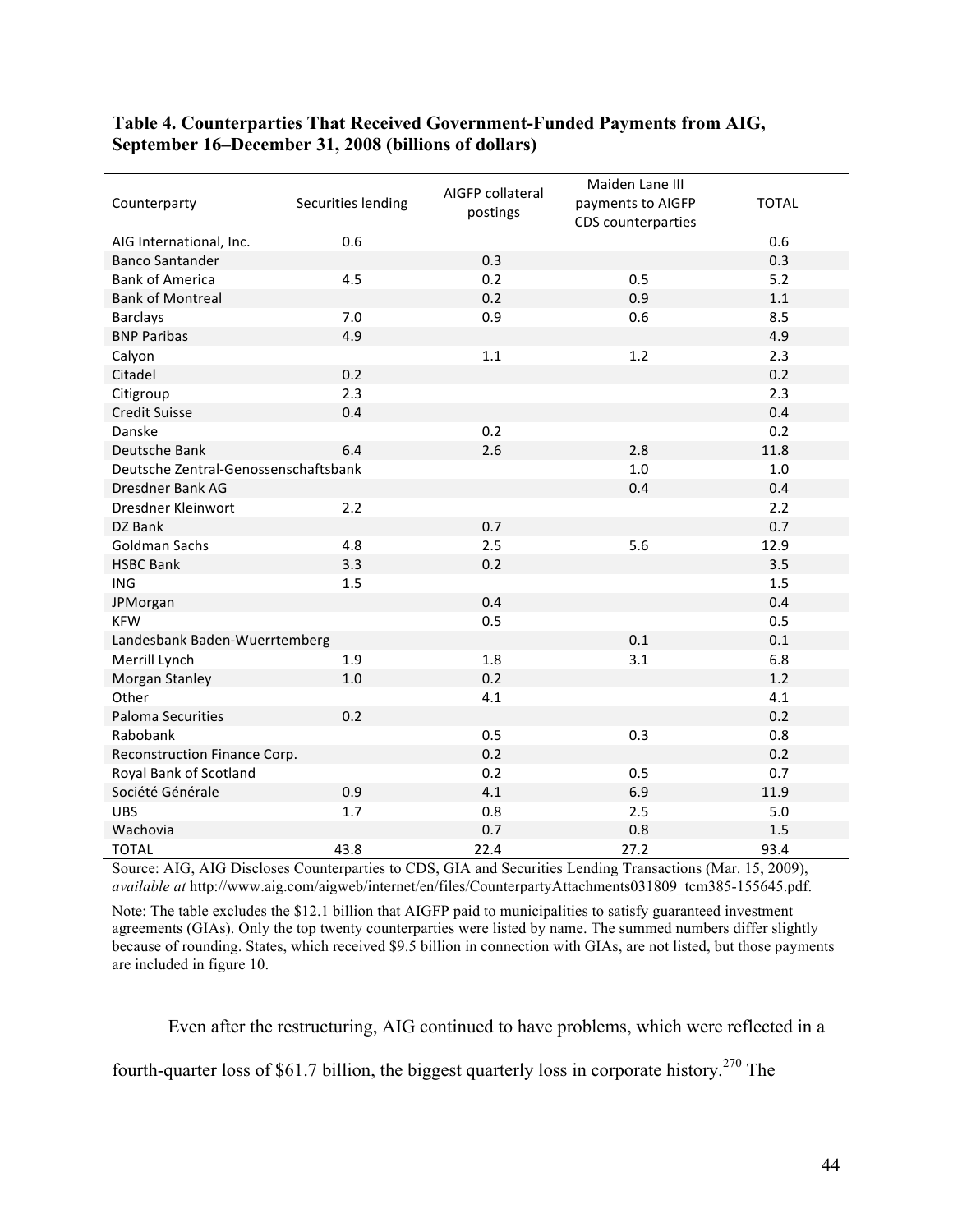quarter's losses brought AIG's cumulative net losses for 2008 to over \$99 billion.<sup>271</sup> AIGFP and the insurance companies contributed \$16.2 billion and \$18.6 billion respectively to the fourthquarter losses.272 Given AIG's ongoing difficulties, in March and April 2009 the government again modified the assistance package to be more favorable for  $AIG.<sup>273</sup>$ 

### **V. The Gravity of the Securities-Lending Problems**

Among the beneficiaries of the government's rescue efforts were a number of AIG's lifeinsurance subsidiaries, which were under substantial liquidity and capital stress largely as a result of the losses in the securities-lending programs. The timely inflow of government money makes it more difficult to contest the claims of those who argue that AIG's insurance companies were uniformly sound. Those claims ought to be looked at more closely, not to condemn insurance regulators, but to serve as a reminder that even regulated entities can run into trouble.

#### *A. AIG's Regulated Insurance Companies as a Source of Strength*

State regulators have claimed that AIG's insurance companies were financially healthy at the time of the rescue and, in fact, were the assets against which the Federal Reserve could lend money to AIG. For example, the then-President of the National Association of Insurance Commissioners (NAIC) wrote in late September 2008 that "AIG's 71 state-regulated insurance companies are financially sound. They have the capital to honor the promises they've made to policyholders, and, as the 'crown jewels' of the holding company, their assets are the basis for the Federal Reserve's extension of credit."<sup>274</sup> State regulators have argued, as Pennsylvania's insurance commissioner Joseph Ario did, that "the reason the federal government decided to rescue AIG was not because of the insurance companies, which were stable and well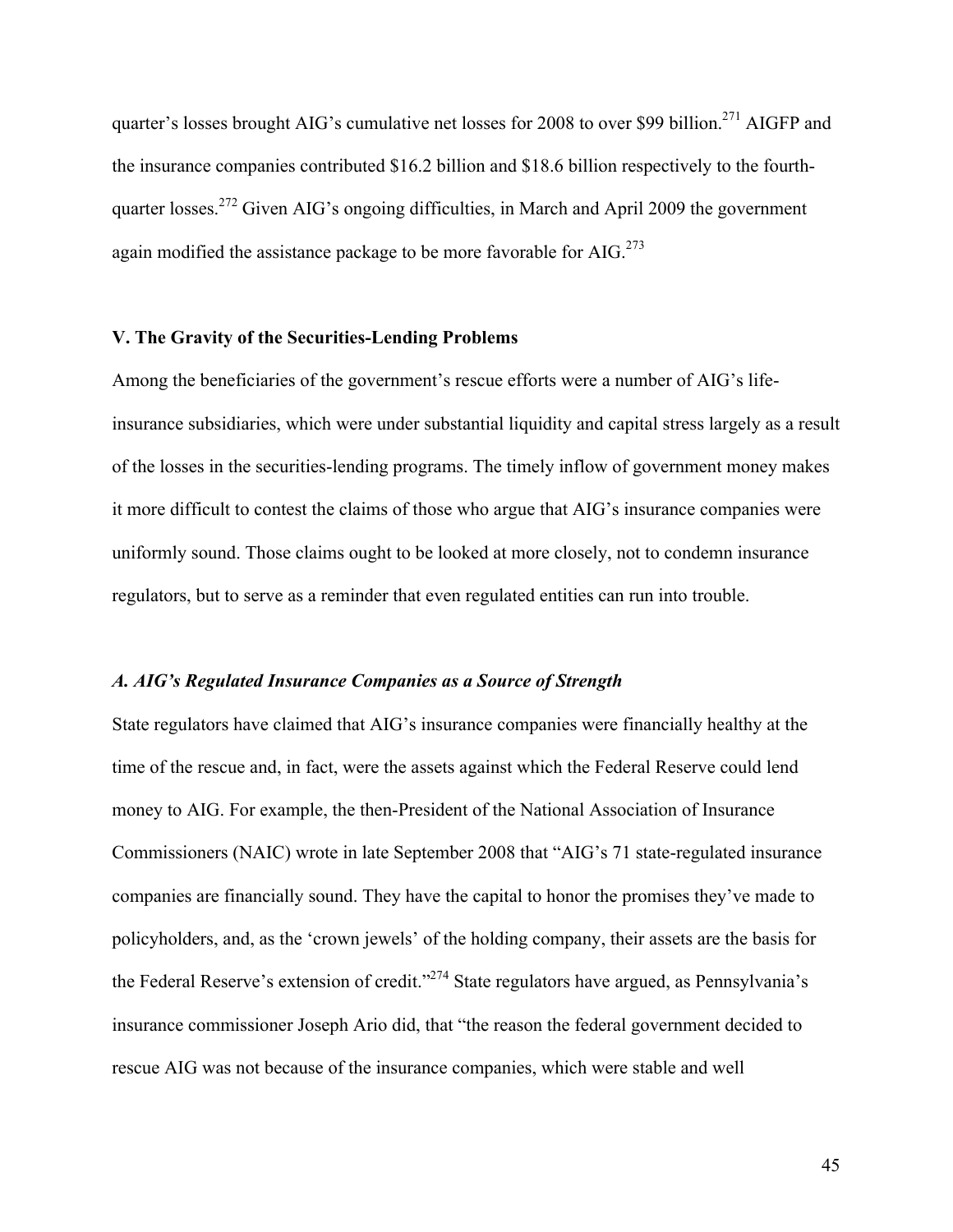capitalized," but "because of the systemic risk created by Financial Products."<sup>275</sup> Dinallo expressed it this way:

It is important to understand that securities lending did not cause the crisis at AIG. AIG Financial Products did. If there had been no Financial Products unit and only the securities lending program as it was, we would not be here today. There would have been no federal rescue of AIG. Financial Products' trillions of dollars of transactions created systemic risk. Securities lending did not.  $276$ 

State insurance regulators are not alone in making these claims. The Federal Reserve, in

explaining why it used its authority under Federal Reserve Act section 13(3) to rescue AIG after

*not* using it to rescue Lehman, also has pointed to the soundness of AIG's insurance subsidiaries.

One criterion governing the use of section 13(3) authority is that the loan be secured to the

Federal Reserve's satisfaction. Lehman, the Federal Reserve argues, did not have enough

collateral to back a loan.277 Bernanke explains why AIG was different:

These facts distinguish Lehman in a number of critical ways from the [sic] AIG. In contrast to Lehman, the core operations of AIG were viable and profitable insurance companies. AIG's financial difficulties stemmed primarily from the loss of liquidity to fund collateral calls on its unhedged derivatives positions in one part of the company—its Financial Products Division. AIG's problems appeared at the time to be more classical liquidity needs that were quantifiable in amounts and could be covered with borrowings secured by valuable available collateral: the shares of stock of profitable insurance companies and other businesses.<sup>278</sup>

Again, in another context, Bernanke emphasized the importance of the insurance companies in

justifying the Federal Reserve's decision to lend to AIG:

Now, fortunately, from the perspective of lender of last resort theory, AIG was taking a lot of losses in its financial products division. But underlying that, those losses was the world's largest insurance company. So, it had lots and lots of perfectly good assets. And as a result, it had collateral which it could offer to the Fed to allow us to make a loan to provide the liquidity needed to stay afloat.<sup>279</sup>

Likewise, AIG, in an effort to preserve its reputation and thus the desirability of its

insurance products, has a clear incentive to keep the focus on AIGFP and distance the insurance

subsidiaries from any problems. The explanation of the crisis on AIG's website mentions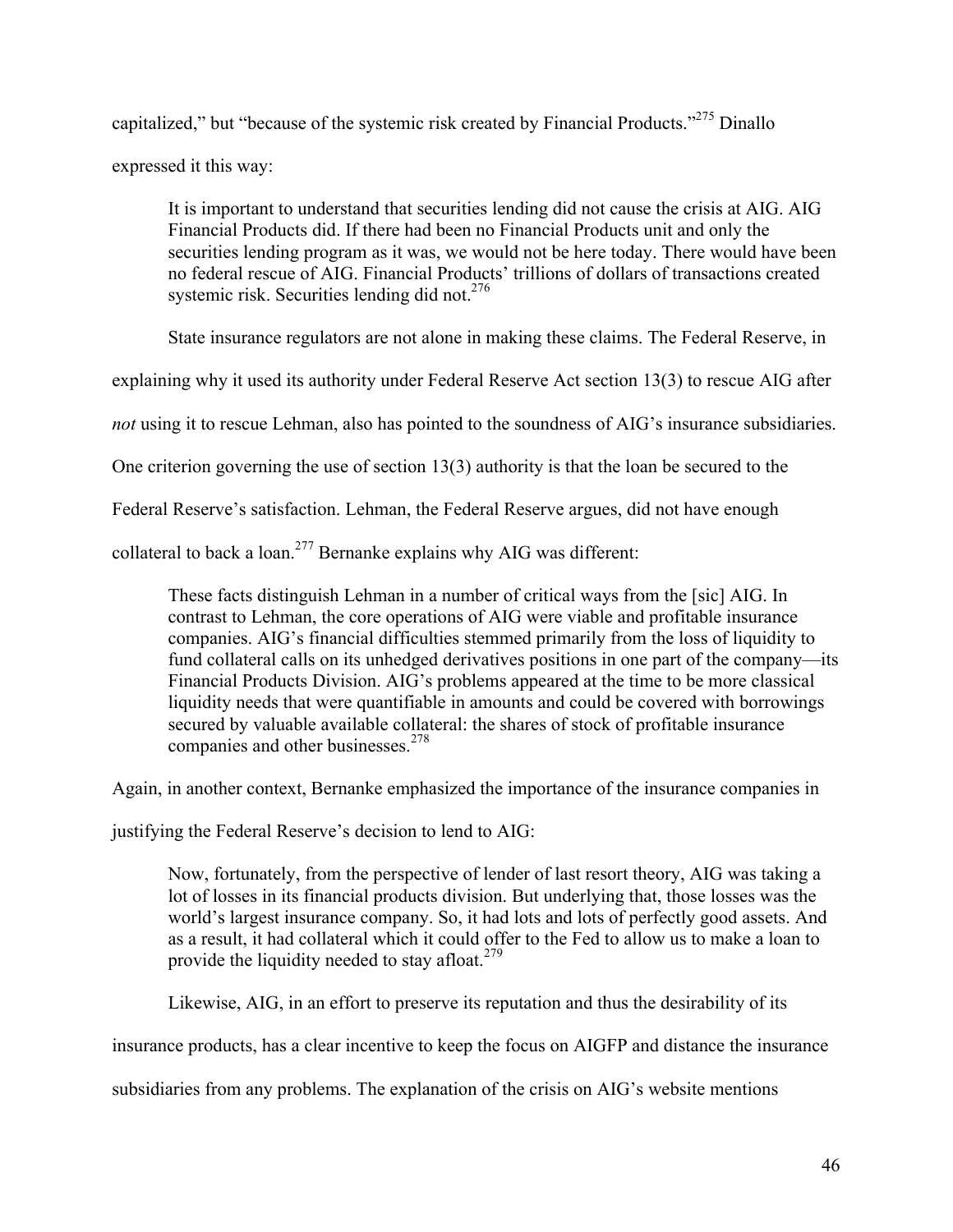securities lending without reference to the insurance subsidiaries and emphasizes that AIGFP's losses did not touch the insurance subsidiaries.<sup>280</sup>

### **B. AIG's Regulated Insurance Companies as a Source of Weakness**

A chief aim of insurance regulation is ensuring that policyholders' claims get paid in a timely manner. Accordingly, "insurers are required to maintain reserves and capital and surplus at all times and in such forms so as to provide an adequate margin of safety."<sup>281</sup> State insurance regulators monitor the adequacy of insurance companies' solvency.<sup>282</sup> To help insurance regulators fulfill this objective, the NAIC has developed a risk-based capital system "to provide a capital adequacy standard that is related to risk, raises a safety net for insurers, is uniform among the states, and provides regulatory authority for timely action."<sup>283</sup> Most state insurance regulators have adopted the NAIC's risk-based capital model to assist them in identifying inadequately capitalized insurance companies.<sup>284</sup>

The risk-based capital approach "is designed to measure the adequacy of an insurer's statutory surplus in relation to the risks inherent in its business."<sup>285</sup> An insurance company's total adjusted capital (TAC) is measured annually against the Authorized Control Level Risk-Based Capital (ACL), which is determined according to a formula that accounts for the company's unique characteristics.<sup>286</sup> The goal is to maintain TAC of 200% or more of the ACL.<sup>287</sup> If TAC falls below 70%, which can occur before technical insolvency, a regulator must take control of the company.<sup>288</sup> In between the no-action and seizure levels, there are three intermediary levels. If TAC is 150–200% of the ACL, the company must submit a corrective plan.<sup>289</sup> If the range is between 100% and 150%, the regulator must, as necessary, perform examinations and analyses and issue corrective orders.<sup>290</sup> Between 70% and 100%, the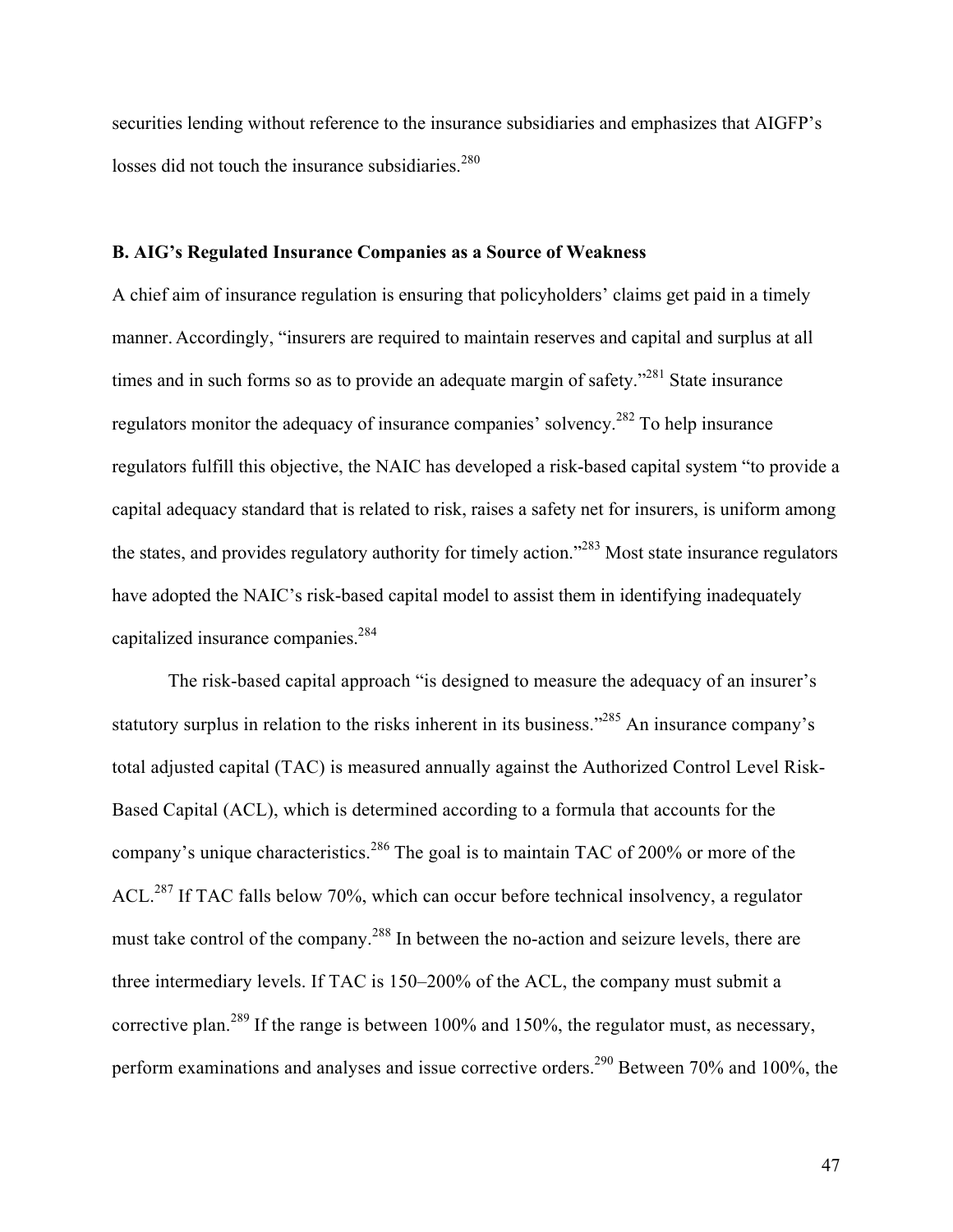insurance regulator is authorized to take control of the insurer.<sup>291</sup> Insurance regulators have broad discretion to act when there are problems.<sup>292</sup> Insurance companies cannot file for bankruptcy, but state regulators can seize them and wind them down. Ex-post assessments on other insurance companies absorb the costs of the insolvency.

Figure 11 shows that, in both 2007 and 2008, AIG's life-insurance companies' levels of adjusted capital exceeded 600% of the control level risk-based capital level. However, had it not been for the capital contributions that came primarily from the federal government to support the securities-lending program, adjusted capital levels would have fallen well below the critical 200% level.



**Figure 11. AIG's Largest Domestic Life-Insurance/Retirement-Services Companies'** 



Source: GAO, Troubled Asset Relief Program: Status of Government Assistance Provided to AIG, at 77 (Sept. 2009), *available at* [http://www.gao.gov/assets/300/295521.pdf.](http://www.gao.gov/assets/300/295521.pdf)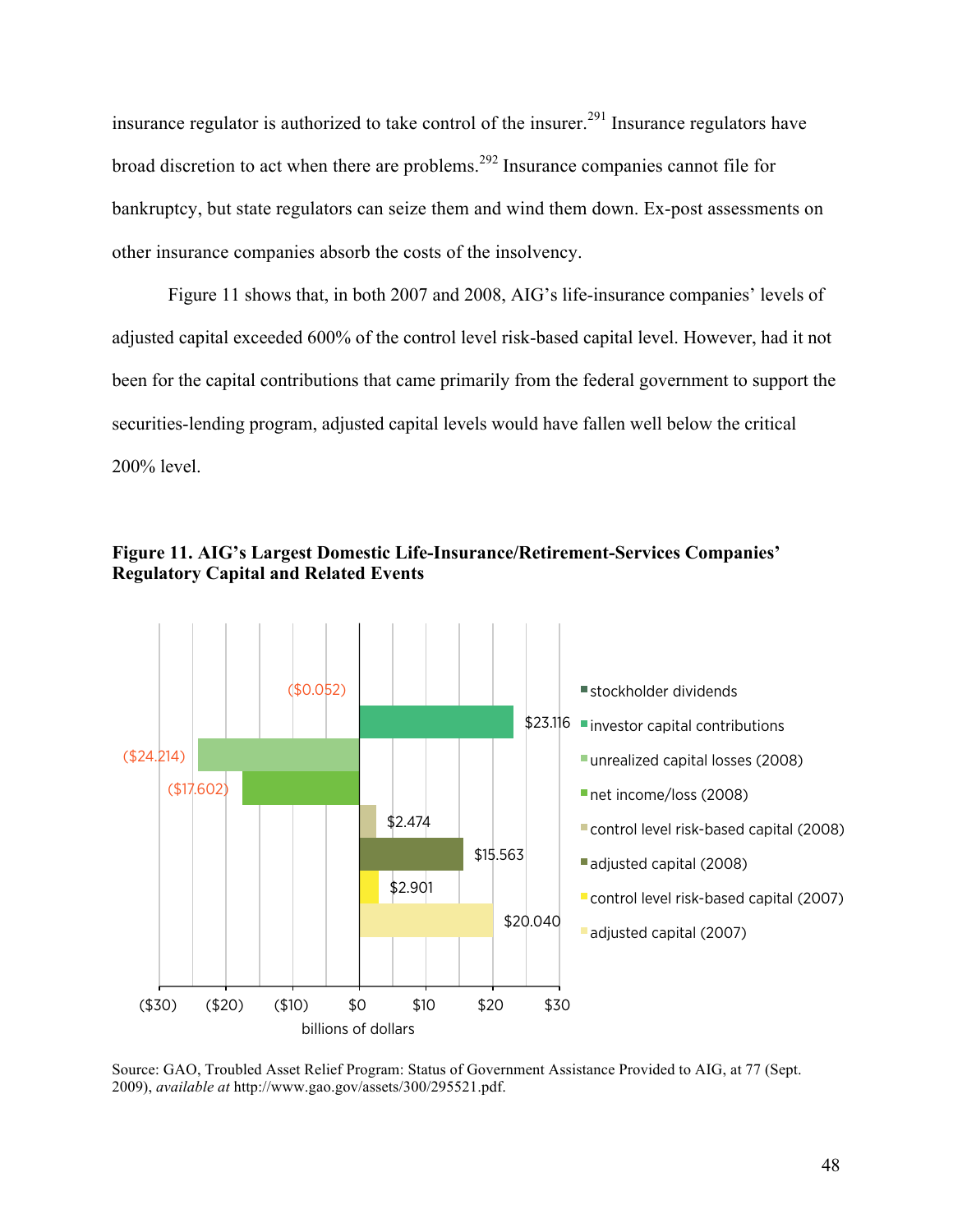Under the risk-based capital approach, claims about insurance companies' solvency are assessed at the individual insurance company level. With regard to AIG, solvency claims are often aggregated across all AIG's insurance companies.<sup>293</sup> Professor Harrington points out that one difficulty of looking at the company in the aggregate is that doing so leaves open "the question of how fungible the capital held by different AIG subsidiaries would be, so that heavily capitalized subsidiaries, their resources could somehow make up for any shortfall in a few of the entities that may have been underfunded.<sup>3294</sup> The property and casualty insurance-company regulators looked at the possibility of transferring assets to the holding company, but ultimately discontinued even the existing lending facility.<sup>295</sup> Accordingly, table 5 considers statutory capital on a company-by-company basis. Even assuming the insurance companies were well above the desired TAC ratio of 200% of the ACL at the beginning of 2008, losses were large enough that most of these companies were at risk of dropping below the ACL—the point at which the insurance regulator can take control—during 2008 had they not received capital contributions.

Figure 12, based on actuary David Merkel's painstaking work, compares losses in securities lending to the year-end surplus of AIG's largest insurance subsidiaries. The losses exceeded the 2007 surplus for some of these companies.

At the end of 2008, AIG's life-insurance companies had adequate TAC under this framework.<sup>296</sup> No corrective action by the company or intervention by the state regulators was necessary, but likely only because of the FRBNY's intrayear contributions.<sup>297</sup> State regulators' solvency conclusions seem to depend on the continuing capital infusions from the AIG holding company, a questionable assumption given the strains in the market and on AIG at the time.<sup>298</sup>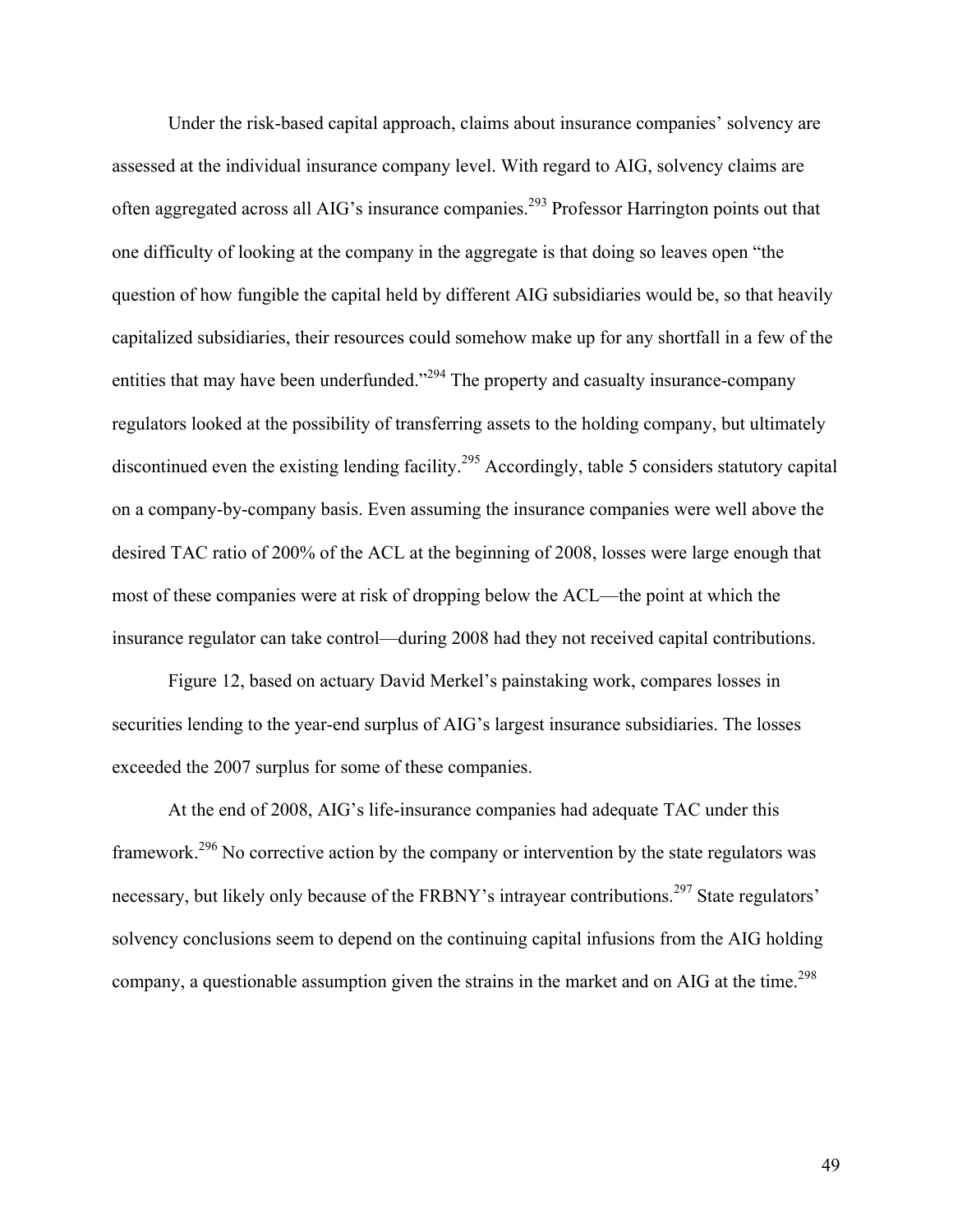# **Table 5. AIG Insurance Subsidiaries' Securities-Lending Losses and Statutory Capital (millions of dollars)**

| Insurance subsidiary                                          | Primary<br>state<br>regulator | Statutory<br>total<br>adjusted<br>capital,<br>12/31/2007 | Securities-<br>lending<br>losses,<br>2008 | Capital<br>contributions,<br>2008<br>(pre-bailout) | Capital<br>contributions,<br>2008<br>(post-bailout) | Statutory<br>total<br>adjusted<br>capital,<br>12/31/2008 |
|---------------------------------------------------------------|-------------------------------|----------------------------------------------------------|-------------------------------------------|----------------------------------------------------|-----------------------------------------------------|----------------------------------------------------------|
| AIG SunAmerica Life<br>Assurance Co.                          | Arizona                       | \$1,222                                                  | (5425)                                    | \$6                                                | \$280                                               | \$1,317                                                  |
| SunAmerica Life<br>Insurance Co.                              | Arizona                       | \$5,976                                                  | (52, 281)                                 | \$925                                              | \$1,725                                             | \$4,805                                                  |
| AIG Life Insurance<br>Co.                                     | Delaware                      | \$538                                                    | (5870)                                    | \$235                                              | \$679                                               | \$465                                                    |
| American Life<br>Insurance Co.<br>(ALICO)                     | Delaware                      | \$5,307                                                  | (5470)                                    | \$15                                               | \$967                                               | \$4,332                                                  |
| American<br><b>International Life</b><br>Insurance Co. of NY  | New York                      | \$662                                                    | (5771)                                    | \$151                                              | \$801                                               | \$458                                                    |
| <b>First SunAmerica</b><br>Life Insurance Co.                 | <b>New York</b>               | \$509                                                    | (5654)                                    | \$568                                              | \$644                                               | \$550                                                    |
| The United States<br>Life Insurance Co. in<br>the City of NY  | New York                      | \$511                                                    | ( \$395)                                  | \$3                                                | \$456                                               | \$305                                                    |
| <b>American General</b><br>Life and Accident<br>Insurance Co. | Tennessee                     | \$620                                                    | (5977)                                    | \$28                                               | \$765                                               | \$594                                                    |
| <b>AIG Annuity</b><br>Insurance Co.                           | Texas                         | \$4,878                                                  | (57, 109)                                 | \$1,596                                            | \$6,047                                             | \$3,242                                                  |
| <b>American General</b><br>Life Insurance Co.                 | Texas                         | \$3,223                                                  | ( \$3,790)                                | \$905                                              | \$3,084                                             | \$2,844                                                  |
| The Variable<br>Annuity Life<br>Insurance Co.<br>(VALIC)      | Texas                         | \$3,632                                                  | ( \$3,563)                                | \$955                                              | \$3,620                                             | \$2,940                                                  |
| Companies that<br>exited before<br>9/30/2008*                 | Various                       | \$13,037                                                 | (5101)                                    | \$2                                                | \$915                                               | \$11,217                                                 |
| AIG                                                           | N/A                           | N/A                                                      | (5100)                                    | \$1                                                | \$9                                                 | N/A                                                      |
| <b>TOTAL</b>                                                  |                               | \$40,114                                                 | \$(21,505)                                | \$5,390                                            | \$19,994                                            | \$33,130                                                 |

\* These companies include American Home Assurance Co., Lexington Insurance Co., New Hampshire Insurance Co., American General Insurance Co., Delaware American Life Insurance Co., and Merit Life Insurance Co.

Source: *American International Group: Examining What Went Wrong, Government Intervention, and Implications for Future Regulation: Hearing Before the Senate Comm. on Banking, Housing, and Urban Affairs*, 111th Cong., 1st Sess. 43 (2009).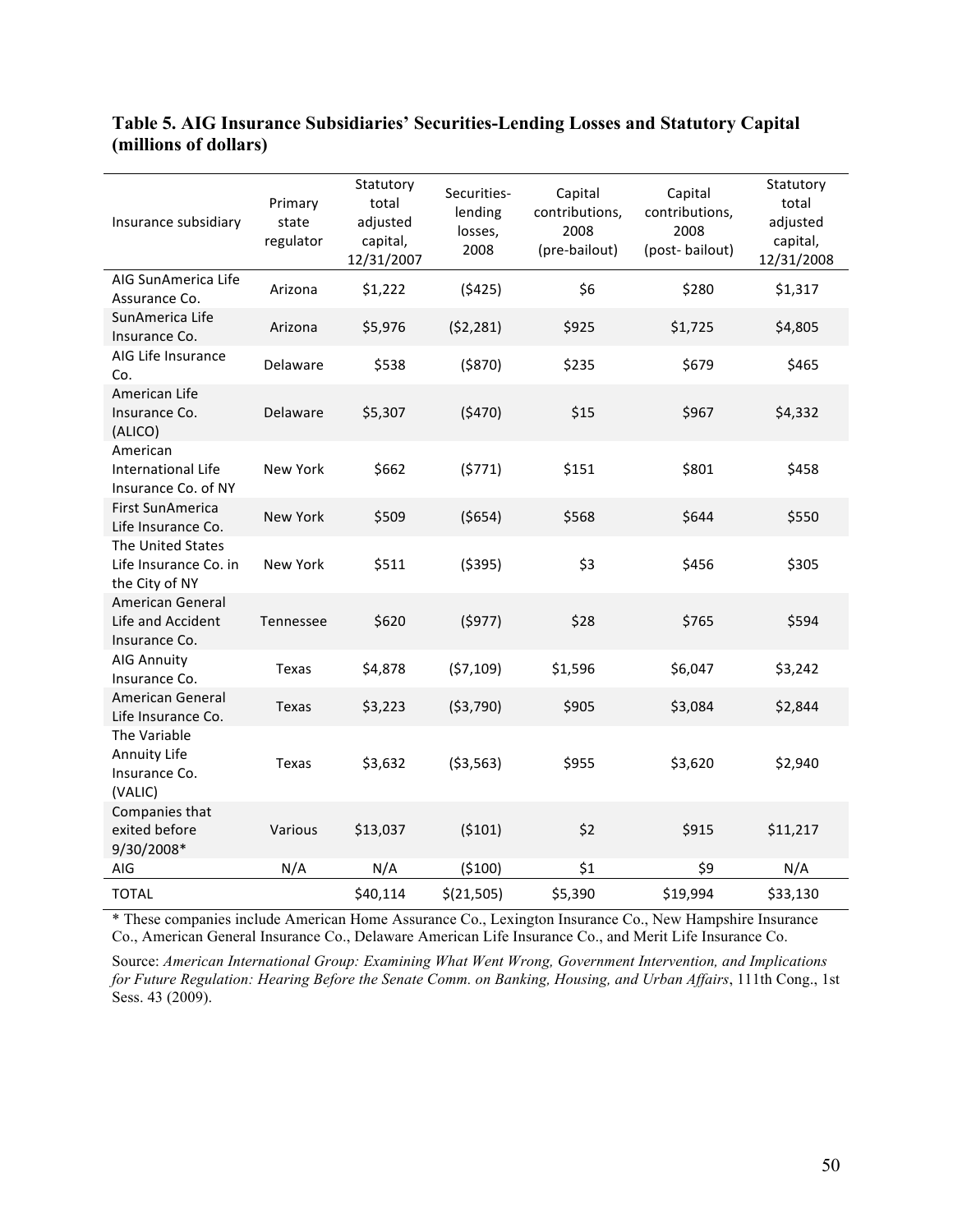

**Figure 12. Realized Securities-Lending Losses vs. Year-End Surplus of AIG's Largest Insurance Subsidiaries, 2007**

Source: DAVID MERKEL, TO WHAT DEGREE WERE AIG'S OPERATING INSURANCE SUBSIDIARIES SOUND? 4 (2009), *available at* [http://alephblog.com/wp-content/uploads/2009/04/To%20What%20Degree%20Were%20AIG%E2%80](http://alephblog.com/wp-content/uploads/2009/04/To%20What%20Degree%20Were%20AIG%E2%80%99s%20Operating%20Subsidiaries%20Sound.pdf) [%99s%20Operating%20Subsidiaries%20Sound.pdf.](http://alephblog.com/wp-content/uploads/2009/04/To%20What%20Degree%20Were%20AIG%E2%80%99s%20Operating%20Subsidiaries%20Sound.pdf)

Others that have taken a detailed look at the effect of the securities-lending program have not been as confident about how the life-insurance subsidiaries would have fared. David Merkel, a life-insurance actuary and former AIG employee, conducted an extensive analysis of reams of AIG's statutory data and concluded, "If AIG did not have AIGFP, and no bailout from the US Government, the company as a whole would have come under severe stress, and some of the life and mortgage subsidiaries would have gone into insolvency, but the company as a whole would probably have survived."<sup>299</sup> The Treasury and the FRBNY acknowledged to the Congressional Oversight Panel that capital may not have been adequate to cover insurance policyholders'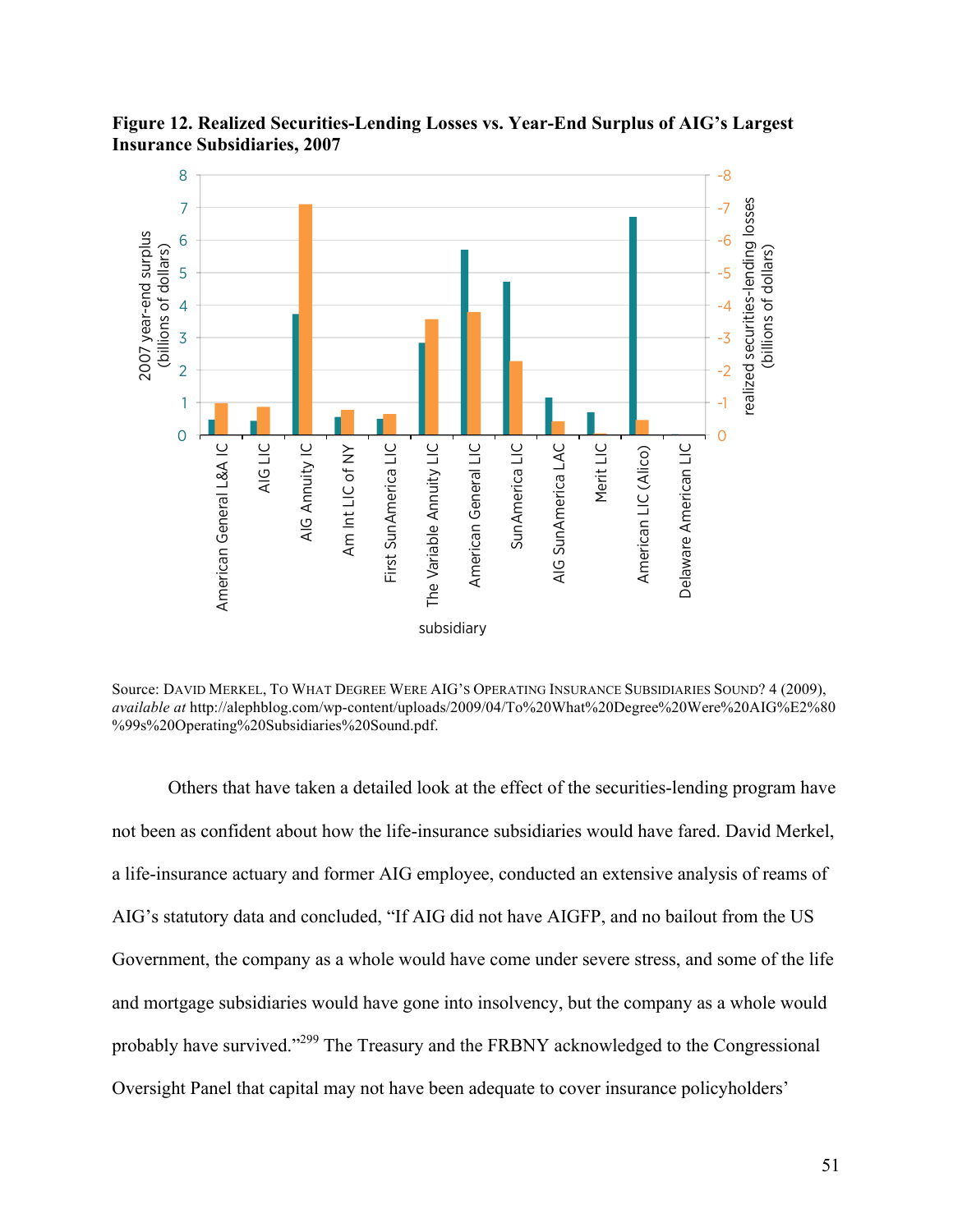claims.<sup>300</sup> The Congressional Oversight Panel concluded, "The need for capital infusions suggests that securities lending obligations could have resulted in liquidity or solvency concerns for some of AIG's insurance subsidiaries."<sup>301</sup>

Table 6 shows the statutory net income and statutory surplus of AIG's life-insurance and retirement-services subsidiaries in 2006, 2007, and 2008. The magnitude of the 2008 loss is noteworthy.302 A note to the financial statements indicates that due to an accounting change made on October 1, 2008, the 2008 surplus was approximately \$7 billion more than it would have been under the old practice.<sup>303</sup>

**Table 6. Year-End Statutory Surplus and Statutory Net Income at AIG's Life-Insurance and Retirement-Services Subsidiaries (millions of dollars)**

| Year | Statutory surplus | Statutory net income (loss) |
|------|-------------------|-----------------------------|
| 2006 | \$35,058          | \$5,088                     |
| 2007 | \$33,212          | \$4,465                     |
| 2008 | \$24,511          | (523,558)                   |
|      |                   |                             |

Sources: AIG, Annual Report on Form 10-K For the Fiscal Year Ended December 31, 2006, at 130 (2007); AIG, Annual Report on Form 10-K For the Fiscal Year Ended December 31, 2007, at 182 (2008) AIG, Annual Report on Form 10-K For the Fiscal Year Ended December 31, 2008, at 297 (2009).

AIG acknowledged that "[t]he recognition of other-than-temporary impairment charges

for the securities lending collateral investments placed significant stress on the statutory surplus

of the participating insurance companies."<sup>304</sup> The company also recognized the importance of the

government money in relieving the stress:

Certain subsidiaries also have been dependent on the NY Fed and the United States Department of the Treasury to meet collateral posting requirements, [to] make debt repayments as amounts came due, and *to meet capital or liquidity requirements at the insurance companies* (primarily in the Life Insurance & Retirement Services segment) and other financial services operations.<sup>305</sup>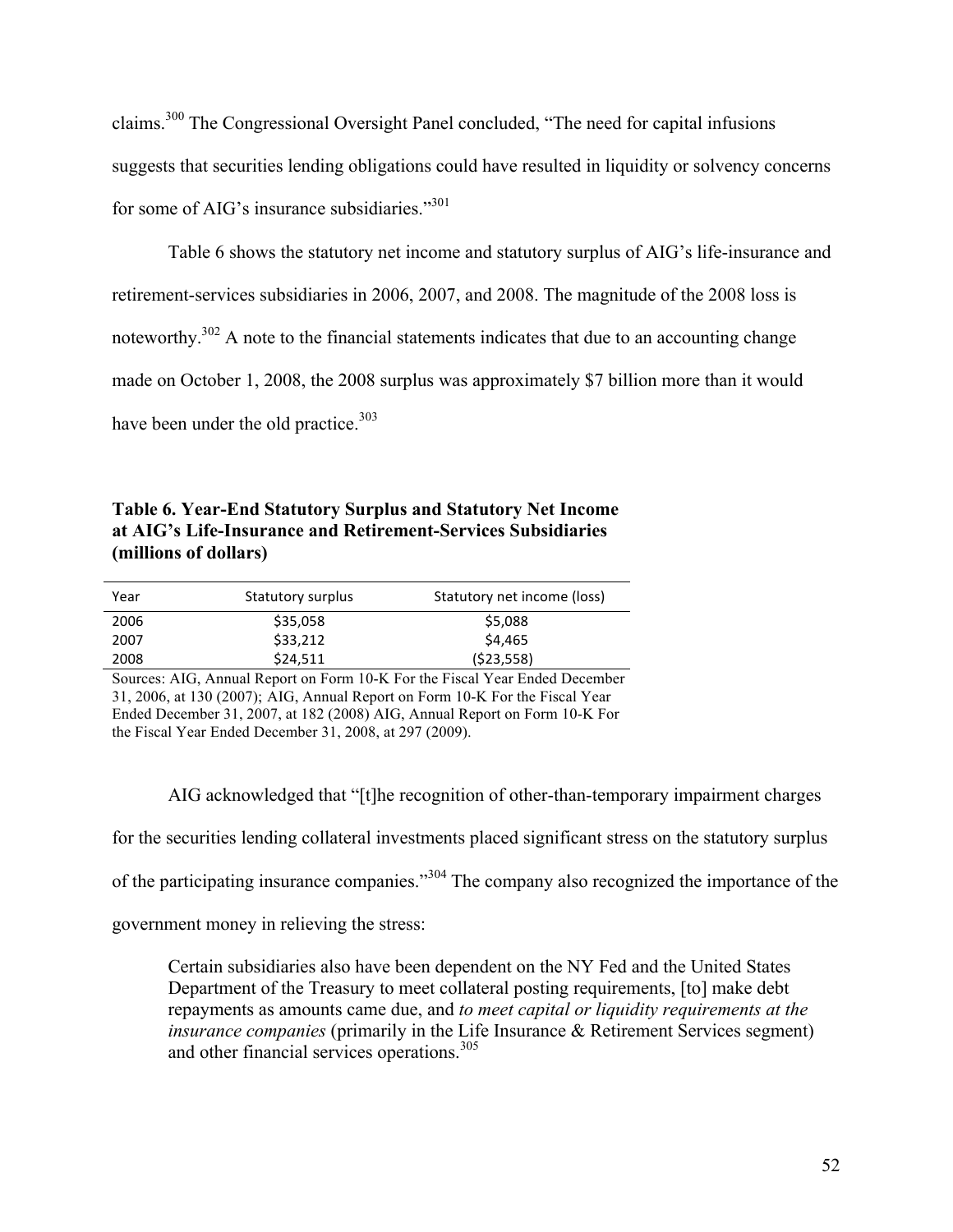A New York Insurance Department examination report recognized that "participants in the securities-lending program recorded significant capital losses."<sup>306</sup> A broader analysis—reflected in table 7—showed that the New York life-insurance companies were deeply affected: the three life-insurance companies had combined TAC of \$1.7 billion at the end of 2007 and securitieslending losses in 2008 of \$1.8 billion.<sup>307</sup>

**Table 7. Adjusted Capital and Surplus for AIG Life-Insurance Companies Participating in Securities Lending (billions of dollars)**

| State                   | Percentage<br>of pool | Total<br>adjusted<br>capital,<br>12-31-2007<br>(includes)<br>asset<br>valuation<br>reserve) | Securities-<br>lending<br>losses,<br>2008 | Gross cap<br>(C&S<br>losses) | Parent<br>capital<br>infusions<br>pre-FRBNY | Net surplus<br>(gap)<br>before<br><b>FRBNY</b> | 12-31-2008<br>after FRBNY<br>capital<br>infusions |
|-------------------------|-----------------------|---------------------------------------------------------------------------------------------|-------------------------------------------|------------------------------|---------------------------------------------|------------------------------------------------|---------------------------------------------------|
| 3 New York<br>companies | 8.4%                  | \$1.682                                                                                     | (51.82)                                   | (50.138)                     | \$0.722                                     | \$0.584                                        | \$1.901                                           |
| All AIG                 | 100%                  | \$27.078                                                                                    | (\$21.305)                                | \$5.773                      | \$5.387                                     | \$11.16                                        | \$19.069                                          |

Source: *American International Group: Examining What Went Wrong, Government Intervention, and Implications for Future Regulation: Hearing Before the Senate Comm. on Banking, Housing, and Urban Affairs*, 111th Cong., 1st Sess. 67 (2009) (statement of Eric Dinallo).

As the chart shows, capital infusions from the AIG holding company and the FRBNY were critical. A more-than-\$700 million capital infusion from AIG brought the company to a more-than-\$500 million net surplus, and the FRBNY provided another capital infusion of \$1.9 billion.308

Through February 2009, AIG injected \$22.7 billion into the Domestic Life Insurance and Retirement Services subsidiaries and \$4.0 billion into the foreign life-insurance companies.<sup>309</sup> Almost all this money came from the government. When compared to the Life Insurance and Retirement Services' statutory surplus—\$24.5 billion at the end of 2008, down from \$33.2 billion at the end of 2007—government funds were meaningful contributors to the insurance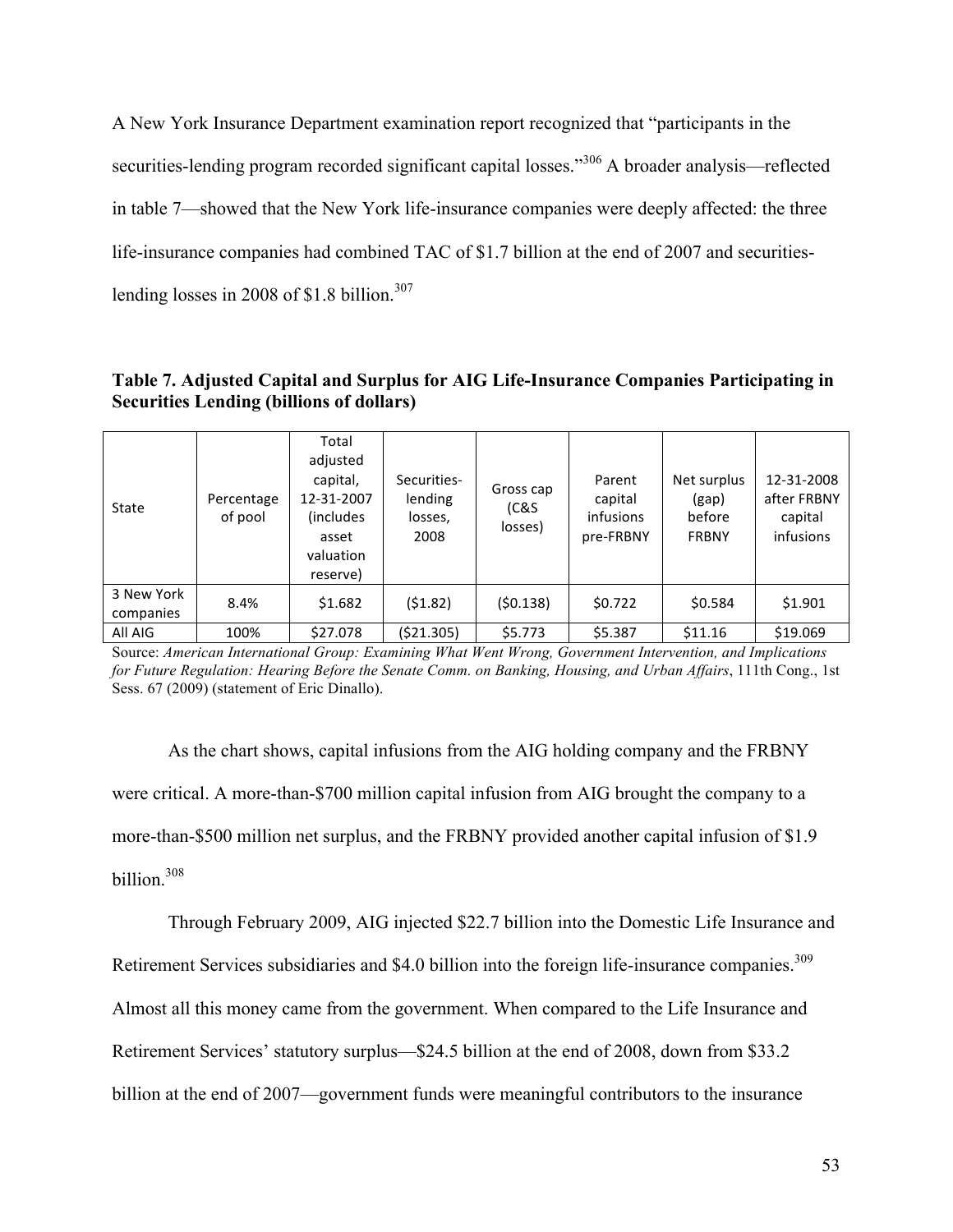companies' ability to meet their statutory capital requirements. Perhaps no less important than the money was the government's imprimatur in the form of its pledge to stand behind AIG.

### **VI. Relearning Regulatory Lessons from AIG**

Putting securities lending back into the historical record of AIG's downfall is important because that record has served and will continue to serve as a basis for decisions about how the financial system should be regulated. If the history is wrong, the lessons we draw from it will also be wrong. Dinallo may be correct in arguing that "as with kindergarten, everything you ever want to know about the financial crisis you can learn from AIG, across the board."<sup>310</sup> Unfortunately, we have learned the wrong lessons.

The misuse of AIG's crisis as an example in the regulatory debate has already happened. For example, the following recounting of AIG's crisis has become an oft-repeated mantra in discussions about derivatives regulation: "The story of AIG is well known. Its subsidiary, AIG Financial Products, operating out of London, brought down the company and nearly toppled the U.S. economy."<sup>311</sup> The new derivatives regulatory regime, with its clearinghouses and trading platforms, is posited as a solution to what happened at AIG.<sup>312</sup> Even if AIG's CDS were the only cause of AIG's downfall, Dodd-Frank's new derivatives-clearing and exchange-trading regime would not have been an effective solution. The CDS that AIG was writing on super-senior tranches of multisector CDOs were very different from the standardized derivatives that are appropriate for central clearing, let alone exchange trading, which requires an even higher level of standardization than central clearing.

The incomplete history has also been used as an argument for the need to plug the holes in the financial regulatory framework. This is a lesson that Bernanke highlighted: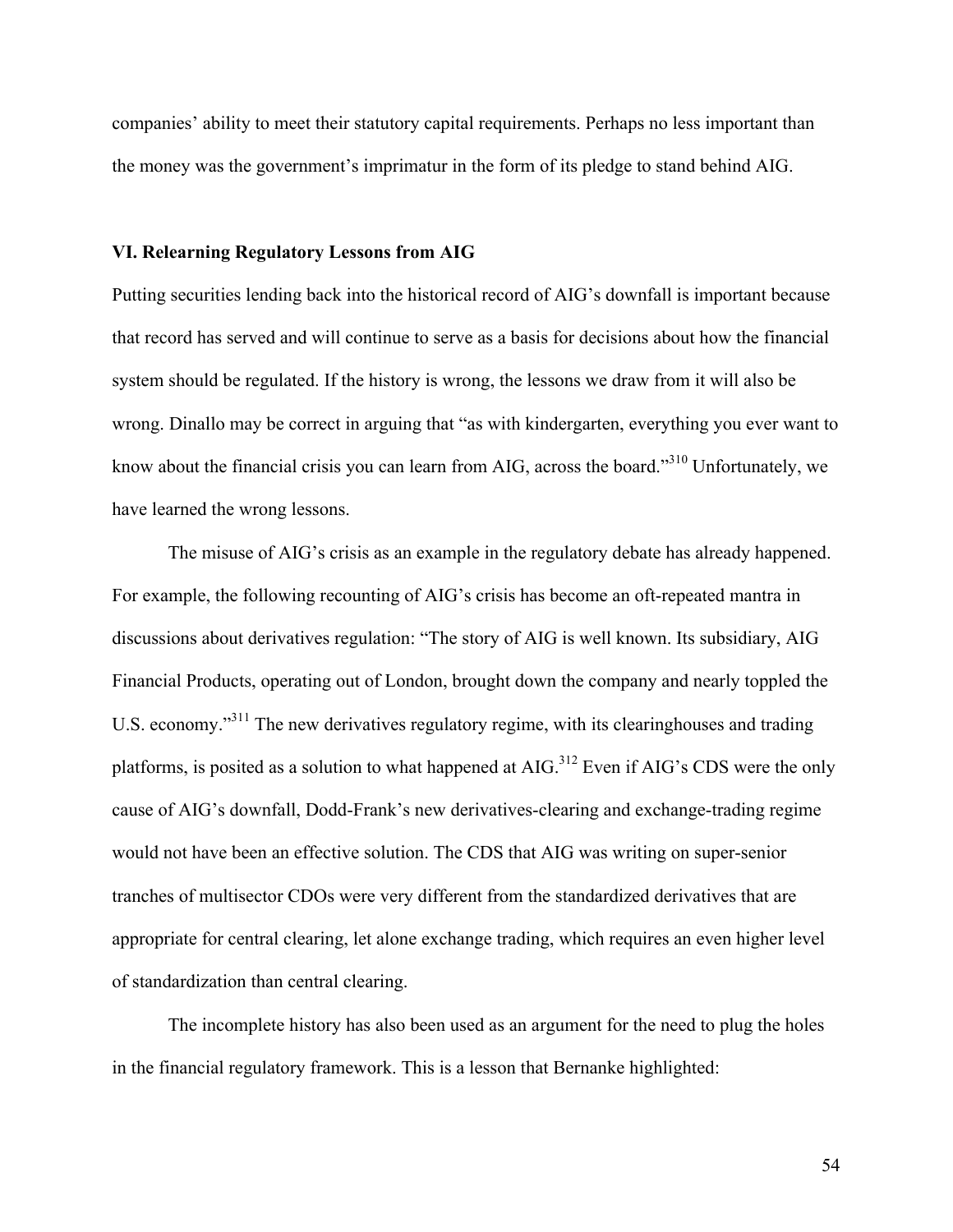I think if there is a single episode in this entire 18 months that has made me more angry, I cannot think of one [other] than AIG. AIG exploited a huge gap in the regulatory system. There was no oversight of the Financial Products Division. This was a hedge fund, basically, that was attached [to] a large and stable insurance company, made huge numbers of irresponsible debts, took huge losses. There was no regulatory oversight because there was a gap in the system. $313$ 

The securities-lending side of the story shows that the irresponsibility and losses were not limited to AIGFP, but were also occurring in the regulated insurance companies. Moreover, the OTS had authority over AIGFP and had indeed used that authority to look into AIGFP's activities, albeit not as rigorously as hindsight would demand.

AIG's problems also have been used as a basis for the new systemic risk regulatory framework under Dodd-Frank. The now-defunct OTS called for a systemic risk regulator based on lessons that it had learned from AIG.<sup>314</sup> The Federal Reserve, AIG's new systemic overseer, may believe that it will do a better job, but the problems that prevented the OTS from doing a better job overseeing AIG—shifting personnel and organizational changes within the OTS could as easily plague the Federal Reserve. Similarly, the insurance regulators' failure with respect to AIG—not timely recognizing the aggressive nature of AIG's securities-lending program—could as easily occur at the Federal Reserve, which also overlooked increasing risks during the last crisis.

AIG's failings have been used to argue against a federal optional charter for insurance companies. If, as some contend, insurance regulators outperformed other regulators during the crisis, the state-based system should be retained.<sup>315</sup> Adding the securities-lending piece to the story might instead lead to calls for an optional federal charter, and perhaps a federal charter would offer benefits, such as better coordination and lower costs for consumers. But a federal insurance charter undoubtedly would be accompanied by calls for explicit federal insurance guarantees.<sup>316</sup>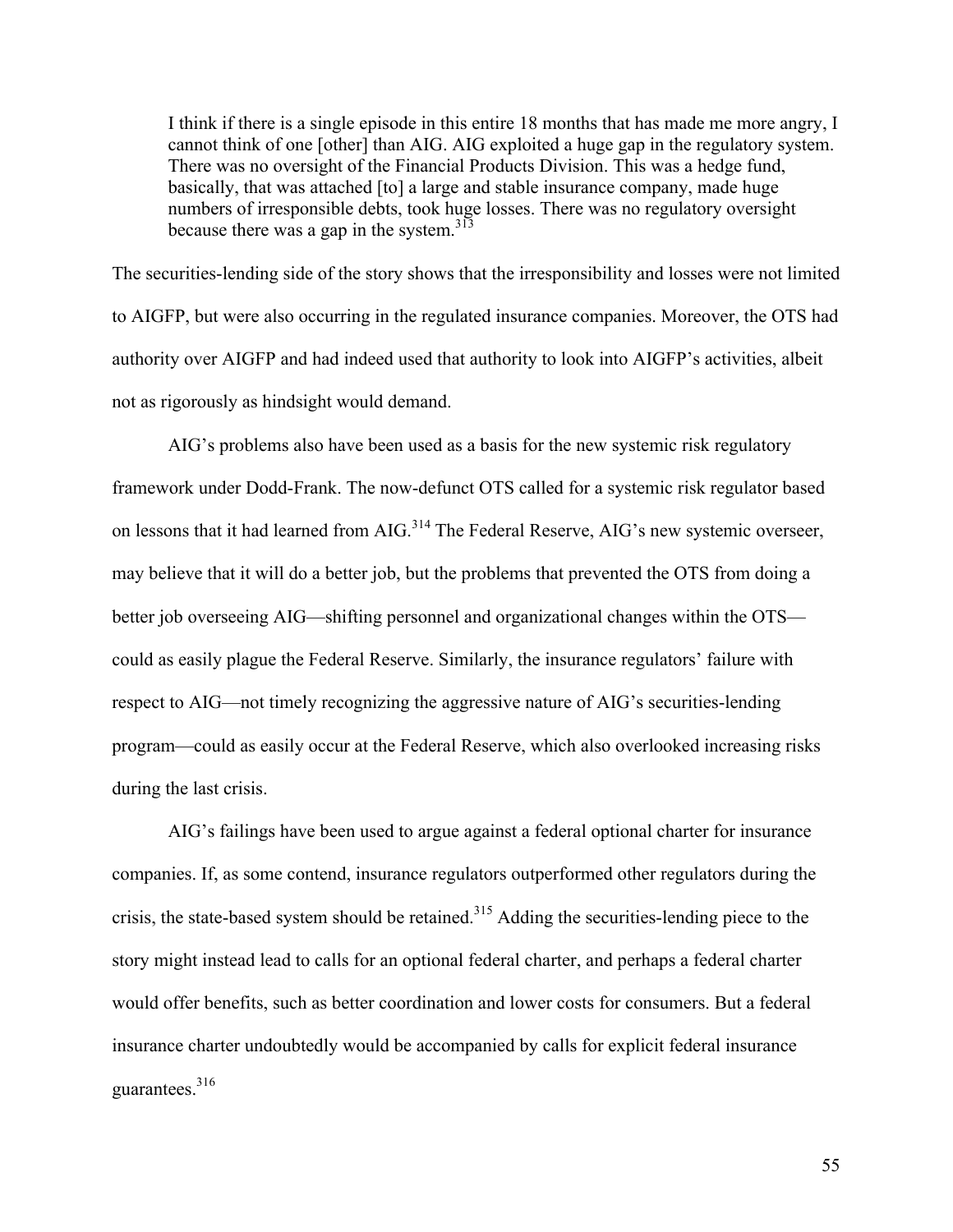Ultimately, however, AIG's lessons are not about derivatives, securities lending, or adjusting regulatory structures so that they finally produce an omniscient, prescient, infallible set of regulators. AIG's lessons are much more basic. Adding the securities-lending angle paints a much different picture of AIG's difficulties during the financial crisis. AIG was not a well-functioning company with one unregulated rogue subsidiary. AIG's problems ran deeper. The company had many good parts, including many of the insurance subsidiaries, but the liquidity and riskmanagement issues that ran through it suggested that AIG was due for some market discipline.

Just as the market was preparing to mete it out, the government stepped in and rescued AIG. The government's assistance allowed AIG to hide from its own bad decisions. AIG was allowed to survive as a smaller, albeit still very large, corporation. Compounding the moral hazard created by AIG's bailout is the systemic regulation that has emerged in response to it.

The systemic regulatory regime that Dodd-Frank embraces further dissuades companies from making sound business decisions. Instead, it relies on regulators to pull strings all across the financial system. Regulators will not be guided by what is best for a particular firm, but by what is purportedly best for the system. Regulated companies will be forced to follow suit and consider the effects that their actions will have on the financial system, instead of the effects that their actions will have on their own viability and profitability. The vague guideposts offered by systemic regulation and the regulators seeking to implement it will only further dissuade companies from learning the lesson they ought to have learned from AIG's crisis: if a company is bad at managing its own risk, the markets will make that company pay and perhaps disappear in whole or in part.

Not rescuing AIG would have been very difficult for regulators in the midst of the financial crisis, yet there were many factors militating against rescue. The FRBNY conducted a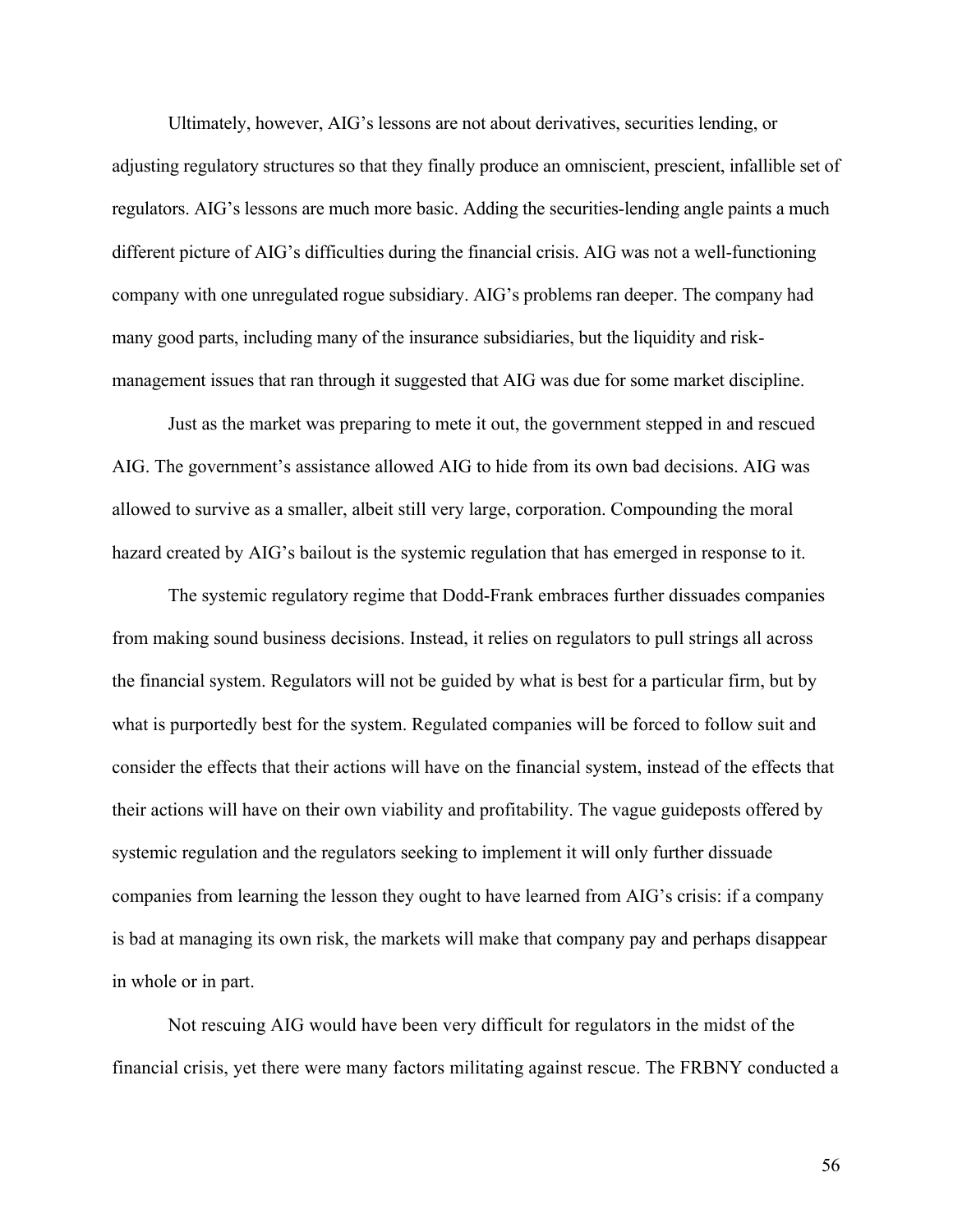quantitative analysis of AIG's systemic risk before Lehman's failure and determined that AIG was *not* systemically important.<sup>317</sup> Lehman's failure may have changed the quantitative analysis and certainly affected the qualitative analysis, but because AIG required multiple bailouts, systemic importance was not a one-time consideration. The government was legally obligated to ask itself each time whether AIG needed the additional aid. Bankruptcy was not off the table after the original rescue.<sup>318</sup> Once the FRBNY made the initial loan, one of the factors that drove it to continue aiding AIG was how not doing so would reflect on its credibility.<sup>319</sup> Sjostrom surmised that the bailout may have been a result of both an exaggeration by AIG of its own systemic importance and the government's inability to assess the propriety of a bailout given its distraction with other firms' issues, its lack of time to analyze AIG, and its lack of information about  $AIG.<sup>320</sup>$ 

An AIG bankruptcy undoubtedly would have been very painful, but every large bankruptcy is. AIG's many good assets would have found buyers. Displaced customers would have found new insurance providers. Many securities-lending and derivatives counterparties would have been protected, because they were at least partially collateralized. There would have been many challenges in connection with individual insurance subsidiaries as insurance regulators decided how to react. The insurance regulators might have seized the insurance subsidiaries for which they were responsible.<sup>321</sup> Some state guaranty funds likely would have had to absorb large losses.<sup>322</sup> If AIG had filed for bankruptcy, it is also possible that the capital contributions it made to the insurance companies to make up for securities-lending losses would have been treated as preferential transfers.<sup>323</sup> Bankruptcy would not have been easy or cheap, but the bailout and its legacy also have been costly and difficult. Efforts to ensure the bankruptcy regime's viability for large financial companies could help to reverse that legacy.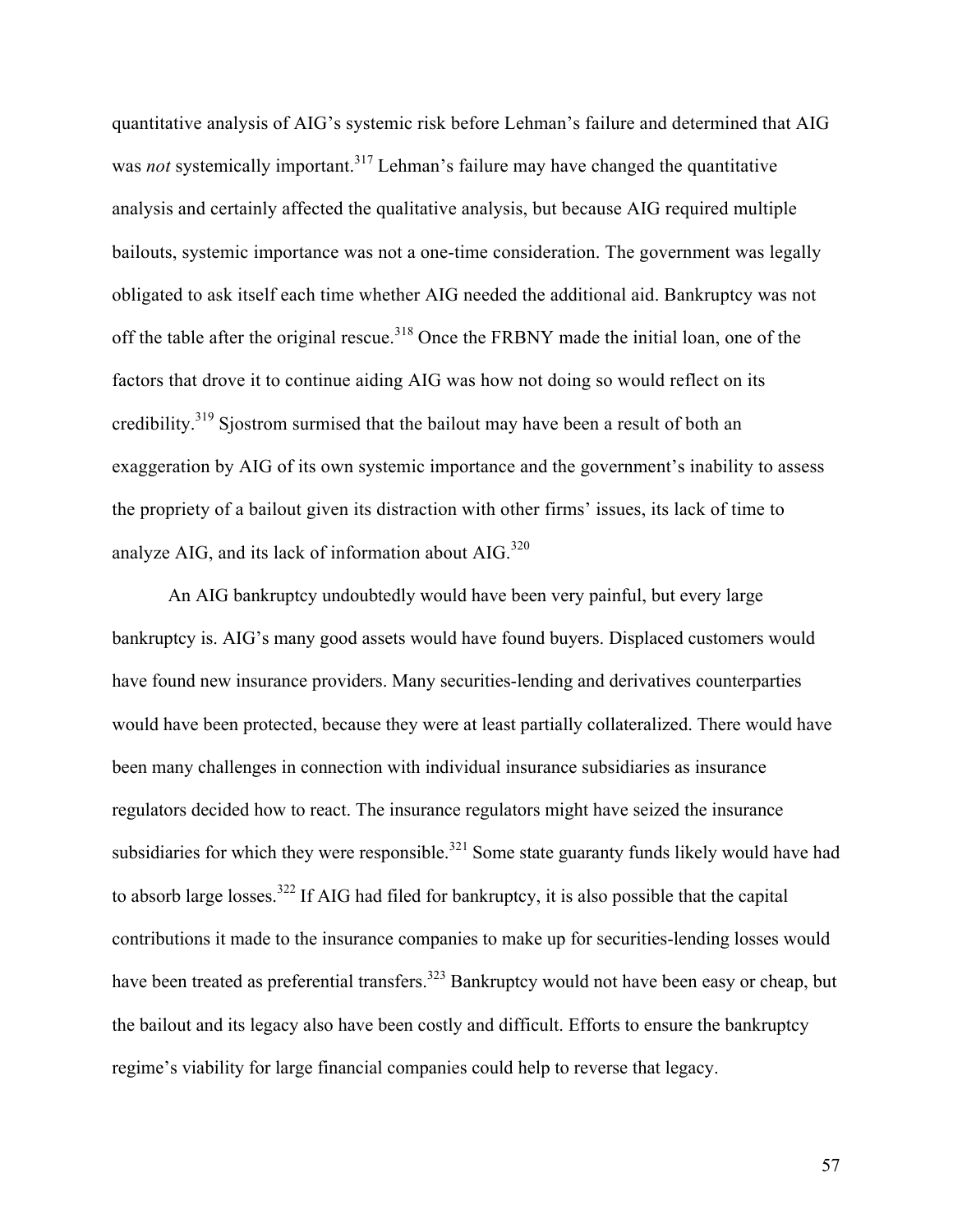#### **VII. Conclusion**

The Financial Stability Oversight Council has designated AIG as "systemic" under Dodd-Frank and handed it over to the Federal Reserve for special regulation.<sup>324</sup> AIG has repaid its loan, and the Department of Treasury deems it to have been a profitable investment for taxpayers.<sup>325</sup> What is left out of the calculus is the more pernicious cost: the cost of AIG's bailout on the ability of markets to discipline errant firms. This cost comes not only directly from the bailout itself, but indirectly from the regulatory structure that has grown out of AIG.

Leaving one major part of AIG's crisis out of the history books has influenced the regulatory dialogue. We have forgotten that AIG's problems were not isolated to an unregulated corner of the company engaged in derivatives, but were rampant in AIG's heavily regulated lifeinsurance subsidiaries. Adding securities lending back into the story should cause us to rethink solutions that rely on regulators instead of markets to discipline companies that make poor choices.

The lesson we can learn from AIG is not fundamentally about securities lending or derivatives. It is about getting companies to think about their risks, wherever they may lie. The fact that the securities-lending issues arose in regulated life-insurance companies should remind us that merely making sure that every entity has a regulator will not fix the financial markets. The markets themselves are the regulators, if the government allows them to be. A company like AIG, with pervasive problems—as the addition of the securities-lending piece shows—was a perfect candidate for such discipline. The new systemic approach makes the purported good of the whole financial system the regulatory objective. It thus impairs the ability of companies (which need to please their regulators) to think strategically about their own risks, something AIG failed to do. AIG's crisis was much more complicated than many contend, but the regulatory response should be less complicated than the one created by Dodd-Frank.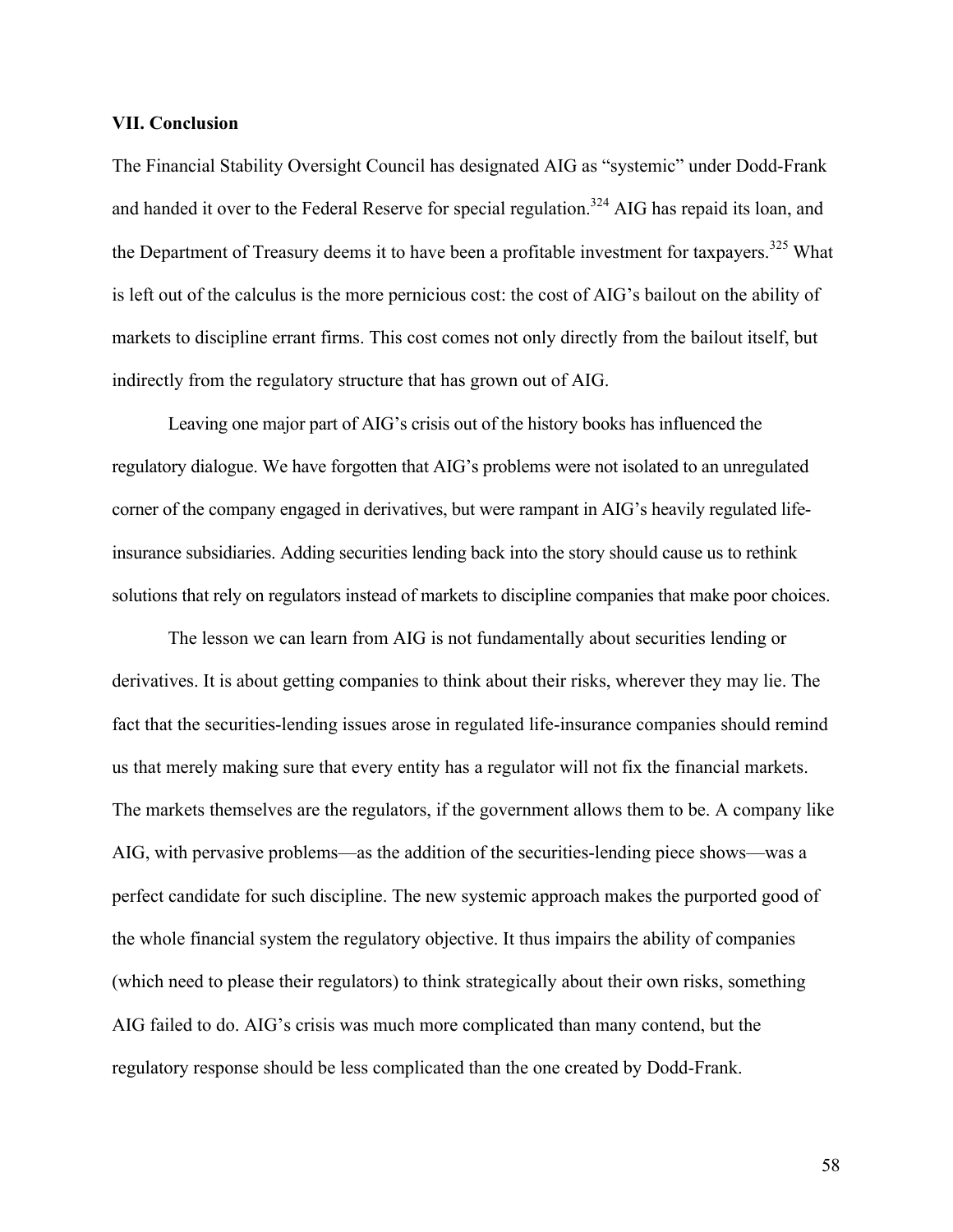#### **Notes**

<sup>1</sup> Professor Scott Harrington, for example, explained in an insightful article that assessed the role of insurance companies in the crisis and the implications for reform, that "[a]lthough AIG's problems with its CDS portfolio often are regarded as the sine qua non of its liquidity crisis and federal intervention, it was also threatened by billions of dollars of collateral calls under its securities lending program associated with its domestic life insurance subsidiaries." Scott E. Harrington, *The Financial Crisis, Systemic Risk, and Insurance Regulation*, 76 J. RISK & INSUR. 785, 792 (2009). *See also* RODDY BOYD, FATAL RISK: A CAUTIONARY TALE OF AIG'S CORPORATE SUICIDE (2011) [hereinafter BOYD] (an entertaining history of AIG's downfall, which includes a discussion of securities lending); William K. Sjostrom, Jr., *The AIG Bailout*, 66 WASH. & LEE L. REV. 943 (2009) [hereinafter Sjostrom], *available at* <http://law.wlu.edu/deptimages/Law%20Review/66-3Sjostrom.pdf>(discussing the securities-lending aspect of the downfall, but focusing largely on the derivatives aspects of AIG); IRVIN CHAN, THE ROLE OF REPURCHASE AGREEMENTS AND SECURITIES LENDING IN DISTRESSED FINANCIAL INSTITUTIONS (Honors Thesis for New York University's Leonard N. Stern School of Business, 2010) [hereinafter CHAN], *available at* [http://w4.stern](http://w4.stern.nyu.edu/uc/honorsprogram/2010/Thesis_2010_Irvin%20Chan.pdf) [.nyu.edu/uc/honorsprogram/2010/Thesis\\_2010\\_Irvin%20Chan.pdf](http://w4.stern.nyu.edu/uc/honorsprogram/2010/Thesis_2010_Irvin%20Chan.pdf) (looking at the role of liquidity pressures associated with AIG's securities lending program in AIG's downfall); DAVID J. MERKEL, TO WHAT DEGREE WERE AIG'S OPERATING INSURANCE SUBSIDIARIES SOUND? (2009), *available at* [http://alephblog.com/wp-content/uploads](http://alephblog.com/wp-content/uploads/2009/04/To%20What%20Degree%20Were%20AIG%E2%80%99s%20Operating%20Subsidiaries%20Sound.pdf) [/2009/04/To%20What%20Degree%20Were%20AIG%E2%80%99s%20Operating%20Subsidiaries%20Sound.pdf](http://alephblog.com/wp-content/uploads/2009/04/To%20What%20Degree%20Were%20AIG%E2%80%99s%20Operating%20Subsidiaries%20Sound.pdf)  (a detailed, expert analysis by a former AIG actuary, which, by focusing on the health of the insurance subsidiaries, "is meant to be complementary to" the "many attempts to explain the problems at AIG, with most of the attention paid to AIG Financial Products"). Serena Ng & Liam Plevin, *An AIG Unit's Quest to Juice Profit*, WALL ST. J., Feb. 5, 2009, *available at* <http://online.wsj.com/article/SB123380106666350625.html>("Accounts of AIG's near collapse have largely focused on soured trades entered into by the company's Financial Products division. But a close look at the 2,000-employee AIG Investments unit shows how this part of the conglomerate made gambles that helped cripple the firm."); BOB EISENBEIS, AIG: AN INTERESTING HEARING—PART ONE OF THREE (Mar. 18, 2009), *available at* [http://www.cumber.com/commentary.aspx?file=031809.asp&n=l\\_mc](http://www.cumber.com/commentary.aspx?file=031809.asp&n=l_mc) (emphasizing that AIG's problems included credit default swaps, securities lending, and exposure to real estate in the company's investment portfolio). *See also* Mary Williams Walsh, *Fresh Details on the Fed Rescue of A.I.G.'s Insurance Units*, N.Y. TIMES, Dec. 1, 2010, *available at* [http://www.nytimes.com/2010/12/02/business/02aig.html?\\_r=1](http://www.nytimes.com/2010/12/02/business/02aig.html?_r=1) (describing why, in addition to AIGFP, AIG's insurance subsidiaries needed assistance from the Federal Reserve); René Stulz, *Credit Default Swaps and the Credit Crisis*, 24 J. ECON. PERSPECTIVES 73, 83 (2010) (while not mentioning securities lending specifically, explaining that "even in the case of AIG, credit default swaps were not the only or even the primary reason for its problems—nor were its credit default swaps the only or the primary reason for its problems nor were its credit default swaps the only or even the primary reason why the firm was bailed out. AIG didn't just write protection on subprime securitizations, it also borrowed heavily to purchase these securities on its own. In fact, AIG made even larger losses on its portfolio of mortgage securities on its own.").

<sup>2</sup> The standard explanation of AIG's downfall has been repeated by the full range of observers, from regulators and market participants to politicians and the mainstream media. *See, e.g.*, Carl Levin, Senator, Floor Statement in Opposition to S.A. 814 (Nov. 1, 2011), *available at* [http://www.levin.senate.gov/newsroom/speeches/speech/senate](http://www.levin.senate.gov/newsroom/speeches/speech/senate-floor-statement-in-opposition-to-sa-814/?section=alltypes) [-floor-statement-in-opposition-to-sa-814/?section=alltypes](http://www.levin.senate.gov/newsroom/speeches/speech/senate-floor-statement-in-opposition-to-sa-814/?section=alltypes) ("So let me remind us all about AIG. A small unit, based in London and buried within the bowels of AIG, nearly brought about the collapse of the firm, and with it, the world economy. They sold a type of derivative called a credit default swap. Lots of them. While they got paid for taking on the risk behind those swaps, they had insufficient reserves to pay off the bets if they lost. Later, when all of those swaps went bad, they simply did not have the funds to pay off their bets. And only AIG knew how much it owed to whom, because the swaps market had no transparency. Federal regulators were prohibited by law from overseeing swaps. Worse yet, federal regulators could not just let AIG fail, because the losses to those on the other side of their bets could have brought them down as well. A global nightmare caused by one small unit of one company, allowed to run wild by selling a ton of swaps without the reserves to pay off the bets if they lost. So taxpayers bailed out AIG, and through them, the banks and companies that did business with AIG. If those banks had been allowed to collapse, the financial markets would have frozen. Companies would have been unable to get funds they needed to operate and grow. Families would have been unable to get loans to fund their educations, to buy cars and homes, and live."); Gary Gensler, Chairman, Commodity Futures Trading Commission, Keynote Address on the Cross-Border Application of Dodd-Frank Swaps Market Reforms before the 2012 FINRA Annual Conference (May 21, 2012)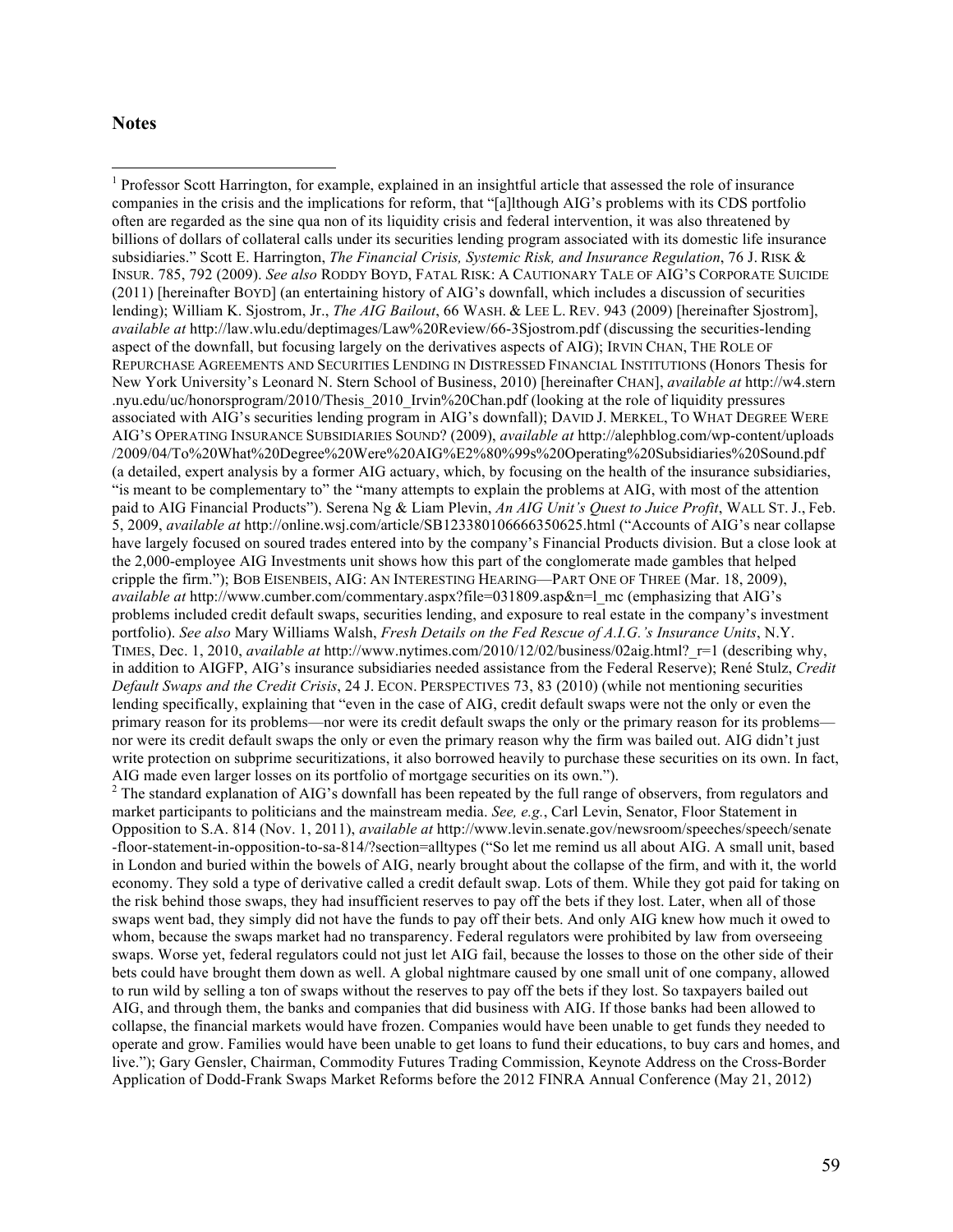[hereinafter Gensler Speech], *available at* <http://www.cftc.gov/PressRoom/SpeechesTestimony/opagensler-113> ("The story of AIG is well known. Its subsidiary, AIG Financial Products, operating out of London, brought down the company and nearly toppled the U.S. economy."); Gary Gensler, Chairman, Commodity Futures Trading Commission, *Testimony Before the House Comm. on Agriculture* (Mar. 14, 2013), *available at* [http://www.cftc.gov](http://www.cftc.gov/PressRoom/SpeechesTestimony/opagensler-136) [/PressRoom/SpeechesTestimony/opagensler-136](http://www.cftc.gov/PressRoom/SpeechesTestimony/opagensler-136) ("AIG Financial Products, for instance, was a Connecticut subsidiary of the New York insurance giant that used a French bank license to run its swaps operations out of a Mayfair branch in London. Its near-collapse ultimately required a government bailout of more than \$180 billion and nearly brought down the U.S. economy."); Lynn A. Stout, *Derivatives and the Legal Origins of the 2008 Credit Crisis*, 1 HAR. B.L. REV. 1, at 32, *available at* [http://www.hblr.org/download/HBLR\\_1\\_1/Stout-Derivatives\\_and\\_the](http://www.hblr.org/download/HBLR_1_1/Stout-Derivatives_and_the_Credit_Crisis.pdf) [\\_Credit\\_Crisis.pdf](http://www.hblr.org/download/HBLR_1_1/Stout-Derivatives_and_the_Credit_Crisis.pdf) ("Insurance regulation is typically a matter of state law, and, while state law may be imperfect, it does not appear to have played any role in the crisis; AIG's derivatives trading losses were not suffered in its stateregulated insurance operations but in a special offshore subsidiary called the Financial Products Division.") (citing the Financial Crisis Inquiry Commission report); Robert O'Harrow, Jr., and Brady Dennis, *A Beautiful Machine Part III: Downgrades and Downfall*, WASH. POST, Dec. 31, 2008, at A1 (explaining how "a single unit of AIG [could] cause the giant company's near-ruin and become a fulcrum of the global financial crisis"); Gregory Gethard, *Failing Giant: A Case Study of AIG*, INVESTOPEDIA.COM (Mar. 25, 2009), *available at* [http://www.investopedia.com](http://www.investopedia.com/articles/economics/09/american-investment-group-aig-bailout.asp) [/articles/economics/09/american-investment-group-aig-bailout.asp](http://www.investopedia.com/articles/economics/09/american-investment-group-aig-bailout.asp) ("The epicenter of the near-collapse of AIG was an office in London. A division of the company, entitled AIG Financial Products (AIGFP), nearly led to the downfall of a pillar of American capitalism.").

<sup>3</sup> Letter from Ben Bernanke, Chairman, Bd. of Governors of the Fed'l Reserve Sys., to Philip Angelides, Chairman, and William Thomas, Vice Chairman, FCIC 13 (Nov. 4, 2010) [hereinafter Bernanke Letter], *available at* [http://fcic](http://fcic-static.law.stanford.edu/cdn_media/fcic-testimony/TBTF/Chairman%20Bernanke%20Follow%20Up.pdf) [-static.law.stanford.edu/cdn\\_media/fcic-testimony/TBTF/Chairman%20Bernanke%20Follow%20Up.pdf.](http://fcic-static.law.stanford.edu/cdn_media/fcic-testimony/TBTF/Chairman%20Bernanke%20Follow%20Up.pdf) *See also* SPECIAL INSPECTOR GENERAL FOR TARP, FACTORS AFFECTING EFFORTS TO LIMIT PAYMENTS TO AIG COUNTERPARTIES n. 14 (Nov. 17, 2009) [hereinafter SIGTARP AIG REPORT], *available at* [http://www.sigtarp.gov](http://www.sigtarp.gov/Audit%20Reports/Factors_Affecting_Efforts_to_Limit_Payments_to_AIG_Counterparties.pdf) [/Audit%20Reports/Factors\\_Affecting\\_Efforts\\_to\\_Limit\\_Payments\\_to\\_AIG\\_Counterparties.pdf](http://www.sigtarp.gov/Audit%20Reports/Factors_Affecting_Efforts_to_Limit_Payments_to_AIG_Counterparties.pdf) (relegating the securities lending component of the liquidity crisis at AIG to a footnote); CONGRESSIONAL OVERSIGHT PANEL, JUNE OVERSIGHT REPORT: THE AIG RESCUE, ITS IMPACT ON MARKETS, AND THE GOVERNMENT'S EXIT STRATEGY 24 (2010) [hereinafter COP AIG REPORT], *available at* [http://cybercemetery.unt.edu/archive/cop/20110402010341/http](http://cybercemetery.unt.edu/archive/cop/20110402010341/http://cop.senate.gov/documents/cop-061010-report.pdf) [://cop.senate.gov/documents/cop-061010-report.pdf](http://cybercemetery.unt.edu/archive/cop/20110402010341/http://cop.senate.gov/documents/cop-061010-report.pdf) (although the report, of necessity, discussed the securities lending issues at the insurance subsidiaries, the executive summary focuses almost entirely on AIGFP and mentions the securities lending issues only once).

<sup>4</sup> In fact, some accounts of AIG's demise go to great lengths to defend the soundness of AIG's insurance subsidiaries. *See, e.g.*, Shah Gilani, *The Inside Story of the Collapse of AIG*, MORNING MONEY (Sept. 23, 2008), *available at* <http://moneymorning.com/2008/09/23/credit-default-swaps-3/>("There's nothing fundamentally wrong with the core insurance business units of American International Group Inc. (AIG). Nothing at all. What imploded the venerable insurance giant was an accumulation of misplaced bets on credit default swaps.").

<sup>5</sup> Senator Shelby, a notable exception, focused on securities lending in a March 2009 hearing on AIG. *American International Group: Examining What Went Wrong, Government Intervention, and Implications for Future Regulation: Hearing Before the Senate Comm. on Banking, Housing, and Urban Affairs*, 111th Cong., 1st Sess. 4 (2009) [hereinafter *Senate AIG Hearing*], *available at* [http://www.gpo.gov/fdsys/pkg/CHRG-111shrg51303/pdf](http://www.gpo.gov/fdsys/pkg/CHRG-111shrg51303/pdf/CHRG-111shrg51303.pdf) [/CHRG-111shrg51303.pdf](http://www.gpo.gov/fdsys/pkg/CHRG-111shrg51303/pdf/CHRG-111shrg51303.pdf) (statement of Richard C. Shelby, Senator) ("AIG's problems, however, were not isolated to its credit default swap business. Significant losses in AIG's State-regulated life insurance companies also contributed to the company's collapse."). Brooksley Born, serving on the Financial Crisis Inquiry Commission, asked about securities lending in the following exchange with AIG's chief risk officer, which did not yield a definitive answer:

COMMISSIONER BORN: If we are looking to what the primary cause of AIG's failure and the need for the government bailout is, which cause was it? Or was it just equally both, the credit default swap portfolio, or the securities lending diminution of the RMBS?

WITNESS LEWIS: . . . [L]ooking back on it now, from my point of view the disparity, or the gapping out, if you will, of what we risk professionals and insurance professionals thought was the underlying value of the credit quality, or the intrinsic value of the portfolios, whether it was in securities lending or in FP, that value diverged just tremendously in this marketplace where liquidity dried up. And if you will the failure in my view is that, clearly knowing what we know now, we did not stress the disparity between our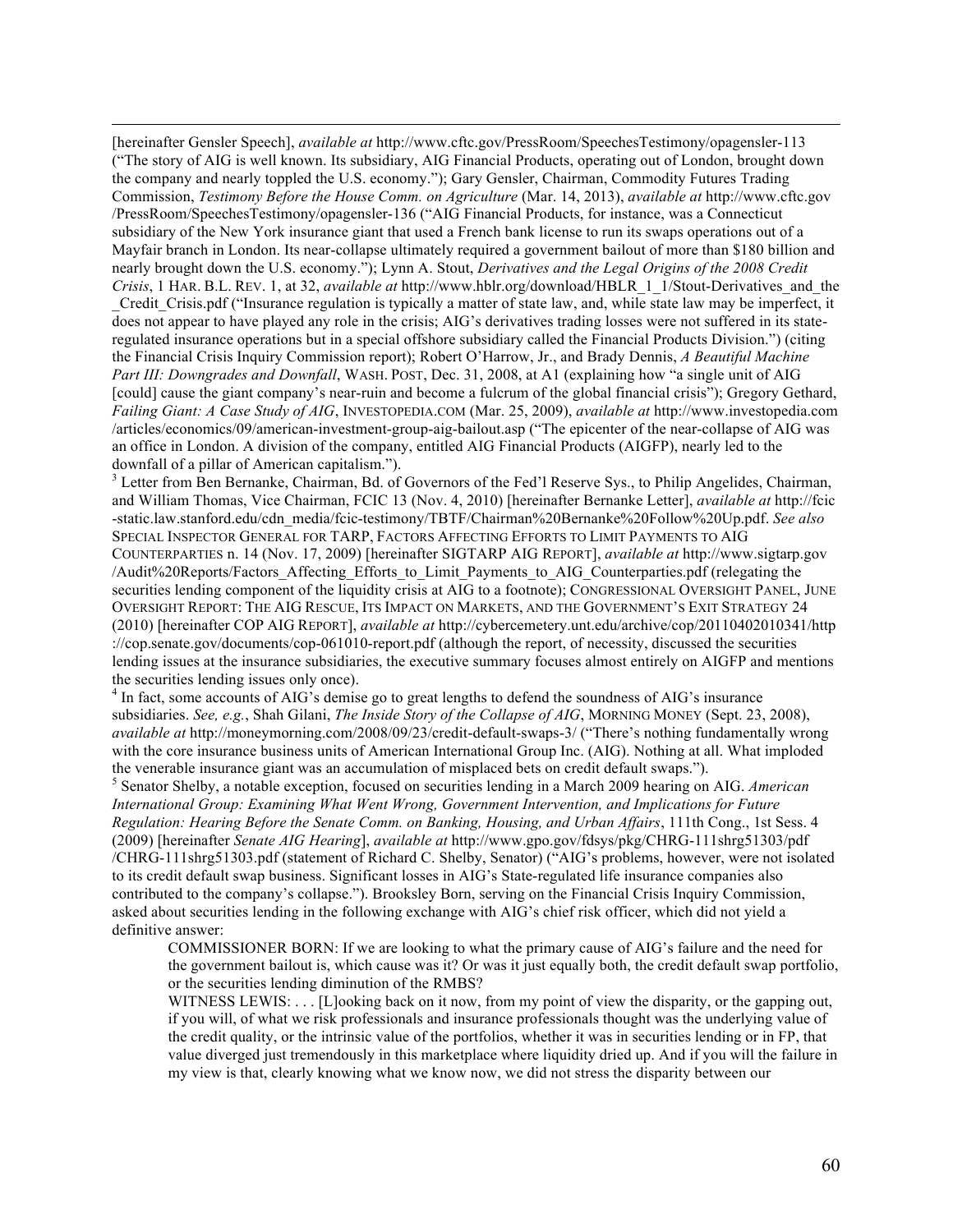underlying views of credit quality, which was shared by others, including rating agencies, et cetera, that we did not stress enough how much the market value and liquidity could diverge from people's view of intrinsic value. And as we went through this decline, there were many changes by all of the experts and economists around the globe as to how bad this could get, and how much deterioration in housing there could be. And we adjusted as we went along. But the intrinsic value was not the issue. The issue was the divergence of intrinsic value or credit quality and liquidity available in the market for those instruments.

*The Role of Derivatives in the Financial Crisis: Hearing Before the Financial Crisis Inquiry Commission* 256–57 (June 30, 2010) [hereinafter *FCIC Hearing Day 1*], *available at* [http://fcic-static.law.stanford.edu/cdn\\_media/fcic](http://fcic-static.law.stanford.edu/cdn_media/fcic-testimony/2010-0630-Transcript.pdf) [-testimony/2010-0630-Transcript.pdf.](http://fcic-static.law.stanford.edu/cdn_media/fcic-testimony/2010-0630-Transcript.pdf) <sup>6</sup> *See, e.g.*, COP AIG REPORT, *supra* note 3, at 24 (acknowledging that securities lending aggravated AIG's

problems, but noting that "[t]he trigger and primary cause of AIG's collapse came from inside AIGFP"); NATIONAL COMMISSION ON THE CAUSES OF THE FINANCIAL AND ECONOMIC CRISIS IN THE UNITED STATES, FINANCIAL CRISIS INQUIRY REPORT (2011) [hereinafter FCIC REPORT], *available at* [http://fcic-static.law.stanford.edu/cdn\\_media/fcic](http://fcic-static.law.stanford.edu/cdn_media/fcic-reports/fcic_final_report_full.pdf) [-reports/fcic\\_final\\_report\\_full.pdf](http://fcic-static.law.stanford.edu/cdn_media/fcic-reports/fcic_final_report_full.pdf) (discussing the securities-lending aspect of AIG's downfall, but focusing much more intensively on AIGFP's activities); *American International Group's Impact on the Global Economy: Before, During, and After Federal Intervention: Hearing Before the Subcomm. on Capital Markets, Insurance, and Government Sponsored Enterprises of the House Financial Services Comm.*, 111th Cong., 1st Sess. (2009), *available at* <http://www.gpo.gov/fdsys/pkg/CHRG-111hhrg48868/pdf/CHRG-111hhrg48868.pdf>(in a 380-page transcript, the term "securities lending" only appears twelve times).

 $^7$  Dodd-Frank Wall Street Reform and Consumer Protection Act, Pub. L. No. 111-203, 124 Stat. 1377 (2010) [hereinafter Dodd-Frank].

<sup>8</sup> Title VII of Dodd-Frank deals largely with derivatives. A key architect of Title VII, Senator Blanche Lincoln, pointed to AIG as an important motivation. *See, e.g.*, Letter from Blanche L. Lincoln, Senator, to Maria Cantwell, Senator, et al. (Apr. 13, 2010), at 4, *available at* [http://www.cantwell.senate.gov/news/041310\\_Lincoln\\_response.pdf](http://www.cantwell.senate.gov/news/041310_Lincoln_response.pdf)  (describing plans for derivatives legislation and explaining that "[i]t was AIG's uncleared swaps, and the failure to see this build up of risk, that triggered the credit crisis"). *See also* Elisse Walter, Commissioner, Securities and Exchange Comm'n, Speech before the American Bar Association Spring Meeting (Apr. 6, 2013), *available at* [https://www.sec](https://www.sec.gov/News/Speech/Detail/Speech/1365171515202#.Uksh-39kj_Y) [.gov/News/Speech/Detail/Speech/1365171515202#.Uksh-39kj\\_Y](https://www.sec.gov/News/Speech/Detail/Speech/1365171515202#.Uksh-39kj_Y) (explaining that "experiences of companies like AIG" led to derivatives reform). Despite the role that the AIG experience played in laying the groundwork for derivatives reform, many of the key reforms such as mandatory clearing—which apply to standardized derivatives would not apply to the customized derivatives that AIG sold. *See, e.g.*, Darrell Duffie, *How Should We Regulate Derivatives Markets?*, DEFINING IDEAS (Aug. 25, 2009), *available at* [http://www.hoover.org/publications/defining](http://www.hoover.org/publications/defining-ideas/article/5345) [-ideas/article/5345](http://www.hoover.org/publications/defining-ideas/article/5345) ("Even had CDS clearing existed at the time, the AIG credit default swaps would not have been sufficiently standard to have been cleared. Only better risk management by AIG and better regulatory supervision could have prevented the disaster.").

<sup>9</sup> Dodd-Frank required the Director of the Federal Insurance Office to "submit a report to Congress on how to modernize and improve the system of insurance regulation in the United States." 31 U.S.C. § 313(p). That report was due eighteen months after the enactment of Dodd-Frank (January 2012), but was not released until December 2013. FEDERAL INSURANCE OFFICE, U.S. DEP'T OF THE TREASURY, HOW TO MODERNIZE AND IMPROVE THE SYSTEM OF INSURANCE REGULATION IN THE UNITED STATES (Dec. 2013), *available at* [http://www.treasury.gov/initiatives/fio](http://www.treasury.gov/initiatives/fio/reports-and-notices/Documents/How%20to%20Modernize%20and%20Improve%20the%20System%20of%20Insurance%20Regulation%20in%20the%20United%20States.pdf) [/reports-and-notices/Documents/How%20to%20Modernize%20and%20Improve%20the%20System%20of%20](http://www.treasury.gov/initiatives/fio/reports-and-notices/Documents/How%20to%20Modernize%20and%20Improve%20the%20System%20of%20Insurance%20Regulation%20in%20the%20United%20States.pdf) [Insurance%20Regulation%20in%20the%20United%20States.pdf.](http://www.treasury.gov/initiatives/fio/reports-and-notices/Documents/How%20to%20Modernize%20and%20Improve%20the%20System%20of%20Insurance%20Regulation%20in%20the%20United%20States.pdf) Box 2 of the report discusses AIG's derivatives and securities-lending issues. The report focuses on the fact that the insurance companies engaged in securities lending through their agent—AIG Securities Lending Corporation—but outsourcing a function does not put it beyond the reach of state insurance regulators.

<sup>10</sup> *Id.* at 2.<br><sup>11</sup> *See* AIG, CHRONICLING OVER 90 YEARS, *available at* [http://www.aig.com/our-90-year-history\\_3171\\_437854.html](http://www.aig.com/our-90-year-history_3171_437854.html) (last visited Oct. 1, 2013). *See also* MAURICE R. GREENBERG & LAWRENCE A. CUNNINGHAM, THE AIG STORY

(2013).<br><sup>12</sup> *See* AIG, ANNUAL REPORT ON FORM 10-K FOR THE FISCAL YEAR ENDED DECEMBER 31, 2007, 3 and 20 (2008)<br>[hereinafter AIG 2007 10-K].

[hereinafter AIG 2007 10-K]. <sup>13</sup> *The Global 2000*, FORBES.COM, Mar. 2007, *available at* [http://www.forbes.com/lists/2007/18/biz\\_07forbes2000](http://www.forbes.com/lists/2007/18/biz_07forbes2000_The-Global-2000_Rank.html) The-Global-2000 Rank.html.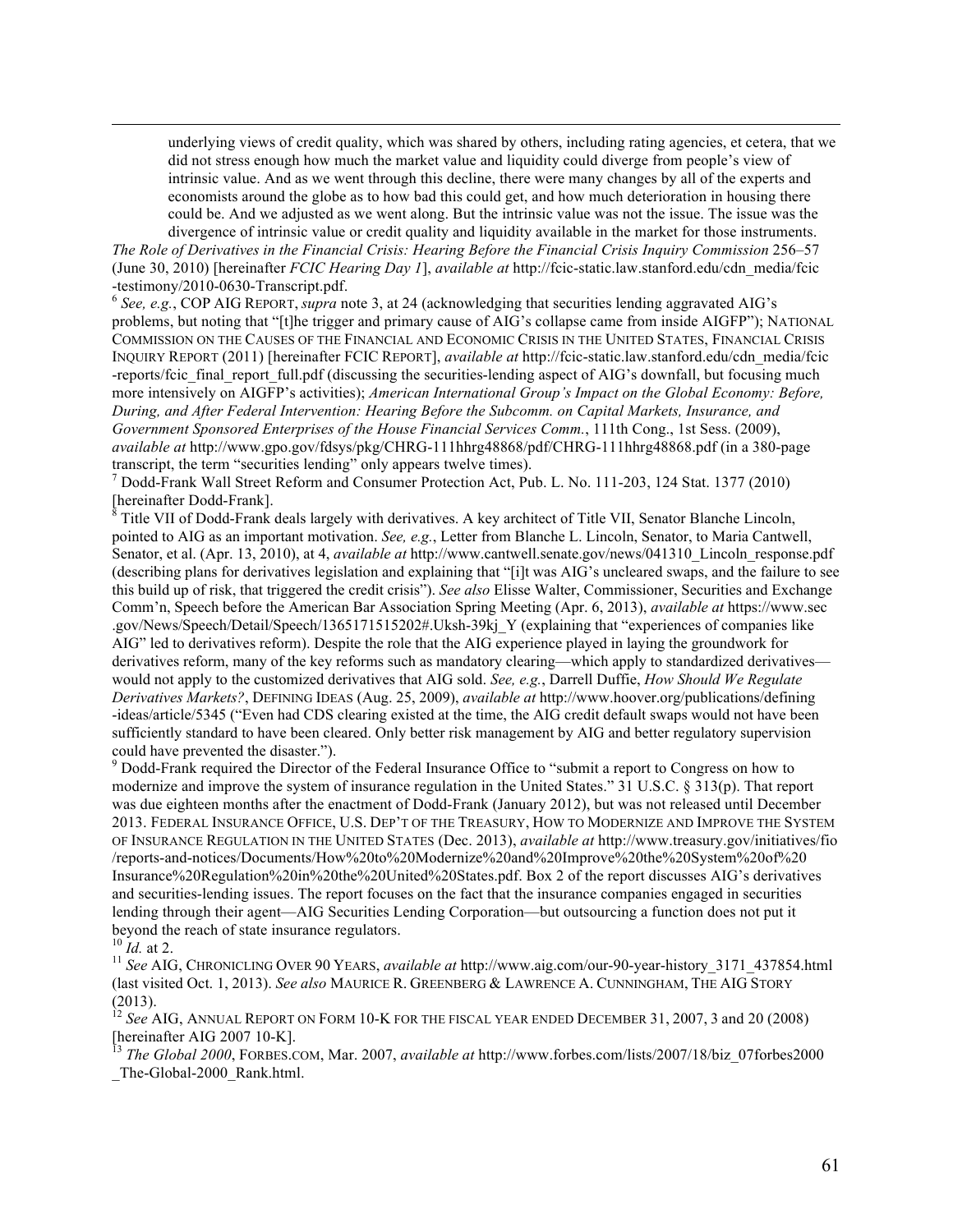14 Scott DeCarlo, ed., *The World's Biggest Public Companies*, FORBES, Apr. 17, 2013, *available at* [http://www](http://www.forbes.com/global2000/) [.forbes.com/global2000/.](http://www.forbes.com/global2000/)

<sup>15</sup> Greenberg had a reputation for keeping very detailed control of every aspect of the company. *See, e.g.*, *Hank Yanked: Regicide in the Insurance Industry*, THE ECONOMIST, May 17, 2005, *available at* [http://www.economist](http://www.economist.com/node/3772986) [.com/node/3772986](http://www.economist.com/node/3772986) ("The effect of Mr Greenberg's departure—if he really is going—on AIG's management will be worth watching. Mr Sullivan, although he began in the company decades ago, is unlikely to have Mr Greenberg's detailed control of the organisation. Never having presided over the life-insurance division, for instance, he is likely to rely on other divisional managers."). *See also* Financial Crisis Inquiry Comm'n Staff Interview of Gene Park, Part I, Former Managing Director, AIGFP (May 18, 2010) (at approximately 13:11) [hereinafter Park Interview Part I], *available at* <http://fcic.law.stanford.edu/resource/interviews#P>(explaining that "the CEO had a direct line to Hank Greenberg. Hank Greenberg was extremely hands on. That was almost a day-to-day, hour-to-hour interaction. But obviously when Hank left, the place kind of changed a lot.").

<sup>16</sup> See Andrew G. Simpson, *More Spitzer/SEC Fallout: AIG's Greenberg Out; Sullivan Named CEO; Annual Report Delayed, INS. J., Mar. 14, 2005, available at http://www.insurancejournal.com/news/national/2005/03/14/52566.htm*  $17$  See generally David Schiff, AIG Replaces Greenberg as CEO: The Inevitable Hour, SCHIFF'S INS. OBSERVER, Mar. 15, 2005, *available at* [http://www.insuranceobserver.com/PDF/2005/031505.pdf;](http://www.insuranceobserver.com/PDF/2005/031505.pdf) GREENBERG AND

<sup>18</sup> See Simpson, *More Spitzer/SEC Fallout*, *supra* note 16.<br><sup>19</sup> For a discussion of the issues confronting AIG during its leadership transition, *see* BOYD, *supra* note 1, at 140– 160; JP Donlon, *AIG CEO Martin Sullivan: Act II: Finding a New Balance*, CHIEFEXECUTIVE.NET, Aug. 14, 2006 (interview with Martin Sullivan), *available at* [http://chiefexecutive.net/aig-ceo-martin-sullivan-act-ii-finding-a](http://chiefexecutive.net/aig-ceo-martin-sullivan-act-ii-finding-a-new-balance)

[-new-balance](http://chiefexecutive.net/aig-ceo-martin-sullivan-act-ii-finding-a-new-balance).<br><sup>20</sup> SEC, Press Release, AIG to Pay \$800 Million to Settle Securities Fraud Charges by the SEC, Over \$1.6 Billion to Be Paid to Resolve Federal and New York State Actions (Feb. 9, 2006), *available at* [http://www.sec.gov/news/press](http://www.sec.gov/news/press/2006-19.htm)

[/2006-19.htm](http://www.sec.gov/news/press/2006-19.htm) (announcing global settlement). <sup>21</sup> *See, e.g.*, Hugh Son, *AIG Replaces Sullivan with Willumstad After Losses*, BLOOMBERG, June 15, 2008, *available* 

<sup>22</sup> AIG, ANNUAL REPORT ON FORM 10-K FOR THE FISCAL YEAR ENDED DECEMBER 31, 2008 (2009), at 224 [hereinafter AIG 2008 10-K].

<sup>23</sup> AIG 2007 10-K, *supra* note 12, at 215–20 (exhibit listing subsidiaries).<br><sup>24</sup> *Id.* at 36 (reporting revenues of \$51,708 million from the general insurance segment and \$53,570 million from the life-insurance and retirement-services segment out of a total of \$110,064 million total revenue). <sup>25</sup> *American International Group's Impact on the Global Economy: Before, During, and After Federal Intervention:* 

*Hearing Before the Subcomm. on Capital Markets, Insurance, and Government Sponsored Enterprises of the H. Financial Services Comm.*, 111th Cong. 137 (2009) (statement of Joel Ario, Insurance Commissioner, Pennsylvania Department of Insurance) [hereinafter Ario Statement].<br><sup>26</sup> AIG 2007 10-K, *supra* note 12, at 10.

<sup>27</sup> COP AIG REPORT, *supra* note 3, at 162 (noting that AIG had more than 400 regulators in 2008, more than half of which were overseas).

<sup>28</sup> AIG 2007 10-K, *supra* note 12, at 19 (noting that "AIG's operations around the world are subject to regulation by different types of regulatory authorities, including insurance, securities, investment advisory, banking and thrift regulators in the United States and abroad").<br> $^{29}$  15 U.S.C. §§ 1011 *et seq*.

<sup>30</sup> See REPORT OF THE NATIONAL ASSOCIATION OF INSURANCE COMMISSIONERS AND THE FEDERAL RESERVE SYSTEM JOINT TROUBLED COMPANY SUBGROUP, A COMPARISON OF THE INSURANCE AND BANKING REGULATORY FRAMEWORKS FOR IDENTIFYING AND SUPERVISING COMPANIES IN WEAKENED FINANCIAL CONDITION 11 (Apr. 19,  $2005$ ).<br><sup>31</sup> *See id.* at 5.

<sup>32</sup> NATIONAL ASSOCIATION OF INSURANCE COMMISSIONERS, THE UNITED STATES INSURANCE FINANCIAL SOLVENCY FRAMEWORK 247, n. 11 (2010), *available at* [http://www.naic.org/documents/committees\\_e\\_us\\_solvency](http://www.naic.org/documents/committees_e_us_solvency_framework.pdf) [\\_framework.pdf.](http://www.naic.org/documents/committees_e_us_solvency_framework.pdf) The NAIC Framework offers a clear description of how the state insurance regulatory regime works.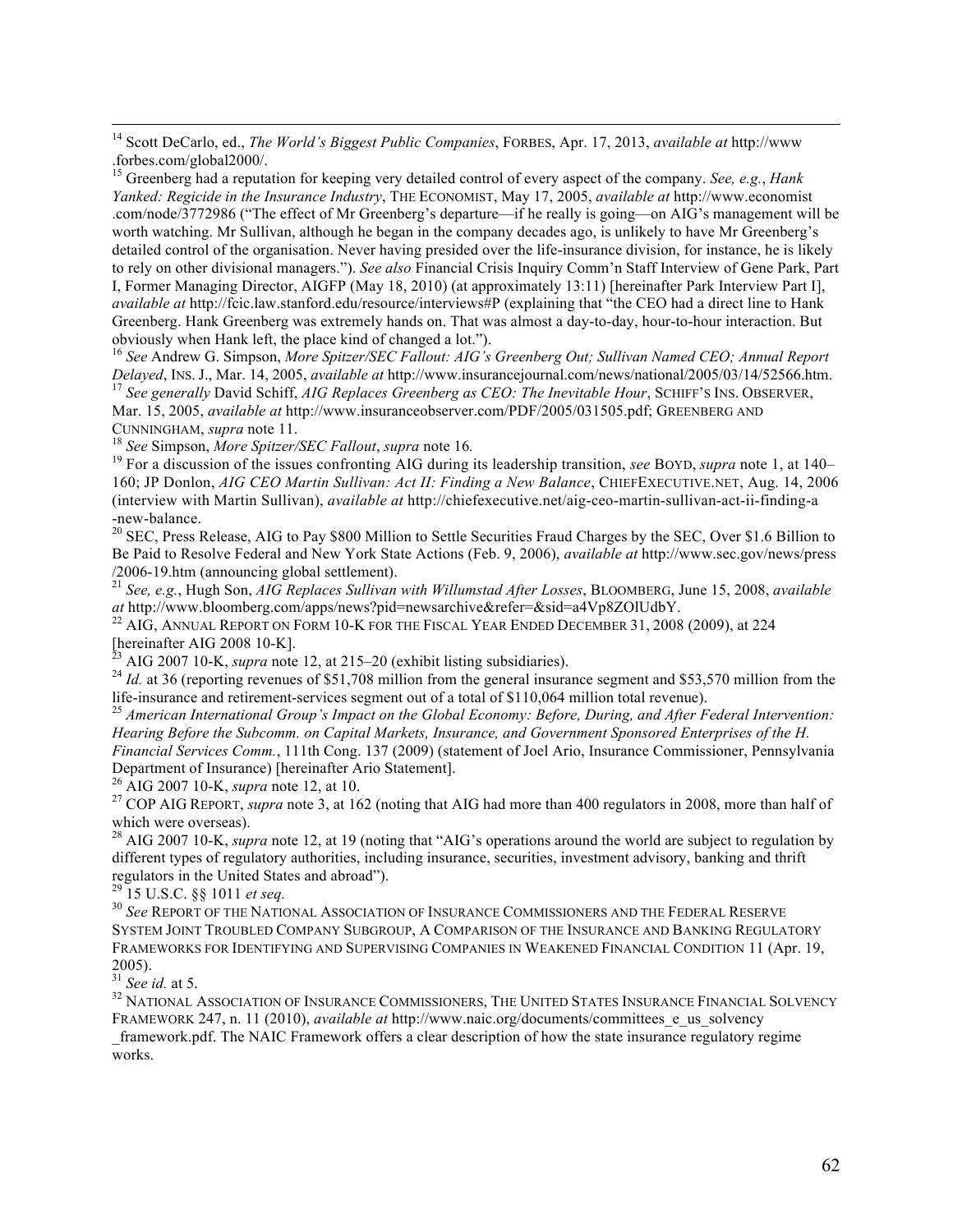33 *See* Ario Statement, *supra* note 25, at 137–38 (explaining that for each of AIG's main lines of insurance, "there are lead regulatory states").

<sup>34</sup> COP AIG REPORT, *supra* note 3, at 17. *But see* Ario Statement, *supra* note 25, at 137–38 (noting only three lead regulators: Pennsylvania for commercial insurance lines, New York for personal insurance lines, and Texas for life insurance and annuities).

<sup>35</sup> *See* AIG 2008 10-K, *supra* note 22, at 17 (stating that AIG became a unitary thrift holding company in 1999). *But see American International Group's Impact on the Global Economy: Before, During, and After Federal Intervention: Hearing Before the Subcomm. on Capital Markets, Insurance, and Government Sponsored Enterprises of the H. Financial Services Comm., 111th Cong.* 216 (2009) (statement of Scott M. Polakoff, Acting Director, Office of Thrift Supervision) [hereinafter Polakoff House Statement] (noting that AIG began the application process

in 1999, but did not receive its approval until 2000).<br><sup>36</sup> COP AIG REPORT, *supra* note 3, at n. 149.<br><sup>37</sup> See AIG 2008 10-K, *supra* note 22, at 17 ("AIG is subject to OTS regulation, examination, supervision and reporting requirements. In addition, the OTS has enforcement authority over AIG and its subsidiaries. Among other things, this permits the OTS to restrict or prohibit activities that are determined to be a serious risk to the financial safety, soundness or stability of AIG's subsidiary savings association, AIG Federal Savings Bank.").<br><sup>38</sup> See Polakoff House Statement, *supra* note 35, at 217–18 (describing the OTS's transition to a conglomerate-based

supervisory approach).

<sup>39</sup> Press Release, Office of Thrift Supervision, OTS Receives EU Equivalency Designation for Supervision of AIG (Feb. 22, 2007), *available at* <http://www.occ.gov/static/news-issuances/ots/press-releases/ots-pr-2007-11.pdf> (explaining that "financial conglomerates operating in Europe [are required] to be subject to worldwide supervision equivalent to that required in the EU" and noting the French bank regulator's January 17, 2007, finding that the OTS provides equivalent consolidated supervision for AIG).

<sup>40</sup> See id. (quoting C. K. Lee, Managing Director for Complex and International Organizations, Office of Thrift Supervision: "This determination ensures supervision of AIG's global activities will occur with a minimum of regulatory overlap . . . . This finding will deepen our cooperation with the French and other EU regulators".) *See also The Role of Derivatives in the Financial Crisis: Hearing Before the Financial Crisis Inquiry Commission* 2 (July 1, 2010) (statement of C. K. Lee, Former Managing Director for Complex and International Organizations, Office of Thrift Supervision) [hereinafter Lee FCIC Statement], *available at* [http://fcic-static.law.stanford.edu/cdn](http://fcic-static.law.stanford.edu/cdn_media/fcic-testimony/2010-0701-Lee.pdf)

[\\_media/fcic-testimony/2010-0701-Lee.pdf](http://fcic-static.law.stanford.edu/cdn_media/fcic-testimony/2010-0701-Lee.pdf) ("OTS's 'equivalency status' under the European Union's Financial Conglomerates Directive did not convey any additional authority or powers to OTS for supervising AIG. It simply clarified how the European operations of US firms would be treated under European law and provided definition to the relationships between regulators.").

<sup>41</sup> *See* Polakoff House Statement, *supra* note 35, at 218 (describing annual supervisory college meetings with state insurance regulators and foreign regulators).

<sup>42</sup> *See* Polakoff House Statement, *supra* note 35, at 217, 219 (noting that "in late 2003 OTS embraced a more enterprise-wide approach to supervising conglomerates" and "[i]n 2006, OTS formally adopted a risk-focused continuous supervision program for the oversight of large and complex holding companies"). *See also* Lee FCIC Statement, *supra* note 40, at 1 (stating that in early 2006, he was asked to build, based on earlier OTS efforts, a conglomerates program for General Electric, Ameriprise Financial, and AIG).<br><sup>43</sup> See Polakoff House Statement, *supra* note 35, at 216.

<sup>44</sup> TARP and Other Government Assistance for AIG: Hearing Before the Congressional Oversight Panel, 111th Cong., 2d Sess. 97 (2010) (statement of Michael E. Finn, Northeast Regional Director, Office of Thrift Supervision) [hereinafter Finn COP Statement].<br> $^{45}$  *Id.* at 71.

<sup>46</sup> See, e.g., American International Group: Examining What Went Wrong, Government Intervention, and *Implications for Future Regulation: Hearing Before the Senate Comm. on Banking, Housing, and Urban Affairs*, 111th Cong., 1st Sess. 19(2009) (statement of Scott M. Polakoff, Acting Director, Office of Thrift Supervision) [hereinafter Polakoff Senate Statement] ("[I]t is time for OTS to raise their hand and say we have some responsibility and accountability here. This entity was deemed a savings and loan holding company. We were deemed an accepted regulator for both U.S. domestic and international operations. The segment, this AIG Financial Products, was an unregulated, as that term is defined, subsidiary of AIG, but part of the overall consolidated regulator responsibilities of OTS.").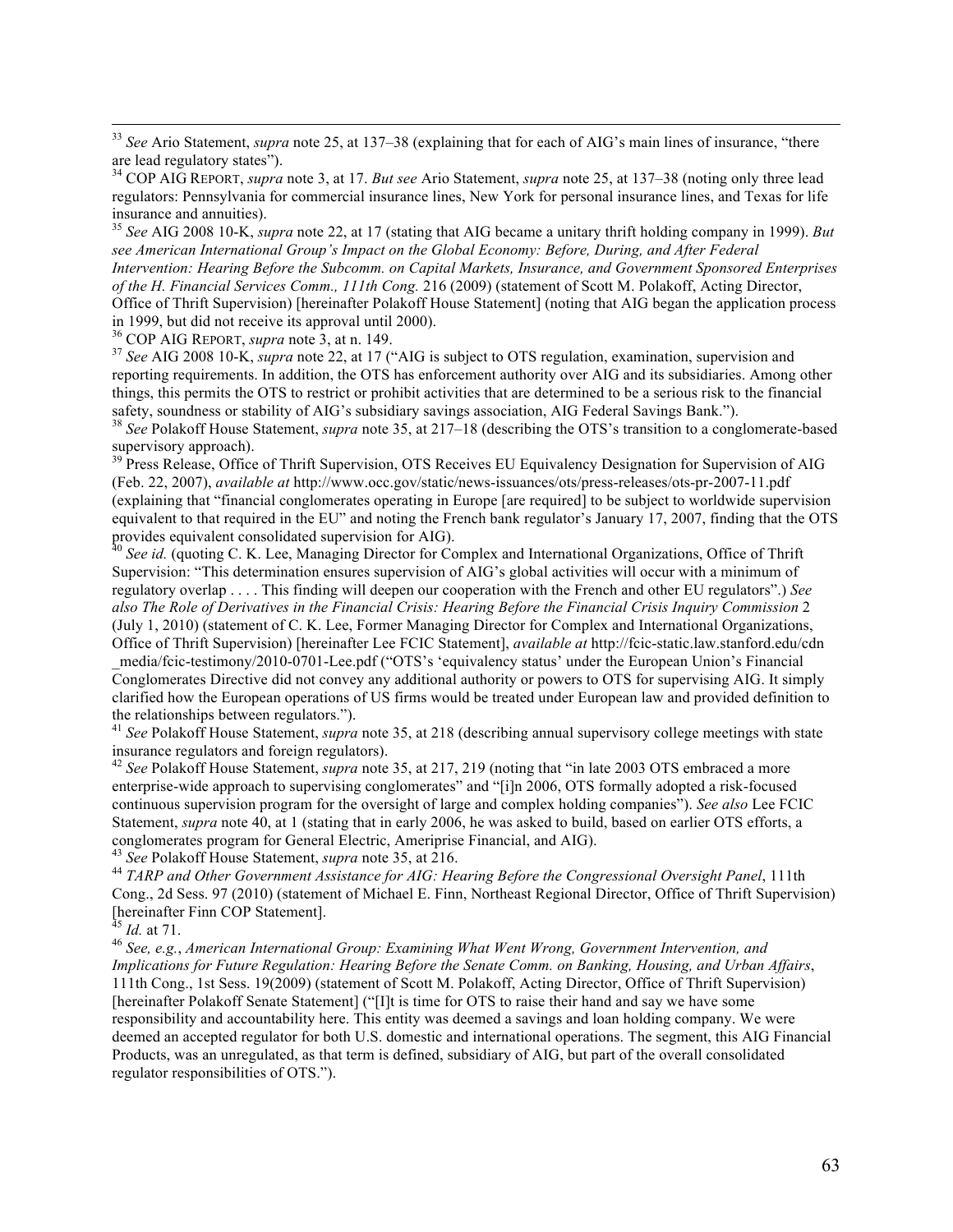47 *See, e.g.*, Lee Statement, *supra* note 42, at 2 ("In the 2006–2008 timeframe, OTS reports show increasing supervisory criticism of AIG's risk management, financial reporting and corporate governance—including criticism of the parent's oversight of AIG Financial Products (AIG FP). These criticisms culminated in a downgrade of the holding company's ratings and an enforcement action in the form of a Supervisory Letter in March, 2008."). <sup>48</sup> Office of Thrift Supervision, Report on Targeted Review: American International Group, Inc., 9 (examination

completion date July 13, 2007) *available at* [http://fcic-static.law.stanford.edu/cdn\\_media/fcic-docs/2007-04-23](http://fcic-static.law.stanford.edu/cdn_media/fcic-docs/2007-04-23_Office_of_the_Thrift_Supervision_Department_of_the_Treasury_Targeted_Review_of_AIG_REDACTED.pdf) Office of the Thrift Supervision Department of the Treasury Targeted Review of AIG REDACTED.pdf

 $\alpha$  ("Despite analysis that indicates loss exposure is remote, the recent downturn in the subprime mortgage market may result in rated CDOs and underlying mortgage securities with sub-prime exposure not performing as similarly rated instruments have performed historically. OTS will conduct an in-depth review of sub-prime exposure, including sub-prime exposure within AIG-FP's super senior credit default swap portfolio, as part of a targeted review in

2008.").<br><sup>49</sup> Finn COP Statement, *supra* note 44, at 72.

<sup>50</sup> Polakoff Senate Statement, *supra* note 46, at 52.<br><sup>51</sup> *Id*. at 53. 52 The OTS's 2007 Supervisory Plan for AIG included the following illustrative statement:

At the time the 2007 Supervisory Plan was being drafted by the AIG on-site exam team and the 2007 Work Plan was being considered, the [examiner in chief] over the prior two year [sic] had been permanently assigned elsewhere in the Northeast Region during the fall of 2006 roll-up examination, and the Assistant EIC . . . was overseas on Reserve duty. No replacements or additional resources were being provided for additional leadership or examination work at that time. The Acting EIC and one other examiner was all that remained for that time period. These two individuals felt that, as difficult as it is to supervise a one trillion dollar company with the limited resources previously provided, it would be even more difficult in 2007.

*See* Financial Crisis Inquiry Comm'n Staff Interview of Michael E. Finn, Northeast Regional Director, Office of Thrift Supervision (June 18, 2010) (interviewer reads text beginning at approximately hour 1:46:39), *available at* [http://fcic.law.stanford.edu/resource/interviews#F.](http://fcic.law.stanford.edu/resource/interviews#F)

<sup>53</sup> Intriguing narratives of AIGFP's history, which is quite colorful, are available. *See, e.g.*, BOYD, *supra* note 1; Robert O'Howry, Jr., and Brady Dennis, *The Beautiful Machine*, WASH. POST, Dec. 29, 2008, A1, Part 1 of 3 *available at [http://www.washingtonpost.com/wp-dyn/content/article/2008/12/28/AR2008122801916\\_pf.html](http://www.washingtonpost.com/wp-dyn/content/article/2008/12/28/AR2008122801916_pf.html).*<br><sup>54</sup> See BOYD, *supra* note 1, at 40–44 (discussing deterioration of relationship between Sosin and AIG).<br><sup>55</sup> See id.

2007). *See also* Federal Reserve Bank of New York, Glossary of AIG Terms, [http://www.newyorkfed.org/aboutthe](http://www.newyorkfed.org/aboutthefed/aig/glossary_frame.html) [fed/aig/glossary\\_frame.html](http://www.newyorkfed.org/aboutthefed/aig/glossary_frame.html) (last visited Oct. 3, 2013) (A CDS "[t]ransfers the credit exposure of fixed-income products between parties. The buyer of a credit swap receives credit protection, whereas the seller of the swap guarantees the credit worthiness of the product. Risk of default is transferred from the holder of the fixed income security to the seller of the swap."). *See generally* Houman B. Shadab, *Counterparty Regulation and Its Limits: The Evolution of the Credit Default Swaps Market*, 54 N.Y. L. SCH. L. REV. 57, at 58 (2009) (describing what a CDS is and how it works). Some have argued that CDS are essentially insurance and should be regulated that way. They were not regulated as insurance at the time of the crisis, although there were subsequent efforts to draw CDS into the insurance regulatory regime. *See, e.g.*, Press Release, State of New York, Governor Paterson Announces Plan to Limit Harm to Markets from Damaging Speculation (Sept. 22, 2008), *available at* [http://www.dfs.ny.gov/insurance](http://www.dfs.ny.gov/insurance/press/2008/p0809224.pdf) [/press/2008/p0809224.pdf](http://www.dfs.ny.gov/insurance/press/2008/p0809224.pdf) (announcing New York's plan to regulate certain CDS as insurance starting in January 2009). That debate is beyond the scope of this article, except to the extent that this article attempts to show that insurance regulators should not use their supervisory record with respect to AIG's insurance subsidiaries to argue for an expansion of their authority to include CDS.

<sup>59</sup> *See* COP AIG REPORT, *supra* note 3, at 20–21 (noting that "AIG's sterling credit rating was a differentiator in the market, and allowed [AIGFP's capital markets] division to move aggressively into new business lines with lower levels of competition, expanding its scope as counterparty to and underwriter of risk products"). AIG guaranteed the obligations of AIGFP. *See* AIG 2008 10-K, *supra* note 22, at note (d).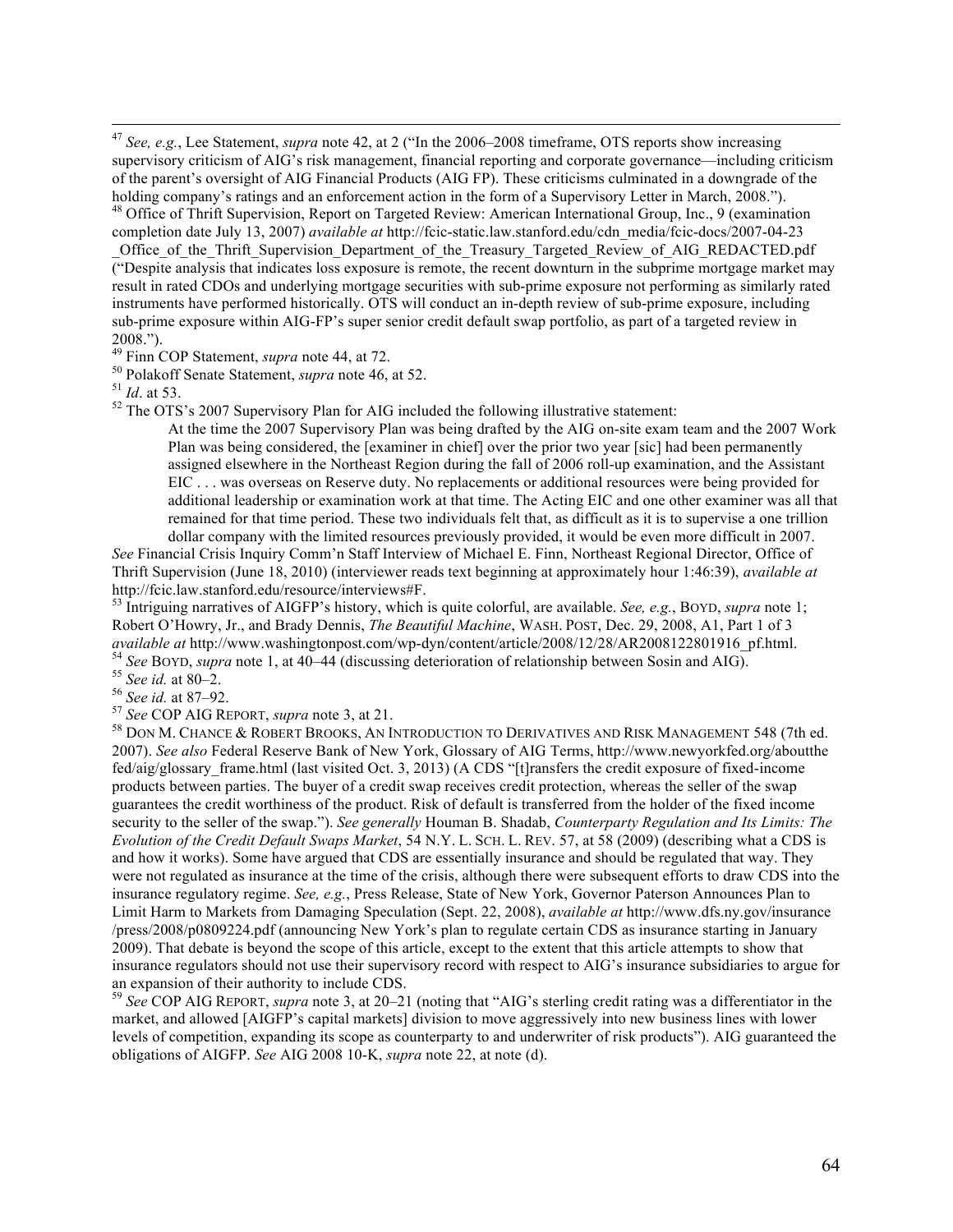<sup>60</sup> AIG's corporate arbitrage CDS were CDS written on pools of corporate debt or collateralized loan obligations. *See* COP AIG REPORT, *supra* note 3, at 21. <sup>61</sup> AIG wrote protection on pools of residential mortgages and corporate loans held by European banks in order to

lower the minimum capital requirements of the banks. See AIG 2008 10-K, *supra* note 22, at 133.<br><sup>62</sup> A CDO is an "filnvestment-grade security backed by a pool of bonds. loans and other assets with varying levels of

risk. CDOs bundle the various types of debt into tranches of distinct maturities and risk levels, including tranches

made of subprime loans." Federal Reserve Bank of New York, Glossary of AIG Terms, *supra* note 58.<br><sup>63</sup> See COP AIG REPORT, *supra* note 3, at 27 (citing panel briefing with Weil Gotshal, which represented AIG).<br><sup>64</sup> AIG, *available at* [http://media.corporate-ir.net/media\\_files/irol/76/76115/Conference\\_Call\\_Credit\\_Presentation\\_031408](http://media.corporate-ir.net/media_files/irol/76/76115/Conference_Call_Credit_Presentation_031408_revised.pdf)

[\\_revised.pdf.](http://media.corporate-ir.net/media_files/irol/76/76115/Conference_Call_Credit_Presentation_031408_revised.pdf) Notional value refers to the value of the securities on which the CDS are written. *See* Shadab, *supra* note 58, at n. 5 ("The "notional value" of a CDS is the amount of the loan referenced by the contract. For example, a CDS contract that references a \$1 million loan has a notional value of \$1 million.").

<sup>65</sup> *See, e.g.*, *FCIC Hearing Day 1*, *supra* note 5, at 152 (statement of Phil Angelides, Chairman, Financial Crisis Inquiry Commission) (stating that "in a survey we did of some of these CDOs that [AIGFP] issued protection on, 84 percent were backed by RMBS, residential mortgages in '05, 89 percent in '06"). An RMBS is a security that is backed by a pool of residential mortgages and repaid from the mortgage payments. *See* Federal Reserve Bank of New York, Glossary of AIG Terms, *supra* note 58 (defining an RMBS as a "[t]ype of mortgage-backed security composed of different noncommercial mortgage debts that securitizes the mortgage payments of non-commercial real estate" and stating that "[d]ifferent residential mortgages with varying credit ratings are pooled and sold in tranches to investors looking to diversify their portfolios or hedge against certain risks"). Underlying assets also included commercial mortgage-backed securities, auto loans, and credit cards. AIG, Residential Mortgage Presentation 28 (Aug. 9, 2007) [hereinafter AIG August 2007 Presentation], *available at* [http://media.corporate-ir](http://media.corporate-ir.net/media_files/irol/76/76115/REVISED_AIG_and_the_Residential_Mortgage_Market_FINAL_08-09-07.pdf) net/media\_files/irol/76/76115/REVISED\_AIG\_and\_the\_Residential\_Mortgage\_Market\_FINAL\_08-09-07.pdf.<br><sup>66</sup> As of June 30, 2007, \$64 billion of the \$79 billion notional CDO exposure included some subprime deals. *Id.*<br><sup>67</sup> See, senior exposures continued to have tranches below AIGFP's attachment point that have been explicitly rated AAA or, in AIGFP's judgment, would have been rated AAA had they been rated."); AIG August 2007 Presentation, *supra* note 65, at 29 ("All 'Super Senior' transactions are underwritten to a zero loss standard. At inception, the attributes of the underlying collateral assets, which may include varying quality by external rating, are analyzed and modeled to determine appropriate risk attachment points so that all transactions have AAA tranches of protection below AIGFP's attachment point.").<br><sup>68</sup> AIG February 2008 Presentation, *supra* note 64, at 5.

<sup>69</sup> AIG August 2007 Presentation, *supra* note 65, at 29 ("At inception, the attributes of the underlying collateral assets, which may include varying quality by external rating, are analyzed and modeled to determine appropriate risk attachment points so that all transactions have AAA tranches of protection below AIGFP's attachment point.") *See also* Sjostrom, *supra* note 1, at 952–59 (providing a very thorough explanation of the mechanics of AIGFP's CDS).<br><sup>70</sup> See, e.g., AIG, Conference Call Credit Presentation 33 (May 9, 2008) [hereinafter AIG May 2008 Presentation <sup>71</sup> See, e.g., FCIC Hearing Day 1, supra note 5, at 145 (statement of Robert Lewis, Chief Risk Officer, AIG) ("FP's approach to the management of its risk was to structure the credit default swaps so that they would only be triggered if the underlying losses were severe enough to rise to the highest levels in the tower, a risk that FP determined to be exceedingly unlikely even under severe economic scenarios."); *id.* at 172 (statement of Joseph Cassano, former Chief Executive Officer, AIGFP) ("I've heard this phrase that it's a one-sided bet, but when you think about the protections that we built into the contracts through the subordination levels, through the structural supports that we built into the contracts, and then through the very, very strict underwriting standards we performed, this was extremely remote risk business.").

<sup>72</sup> *See* AIG May 2008 Presentation, *supra* note 70, at 31 ("AIGFP wrote credit derivative protection as a principal and has the ability and intent to hold its positions until contract maturity or call by the counterparty."). <sup>73</sup> *See* AIG 2008 10-K, *supra* note 22, at 141 ("For CDS transactions requiring physical settlement, AIGFP is generally required to pay unpaid principal and accrued interest for the relevant reference obligation in return for physical delivery of such reference obligation by the CDS buyer upon the occurrence of a credit event.") In this regard, the *physically* settled CDS on the super-senior tranches of the multisector CDOs differed from most of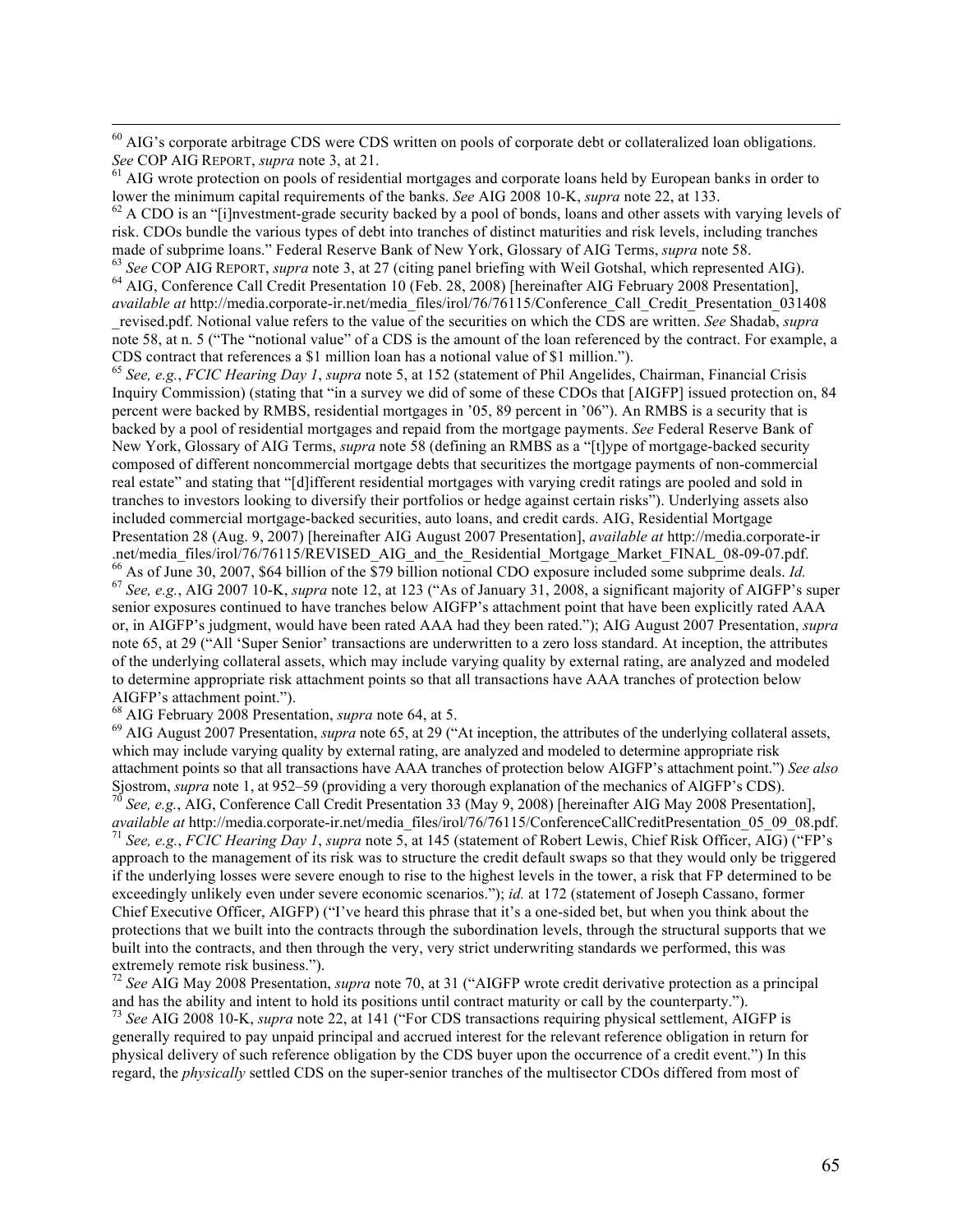AIGFP's other CDS, which were *cash*-settled, and thus an event of default would have triggered cash payments to cover actual losses rather than an obligation to purchase the underlying securities. *See* AIG 2007 10-K, *supra* note 12, at 100 ("The credit default swaps written by AIGFP on super senior tranches of multi-sector CDOs require, in most cases, physical settlement following an event constituting a failure to pay in respect of the underlying super senior CDO securities. The majority of the other credit default swaps are cash settled, whereby AIGFP would be required upon an event constituting a failure to pay in respect of the underlying super senior CDO securities to make cash payments to the counterparty equal to any actual losses that attach to the super senior risk layer, rather than to purchase the reference obligation.") and 122 ("Under a physical settlement arrangement, AIGFP would be required to purchase the referenced super senior security at par in the event of a non-payment on that security.").<br><sup>74</sup> AIG 2007 10-K, *supra* note 12, at 122 ("In the case of most of the multi-sector CDO transactions, the amount

collateral required is determined based on the change in value of the underlying cash security that represents the super senior risk layer subject to credit protection, and not the change in value of the super senior credit derivative.").

<sup>75</sup> Sjostrom, *supra* note 1, at 960.<br><sup>76</sup> AIG August 2007 Presentation, *supra* note 65, at 26 (explaining that, with respect to the majority of multisector CDO and corporate arbitrage credit derivatives, "[t]he amount required for [collateral] posting is affected by AIG Inc.'s credit rating and that of the reference obligation").

<sup>77</sup> *See FCIC Hearing Day 1*, *supra* note 5, at 182 (statement of Joseph Cassano) (AIGFP "managed some approximately \$50 billion in liquid securities. We could liquidate those securities and then use those to . . . pledge as collateral.").

<sup>78</sup> AIG 2008 10-K, *supra* note 22, at 51 ("AIGFP had historically funded its operations through the issuance of notes and bonds, GIA borrowings and other structured financing transactions. AIGFP also obtained funding through repurchase agreements. In the last half of 2008, AIGFP's access to its traditional sources of liquidity were [sic] significantly reduced and it relied on AIG Parent to meet most of its liquidity needs.").<br><sup>79</sup> The Financial Crisis Inquiry Commission staff found that, before the collateral calls started coming in, the link

between collateral requirements and the value of the underlying bonds was not widely known among AIG senior management. *See* Financial Crisis Inquiry Commission Staff, Documents for the Record, AIG Risk Management 1 (undated) [hereinafter AIG Risk Management Memo], *available at* [http://fcic-static.law.stanford.edu/cdn\\_media](http://fcic-static.law.stanford.edu/cdn_media/fcic-testimony/2010-0630-AIG-Risk-Management.pdf) [/fcic-testimony/2010-0630-AIG-Risk-Management.pdf](http://fcic-static.law.stanford.edu/cdn_media/fcic-testimony/2010-0630-AIG-Risk-Management.pdf) ("Many current and former AIG executives . . . stated they did not know the contracts required collateral posting based on declines in the market value of the underlying bonds.").

<sup>80</sup> FCIC REPORT, *supra* note 6, at 269. The FCIC Report includes an illuminating narrative of AIGFP's collateral disputes. *See id.* at 265–74.

<sup>81</sup> *Id.* at 269.<br><sup>82</sup> For a discussion of AIG's collateral disputes with Goldman, *see, e.g., The Role of Derivatives in the Financial Crisis: Hearing Before the Financial Crisis Inquiry Comm'n* 13–17 (July 1, 2010) [hereinafter *FCIC Hearing Day 2*] (statement of David Lehman, Managing Director, Goldman Sachs Group, Inc.), *available at* [http://fcic-static.law](http://fcic-static.law.stanford.edu/cdn_media/fcic-testimony/2010-0701-Transcript.pdf)

[.stanford.edu/cdn\\_media/fcic-testimony/2010-0701-Transcript.pdf.](http://fcic-static.law.stanford.edu/cdn_media/fcic-testimony/2010-0701-Transcript.pdf)<br><sup>83</sup> *See id.* at 22–29 (questioning by FCIC Commissioner Phil Angelides of Andrew Forster, former Executive Vice<br>President, AIG) (discussing difficulties of <sup>84</sup> See, e.g., FCIC REPORT, supra note 6, at 270 (reporting that, by the end of November, AIGFP had posted \$2

billion in collateral to Goldman).

<sup>85</sup> *See, e.g.*, *id.* at 268 (reporting that, to satisfy Goldman's initial collateral call, AIGFP posted \$450 million in collateral on August 10, 2007).

<sup>86</sup> *See, e.g.*, *id.* (reporting that, by the middle of September, UBS and Société Générale made collateral calls of \$67 billion and \$40 billion respectively).

<sup>87</sup> AIG, Conference Call Credit Presentation 26 (Aug. 7, 2008) [hereinafter AIG August 2008 Presentation], *available at* http://media.corporate-ir.net/media\_files/irol/76/76115/FinalConf revised 08-13-08.pdf. <sup>88</sup> FCIC REPORT, *supra* note 6, at 344.<br><sup>89</sup> Press Release, AIG, AIG Reports Third Quarter 2007 Results 1 (Nov. 7, 2007) *available at [http://media.corporate](http://media.corporate-ir.net/media_files/irol/76/76115/releases/110707a.pdf)* 

[-ir.net/media\\_files/irol/76/76115/releases/110707a.pdf.](http://media.corporate-ir.net/media_files/irol/76/76115/releases/110707a.pdf)

<sup>90</sup> *See* AIG, Conference Call Credit Presentation Supplemental Materials 30 (Feb. 29, 2008), *available at* [http://media.corporate-ir.net/media\\_files/irol/76/76115/CallSupplement.pdf.](http://media.corporate-ir.net/media_files/irol/76/76115/CallSupplement.pdf) AIG attributed the write-down to the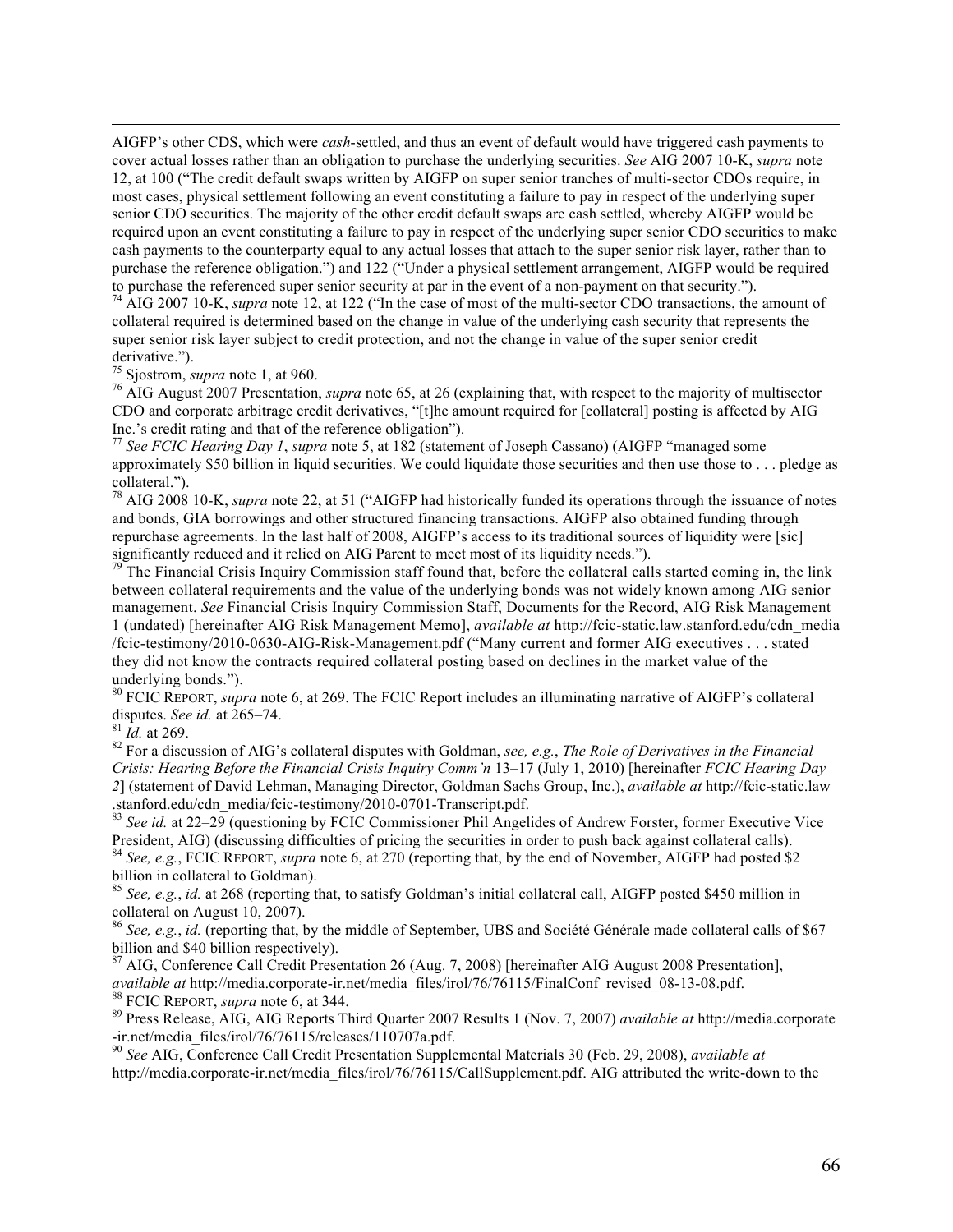"volatile market," but predicted that any realized losses would be immaterial and "[e]xcept to the extent of credit impairment losses, expect[ed] the unrealized market valuation losses to reverse over the remaining life of the portfolio." *Id.* at 47. **91** *See FCIC Hearing Day 1, supra* note 5, at 146 (statement of Robert E. Lewis, Senior Vice President and Chief

Risk Officer, AIG) ("[I]n the latter part of 2005 [enterprise risk management] at the corporate level began to get concerned based on increasingly aggressive bank lending practices, and a housing market that was unduly heating up. In early 2006, my chief credit officer discussed these concerns with FP's CEO in London who responded that FP's own risk analysis was identifying the same concerns, and that he had decided it was time to shut down."). *See also* Park Interview Part I, *supra* note 15 (starting at approximately 1:17) and Financial Crisis Inquiry Comm'n Staff Interview of Gene Park, Former Managing Director, AIGFP, Part II (May 18, 2010) [hereinafter Park Interview Part II] (starting at beginning), *available at* <http://fcic.law.stanford.edu/resource/interviews#P>(discussing how AIGFP came to the decision to stop writing multisector CDOs). Park's recounting of events does not include a role for AIG's risk management in shutting down the business. *See id.* (starting at approximately 1:09) (suggesting AIG's risk managers were not involved in the decision to shut down the business).<br><sup>92</sup> See Park Interview Part II, *supra* note 91 (starting at approximately 7:55).

<sup>93</sup> Email from Gene Park, former Managing Director, AIGFP, to Joseph Cassano, former CEO, AIGFP (Feb. 28, 2006) (reprinted in FCIC REPORT, *supra* note 6, at 201), *available at* [http://fcic-static.law.stanford.edu/cdn\\_media](http://fcic-static.law.stanford.edu/cdn_media/fcic-docs/2006-02-28_AIG_Email_from_Gene_Park_to_Joe_Cassano_Regarding_CDO_of_ABS_Approach.pdf) <sup>94</sup> Park Interview Part II, *supra* note 91 (starting at approximately 41:00) (discussing 2006 subprime CDS deals).<br><sup>95</sup> *Id.* (starting at approximately 1:03:40) (discussing AIGFP's contemplation of hedge transactions w

<sup>96</sup> As noted earlier, although most accounts of AIG's downfall give little attention to the company's securitieslending problems, several careful accounts of AIG's downfall have identified the important role that securities lending played. *See supra* note 1.<br><sup>97</sup> FCIC Staff Interview with Mark Hutchings, AIG (June 22, 2010) [hereinafter Hutchings Interview] (at

approximately 59:47), *available at* [http://fcic-static.law.stanford.edu/cdn\\_media/fcic-audio/2010-06-22%20FCIC%](http://fcic-static.law.stanford.edu/cdn_media/fcic-audio/2010-06-22%20FCIC%20staff%20audiotape%20of%20interview%20with%20Mark%20Hutchings,%20American%20International%20Group,%20Inc.mp3) [20staff%20audiotape%20of%20interview%20with%20Mark%20Hutchings,%20American%20International%20](http://fcic-static.law.stanford.edu/cdn_media/fcic-audio/2010-06-22%20FCIC%20staff%20audiotape%20of%20interview%20with%20Mark%20Hutchings,%20American%20International%20Group,%20Inc.mp3) [Group,%20Inc.mp3](http://fcic-static.law.stanford.edu/cdn_media/fcic-audio/2010-06-22%20FCIC%20staff%20audiotape%20of%20interview%20with%20Mark%20Hutchings,%20American%20International%20Group,%20Inc.mp3). *See also* NATIONAL ASSOCIATION OF INSURANCE COMMISSIONERS, CAPITAL MARKETS SPECIAL REPORT: SECURITIES LENDING IN THE INSURANCE INDUSTRY (July 11, 2011) [hereinafter NAIC REPORT], *available at* [http://www.naic.org/capital\\_markets\\_archive/110708.htm](http://www.naic.org/capital_markets_archive/110708.htm) ("Insurance companies engage in securities lending to enhance returns on their investment portfolios, loaning out securities that are not actively traded. For most, securities lending is intended to be a low-risk investment strategy, for insurance companies to earn a modest income through fees charged to borrowers. Additional income may be generated by investing the cash collateral posted by the transactions' borrowers.").

<sup>98</sup> Securities lending got its start in the 1960s and 1970s. *Securities Lending and Short Sale Roundtable Before the Securities and Exchange Comm'n* 16–19 (Sept. 29, 2009) [hereinafter *SEC Roundtable*] (statement of Irving Klubeck, Managing Director, Pershing LLC), *available at* [http://www.sec.gov/news/openmeetings/2009/roundtable](http://www.sec.gov/news/openmeetings/2009/roundtable-transcript-092909.pdf) [-transcript-092909.pdf](http://www.sec.gov/news/openmeetings/2009/roundtable-transcript-092909.pdf) (explaining the growth of securities lending in response to the backlogs associated with paper stock certificates during the late 1960s and early 1970s). By the late 1980s, securities lending was widespread. *See* PAUL LIPSON ET AL., SECURITIES LENDING 3 (Fed'l Reserve Bank of New York Staff Report No. 555, 2012) [hereinafter LIPSON ET AL.]. <sup>99</sup> For a discussion of these markets, *see* Frank M. Keane, *Securities Loans Collateralized by Cash: Reinvestment* 

*Risk, Run Risk, and Incentive Issues*, 19 FED'L RESERVE BANK OF NEW YORK CURRENT ISSUES IN ECONOMICS AND FINANCE (2013) [hereinafter Keane]; LIPSON ET AL., *supra* note 98; FINANCIAL STABILITY BOARD, SECURITIES LENDING AND REPOS: MARKET OVERVIEW AND FINANCIAL STABILITY ISSUES: INTERIM REPORT OF THE FSB WORKSTREAM ON SECURITIES LENDING AND REPOS (Apr. 27, 2012) [hereinafter FSB REPORT], *available at* [http://www.financialstabilityboard.org/publications/r\\_120427.pdf;](http://www.financialstabilityboard.org/publications/r_120427.pdf) TOBIAS ADRIAN ET AL., REPO AND SECURITIES LENDING (Federal Reserve Bank of New York Staff Report No. 529, 2013) [hereinafter ADRIAN ET AL.], *available at* [http://www.newyorkfed.org/research/staff\\_reports/sr529.pdf.](http://www.newyorkfed.org/research/staff_reports/sr529.pdf)<br><sup>100</sup> For an analysis of the repo markets, *see* Darrell Duffie, *Special Repo Rates*, 51 J. FINANCE 493 (1996).

<sup>101</sup> See LIPSON ET AL., *supra* note 98, at 4–7 (describing each type of transaction). Securities lending can also take place as part of a program that allows the borrower to borrow from a portfolio of securities. *See id.* at 7–10.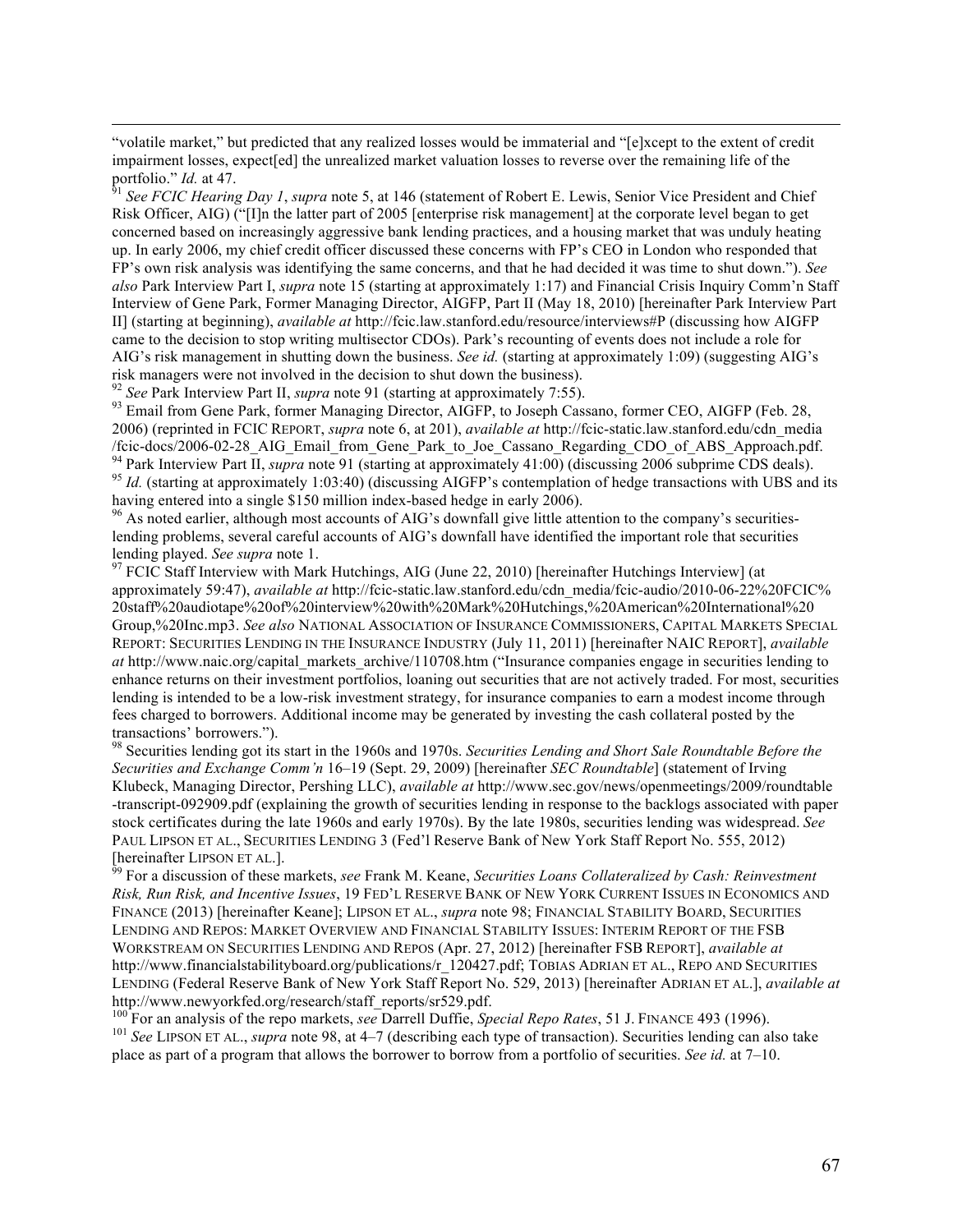102 *See* Irving Klubeck, Pershing LLC, submission to the Securities and Exchange Comm'n 1 (Sept. 28, 2009) [hereinafter Klubeck Submission], *available at* <http://www.sec.gov/comments/4-590/4590-16.pdf>(explaining that securities loans are typically overcollateralized at 102%). Noncash collateral is more common outside the United States. *See SEC Securities Lending Roundtable*, *supra* note 98 (statement of Kathy Rulong, Executive Director, BNY Mellon Global Securities Lending), at 83.

<sup>103</sup> *See, e.g.*, *SEC Roundtable*, *supra* note 98, at 91 (statement of Patrick Avitabile, Managing Director, Citigroup) (explaining that marking collateral to market daily protects the lender).

<sup>104</sup> *See* ADRIAN ET AL., *supra* note 99, at 2 ("The motivation behind a specific repo or sec[urities] lending transaction can be either cash or security driven."). *But see* Keane, *supra* note 99, at 4 ("If the rebate rate is equal to or above the relevant general collateral rate, then the transaction is motivated by the security lender's desire to borrow money rather than by the security borrower's demand for a security. Such a transaction is a 'securities loan' in name only.").

<sup>105</sup> *See* JOSH GALPER, FINADIUM REPORT: THE ROLE OF SECURITIES LENDING IN US FINANCIAL MARKETS 5 (2011) (discussing beneficial owners that act as lenders in the securities lending markets). *See also* JOHN DEMBECK, REGULATION OF SECURITIES LENDING BY U.S. INSURERS 1 (Debevoise & Plimpton Financial Institutions Report 4– 10 2010), *available at* [http://www.debevoise.com/files/Publication/638906aa-d679-4849-b7ee-c86c6a7d0910](http://www.debevoise.com/files/Publication/638906aa-d679-4849-b7ee-c86c6a7d0910/Presentation/PublicationAttachment/53eed247-fa83-4371-b26a-cdc3473662e6/FIReportNovember2010.pdf) [/Presentation/PublicationAttachment/53eed247-fa83-4371-b26a-cdc3473662e6/FIReportNovember2010.pdf](http://www.debevoise.com/files/Publication/638906aa-d679-4849-b7ee-c86c6a7d0910/Presentation/PublicationAttachment/53eed247-fa83-4371-b26a-cdc3473662e6/FIReportNovember2010.pdf) 

<sup>106</sup> Leslie S. Nelson, Managing Director, Goldman Sachs & Co., Submission to Securities and Exchange Comm'n 2 (Sept. 29, 2009), *available at* <http://www.sec.gov/comments/4-590/4590-29.pdf>(listing strategies in which securities borrowing plays a role).

<sup>107</sup> *See* Klubeck Submission, *supra* note 102, at 2. *See also* Keane, *supra* note 99, at 3–4 (explaining that the lender typically pays the borrower, but "for very scarce securities, rebate rates can be zero or negative"). By one estimate, fewer than ten percent of securities lending transactions involve hard-to-borrow stocks. *SEC Securities Lending*  Roundtable, supra note 98, at 135 (statement of Shawn Sullivan, managing director, Credit Suisse).<br><sup>108</sup> See Keane, supra note 99, at 4–5 (discussing the contributions to securities lending earnings from the intrinsic

value of the securities being lent and the net reinvestment returns of the cash being invested).<br><sup>109</sup> See, e.g., SEC Roundtable, supra note 98, at 13 (statement of William Pridmore, independent consultant), 24–25

("[I]n the hard-to-borrow stocks, most of the compensation is coming from the intrinsic value of that lending transaction. For the more readily available securities, the portion of compensation that comes from the intrinsic value is very small, and most of the return is generated in that spread between where the cash collateral is invested and the rebate rate.").

<sup>110</sup> *See* Keane, *supra* note 99, at 2 (describing collateral reinvestment). *See also* GALPER, *supra* note 105, at 19–22 (2011) (presenting data about the nature of cash collateral reinvestments). <sup>111</sup> FSB REPORT, *supra* note 99 ("Most lend out securities in order to generate additional income on their portfolio

holdings at minimal risk, to help offset the cost of maintaining the portfolio, or to generate incremental returns.").<br><sup>112</sup> See, e.g., NATIONAL ASSOCIATION OF INSURANCE COMM'RS, CAPITAL MARKETS SPECIAL REPORT: SECURITIES LENDING IN THE INSURANCE INDUSTRY—PART 2: SECURITIES LENT (2011), *available at* [http://www.naic.org/capital](http://www.naic.org/capital_markets_archive/110722.htm) markets archive/110722.htm ("Securities lending agreements are often intended to be short-term in nature, and most agreements allow the borrower to return the loaned security(ies) on short notice (and at no penalty) in exchange for the cash collateral posted to the insurance company. As a result, the insurance company must be able to liquidate the reinvested collateral on short order to return the cash to the borrower."). <sup>113</sup> See Keane, *supra* note 99, at 6.

<sup>114</sup> *See id.* at 2 (explaining the agent's role) and 6 (discussing how compensation arrangements, in which agents' fees increase with reinvestment returns, create an incentive to aggressively seek returns).

<sup>115</sup> *See, e.g.*, *SEC Roundtable*, *supra* note 98, at 13 (statement of William Pridmore, independent consultant) ("Since cash was the predominant form of collateral, how that collateral was invested was a prime factor in determining lending income. Securities lending agents, both custodian and third party, realized they could boost earnings by taking more risk in the investment of cash collateral. For the most part, it was not done by taking credit default risk—beneficial owners could and did control that. But rather, the added risk came from taking on liquidity risk. Frequently beneficial owners did not understand the true dimension of that liquidity risk."); Keane, *supra* note 99, at 6 (stating that "anecdotal evidence suggests that excessive risk was a problem in the lead-up to the financial crisis").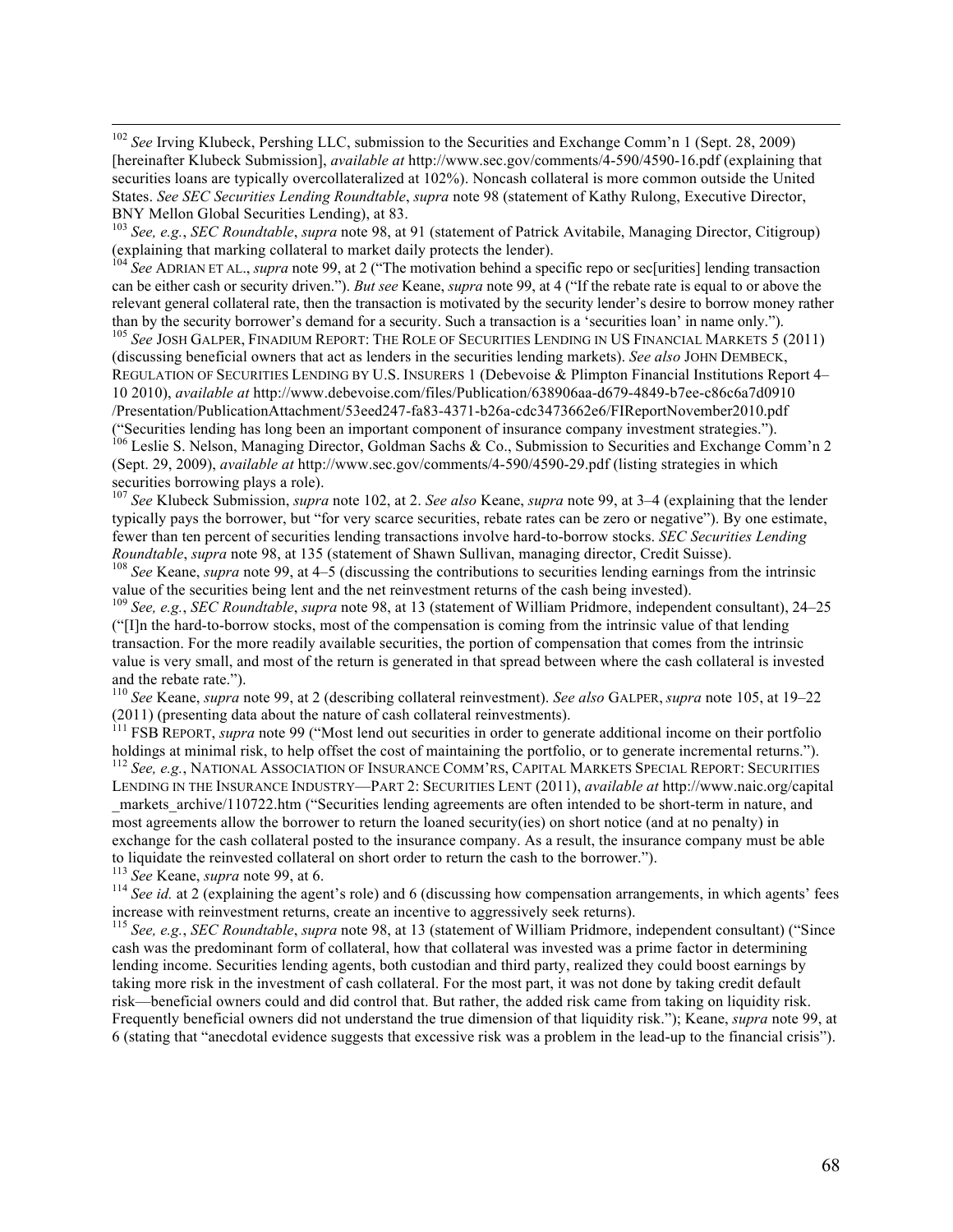116 Matthew Dive et al., *Developments in the Global Securities Lending Market*, BANK OF ENGLAND QUARTERLY BULLETIN 224, 224 (3rd Quarter 2011), *available at* [http://www.bankofengland.co.uk/publications/Documents](http://www.bankofengland.co.uk/publications/Documents/quarterlybulletin/qb110303.pdf)<br>/quarterlybulletin/qb110303.pdf.<br><sup>117</sup> AIC 314 axi

AIG did not make extensive public disclosures of the details of how its securities-lending program functioned. AIG's auditor raised questions about inadequate disclosure about securities lending. AIG Risk Management Memo, supra note 79, at 15 (reproducing PricewaterhouseCoopers' notes of a November 29, 2007, meeting with AIG management at which one of the concerns raised was "the issues in AIG Investment concerning securities lending and the fact that if the exposure had been known prior to the q210Q being issued it is highly likely that the disclosures would have been changed"). The following description of AIG's securities-lending program therefore relies heavily on the Financial Crisis Inquiry Commission (FCIC) Staff's Interview with Mark Hutchings, who worked on the trading side of AIG's securities-lending program (i.e., matching securities borrowers with the securities from AIG's pool of loanable securities). Hutchings Interview, *supra* note 97. There is no public record of interviews by the FCIC or its staff with the AIG employees responsible for deciding how AIG's securities-lending collateral was invested. The absence of such interviews in the FCIC's public records is particularly notable because the FCIC staff noted its interest in following up with employees who had worked on the investment side of AIG's securities-lending program. *Id.* (starting at approximately 16:20) (Dixie Noonan, Senior Counsel, Financial Crisis Inquiry Commission, observed, "We're going to want to talk to someone who was actually involved on the investment side.").<br><sup>118</sup> Hutchings Interview, *supra* note 97 (starting at approximately 4:23).

<sup>119</sup> AIG 2007 10-K, *supra* note 12, at 3 and 108.<br><sup>120</sup> Hutchings Interview, *supra* note 97 (starting at approximately 10:30).<br><sup>121</sup> Id. (starting at approximately 10:50).<br><sup>122</sup> Id. (starting at approximately 12:15).<br><sup></sup> *available at* <http://www.sec.gov/Archives/edgar/vprr/08/9999999997-08-018307>(explaining that AIG Securities Lending Corp. "primarily serves as a non-custodial lending agent for US domiciled AIG companies and AIG managed funds. Cash collateral from securities borrowing counterparties is directed into a segregated collateral pool for the securities lenders. The cash in the collateral pool is invested by an affiliate of [AIG Securities Lending Corp.] in order to generate rebates for the securities borrowers and revenue for the securities lenders. AIG Securities Lending Corp earns agency fees from the lenders in accordance with a predetermined revenue split agreement."); TENNESSEE DEP'T OF COMMERCE AND INSURANCE, REPORT ON EXAMINATION OF THE AMERICAN GENERAL LIFE AND ACCIDENT INSURANCE COMPANY AS OF DECEMBER 31, 2006, 22 (June 2, 2008) [hereinafter 2006 TENNESSEE REPORT], *available at* <http://www.tn.gov/commerce/insurance/documents/AGLAICexam123106.pdf>(noting that AIG Securities Lending Corporation was entitled to 50 percent of all fees, compensation, and income received by the insurance company).

<sup>124</sup> *Id.* (starting at approximately 26:30) (describing the pool); AIG 2007 10-K, *supra* note 12, at 108 ("Securities are loaned to various financial institutions, primarily major banks and brokerage firms.").

<sup>125</sup> Hutchings Interview, *supra* note 97 (starting at approximately 52:10). AIG had approximately \$160 billion of securities available to lend. *Id.* (starting at approximately 55:15). By comparison, as of March 31, 2011, the entire insurance industry had \$56 billion in securities lent out through securities lending programs. NAIC REPORT, *supra*

<sup>126</sup> Hutchings Interview, *supra* note 97 (starting at approximately 41:20).<br><sup>127</sup> AIG 2007 10-K, *supra* note 12, at 108.<br><sup>128</sup> Id. ("The cash collateral is invested in highly-rated fixed income securities to earn a net

<sup>129</sup> Hutchings Interview, *supra* note 97 (starting at approximately 25:10). See also Keane, *supra* note 99, at 6 ("AIG used this form of securities lending as a mechanism for raising cash to support a yield-enhancement reinvestment strategy with no collateral market purpose, and such use was subject to the same run risk as exists in repo markets.").<br><sup>130</sup> Hutchings Interview, *supra* note 97 (at approximately 22:45).

<sup>131</sup> AIG 2007 10-K, *supra* note 12, at 108 (reporting that 13.7% of the liabilities were one-day tenor, and the rest matured within three months). *See also* Hutchings Interview, *supra* note 97 (starting at approximately 24:00) (one or two percent of their loans were "specials"—scarce securities—that were open transactions that expired daily).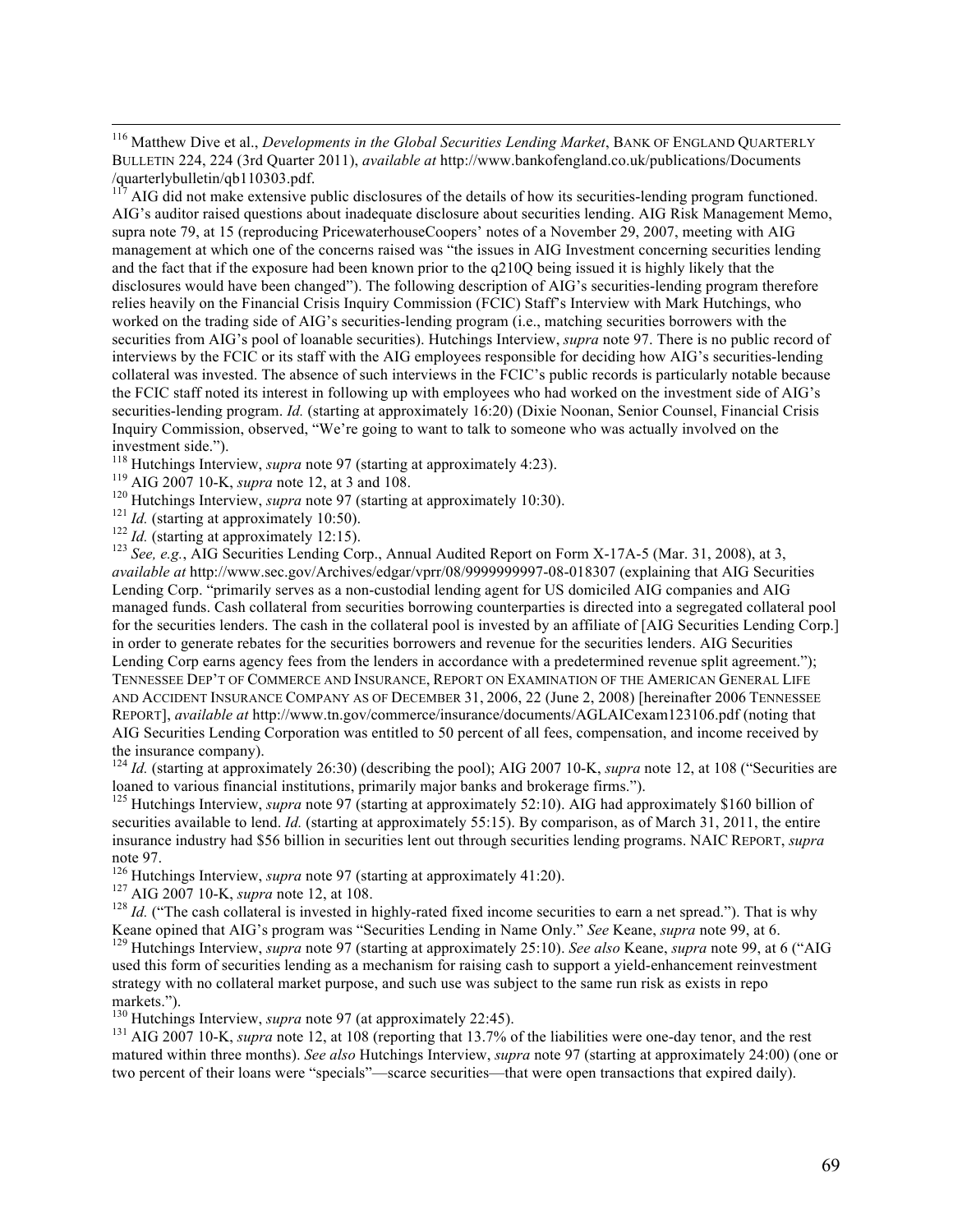<sup>132</sup> Hutchings Interview, *supra* note 97 (starting at approximately 25:00).<br><sup>133</sup> This collateralization level was mandatory under the AIG securities-lending agent's agreement with the AIG insurance subsidiaries. The 105 level was required in cross-currency securities lending. *Id.* (starting at approximately 20:50).<br> $^{134}$  *Id.* (starting at approximately 23:10 and 32:00).

<sup>135</sup> For an overview of the different areas in which AIG was exposed to RMBS generally and subprime RMBS specifically, *see* AIG August 2007 Presentation, *supra* note 65. For example, AIG's insurance investment portfolio also contained RMBS and AIG was also a mortgage lender through American General Finance and a mortgage insurer through United Guaranty. *See id.* at 4 and 6.<br><sup>136</sup> Transcript of AIG Investor Meeting Presentation 2 (Dec. 5, 2007) [hereinafter AIG December 2007 Conference

Call] (statement of Martin Sullivan, CEO, AIG), *available at* [http://fcic-static.law.stanford.edu/cdn\\_media/fcic-docs](http://fcic-static.law.stanford.edu/cdn_media/fcic-docs/2007-12-05%20AIG%20Conference%20Call%20Transcript.pdf) [/2007-12-05%20AIG%20Conference%20Call%20Transcript.pdf.](http://fcic-static.law.stanford.edu/cdn_media/fcic-docs/2007-12-05%20AIG%20Conference%20Call%20Transcript.pdf) *See also id.* at 59 (statement of Robert Lewis, Chief Risk Officer, AIG) ("Now, AIG is a decentralized organization, and our business executives make decisions on businesses to achieve risk-adjusted returns over their—in their business models, over their cycles and in their businesses. What we do at the holding level is to ensure that that's done with integrity, done with quality and that the aggregation of those risks do [sic] not rise to anything that would be a concentration of risk at the AIG level.").

By March, 31, 2008, the insurance companies' investment portfolio included \$82.3 billion of RMBS exposure (approximately 9.7% of AIG insurance companies' total invested assets), including \$21.6 billion in subprime RMBS exposure and another \$23.7 billion in Alt-A RMBS exposure, almost all of which was of vintage 2005 through 2007. AIG May 2008 Presentation, *supra* note 70, at 57, 58, 63, and 66. By contrast, AIGFP's multisector portfolio, by virtue of when the CDS were written, was weighted toward earlier vintages. *See* AIG, Residential Mortgage Presentation 43 (Nov. 8, 2007) [hereinafter AIG November 2007 Presentation], *available at* [http://media.corporate](http://media.corporate-ir.net/media_files/irol/76/76115/Revised_AIG_and_the_Residential_Mortgage_Market_3rd_Quarter_2007_Final_110807r.pdf) [-ir.net/media\\_files/irol/76/76115/Revised\\_AIG\\_and\\_the\\_Residential\\_Mortgage\\_Market\\_3rd\\_Quarter\\_2007\\_Final](http://media.corporate-ir.net/media_files/irol/76/76115/Revised_AIG_and_the_Residential_Mortgage_Market_3rd_Quarter_2007_Final_110807r.pdf) [\\_110807r.pdf](http://media.corporate-ir.net/media_files/irol/76/76115/Revised_AIG_and_the_Residential_Mortgage_Market_3rd_Quarter_2007_Final_110807r.pdf) ("AIGFP stopped committing to writing new 'Super Senior' protection that included sub-prime collateral in December 2005, and thus its total exposure, after deducting all subordination, across all deals to the vintages of 2006 and 2007 totals just \$323 Million"). However, managers of the CDOs on which AIGFP sold CDS were authorized to substitute later-vintage securities for earlier ones. See COP AIG REPORT, supra note 3, at 31.

<sup>138</sup> AIG August 2007 Presentation, *supra* note 65, at 3 and 35. See also AIG December 2007 Conference Call, *supra* note 136 (statement of Martin Sullivan, CEO, AIG) (highlighting the "effectiveness of [AIG's] risk management practices" in connection with RMBS and belief that AIG's "exposure levels [to the housing market] are manageable.

given [AIG's] size, strength, and financial diversification").<br>
<sup>139</sup> Id. at 39–40 and preceding text (statement of Richard Scott, Senior Vice President, Investments, AIG).<br>
<sup>140</sup> FCIC Hearing Day 1, supra note 5, at 244–4

*available at* <http://www.marketwatch.com/story/aig-comfortable-with-mortgage-market-exposure> (Unlike some other insurers that had pared back their exposure to subprime RMBS, AIG had increased it, and "Bob Lewis, AIG's chief risk officer, said the company doesn't expect to lose money on any of its residential mortgage-backed securities. 'It would take declines in housing values to reach depression proportions, along with default frequencies never experienced,' before the company's AAA- and AA-rated investments would be affected, he said during the call.").<br><sup>142</sup> AIG Risk Management Memo, *supra* note 79, at 15 (reproducing PricewaterhouseCoopers' notes of a Novembe

29, 2007, meeting with AIG management).

<sup>143</sup> *See id.* at 27 (reproducing email from Kevin McGinn, Chief Credit Officer, AIG, to Paul Narayanan, AIG, Nov. 20, 2007). *But see* FCIC Staff Interview of Robert Lewis, Chief Risk Officer, AIG (June 15, 2010) (starting around hour 1:58), *available at* <http://fcic.law.stanford.edu/resource/interviews#L>(when asked about the decision by AIG Investments (AIGI) to invest in RMBS as AIGFP turned away from securities-related to subprime investments, Lewis downplayed the depth of the risk management staff's concerns about the securities-lending portfolio and stated that it was not until sometime in 2008 that McGinn capped the securities-lending portfolio's exposure to RMBS); FCIC Staff Interview of Kevin McGinn, Chief Credit Officer, AIG, Part II (June 10, 2010) (starting around 52:00), *available at* [http://fcic-static.law.stanford.edu/cdn\\_media/fcic-audio/2010-06-10%20FCIC%20staff%20](http://fcic-static.law.stanford.edu/cdn_media/fcic-audio/2010-06-10%20FCIC%20staff%20audiotape%20of%20interview%20with%20Kevin%20McGinn,%20American%20International%20Group,%20Inc.%20(Part%202).mp3) [audiotape%20of%20interview%20with%20Kevin%20McGinn,%20American%20International%20Group,%20](http://fcic-static.law.stanford.edu/cdn_media/fcic-audio/2010-06-10%20FCIC%20staff%20audiotape%20of%20interview%20with%20Kevin%20McGinn,%20American%20International%20Group,%20Inc.%20(Part%202).mp3) [Inc.%20\(Part%202\).mp3](http://fcic-static.law.stanford.edu/cdn_media/fcic-audio/2010-06-10%20FCIC%20staff%20audiotape%20of%20interview%20with%20Kevin%20McGinn,%20American%20International%20Group,%20Inc.%20(Part%202).mp3) (explaining that while he had warned AIGI of the problems in the housing market, AIGI's securities had relevant distinguishing features as compared to AIGFP's CDS and AIGI took steps to tighten up the credit-quality standards of the securities it was purchasing).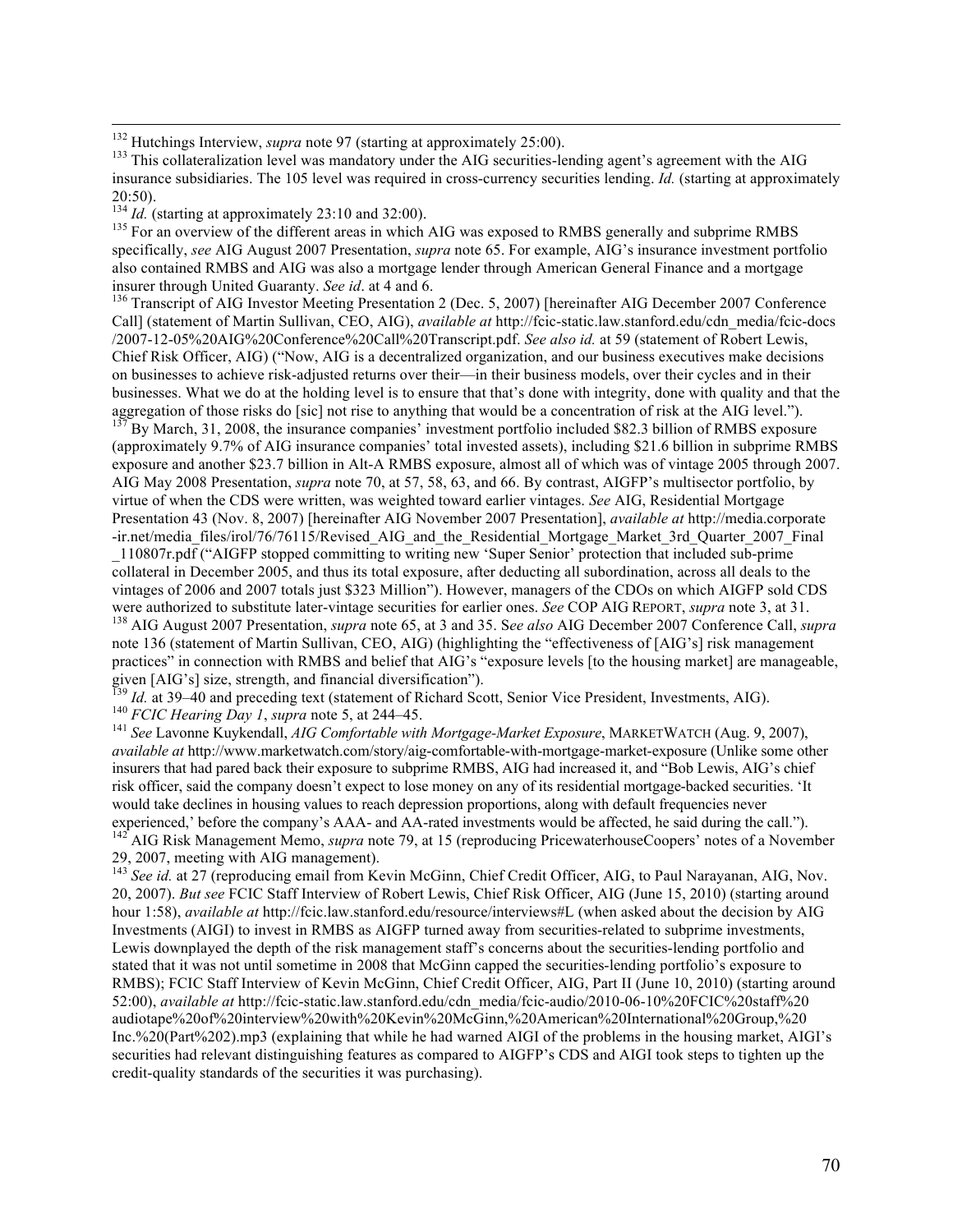144 *See, e.g.*, Ario Statement, *supra* note 25, at 9 ("Traditionally securities lending pools operated by insurers primarily invest in conservative, highly liquid investments, such as treasuries and short-term paper, and include cash set aside to offset some liquidity risk with these transactions. The AIG securities lending program initially operated in this more traditional manner; however, as with some other holding company activities, the special unit changed course and became more aggressive in its management and collateral investment practices to generate additional revenue for AIG.").

<sup>145</sup> FINANCIAL STABILITY BOARD, SECURITIES LENDING AND REPOS: MARKET OVERVIEW AND FINANCIAL STABILITY ISSUES: INTERIM REPORT OF THE FSB WORKSTREAM ON SECURITIES LENDING AND REPOS 9 (Apr. 27, 2012), *available at* [http://www.financialstabilityboard.org/publications/r\\_120427.pdf.](http://www.financialstabilityboard.org/publications/r_120427.pdf) <sup>146</sup> Hutchings Interview, *supra* note 97 (starting at approximately 61:20). The December 2005 investment guidelines

are available at AIG Risk Management Memo, *supra* note 79, at 22–25. *See also id*. at 21 (reproducing a December 5, 2008, memorandum from Kevin B. McGinn to the AIG Credit Risk Committee that identifies, and seeks approval for, "[s]ignificant changes to the existing [Cash Collateral Investment] policy" that "are reasonable and do not expose the portfolio to any significant high degree of risk").

<sup>147</sup> AIG Risk Management Memo, *supra* note 79, at 24–25.<br>
<sup>148</sup> BoYD, *supra* note 1, at 168.<br>
<sup>149</sup> AIG Risk Management Memo, *supra* note 79, at 22 (emphasis added).<br>
<sup>150</sup> CHAN, *supra* note 1, at 28.<br>
<sup>151</sup> Dive et Investments, AIG).

<sup>154</sup> *See* AIG, QUARTERLY REPORT ON FORM 10-Q FOR THE QUARTER ENDED SEPTEMBER 30, 2008, at 143 (November 10, 2008) ("A significant portion of the collateral received was invested in RMBS with cash flows with tenors longer than the liabilities to the counterparties.").

<sup>155</sup> *See* Hutchings Interview, *supra* note 97 (at approximately 39:05) (AIG's securities-lending program had approximately four percent in overnight cash).<br><sup>156</sup> Id. (starting at approximately 37:35).

<sup>157</sup> *Id.* (starting at approximately 39:10). *See also* AIG 2007 10-K, supra note 12, at 38 ("As a result of the disruption in the credit markets during 2007, AIG took steps to enhance the liquidity of its portfolios, including increasing the liquidity of the collateral in the securities lending program.").<br><sup>158</sup> See Hutchings Interview, *supra* note 97 (at approximately 55:30).

<sup>159</sup> BoyD, *supra* note 1, at 228.<br>
<sup>160</sup> *See* Hutchings Interview, *supra* note 97 (at approximately 36:10).<br>
<sup>161</sup> *Id.* (starting at approximately 40:50).<br>
<sup>162</sup> *Id.* (starting at approximately 45:30).<br>
<sup>162</sup> *Id.* accepted cash advanced by borrowers of less than the 102 percent historically required by insurance regulators.").

<sup>164</sup> See id.; Hutchings Interview, *supra* note 97 (at approximately 34:55).<br><sup>165</sup> AIG 2008 10-K, *supra* note 22, at 3.<br><sup>166</sup> Hutchings Interview, *supra* note 97 (starting at approximately 35:20). Credit Suisse apparen Federal Reserve that it resisted overcollateralizing the securities it borrowed, because it did not need the securities and knew AIG was using the transactions to raise cash. Email from Kevin Coffey, Federal Reserve, to Terrence Checki, Federal Reserve et al. (Aug. 14, 2008), *available at* [http://fcic-static.law.stanford.edu/cdn\\_media/fcic-docs](http://fcic-static.law.stanford.edu/cdn_media/fcic-docs/2008-09-12%20FRBNY%20Email%20re%20AIG%20Meeting%20with%20OTS.pdf) [/2008-09-12%20FRBNY%20Email%20re%20AIG%20Meeting%20with%20OTS.pdf](http://fcic-static.law.stanford.edu/cdn_media/fcic-docs/2008-09-12%20FRBNY%20Email%20re%20AIG%20Meeting%20with%20OTS.pdf) (explaining that, contrary to the belief of the Office of Thrift Supervision, the securities AIG was lending were in high demand, and "CSG's CPC team indicated today that . . . CSG does not need the securities it borrows but instead AIG is using the deals to raise cash. As such, CSG is looking to take a haircut on AIG's securities as opposed to posting cash to AIG in excess of the securities value which is the market standard").  $^{167}$  AIG 2008 10-K, *supra* note 22, at 143.

<sup>168</sup> See, e.g., *id.* at 67 (noting that in the fourth quarter of 2008, AIG recognized a deemed sale loss of \$2.4 billion "in connection with certain securities lending transactions, [therefore] AIG met the requirements of sale accounting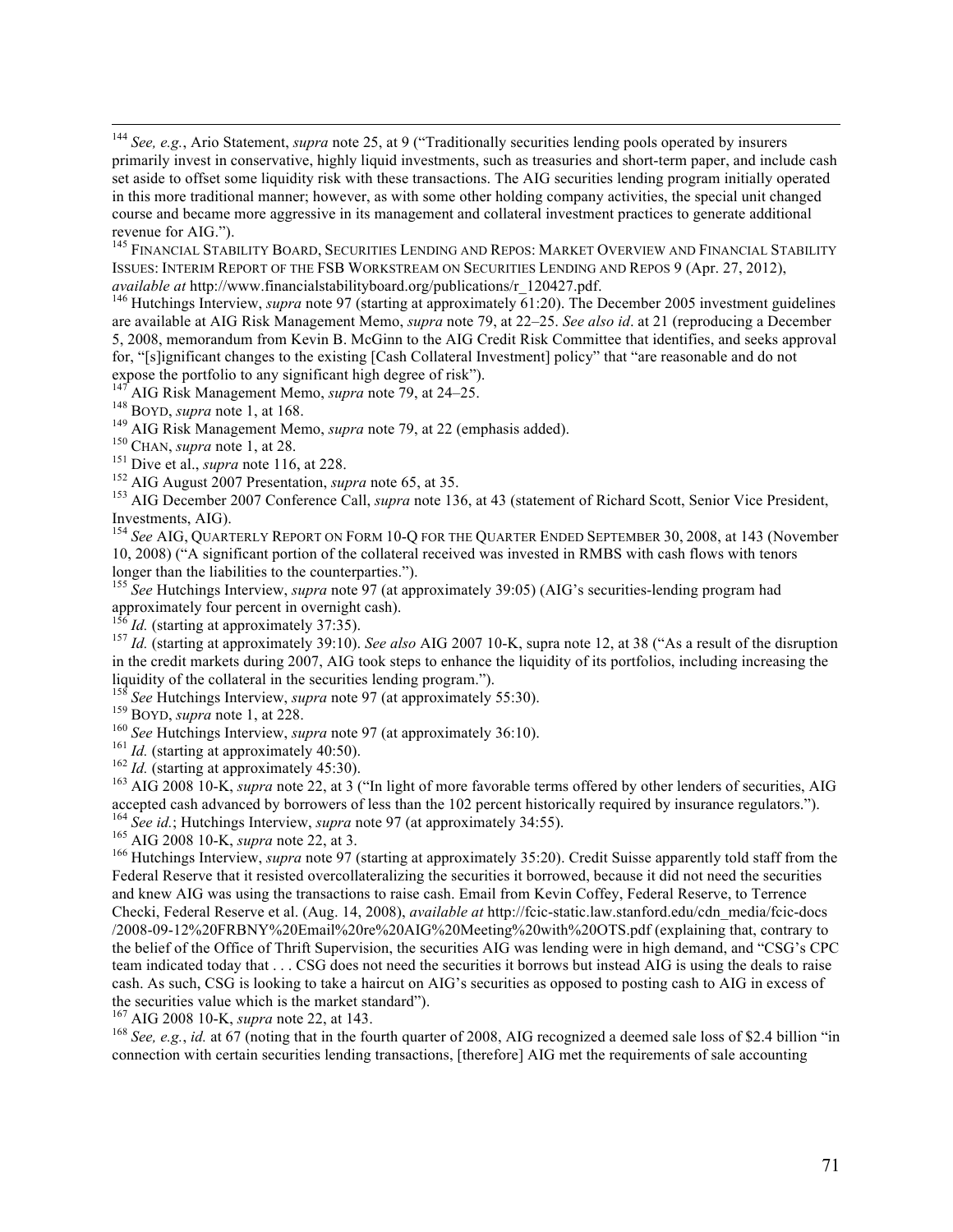under FAS 140 because collateral received was insufficient to fund substantially all of the cost of purchasing

replacement assets for the securities lent to various counterparties").<br>
<sup>169</sup> In 2009, the Securities and Exchange Commission held a roundtable on securities lending, during which<br>
problems that securities lenders faced

 $170$  Id. at 81–82 (statement of Ed Blount, Founder & Executive Director, Center for the Study of Financial Market Evolution). *See also id.* at 32 (statement of William Pridmore, independent consultant) ("I don't think that there's a major securities lending program that didn't have some less-than-liquid securities in their cash collateral investment portfolios.").

<sup>171</sup> *See, e.g.,* Thomas V. Cholnoky et al., Company Update: American International Group (AIG) 4 (Goldman Sachs Global Investment Research Aug. 18, 2008) (noting that "AIG is said to be one of the more risky securities lending insurance participants"). In a potential indication of the relative risk of the program, one insurance company participant in the lending program that was later sold by AIG received a \$75 million award in an arbitration based on AIG's poor management of the securities-lending program. At least one of the insurance subsidiaries reportedly raised concerns about the securities lending program's investment portfolios. *See* BOYD, *supra* note 1, at 247–48 (discussing frustrated attempts by Transatlantic Holdings to understand the securities lending activities); AIG, QUARTERLY REPORT ON FORM 10-Q FOR THE QUARTER ENDED JUNE 30, 2012, at 57 (2012) (disclosing that AIG was ordered to pay \$75 million in an arbitration proceeding based on allegations of "breach of contract, breach of fiduciary duty, and common law fraud in connection with certain securities lending agency

agreements"). <sup>172</sup> AIG 2008 10-K, *supra* note 22, at 40 ("During September 2008, borrowers began in increasing numbers to request a return of their cash collateral.").

<sup>173</sup> Harrington, *supra* note 1, at 792 (explaining that "AIG could have sold other, more liquid assets to meet security lending collateral demands," if there had been any available). For a window into the magnitude of these problems, *see* FEDERAL RESERVE BANK OF NEW YORK, AIG MEETING NOTES 1 (Sept. 12, 2008), *available at* [http://fcic-static](http://fcic-static.law.stanford.edu/cdn_media/fcic-docs/2008-09-12_Federal_Reserve_Bank_AIG_Meeting_Notes.pdf) [.law.stanford.edu/cdn\\_media/fcic-docs/2008-09-12\\_Federal\\_Reserve\\_Bank\\_AIG\\_Meeting\\_Notes.pdf](http://fcic-static.law.stanford.edu/cdn_media/fcic-docs/2008-09-12_Federal_Reserve_Bank_AIG_Meeting_Notes.pdf) (explaining that "AIG is facing serious liquidity issues that threaten its survival viability").

<sup>174</sup> *See* AIG 2008 10-K, *supra* note 22, at 3–4 (discussing interaction between liquidity issues and credit rating agency determinations). *See also* Financial Crisis Inquiry Comm'n, Notes of Staff Interview of James M. Mahoney, Federal Reserve Bank of New York 2–3 (Apr. 30, 2010) [hereinafter Mahoney Interview] (discussing the importance of ratings in securities lending).<br><sup>175</sup> AIG 2008 10-K, *supra* note 22, at 4.

176 Hutchings Interview, *supra* note 97 (starting at approximately 44:57).<br><sup>177</sup> See. e.g., DELAWARE DEPARTMENT OF INSURANCE, REPORT ON EXAMINATION OF THE LEXINGTON INSURANCE COMPANY AS OF DECEMBER 31, 2008 44 (July 1, 2010), *available at* [http://www.delawareinsurance.gov/departments](http://www.delawareinsurance.gov/departments/berg/ExamReports/LexingtonInsCo2008web.pdf) [/berg/ExamReports/LexingtonInsCo2008web.pdf](http://www.delawareinsurance.gov/departments/berg/ExamReports/LexingtonInsCo2008web.pdf) (reporting that AIG's holding company "agreed to make the [Lexington Insurance] Company whole for any pretax realized losses due to sales of reinvested collateral during the period August 1, 2007 through August 1, 2008").

<sup>178</sup> AIG 2007 10-K, *supra* note 12, at 108 (explaining that "the invested securities are carried at fair value with unrealized gains and losses recorded in accumulated other comprehensive income (loss) while net realized gains and losses are recorded in earnings.").<br><sup>179</sup> Other-than-temporary-impairments reflect a judgment that a decline in an affected security's value will likely not

be reversed in the near future. *See* AIG November 2007 Presentation, *supra* note 137, at 36 (describing AIG's process for assessing whether securities have suffered an "other than temporary decline").

<sup>180</sup> See AIG 2008 10-K, *supra* note 22, at 167 (explaining that AIG had "contributed \$21.5 billion to certain of its Domestic Life Insurance and Domestic Retirement Services subsidiaries, largely related to the "other-than temporary impairment charges for securities lending collateral investments").

<sup>181</sup> *See, e.g.*, Tex. Ins. Code Ann. § 425.121 (Vernon 2007) (permitting insurance companies to engage in securities lending, but placing certain limits on the practice, including a written agreement and a cap of 40 percent of the insurer's assets).

<sup>182</sup> *See, e.g.*, STATE OF NEW YORK INSURANCE DEPARTMENT, REPORT ON EXAMINATION OF THE TRANSATLANTIC REINSURANCE COMPANY AS OF DECEMBER 31, 2004, at 23 (Mar. 26, 2007), *available at* [http://www.dfs.ny.gov](http://www.dfs.ny.gov/insurance/exam_rpt/19453f04.pdf) [/insurance/exam\\_rpt/19453f04.pdf](http://www.dfs.ny.gov/insurance/exam_rpt/19453f04.pdf) (noting that the Department approved the company's securities-lending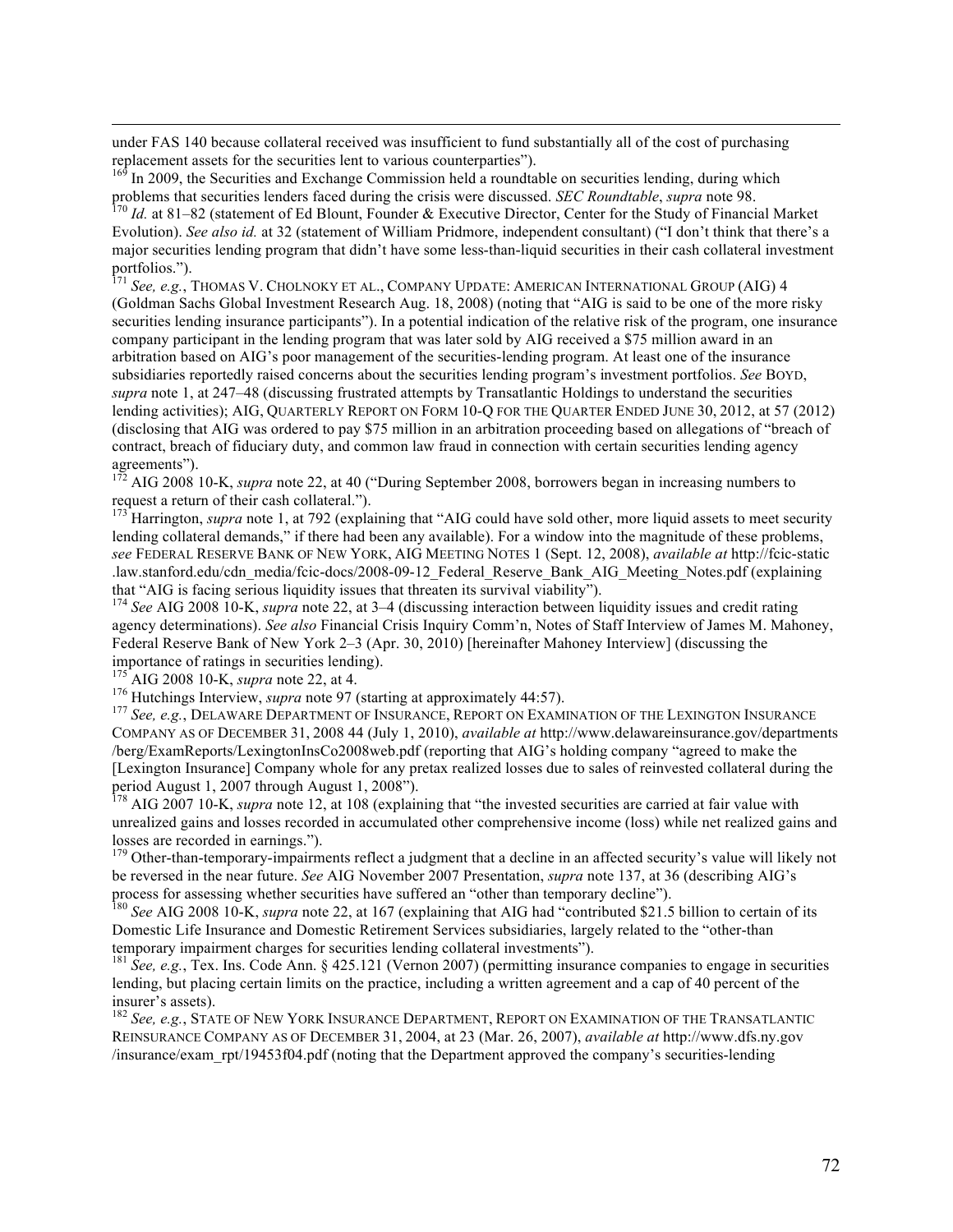agreement in April 1999). The report faulted the insurance company for failing to report that \$670 million of its securities were not in its control, but were lent out in securities-lending transactions. Id. at 30–31.<br><sup>183</sup> See, e.g., Kris DeFrain, Insurance Group Supervision, CIPR NEWSLETTER (Apr. 2012), available at

[http://www.naic.org/cipr\\_newsletter\\_archive/vol3\\_ins\\_group\\_supervision.htm](http://www.naic.org/cipr_newsletter_archive/vol3_ins_group_supervision.htm) (describing the long-standing principle that "the most effective regulatory system is one premised on disclosure and regulation of significant intrasystem transactions involving the insurer, and verification by examination when necessary").

<sup>184</sup> The GAO reported state insurance regulators' complaints that AIG's disclosures about securities lending and the resultant losses were limited. GOVERNMENT ACCOUNTABILITY OFFICE, FINANCIAL CRISIS: REVIEW OF FEDERAL RESERVE SYSTEM ASSISTANCE TO AMERICAN INTERNATIONAL GROUP, INC. 15 (Sept. 2011) [hereinafter GAO AIG REPORT], *available at* [http://www.gao.gov/new.items/d11616.pdf.](http://www.gao.gov/new.items/d11616.pdf) Similarly, the NAIC contends that "AIG's securities lending portfolio had not been included on the company's balance sheet due to a liberal interpretation of the accounting requirements; therefore, there was no transparency with regard to how AIG had invested the borrowers' posted cash collateral." NAIC REPORT, *supra* note 97. The NAIC has subsequently, partially in response to the problems at AIG, made changes to increase insurance companies' transparency about their securities-lending portfolios. *See id.* (discussing changes, including new disclosures about the duration of securities-lending arrangements and the maturities of reinvested collateral, risk-based capital charges for on- and off-balance-sheet reinvested collateral, greater on-balance-sheet reporting of reinvested cash collateral, and a new annual Schedule DL to provide a detailed listing of reinvested collateral).

<sup>185</sup> *FCIC Hearing Day 2*, *supra* note 82, at 206. *See also Senate AIG Hearing*, *supra* note 5, at 15 (statement of Eric Dinallo, Superintendent, New York State Insurance Department) (explaining that securities lending "was orchestrated and coordinated by the holding company").

<sup>186</sup> Eric Dinallo, Former Superintendent, New York State Insurance Dep't, *Written Testimony Before the Financial Crisis Inquiry Comm'n* 15 (July 1, 2010) [hereinafter *Dinallo FCIC Testimony*], *available at* [http://fcic-static.law](http://fcic-static.law.stanford.edu/cdn_media/fcic-testimony/2010-0701-Dinallo.pdf) [.stanford.edu/cdn\\_media/fcic-testimony/2010-0701-Dinallo.pdf](http://fcic-static.law.stanford.edu/cdn_media/fcic-testimony/2010-0701-Dinallo.pdf) ("As early as July 2006, the New York Department and other state regulators were engaged in discussions about the securities lending program with AIG. Those discussions at first related to the issue of risk-based capital and how the companies were reporting their securities lending program on their financial statements. It was in the course of those discussions that we learned about the details of AIG's securities lending program."). *See also* Ario Statement, *supra* note 25, at 144–45 (contending that AIG's more aggressive approach to securities lending "came to light in 2006" and "state insurance regulators immediately began working with the companies to deal with" issues related to the collateral reinvestments).

<sup>187</sup> *Dinallo FCIC Testimony*, *supra* note 186, at 22 (Dinallo explained that "[s]tarting in 2007, we did being to wind down—the New York insurance Department led the group that began to wind down the securities lending").<br><sup>188</sup> See, e.g., TARP and Other Government Assistance for AIG: Hearing Before the Cong'l Oversight Panel, 11th

Cong., 2nd Sess. 132 (2010) [hereinafter *COP AIG Hearing*] (statement of Michael Moriarty, Deputy Superintendent for Property and Casualty Markets, New York State Insurance Department) ("When the size of the counterparty lending program in the insurance companies became known to the insurance companies in terms of its size, which was probably in the *beginning* of 2007, we, with other states, worked with AIG to begin to wind down the securities lending in an orderly fashion and did go from a high of \$76 billion in the beginning of 2007 down to \$58 billion right before the implosion of AIG in September of 2008.") (emphasis added).

<sup>189</sup> *See Dinallo FCIC Testimony*, *supra* note 186, at 16 ("Neither the NYSID nor any other state regulator issued a written directive to AIG to wind down the securities lending business. The lack of a directive is not unusual. First, regulators are usually able to ask for and obtain even substantial changes in insurers' behavior without having to make a formal, written demand. Insurers recognize that state regulators have substantial power and usually prefer to cooperate. Second, a written request that would be disclosable to the public asking a company to sell a large quantity of securities would alert others to the insurer's plans thus making sales more difficult and expensive. Also, in the case of securities lending, raising written (and thus public) questions about the program could cause counterparties to contractually end the loans (versus continuing to roll over the loans) and cause forced sales and losses. The state regulators were successfully working with AIG to expeditiously reduce the size of the program in an orderly manner to reduce losses without the complications of a written request.").<br><sup>190</sup> FCIC Staff Interview with Robert Lewis, Chief Risk Officer, AIG (June 15, 2010) (starting at approximately

2:05:40), *available at* [http://fcic.law.stanford.edu/resource/interviews#L.](http://fcic.law.stanford.edu/resource/interviews#L) *See also* GAO AIG REPORT, *supra* note 184, at 15, *available at* <http://www.gao.gov/assets/590/585560.pdf>("Another state insurance regulator told us that as part of its review, it noted that AIG life insurance companies engaging in securities lending were not correctly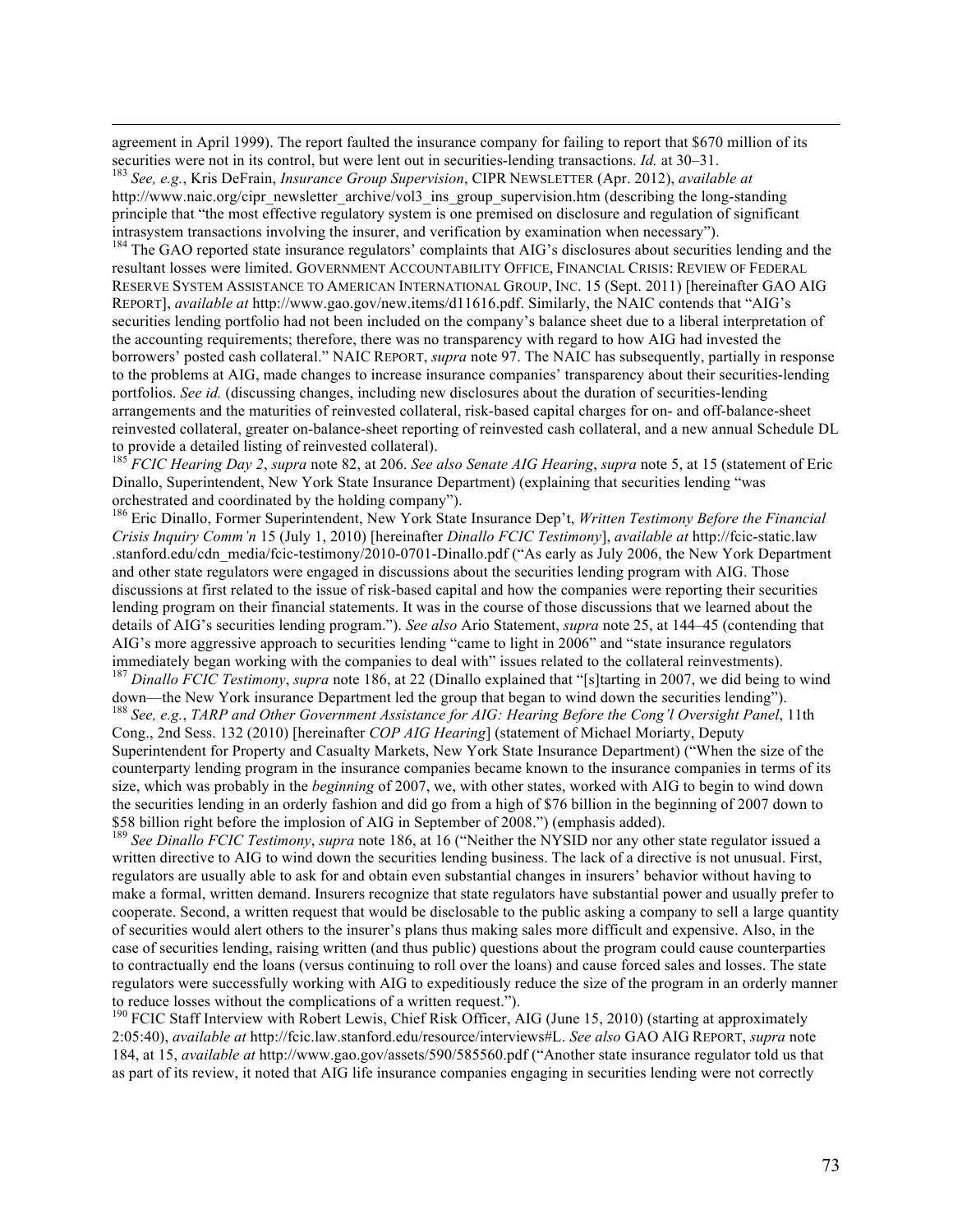providing information in annual statements or taking an appropriate charge against capital for the securities lending activities. This regulator said it began discussions with the company about securities lending in 2006. AIG told us it was unaware of the regulator's concerns.").<br><sup>191</sup> *See id.* at 13 ("Prior to mid-2007, state regulators had not identified losses in the securities lending program, and

the lead life insurance regulator had reviewed the program without major concerns.").

<sup>192</sup> *See, e.g.*, DELAWARE INSURANCE DEPARTMENT, REPORT ON EXAMINATION OF AIG LIFE INSURANCE COMPANY AS OF DECEMBER 31, 2006, at 39 (May 30, 2008), *available at* [http://delawareinsurance.gov/departments/berg/Exam](http://delawareinsurance.gov/departments/berg/ExamReports/AIGLIFE2006web.pdf) [Reports/AIGLIFE2006web.pdf](http://delawareinsurance.gov/departments/berg/ExamReports/AIGLIFE2006web.pdf) ("As of September, 2007, the Company reported approximately \$36.3 million in unrealized losses associated with sub-prime investments. The investments were made in conjunction with the Company's securities lending activities."); 2006 TENNESSEE REPORT, *supra* note 123, at 25–26 (noting that the fair value of the investments in AIG's domestic securities-lending portfolio had fallen \$4.84 billion below amortized cost by the end of 2007 and \$7.845 billion below amortized cost by the end of February, but noting that AIG and the insurance company subsidiary "believe this is a temporary decline in the value of securities lending collateral and is more reflective of the macroeconomic conditions in the marketplace; is unrelated to their credit quality or expected future cash flow performance; and that if held they can reasonably be expected to recover their value."). Neither regulator made specific securities-lending recommendations. <sup>193</sup> For an account of these events, *see* COP AIG REPORT, *supra* note 3, at 45–46; GAO AIG REPORT, *supra* note

184, at 13–16. GAO did not disclose the identity of the lead life insurance regulator, but Texas has been identified elsewhere as the lead life insurance regulator. See, e.g., COP AIG REPORT, supra note 3, at 45.

<sup>194</sup> COP AIG REPORT, *supra* note 3, at 45.<br><sup>195</sup> GAO AIG REPORT, *supra* note 184, at 17.<br><sup>196</sup> Id. at 18 (reporting assessment of Texas Department of Insurance).<br><sup>197</sup> COP AIG REPORT, *supra* note 3, at n.168 ("The New purchases in mid-2006; they discovered them when reviewing AIG's risk-based capital reporting. Because the RMBS were AAA-rated liquid assets at the time, New York did not raise the RMBS purchases as an issue.").<br><sup>198</sup> See GAO AIG REPORT, *supra* note 184, at n.30.<br><sup>199</sup> STATE OF NEW YORK INSURANCE DEPARTMENT, CIRCULAR LETTER NO

SECURITIES LENDING (July 21, 2008), *available at* [http://www.dfs.ny.gov/insurance/circltr/2008/cl08\\_16.pdf.](http://www.dfs.ny.gov/insurance/circltr/2008/cl08_16.pdf) Two years later, the Department issued additional securities-lending guidance that, among other things, cautioned against overconcentration in loan-backed or structured securities. STATE OF NEW YORK INSURANCE DEPARTMENT, CIRCULAR LETTER NO. 16 TO ALL AUTHORIZED INSURERS RE PRUDENT PRACTICES FOR INSURERS ENGAGED IN

SECURITIES LENDING (Oct. 15, 2010), available at [http://www.dfs.ny.gov/insurance/circltr/2010/cl2010\\_16.htm.](http://www.dfs.ny.gov/insurance/circltr/2010/cl2010_16.htm)<br><sup>200</sup> See Dinallo FCIC Testimony, supra note 186, at 17–18 (reporting that review of New York life insurance companies almost uniformly revealed "modest sized programs with highly conservative investments" and that "larger programs had ample liquidity to meet redemptions under stress").

<sup>201</sup> *COP AIG Hearing*, *supra* note 188, at 137 (statement of Michael Moriarty, Deputy Superintendent for Property and Casualty Markets, New York State Insurance Department).

<sup>202</sup> COP AIG REPORT, *supra* note 3, at n.107.<br><sup>203</sup> For a timeline of the crisis, *see* FEDERAL RESERVE BANK OF ST. LOUIS, THE FINANCIAL CRISIS: A TIMELINE OF EVENTS AND POLICY ACTIONS, *available at* http://timeline.st

<sup>204</sup> *FCIC Hearing Day 2*, supra note 82, at 99–100 (statement of Stephen Bensinger, former CFO, AIG).<br><sup>205</sup> Coffey email, *supra* note 166 (reporting impressions from a meeting between Federal Reserve and Office of Thrift Supervision staff).

<sup>206</sup> AIG, CURRENT REPORT ON FORM 8-K (Feb. 11, 2008) (reporting, among other things, that the company was having difficulty valuing its super-senior multisector CDS portfolio and that the company's auditor,

PricewaterhouseCoopers LLC, had "concluded that at December 31, 2007, AIG had a material weakness in its internal control over financial reporting and oversight relating to the fair valuation of the AIGFP super senior credit default swap portfolio"). "A material weakness is a deficiency, or a combination of deficiencies, in internal control over financial reporting, such that there is a reasonable possibility that a material misstatement of the company's annual or interim financial statements will not be prevented or detected on a timely basis." PUBLIC COMPANY ACCOUNTING OVERSIGHT BOARD, APPENDIX A TO AUDITING STANDARD NO. 5, A7, *available at* [http://pcaobus.org](http://pcaobus.org/Standards/Auditing/Pages/Auditing_Standard_5_Appendix_A.aspx) [/Standards/Auditing/Pages/Auditing\\_Standard\\_5\\_Appendix\\_A.aspx](http://pcaobus.org/Standards/Auditing/Pages/Auditing_Standard_5_Appendix_A.aspx).

<sup>207</sup> *FCIC Hearing Day 2*, supra note 82, at 100 (statement of Stephen Bensinger, former CFO, AIG).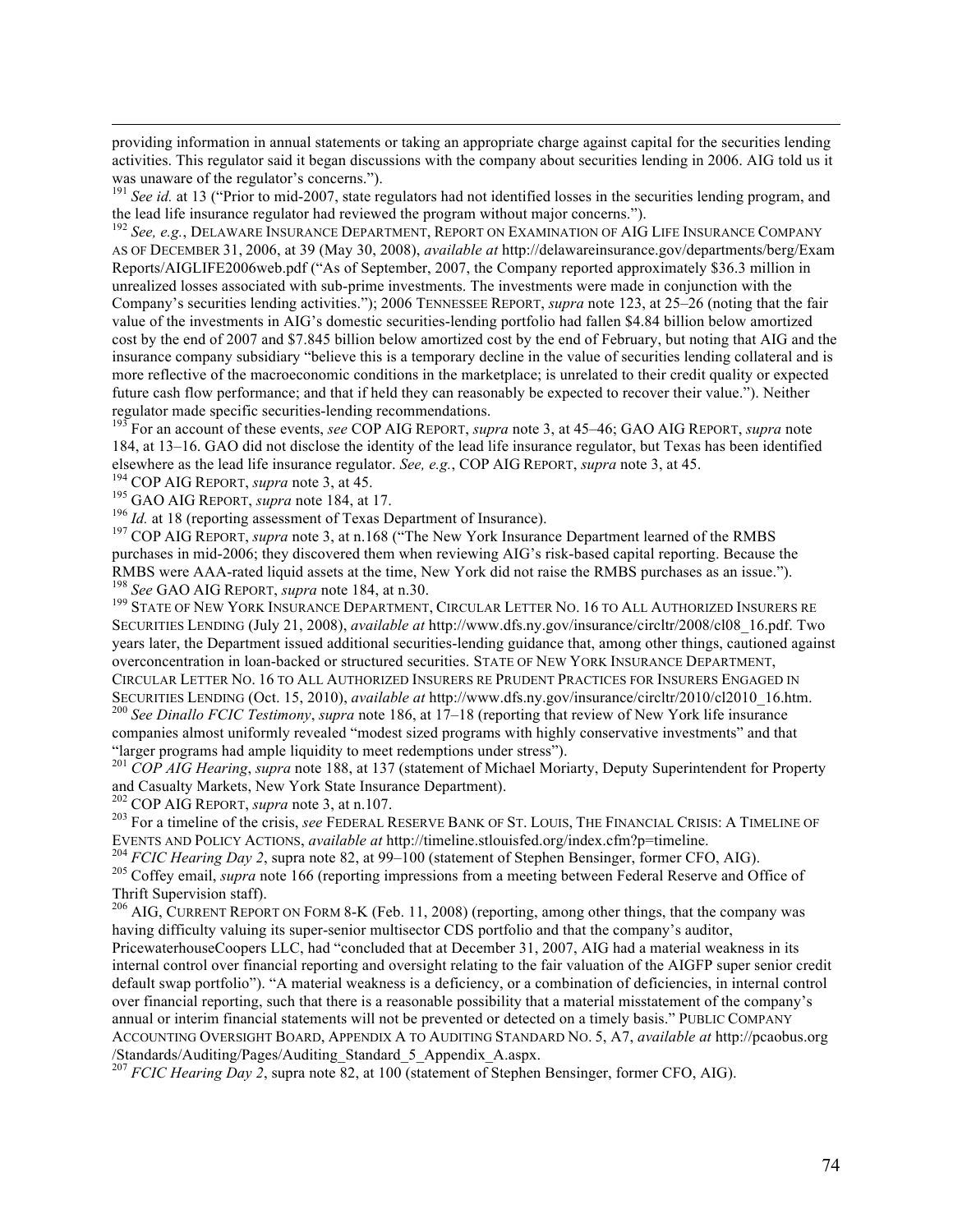208 AIG 2008 10-K, *supra* note 22, at 3. Boyd points out the incongruity of AIG's decision to declare a \$0.22 per share dividend in the second quarter of 2008. *See* BOYD, *supra* note 1, at 268 (pointing out the incongruity between AIG's dividend policy and its need for capital). These payments were made on September 19, 2008, just days after the government rescue. AIG 2008 10-K, *supra* note 22, at 153. AIG also repurchased 37,926,059 shares during the first six months of 2008 to fulfill existing commitments. *Id.* at 295. During the summer of 2008, the company also had considered having the insurance companies join the Federal Home Loan Bank System so they could borrow money through them, but abandoned the plan upon realizing the money would have been trapped at the insurance subsidiaries. *See* GAO AIG REPORT, *supra* note 184, at 19. <sup>209</sup> *See, e.g.*, MOODY's INVESTOR SERVICES, MOODY'S DOWNGRADES AIG (SENIOR TO AA3) AND CERTAIN

SUBSIDIARIES (May 22, 2008), *available at* [https://www.moodys.com/research/Moodys-downgrades-AIG-senior-to](https://www.moodys.com/research/Moodys-downgrades-AIG-senior-to-Aa3-and-certain-subsidiaries--PR_156099) [-Aa3-and-certain-subsidiaries--PR\\_156099](https://www.moodys.com/research/Moodys-downgrades-AIG-senior-to-Aa3-and-certain-subsidiaries--PR_156099) (noting the domestic life insurance and retirement services companies' after-tax capital losses of greater than \$5 billion during the first two quarters of 2008 and downgrading AIG's domestic life insurance companies to Aa2 from Aa1 because of continued exposure to RMBS, including through securities lending). The report predicted "that AIG will allocate a portion of its new capital to life insurance subsidiaries whose statutory capital has been reduced by [other-than-temporary impairment] of RMBS." *Id.* <sup>210</sup> *See, e.g.*, FEDERAL RESERVE BANK OF NEW YORK, MEMORANDUM: AIG—SUMMARY OF DRIVERS OF POTENTIAL

EARNINGS, CAPITAL AND LIQUIDITY ISSUES (Aug. 14, 2008), *available at* [http://fcic-static.law.stanford.edu/cdn](http://fcic-static.law.stanford.edu/cdn_media/fcic-docs/2008-08-14_Federal_Reserve_Bank_AIG_Summary_of_Drivers_of_Potential_Earnings_Capital_and_Liquidity_Issues.pdf) [\\_media/fcic-docs/2008-08-14\\_Federal\\_Reserve\\_Bank\\_AIG\\_Summary\\_of\\_Drivers\\_of\\_Potential\\_Earnings\\_Capital](http://fcic-static.law.stanford.edu/cdn_media/fcic-docs/2008-08-14_Federal_Reserve_Bank_AIG_Summary_of_Drivers_of_Potential_Earnings_Capital_and_Liquidity_Issues.pdf) [\\_and\\_Liquidity\\_Issues.pdf](http://fcic-static.law.stanford.edu/cdn_media/fcic-docs/2008-08-14_Federal_Reserve_Bank_AIG_Summary_of_Drivers_of_Potential_Earnings_Capital_and_Liquidity_Issues.pdf) (discussing issues such as AIG insurance companies' investment portfolio's concentration in structured credit products and the firm's guaranteed investment contracts, which included ratingsensitive collateral triggers).

<sup>211</sup> AIG, CURRENT REPORT ON FORM 8-K (JUNE 16, 2008) (announcing appointment of Willumstad as CEO on June 15, 2008).

<sup>212</sup> *COP AIG Hearing, supra* note 188, at 76 (statement of Robert Willumstad, former CEO, AIG).<br><sup>213</sup> Financial Crisis Inquiry Comm'n Staff Interview of Robert Willumstad, former CEO, AIG (starting at

approximately 1:02), *available at* [http://fcic.law.stanford.edu/resource/interviews#W.](http://fcic.law.stanford.edu/resource/interviews#W)<br><sup>214</sup> *COP AIG Hearing*, *supra* note 188, at 90 (statement of Robert Willumstad). In a July 8, 2008, meeting with Geithner, Willumsta

<sup>215</sup> COP *AIG Hearing*, *supra* note 188, at 90 (statement of Robert Willumstad).<br><sup>216</sup> The GAO reports a number of internal FRBNY communications and memoranda about the developing problems at AIG, including communications to Geithner, starting on October 25, 2007, and continuing into September 2008. *See* GAO AIG REPORT, *supra* note 184, at 14, 18–19. <sup>217</sup> American International Group, *Press Release, AIG Reports Second Quarter 2008 Results* (Aug. 6, 2008),

*available at* [http://www.aig.com/Chartis/internet/US/en/080608\\_tcm3171-443239.pdf.](http://www.aig.com/Chartis/internet/US/en/080608_tcm3171-443239.pdf) <sup>218</sup> *See, e.g.*, MOODY'S, RATING ACTION: MOODY'S REITERATES NEGATIVE OUTLOOK ON AIG; US LIFE OPS

NEGATIVE (Aug. 7, 2008), *available at* [https://www.moodys.com/research/Moodys-reiterates-negative-outlook-on](https://www.moodys.com/research/Moodys-reiterates-negative-outlook-on-AIG-US-life-ops-negative--PR_160748) [-AIG-US-life-ops-negative--PR\\_160748](https://www.moodys.com/research/Moodys-reiterates-negative-outlook-on-AIG-US-life-ops-negative--PR_160748) (reiterating negative outlook for AIG and its domestic life-insurance companies). Moody's changed the outlook for the domestic life-insurance and retirement-services subsidiaries to negative to "reflect[] their weakened capital position as a result of persistent" losses related to RMBS). *Id.*<br><sup>219</sup> CHOLNOKY ET AL., *supra* note 171, at 1.<br><sup>220</sup> See Mahoney Interview, *supra* note 174, at 2 (discussin

liquidity position is precarious and that borrowing through [the] Primary Dealer Credit Facility could allow [the] company to unwind its positions in [an] orderly manner while satisfying immediate liquidity demands." Id.<br>
<sup>222</sup> See COP AIG REPORT, *supra* note 3, at 61.<br>
<sup>223</sup> Ian Katz & Hugh Son, *AIG Was Unprepared for Financial Cris* 

13, 2010), *available at* <http://www.bloomberg.com/apps/news?pid=newsarchive&sid=aYq7MDFtelkc>(reporting remarks Buffett made in a Bloomberg Television interview).

<sup>224</sup> *COP AIG Hearing*, *supra* note 188, at 126 (statement of Rodney Clark, Managing Director, Standard & Poor's Financial Services LLC).

<sup>225</sup> *See* GAO AIG REPORT, *supra* note 184, at 22. *See also* COP AIG REPORT, *supra* note 3, at 61 (reporting that AIG had \$8 billion in cash, or two weeks' worth of liquidity).

<sup>226</sup> *See* GAO AIG REPORT, *supra* note 184, at 22. At the time, that section provided the following: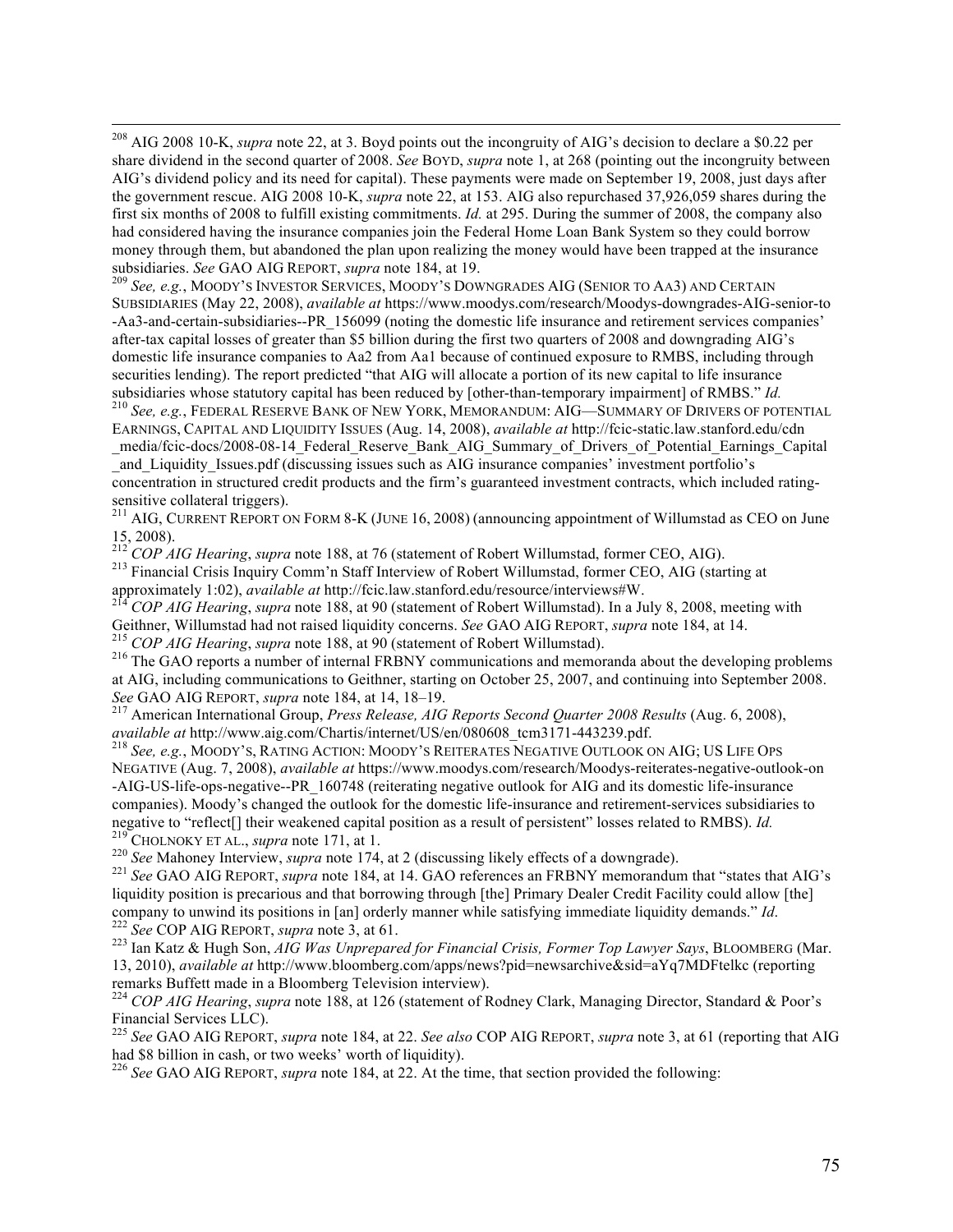In unusual and exigent circumstances, the Board of Governors of the Federal Reserve System, by the affirmative vote of not less than five members, may authorize any Federal Reserve bank, during such periods as the said board may determine, at rates established in accordance with the provisions of section 14, subdivision (d), of this Act, to discount for any individual, partnership, or corporation, notes, drafts, and bills of exchange when such notes, drafts, and bills of exchange are indorsed or otherwise secured to the satisfaction of the Federal Reserve bank; *Provided*, That before discounting any such note, draft, or bill of exchange for an individual, partnership, or corporation the Federal Reserve bank shall obtain evidence that such individual, partnership, or corporation is unable to secure adequate credit accommodations from other banking institutions. All such discounts for individuals, partnerships, or corporations shall be subject to such limitations, restrictions, and regulations as the Board of Governors of the Federal Reserve System may prescribe.

12 U.S.C. § 343 (2007). Section 13(3) was subsequently modified by the Dodd-Frank Act in a manner that would have precluded its use for an AIG-like targeted rescue of a single company. Dodd-Frank, *supra* note 7, at § 1101. <sup>227</sup> Dinallo explained the plan as follows:

AIG sought to have certain of its property casualty companies exchange municipal bonds they owned for stock in AIG Life Holdings (U.S.), Inc. and AIG Retirement Services, Inc. (the "Life Company Stock"), intermediate holding company subsidiaries of AIG which own substantial operating insurance companies, and for other assets including certain real estate interests and other investments. AIG would then seek to post these municipal bonds with the Federal Reserve Bank of New York in exchange for cash.

*Senate AIG Hearing*, *supra* note 5, at 61 (statement of Eric Dinallo). <sup>228</sup> *See* email from Patricia Mosser, Federal Reserve Bank of New York, to Alejandro LaTorre, Federal Reserve System (Sept. 13, 2008), *available at* [http://fcic-static.law.stanford.edu/cdn\\_media/fcic-docs/2008-09-13%20](http://fcic-static.law.stanford.edu/cdn_media/fcic-docs/2008-09-13%20FRBNY%20Email%20re%20AIG-Board%20Call.pdf) [FRBNY%20Email%20re%20AIG-Board%20Call.pdf](http://fcic-static.law.stanford.edu/cdn_media/fcic-docs/2008-09-13%20FRBNY%20Email%20re%20AIG-Board%20Call.pdf) (summarizing the Federal Reserve's call with AIG and noting that AIG had proposed to use the securities from the property and casualty companies as collateral for a loan from the Federal Reserve and that "they do not appear to have explored the possibility of borrowing against these assets in the private sector").

<sup>229</sup> See *COP AIG Hearing*, *supra* note 188, at 133 (statement of Michael Moriarty, Deputy Superintendent, New York State Insurance Department); Senate AIG Hearing, *supra* note 5, at 61 (statement of Eric Dinallo).

<sup>230</sup> See Press Release: Governor Paterson Announces New York Will Facilitate Financing Plan for World's Largest Insurance Provider (Sept. 15, 2008), *available at* [http://www.governor.ny.gov/archive/paterson/press](http://www.governor.ny.gov/archive/paterson/press/press_0915082.html) [/press\\_0915082.html](http://www.governor.ny.gov/archive/paterson/press/press_0915082.html) (quoting Governor Paterson as saying, "AIG's insurance companies are financially strong, and the Insurance Department will continue to ensure that they remain strong").<br><sup>231</sup> Senate AIG Hearing, *supra* note 5, at 62 (statement of Eric Dinallo) (explaining that, by the morning of Tuesday,

September 16, the state insurance plan was no longer under consideration).<br>
<sup>232</sup> See COP AIG REPORT, *supra* note 3, at 63.<br>
<sup>233</sup> COP AIG Hearing, *supra* note 188, at 108–9 (statement of Robert Willumstad).<br>
<sup>234</sup> Id.

for about 10 or 15 minutes. I remember his last words before leaving were that there would be no government assistance and that this had to be a private solution.").<br><sup>237</sup> AIG 2008 10-K, *supra* note 22, at 4.

238 See id.<br>
238 See id.<br>
239 GAO AIG REPORT, *supra* note 184, at 34.<br>
<sup>240</sup> Id. at 35. See also COP AIG REPORT, *supra* note 3, at 167 ("[T]here was a difference of opinion between the private bankers and the government about the value of the collateral provided by the stock of AIG's insurance and related subsidiaries."). COP notes, however, that the assets that the private consortium was looking at could have been different than those FRBNY relied upon and that "the Federal Reserve was entitled to take into account the impact of its intervention on the value of the collateral it was taking." *Id.* at 267. It appears, however, that FRBNY was still assessing whether the loan was adequately securitized *after* it made the loan. *See* GAO AIG REPORT, *supra* note 184, at 43 (reporting that FRBNY had "two main objectives during that first week: to understand the company's liquidity position" and "to verify that the Revolving Credit Facility was secured and that AIG's draws against it did not exceed the value of posted collateral").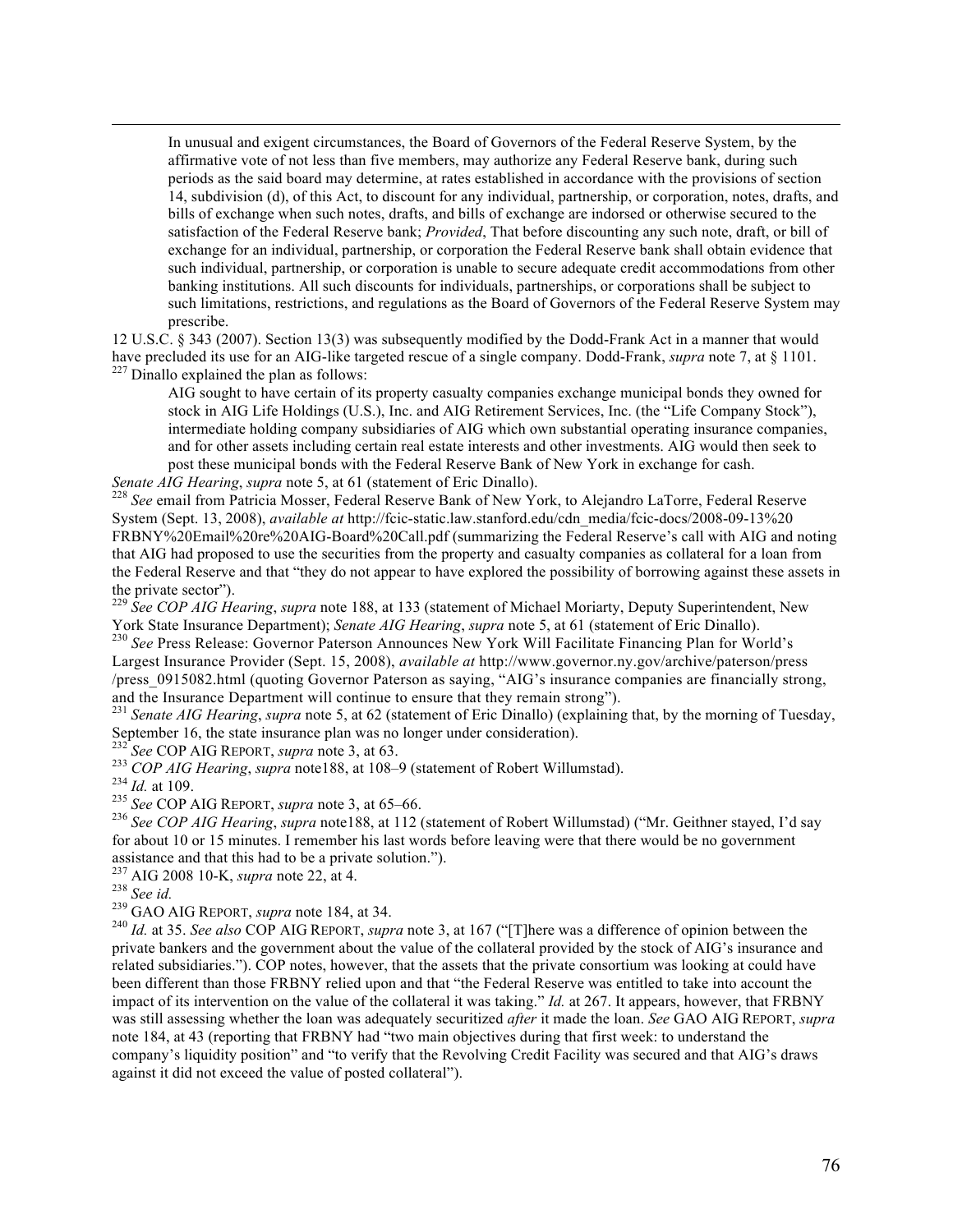<sup>243</sup> Bd. of Governors of the Fed. Reserve Sys., Press Release (Sept. 16, 2008), *available at* [http://www.federalreserve](http://www.federalreserve.gov/newsevents/press/other/20080916a.htm) [.gov/newsevents/press/other/20080916a.htm](http://www.federalreserve.gov/newsevents/press/other/20080916a.htm).<br><sup>244</sup> Id.

<sup>245</sup> *Id.*<br>
<sup>245</sup> *Id.*<br>
<sup>246</sup> *Id.*<br>
<sup>247</sup> Sjostrom, *supra* note 1, offers a detailed description of the bailout.<br>
<sup>248</sup> For example, on September 14, 2008, FRBNY staff distributed to Geithner and others a memorandum d the pros and cons of a loan to AIG. *See* Email from Alejandro LaTorre to Adam Ashcraft et al. (Sept. 14, 2008), *available at* [http://fcic-static.law.stanford.edu/cdn\\_media/fcic-docs/2008-09-14%20FRBNY%20Alejandro%20La](http://fcic-static.law.stanford.edu/cdn_media/fcic-docs/2008-09-14%20FRBNY%20Alejandro%20LaTorre%20e-mail%20message%20to%20Timothy%20Geithner.pdf)

<sup>249</sup> SIGTARP AIG REPORT, *supra* note 3, at 28.<br><sup>250</sup> COP AIG Hearing, *supra* note 188, at 103 (statement of Thomas Baxter, General Counsel, FRBNY). But see GAO AIG REPORT, *supra* note 184, at 123 (finding that the loan terms were "considerably more onerous than the contemplated private deal"). Understanding the basis for the decision is made more difficult by the fact that the Federal Reserve Board of Governors, which voted to approve the loan to AIG, did not receive a formal analysis in support of the staff's recommendation. *See id.* at 31.<br><sup>251</sup> *See* GAO AIG REPORT, *supra* note 184, at 128 ("FRBNY and AIG both told us they understood at the time the

Revolving Credit Facility was established that it was only an interim solution and that additional assistance, or restructuring of the assistance, would be required."). In addition to the AIG-specific assistance programs, AIG benefited from broadly available relief programs. For example, the Commercial Paper Funding Facility (CPFF), which was announced on October 7, 2008, enabled eligible issuers to sell three-month, unsecured commercial paper to a special-purpose vehicle funded by the Federal Reserve. Participating AIG entities borrowed more than \$15 billion in the first month under the CPFF. *See* AIG, QUARTERLY REPORT FOR THIRD QUARTER OF 2008 ON FORM 10-Q (Nov.10, 2008), at 53.<br><sup>252</sup> *See* Siostrom, *supra* note 1, at 968 ("Notwithstanding the bailout, AIG's securities lending program continued to

impair its liquidity.").

<sup>253</sup> *COP AIG Hearing*, *supra* note 188, at 137 (statement of Michael Moriarty, Deputy Superintendent, New York Department of Insurance).<br><sup>254</sup> See Mahoney Interview, supra note 174, at 5.

<sup>255</sup> AIG 2008 10-K, *supra* note 22, at 166. <br><sup>256</sup> BD. OF GOVERNORS OF THE FED. RESERVE SYS., REPORT PURSUANT TO SECTION 129 OF THE EMERGENCY ECONOMIC STABILIZATION ACT OF 2008: SECURITIES BORROWING FACILITY FOR AMERICAN INTERNATIONAL GROUP, INC., 2 (undated), *available at* [http://www.federalreserve.gov/monetarypolicy/files/129aigsecborrowfacility.pdf.](http://www.federalreserve.gov/monetarypolicy/files/129aigsecborrowfacility.pdf)<br>
<sup>257</sup> Id. at n.1.<br>
<sup>258</sup> Id. at 1.<br>
<sup>258</sup> See, e.g., Mahoney Interview, *supra* note 174, at 5 (explaining that AI

RMBS, as volatile and as prone to credit-rating downgrades and defaults as they were). <sup>260</sup> AIG, AIG Reports Third Quarter 2008 Results (Nov. 10, 2008), *available at* [http://www.aig.com/Chartis/internet](http://www.aig.com/Chartis/internet/US/en/AIG%203Q08%20Press%20Release_tcm3171-443258.pdf)

[/US/en/AIG%203Q08%20Press%20Release\\_tcm3171-443258.pdf.](http://www.aig.com/Chartis/internet/US/en/AIG%203Q08%20Press%20Release_tcm3171-443258.pdf) <sup>261</sup> *Id.* at 3. <sup>262</sup> *See* Department of the Treasury, Press Release: Treasury to Invest in AIG Restructuring under the Emergency

Economic Stabilization Act (Nov. 10, 2008), available at [http://www.treasury.gov/press-center/press-releases/Pages](http://www.treasury.gov/press-center/press-releases/Pages/hp1261.aspx) [/hp1261.aspx.](http://www.treasury.gov/press-center/press-releases/Pages/hp1261.aspx) *See also* Emergency Economic Stabilization Act of 2008, Pub. L. No. 110-343. AIG was the only recipient of aid under TARP's Systemically Significant Failing Institutions Program, which was later renamed the "AIG Investment Program." *See* COP AIG REPORT, *supra* note 3, at 181.

 <sup>241</sup> FCIC Staff Interview with Mark Feldman, JPMorgan Chase (June 16, 2010) (at approximately 55:30), *available at* [http://fcic-static.law.stanford.edu/cdn\\_media/fcic-audio/2010-06-16%20FCIC%20staff%20audiotape%20of%20](http://fcic-static.law.stanford.edu/cdn_media/fcic-audio/2010-06-16%20FCIC%20staff%20audiotape%20of%20interview%20with%20Mark%20Feldman,%20JPMorgan%20Chase.mp3) [interview%20with%20Mark%20Feldman,%20JPMorgan%20Chase.mp3](http://fcic-static.law.stanford.edu/cdn_media/fcic-audio/2010-06-16%20FCIC%20staff%20audiotape%20of%20interview%20with%20Mark%20Feldman,%20JPMorgan%20Chase.mp3) (explaining that this "was an assessment that JPMorgan, Morgan Stanley, [and] Goldman Sachs, working alongside the company and representatives of the Fed and the Treasury, all came to"). Feldman went on to explain that "the value of the company was probably insufficient to provide sufficient collateral where you could raise the magnitude of the loan that was being potentially required." *Id.* at approximately 1:00:30.<br><sup>242</sup> AIG 2008 10-K, *supra* note 22, at 4–5.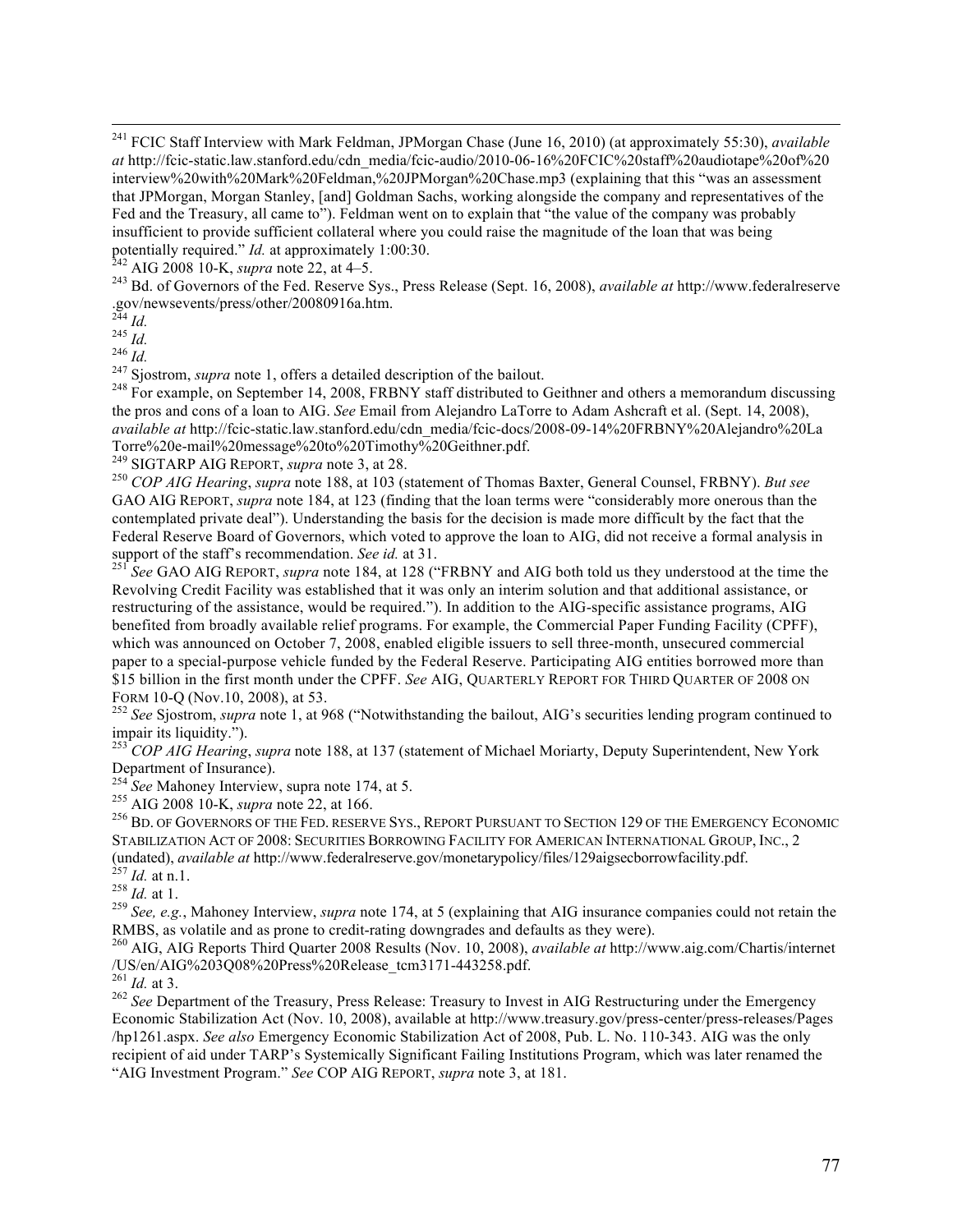263 For a description of Maiden Lane II, *see* COP AIG REPORT, *supra* note 3, at 85–87 and Bd. of Governors of the Fed. Reserve Sys., American International Group (AIG), Maiden Lane II and III, *available at* [www.federalreserve](www.federalreserve.gov/newsevents/reform_aig.htm) [.gov/newsevents/reform\\_aig.htm](www.federalreserve.gov/newsevents/reform_aig.htm) (last visited Oct. 19, 2013).<br><sup>264</sup> See COP AIG REPORT, *supra* note 3, at 87–89.

 $^{265}$  By the end of 2008, the securities-lending program was down to \$2.9 billion, which was all in the foreign securities-lending program. AIG, AIG Reports Fourth Quarter and Full Year 2008 Loss 4 (Mar. 2, 2009), *available at* [http://library.corporate-ir.net/library/76/761/76115/items/326705/87A66DC4-EE74-41DB-B73A-5FFA80472A](http://library.corporate-ir.net/library/76/761/76115/items/326705/87A66DC4-EE74-41DB-B73A-5FFA80472A43_4Q08_Press_Release.pdf) 43\_4O08\_Press\_Release.pdf.

<sup>266</sup> The Congressional Oversight Panel pointed out, "in many cases AIG was undercollateralized in relation to the securities lending counterparties, who thus returned securities with a greater market value than the collateral that was returned to them." COP AIG REPORT, *supra* note 3, at 110. Given the market conditions at the time, the securities likely would not have been easy to sell. As the fact that many counterparties had already redeemed illustrates, cash was at a premium during the fall of 2008. <sup>267</sup> On February 28, 2012, the last of the Maiden Lane II assets were sold. The FRBNY's \$19.5 billion loan to

Maiden Lane II was repaid, and the FRBNY received an additional \$2.8 billion. FRBNY, Press Release: New York Fed Sells Remainder of Maiden Lane II Securities; Approximately \$2.8 Billion Net Gain Generated for U.S. Public from the Portfolio (Feb. 28, 2012), *available at* [http://www.newyorkfed.org/newsevents/news/markets/2012/an](http://www.newyorkfed.org/newsevents/news/markets/2012/an120228.html) [120228.html.](http://www.newyorkfed.org/newsevents/news/markets/2012/an120228.html) The gain, of course, must be assessed in light of the risk taken on by the FRBNY when it funded Maiden Lane II and other investment opportunities at the time.

<sup>268</sup> For a description of Maiden Lane III, *see* COP AIG REPORT, *supra* note 3, at 91–94, and Bd. of Governors of the Fed. Reserve Sys., American International Group (AIG), Maiden Lane II and III, *available at* [www.federalreserve](www.federalreserve.gov/newsevents/reform_aig.htm) [.gov/newsevents/reform\\_aig.htm](www.federalreserve.gov/newsevents/reform_aig.htm) (last visited Oct. 19, 2013).

<sup>269</sup> *See, e.g.*, Steven M. Davidoff, *Understanding the A.I.G. Dispute*, N.Y. TIMES, Jan. 20, 2010, *available at* http://dealbook.nytimes.com/2010/01/20/understanding-the-aig-dispute/?  $r=0$ . For a discussion of payments to AIGFP's CDS counterparties, *see generally* SIGTARP AIG REPORT, *supra* note 3. As the Congressional Oversight Panel noted, however, the securities-lending counterparties received payments of "comparable" size, yet "much less attention has been paid to payouts to securities lending counterparties." COP AIG REPORT, *supra* note 3, at 103–4. Likewise, the fact that the people at the center of AIG's securities-lending program retained their jobs throughout the crisis and beyond has received little attention. BOYD, *supra* note 1, at 302–3 is an exception.

<sup>270</sup> Andrew Ross Sorkin & Mary Williams Walsh, *A.I.G. Reports Loss of \$61.7 Billion as U.S. Gives More Aid*, N.Y.<br>TIMES (Mar. 2, 2009), *available at http://www.nytimes.com/2009/03/03/business/03aig.html?pagewanted=all.* 

<sup>271</sup> AIG 2008 10-K, *supra* note 22, at 65.<br><sup>272</sup> COP AIG REPORT, *supra* note 3, at 94.<br><sup>273</sup> See id. at 94–97.<br><sup>274</sup> Sandy Praeger, Kansas Insur. Comm'r and Pres., NAIC, Letter to the Editor, WALL ST. J., Sept. 26, 200 [hereinafter Praeger WALL ST. J. Letter]. *See also COP AIG Hearing*, *supra* note 188, at 145 (statement of Michael Moriarty, Deputy Superintendent for Property and Casualty Markets, New York State Insurance Department) ("We do not believe that the existing policyholders of the AIG property and casualty companies for sure or even the life insurance companies would have suffered any losses should there—would there have been a bankruptcy of the AIG holding company system. . . . The life insurance subsidiaries would have suffered significant losses and the cushion, which we call surplus, which is effectively capital between assets and liabilities, would have taken a severe hit, but we still think it would have been positive."). State regulators also argued that AIG's securities-lending problems would not have spilled over to its counterparties. *See, e.g.*, *id*. at 140 ("Whatever the AIG insurance companies' losses on securities lending, those losses should not have created serious problems for other financial institutions, which were protected by the fact that they held and could keep the securities they borrowed if AIG could not return the collateral they provided.").<br> $275$  Ario Statement, *supra* note 25, at 4.

<sup>276</sup> Dinallo FCIC Testimony, supra note 186, at 14–15.<br><sup>277</sup> Bernanke Letter, *supra* note 3, *available at* http://fcic-static.law.stanford.edu/cdn media/fcic-testimony/TBTF [/Chairman%20Bernanke%20Follow%20Up.pdf](http://fcic-static.law.stanford.edu/cdn_media/fcic-testimony/TBTF/Chairman%20Bernanke%20Follow%20Up.pdf) (arguing that "even if the Federal Reserve had been able to fund Lehman to the extent of its available unencumbered assets, this volume of unsecured claims and total claims illustrate that Lehman's collateral available to secure such a loan would likely have been insufficient").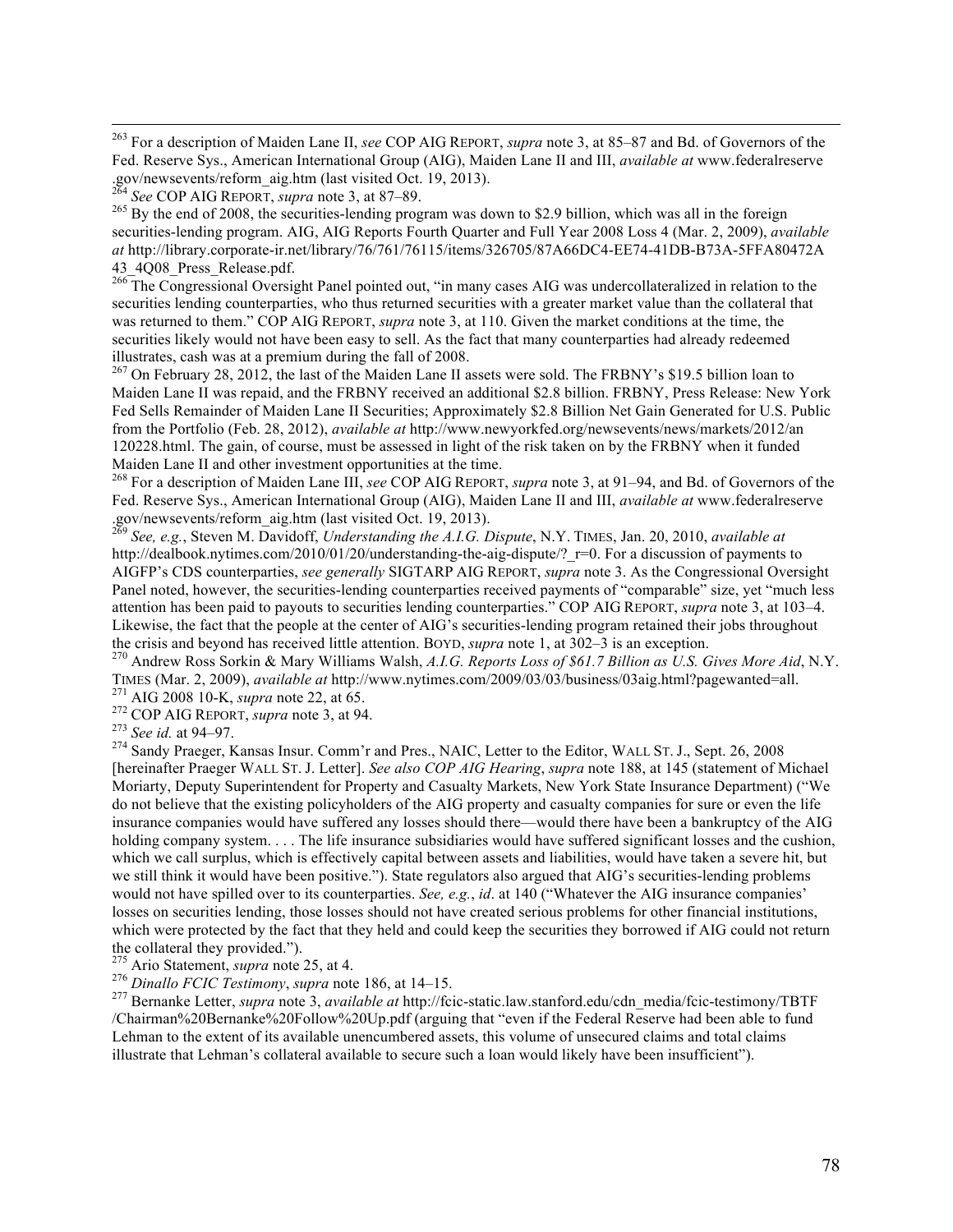<sup>278</sup> *Id.* at 13. The fact that AIG's near-bankruptcy came after Lehman's filing was another key distinction between the two. FRBNY's general counsel explained it this way:

When AIG came for a decision the day after Lehman's bankruptcy . . . many neighborhoods were on fire and burning embers filled the air. This is the principal reason why the Federal Reserve needed to take action with AIG. In the unique time and context of September 2008, it would have been unconscionable to allow another major blaze when you had a reasonable alternative.

*COP AIG Hearing*, *supra* note 188, at 41 (statement of Thomas Baxter, General Counsel, FRBNY).<br><sup>279</sup> Ben Bernanke, Chairman, Bd. of Governors of the Fed. Reserve Sys., The Federal Reserve's Response to the Financial Crisis, Lecture 21 (Mar. 27, 2012), *available at* [http://www.federalreserve.gov/newsevents/files/chairman](http://www.federalreserve.gov/newsevents/files/chairman-bernanke-lecture3-20120327.pdf)

[-bernanke-lecture3-20120327.pdf.](http://www.federalreserve.gov/newsevents/files/chairman-bernanke-lecture3-20120327.pdf) <sup>280</sup> *See* About AIG: Pre-September 2008: The AIG Crisis, *available at* <http://www.aigcorporate.com/aboutaig/pre> september 2008.html (last visited Oct. 19, 2013) ("It is important to reiterate that throughout the crisis, AIG's insurance businesses were—and continue to be—healthy and well capitalized. The losses that occurred as a result of AIGFP's actions have no direct impact on AIG policyholders. AIG's insurance companies are closely regulated, and their reserves are protected with adequate assets to meet policyholder obligations.").

<sup>281</sup> NATIONAL ASSOCIATION OF INSURANCE COMM'RS, THE UNITED STATES INSURANCE FINANCIAL SOLVENCY FRAMEWORK 4 (2010) [hereinafter NAIC SOLVENCY FRAMEWORK], *available at* [http://www.naic.org/documents](http://www.naic.org/documents/committees_e_us_solvency_framework.pdf) [/committees\\_e\\_us\\_solvency\\_framework.pdf.](http://www.naic.org/documents/committees_e_us_solvency_framework.pdf) *See also* Ario Statement, *supra* note 25, at 3 (explaining that the core governing principle for insurance regulators is "the requirement that insurers hold conservative reserves to ensure that they can honor their obligations to policyholders and claimants").

<sup>282</sup> *See* NAIC SOLVENCY FRAMEWORK, *supra* note 281, at 2 ("Ultimate regulatory responsibility for insurer insolvency rests with each state insurance department and the state insurance Commissioner (sometimes also known as the Administrator, Director or Superintendent of Insurance). State insurance departments are assisted by the NAIC, which is a voluntary organization of the Commissioners of the state insurance departments.").

<sup>283</sup> NAIC, RISK-BASED CAPITAL: GENERAL OVERVIEW 1 (July 15, 2009) [hereinafter NAIC RBC OVERVIEW], *available at* [http://www.naic.org/documents/committees\\_e\\_capad\\_RBCoverview.pdf.](http://www.naic.org/documents/committees_e_capad_RBCoverview.pdf) <sup>284</sup> *See, e.g.*, AIG 2008 10-K, *supra* note 22, at 18 ("In the U.S., the Risk-Based Capital (RBC) formula is designed

to measure the adequacy of an insurer's statutory surplus in relation to the risks inherent in its business. Thus, inadequately capitalized general and life insurance companies may be identified. The U.S. RBC formula develops a risk-adjusted target level of statutory surplus by applying certain factors to various asset, premium and reserve items. Higher factors are applied to more risky items and lower factors are applied to less risky items. Thus, the target level of statutory surplus varies not only as a result of the insurer's size, but also based on the risk profile of

the insurer's operations.).<br><sup>285</sup> AIG, 2010 Annual Report on Form 10-K, at 22.

<sup>286</sup> For a general discussion of risk-based capital, *see* NAIC RBC OVERVIEW, *supra* note 283. *See also* GENERAL ACCOUNTING OFFICE, RISK-BASED CAPITAL: REGULATORY AND INDUSTRY APPROACHES TO CAPITAL AND RISK 163–65 (July 1998), *available at* <http://www.gao.gov/assets/160/156259.pdf>(discussing adequate risk-based capital determinations for life insurers).<br><sup>287</sup> NAIC RBC OVERVIEW, *supra* note 283, at 4.

<sup>288</sup> *Id.* at 5. ("This situation can occur while the insurer still has a positive level of capital and surplus; although a number of companies that trigger this action level are technically insolvent (liabilities exceed assets).").<br><sup>289</sup> Id. at 4.

290 *Id.* at 4.<br>
<sup>290</sup> *Id.* at 5.<br>
<sup>291</sup> *Id.* 292 *See* NAIC SOLVENCY FRAMEWORK, *supra* note 281, at 19–20 (noting that "broad authority for determining if an insurer is considered to be in a hazardous financial condition is an important part of the US system" and describing broad corrective and preventive measures that regulators can take).

<sup>293</sup> *See, e.g.*, *Dinallo FCIC Testimony*, *supra* note 186, at 3 ("While there is no question that the insurance subsidiaries would have had losses from the program, the losses were manageable and would not have made the insurance subsidiaries as a group insolvent.") (emphasis added).

<sup>294</sup> The Impact of the Dodd-Frank Act: What It Means to Be a Systemically Important Financial Institution: Hearing *Before the Financial Institutions and Consumer Credit Subcomm. of the House Comm. on Financial Services*, 112th Cong., 2nd Sess. 51 (2012) (statement of Professor Scott E. Harrington).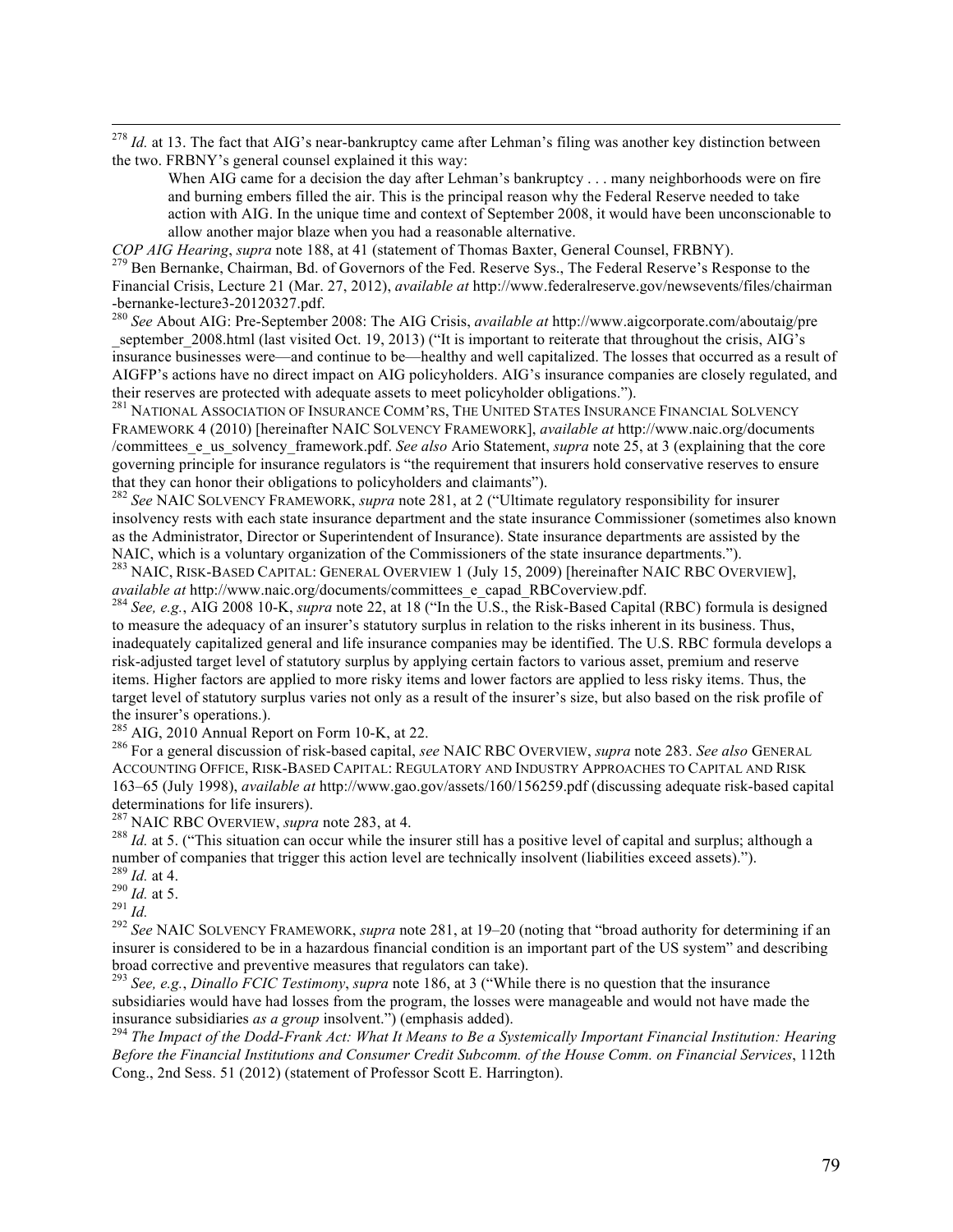<sup>295</sup> *See supra* notes 227–231 and 242 and accompanying text.<br><sup>296</sup> *See* AIG 2008 10-K, *supra* note 22, at 18 ("The statutory surplus of each of AIG's AIG Property Casualty Group and U.S.-based Life Insurance subsidiaries exceeded their RBC minimum required levels as of December 31, 2008."). There was still room for improvement. *See COP AIG Hearing*, *supra* note 188, at 180 (addendum to Statement of Robert Benmosche, AIG President and Chief Executive Officer) (citing as an accomplishment in early 2009 "strengthening [the] capital base" of AIG's insurance subsidiaries).

<sup>297</sup> *See, e.g.*, GAO, Troubled Asset Relief Program: Status of Government Assistance Provided to AIG 77 (Sept. 2009), *available at* <http://www.gao.gov/assets/300/295521.pdf>("[W]ithout capital contributions, adjusted capital would not have been adequate to cover losses in 2008.").

<sup>298</sup> *See, e.g.*, *Dinallo FCIC Testimony*, *supra* note 186, at 17 ("[E]ven if there had been a run on the securities lending program with no federal rescue, our detailed analysis indicated that the AIG life insurance companies would have been solvent. Certainly, there would have been losses, with some companies hurt more than others. But we believe that there would have been sufficient assets in the companies and in the parent to maintain the solvency of all the companies."). *See also* COP AIG REPORT, *supra* note 3, at 57 ("The regulators have stated that, had it not been for the 'run' by securities lending counterparties, caused by the public liquidity crunch at AIGFP, the insurance subsidiaries would have been able to gradually wind down the program without significant assistance from the parent.") (citations omitted).<br><sup>299</sup> David J. Merkel, To What Degree Were AIG's Operating Insurance Subsidiaries Sound? 13 (Apr. 28, 2009)

*available at* [http://alephblog.com/wp-content/uploads/2009/04/To%20What%20Degree%20Were%20AIG%E2%](http://alephblog.com/wp-content/uploads/2009/04/To%20What%20Degree%20Were%20AIG%E2%80%99s%20Operating%20Subsidiaries%20Sound.pdf)

<sup>300</sup> COP AIG REPORT, *supra* note 3, at 135 (citing FRBNY and Treasury briefing with panel and with panel staff) (Apr. 12, 2010).

<sup>301</sup> COP AIG REPORT, *supra* note 3, at n.445. *See also id.* at 153 (concluding that "there is at least some concern that a number of the insurance subsidiaries may have been less solvent than generally believed at the time—as seen by the amount of government assistance they received to recapitalize and meet their obligations").<br>
<sup>302</sup> AIG 2008 10-K, *supra* note 22, at 297.<br>
<sup>303</sup> Id. at 298.<br>
<sup>304</sup> Id. at 167. As in other contexts, some have pointed

*FCIC Hearing Day 2*, *supra* note 79, at 208–9 (statement of Eric Dinallo) ("Insurance companies do statutory accounting, and we can debate the wisdom, but it does permit you to take a long dated risk and match it to an asset, and basically manage yourself out of some poor decisions because you really only have to make sure that when the person, God forbid, passes away so to speak, dies, you have the asset to match against that liability. There's a big debate I believe whether securities lending should be permitted for insurance companies because in a sense it exposes their statutory accounting to the mark to market accounting of investment banks, which is clearly what started to happen.").<br><sup>305</sup> AIG 2008 10-K, *supra* note 22, at 167. See also id. at 202 (emphasis added).

<sup>306</sup> STATE OF NEW YORK INSURANCE DEPARTMENT, REPORT OF THE FINANCIAL CONDITION OF THE AMERICAN INTERNATIONAL LIFE ASSURANCE COMPANY OF NEW YORK 22 (Jan. 30, 2009) [hereinafter AILAC REPORT], *available at* [http://www.dfs.ny.gov/insurance/exam\\_rpt/60607f07.pdf](http://www.dfs.ny.gov/insurance/exam_rpt/60607f07.pdf) ("participants in the securities lending program recorded significant capital losses").<br><sup>307</sup> Senate AIG Hearing, supra note 5, at 67 (statement of Eric Dinallo).

<sup>308</sup> *Id.* at 67. One of these companies, American International Life Assurance Company of New York, the capital surplus of which was \$552.6 million at the end of 2007, received \$951.8 million in capital contributions during 2008. AILAC REPORT, *supra* note 306, at 21. <sup>309</sup> AIG 2008 10-K, *supra* note 22, at 50 ("During the year ended December 31, 2008 and through February 27,

2009, AIG contributed capital totaling \$22.7 billion (\$18.0 billion of which was contributed using borrowings under the Fed Facility) to certain of its Domestic Life Insurance and Domestic Retirement Services subsidiaries to replace a portion of the capital lost as a result of net realized capital losses (primarily resulting from other-than-temporary impairment charges.)".<br><sup>310</sup> FCIC Hearing Day 2, supra note 82, at 228 (statement of Eric Dinallo).<br><sup>311</sup> Gensler Speech, *supra* note 2.<br><sup>312</sup> See, e.g., FCIC Hearing Day 1, supra note 5, at 53, 56 (statement of Michael G

trading had been involved, the regulators would have known that AIG was buying these positions like crazy. The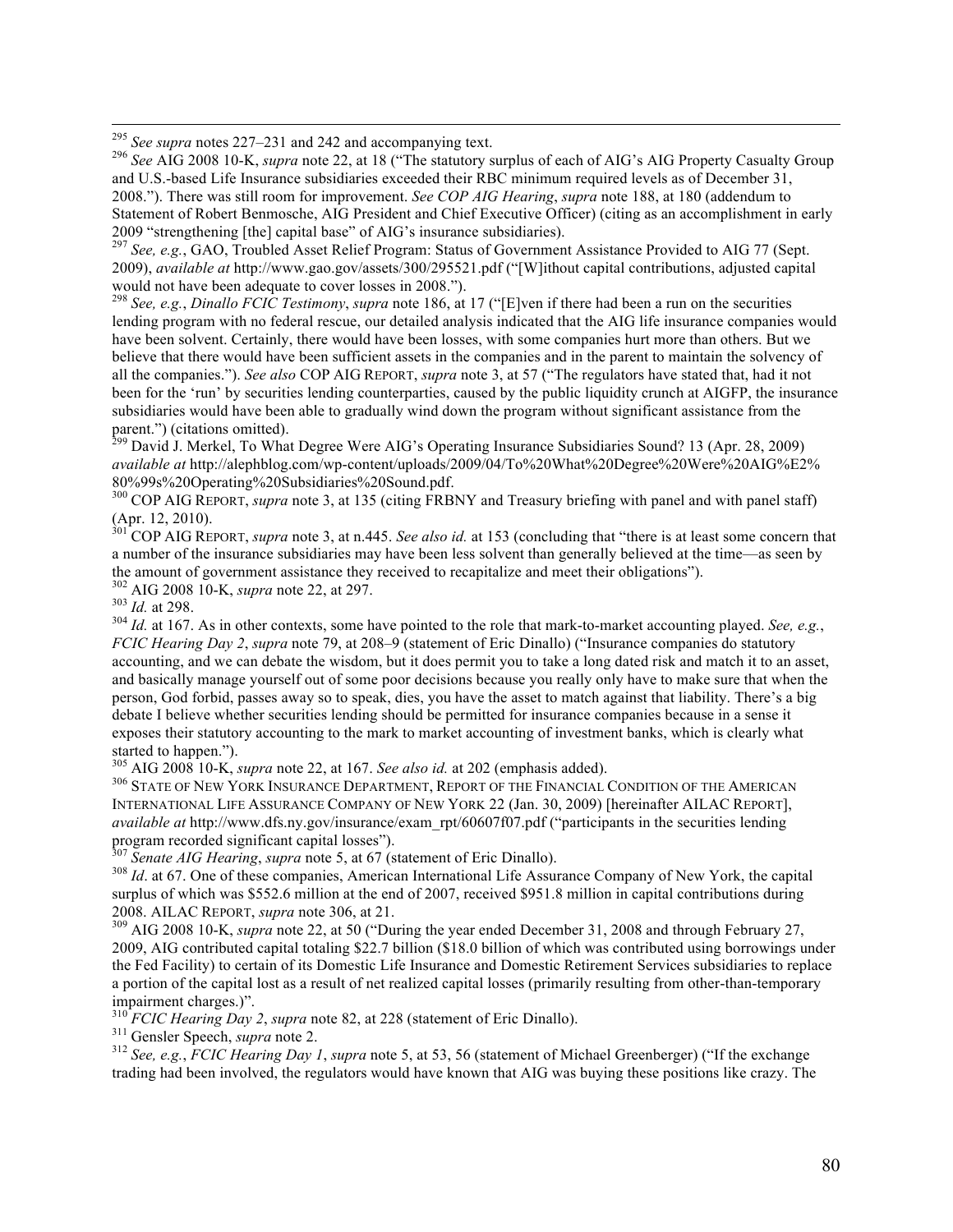Fed, the Treasury, the CFTC, and probably state insurance regulators would have said: What are they doing here? They're running up this phenomenal risk. . . . And in a clearing situation, the clearinghouse twice a day would have gone back to AIG and said, hey, you lost a million dollars today. Post the margin. Maybe at noon they would have done that. At five o'clock, another million.").

<sup>313</sup> *Economic and Budget Challenges for the Short and Long Term: Hearing Before the Senate Comm. on Budget*, 111th Cong., 1st Sess. 19 (2009) (statement of Ben Bernanke, Chairman, Bd. of Governors of the Fed. Reserve Sys.), available at [http://www.gpo.gov/fdsys/pkg/CHRG-111shrg70993/pdf/CHRG-111shrg70993.pdf.](http://www.gpo.gov/fdsys/pkg/CHRG-111shrg70993/pdf/CHRG-111shrg70993.pdf)<br><sup>314</sup> Senate AIG Hearing, supra note 5, at 55 (statement of Scott M. Polakoff, Acting Director, OTS).<br><sup>315</sup> See, e.g., Praeger W

regulator is a solution in search of a problem"). Ario Statement, *supra* note 25, at 3 (pointing out that other regulators were not as good as insurance regulators at regulating capital: "[t]he concept sounds simple enough companies must practice sound risk management by setting aside funds to pay obligations down the road—but it is a concept that other segments of the financial sector have failed to enforce"); *Senate AIG Hearing*, *supra* note 5, at 57 (statement of Eric Dinallo, Superintendent, New York Department of Insurance) ("[W]hat happened at AIG demonstrates the strength and effectiveness of State insurance regulation, not the opposite."); Jeffrey E. Thomas, *Insurance Perspectives on Federal Financial Regulatory Reform: Addressing Misunderstandings and Providing a View from a Different Paradigm*, 55 VILL. L. REV. 773, 800 (2010) ("The financial crisis and the collapse of AIG certainly suggest that something is amiss in the regulatory environment in the United States. However, that "something" is not insurance regulation.").

316 Professor Harrington warned of this risk. SCOTT E. HARRINGTON, INSURANCE REGULATION AND THE DODD-FRANK ACT 13 (Networks Financial Institute Policy Brief 2011) ("The history of federal deposit insurance and 'too big to fail' policy creates some risk that optional federal chartering could expand government guarantees of insurers' obligations, undermining market discipline and incentives for safety and soundness, and increasing the likelihood of future federal bailouts of insurance companies."). *See also* Viral V. Acharya et al., *On the Financial Regulation of Insurance Companies* § 4 (New York University Stern School of Business White Paper 2009) (recommending a federal insurance regulator and asking whether "the Federal Charter would lead to a Federal FDIC like guarantee").

<sup>317</sup> GAO AIG REPORT, *supra* note 184, at 23 (reporting that the Federal Reserve had conducted an analysis "of the systemic risk AIG posed to the financial system" the weekend before Lehman's bankruptcy in which "historical equity returns of AIG were assessed, with a conclusion that the company was not systemically important").<br><sup>318</sup> See, e.g., COP AIG REPORT, *supra* note 3, at 148 ("[T]he evidence shows that long after September 16, 2008, a indeed well into 2009, the government was still considering the possibility of some form of bankruptcy for at least part of AIG.") (citing, *inter alia*, FRBNY and Treasury briefings with COP); GAO AIG REPORT, *supra* note 184, at 39–42 (reporting that FRBNY continued to consider bankruptcy as an option after the initial bailout).<br><sup>319</sup> GAO AIG REPORT, *supra* note 184, at 41.<br><sup>320</sup> Sjostrom, *supra* note 1, at 979 (stating that "AIG was likely over

secure a bailout and avoid bankruptcy"). Sjostrom's point about AIG's attempts to present as grim a picture as possible is bolstered by a March 6, 2009, presentation, in which AIG listed twenty pages of reasons why the company could not be allowed to fail, ranging from the size and scope of AIG's insurance business to the message the government would send by pulling support mid-stream from AIG. AIG, AIG: Is the Risk Systemic? (Draft not intended to be updated—Mar. 6, 2009), *available at* [http://www.aig.com/aigweb/internet/en/files/AIG%20Systemic](http://www.aig.com/aigweb/internet/en/files/AIG%20Systemic%20Risk2_tcm385-152209.pdf) [%20Risk2\\_tcm385-152209.pdf](http://www.aig.com/aigweb/internet/en/files/AIG%20Systemic%20Risk2_tcm385-152209.pdf) (The presentation, made for the purpose of ensuring continued government support, concluded with the statement that "[i]nsurance is the oxygen of the free enterprise system. Without the promise of protection against life's adversities, the fundamentals of capitalism are undermined.").

<sup>321</sup> *See* GAO AIG REPORT, *supra* note 184, at 36 (reporting government officials' fear that seizures of insurance subsidiaries would follow AIG's bankruptcy and three state insurance regulators' statements that they would seize insurance subsidiaries). State regulators, however, told GAO that they would not have seized the subsidiaries, unless they were insolvent, which they did not believe they would have been. *Id.* at 36–37. *But see* David E. Wood, *If AIG Enters Bankruptcy Would Insurer Subsidiaries—and Their Policyholders—Be at Risk?*, 7 ENFORCE 10–14, *available at* <http://www.andersonkill.com/webpdfext/publications/wbenf/pdf/enforce-vol7-issue1.pdf> (arguing that, even if the insurance companies were solvent, "facing the prospect of an AIG creditor-led run on subsidiary assets, state regulators will be incentivized to preemptively institute delinquency proceedings to protect the assets of the AIG insurance subsidiaries"). Boyd reports, for example, that Doug Slape of the Texas Department of Insurance was